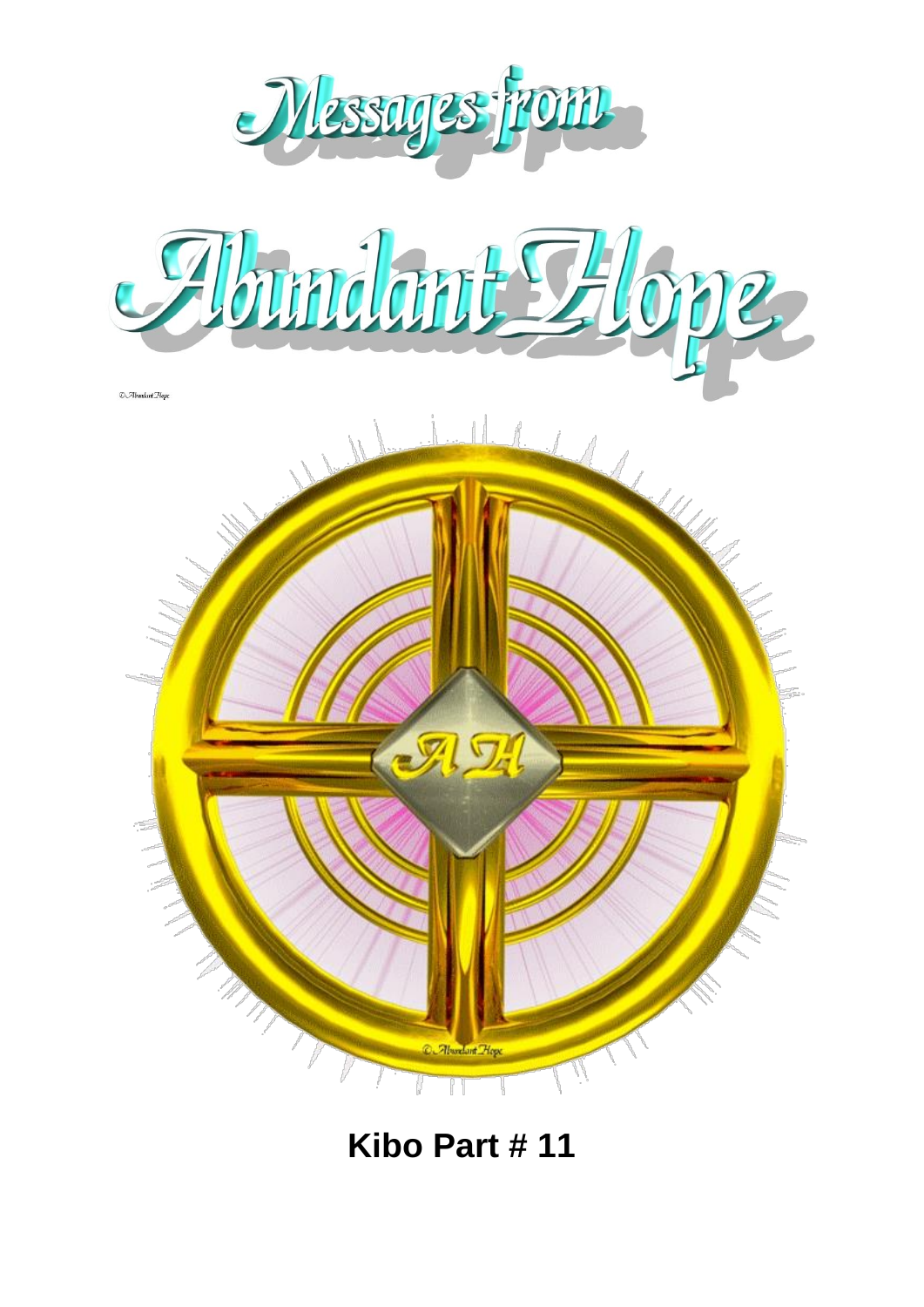# **Table of Contents**

Page

### <span id="page-1-0"></span>**Message**

# All writings by members of AbundantHope are copyrighted by ©2005-2014 AbundantHope - All rights reserved

**Detailed explanation of AbundantHope's Copyrights are found here** 

-- AH- Kibo  $# 11$  -- page. 1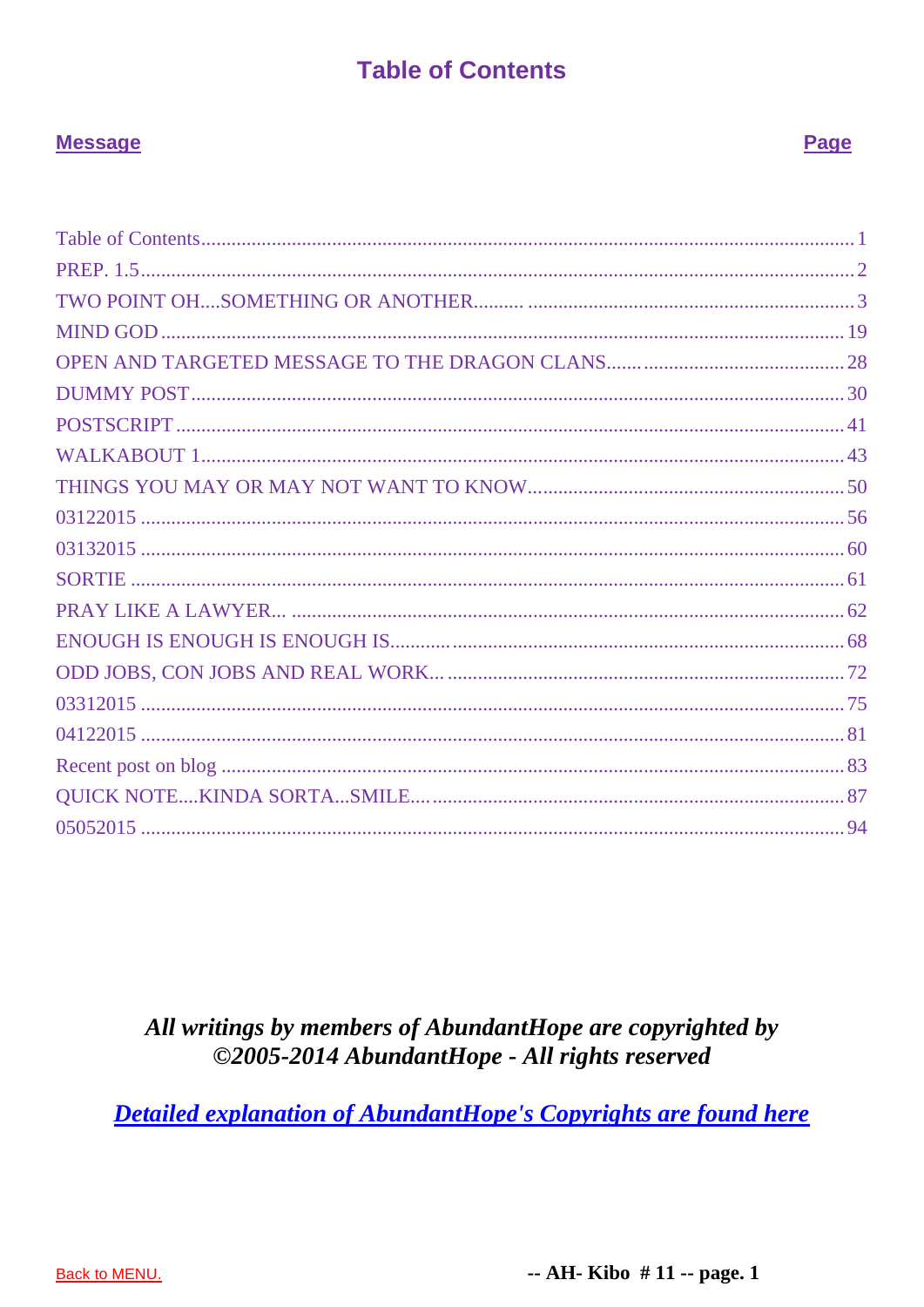# **PREP. 1.5**

### **By/through KIBODABI**

#### **11 January 2015**

<span id="page-2-0"></span>THE ORIGINAL POST DISAPPEARED…… GO FIGURE……….SMILE…. AND AT THIS POINT IN ALL THINGS ALL I CAN DO IS TO MAKE THE ORIGINAL SUGGESTION……. PLEASE TO READ HERE FIRST………: <http://en.wikipedia.org/wiki/Rajneesh>

AND THEN PLEASE THANK YOU VERY MUCH IN GOD AND CHRIST…….. TO READ HERE: <http://www.goodreads.com/author/quotes/2856822.Osho>

AND THEN TO FIGURE OUT WHAT IT IS THAT YOU WANT TO THINK ABOUT THE WHOLE THING AND PLEASE TO NOTICE THE NAMES INVOLVED THE NAMES INVOLVED,,,,,,,,,,, THIS IS IMPORTANT THIS IS WHAT DETERMINES WHAT I DO <http://www.goodreads.com/author/quotes/2856822.Osho> FROM HERE ON OUT THOUGH I MAY DISAGREE WITH SOME OF TEACHINGS I CANNOT SAY THAT I DISAGREE WITH ALL OF THEM…… THE REST IS UP TO YOU………… UPON AND UNTO THE NEXT POST <http://www.goodreads.com/author/quotes/2856822.Osho> I AM I KIBO KIBODABI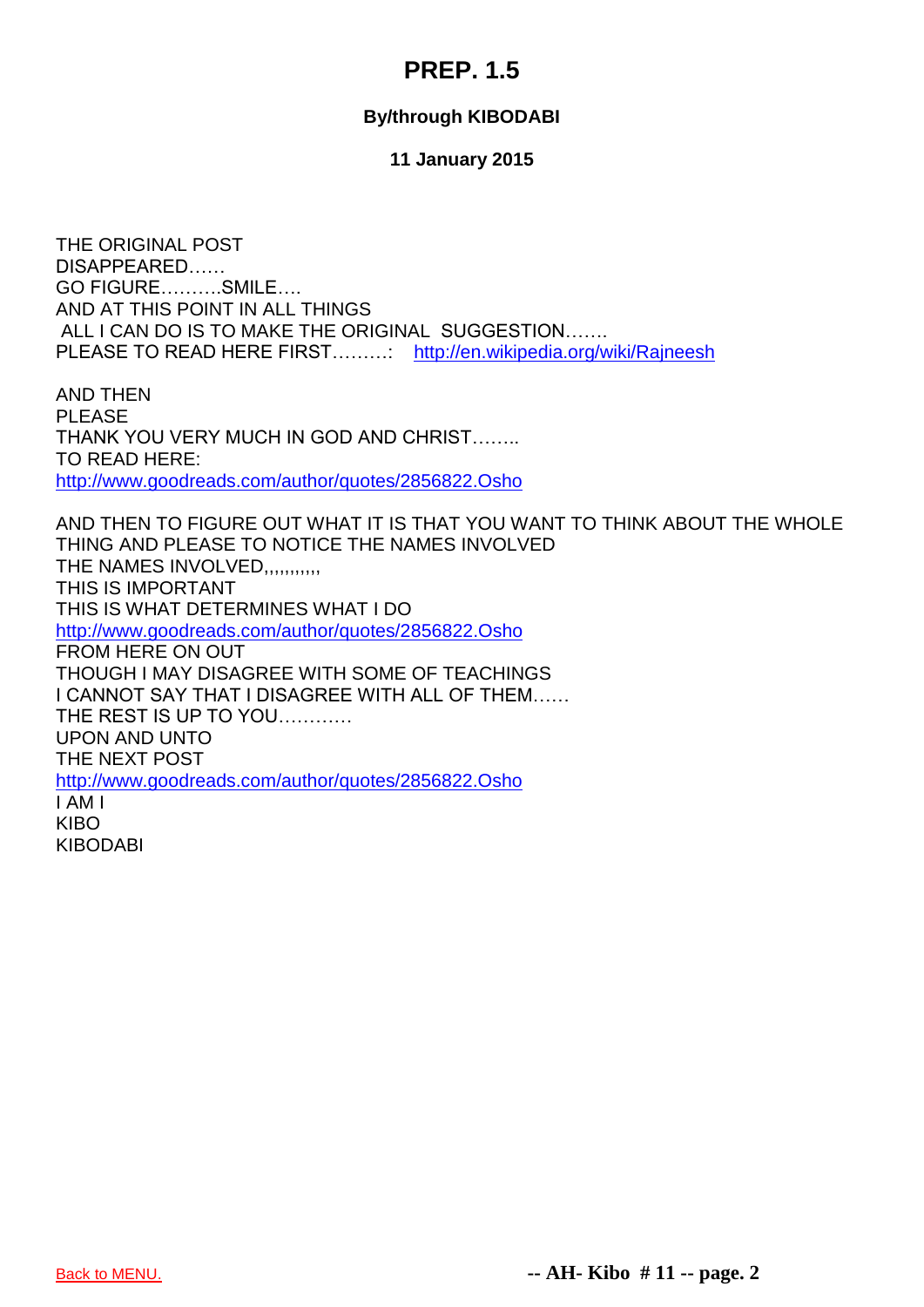# <span id="page-3-0"></span>**TWO POINT OH....SOMETHING OR ANOTHER..........**

### **By/through KIBODABI**

#### **14 January 2015**

TWO POINT OH…….SOMETHING OR ANOTHER…

YEAH YEAH….I DO RUSH AHEAD OF MYSELF….DON'T I? NO MATTER………. IT IS WHAT IT IS AND THIS IS WHAT IT IS NOW…….SMILE……..

I APOLOGIZE FOR ASKING YOU TO COMPLETE SUCH……WHATEVER….READING ASSIGNMENTS? DID YOU DO THEM? ARE YOU OKAY? DIDN'T HURT YOURSELF DID YOU? LOL WELL….HECK….. IF THAT HURT YOU YOU REALLY DO NEED MORE EXERCISE IN A MENTAL/SPIRITUAL VEIN…………… BUT WE WILL LET THAT BE WHAT IT IS…… HERE'S THE THING THIS IS IT…… WHATEVER IS COMING IS COMING I KNOW NOT THE DETAILS ON WHEN AND WHERE AND HOW BUT I DO KNOW WHY AND THAT IS ENOUGH FOR ME MAYBE NOT FOR YOU BUT IT IS FOR ME AND WE WILL LET THAT BE WHAT IT IS………… SO MANY TOO MANY PERHAPS ALL THESE MANY THINGS ARE HAPPENING ALL AROUND US BECAUSE IT IS TIME TIME TO DEICIDE TIME TO LET IT BE KNOWN WHERE YOU STAND AND WITH WHOM AND WHY AND FOR WHAT AND WHEN YES….EVEN WHEN HERE AND NOW ALWAYS AND FOREVER MAKE UP YOUR FUCKING MINDS!!!!!!!!! ONCE AND FOR ALL TIME AND SPACE!!!!!! YOU ARE THE PRIZE AND YOU GET TO DECIDE WHO YOU GO TO WHO WINS YOU

THEM OR GOD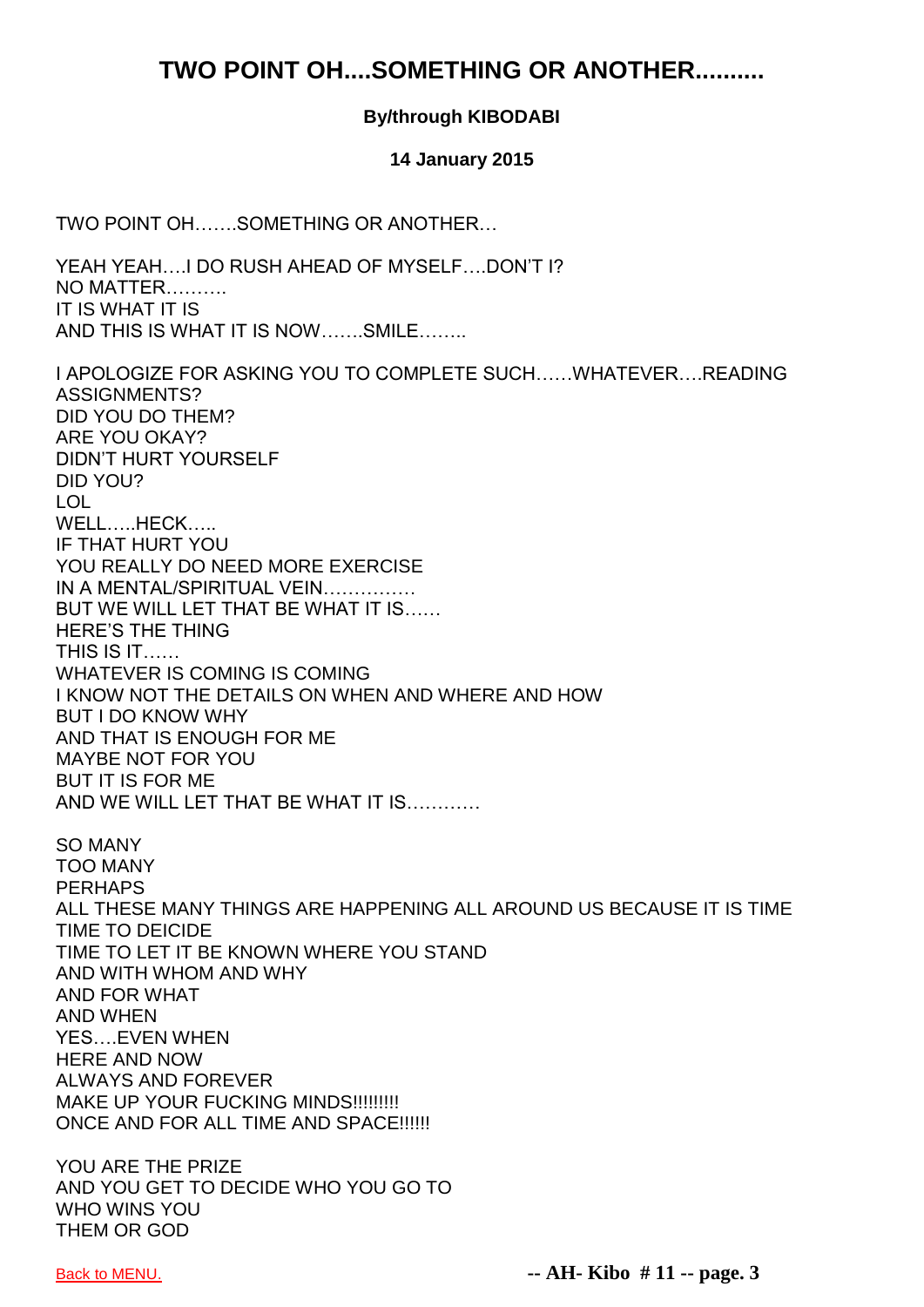GOD OF THEM THIS IS NOT AN US OR THEM SITUATION THIS IS A GOD OR OTHERWISE SITUATION TRY TO DEAL WITH THAT AS BEST YOU CAN TRY TO DEAL WITH THAT AT ALL FOR SUCH IS THE CASE **CHOOSE** DO AS YOU WILL [Mind you….the directive is the same for both sides of this equation And As in any equation…hehehehe…. Muahahahahahahaha They even out And yet The solution can be found on only one side of this equation So Choose carefully…..heheheheheh…. Such is the Great Mystery of GOD in Christ And Christ in GOD……so be it and so it is…….] ANYWAY I DIGRESS….DO I NOT? YES? NO? MAYBE? WHATEVER….IT DOESN'T MATTER….. AND WHY DOESN'T IT MATTER BECAUSE IT IS ALL UP TO YE ONES TO DECIDE WHAT HAPPENS TO AND WITH YOU IN GOD AND WHY IS THAT? PREPARE!!!!!!!!!!!!!!!!!!!!!!!!!!!!!!!!!!!!!!!!!!!!!!!!!!!!!!!!!!!!!!!!!!!!!!!!!!!!!!!!!!!!!!!!!!!!!!!!!!!!!!!!!!!!1 [and no…I didn't count those……smile] GOD IS WITH AND WITHIN AND ALL AROUND YOU AND UPON YOU, AS WELL….. AND YE ONES SHALL DISCOVER THE TRUE MEANING OF THAT AS THE MOMENTS IN TIME GO BY…. IT'S AN EXPERIENCE THING, AFTER ALL YOU ARE EXPERIENCING BEING IN GOD AND GOD IS EXPERIENCING BEING IN YOU AND THAT IS THAT AND IN THE END WHOSE WILL DO YOU THINK WILL BECOME THE SUPREME AND ULTIMATE AND ABSOLUTE REALITY THE WILL OF THE CREATED OR THE WILL OF THE CREATOR? THINK HARD………. EVEN IF FOR THE FIRST TIME THINK THINK HARD FEEL FEEL DEEP AND TRY IF YOU WILL TO CONNECT TO THAT WHICH IS WITHIN YOU AND ALL AROUND YOU THAT IS GOD AND NOTHING ELSE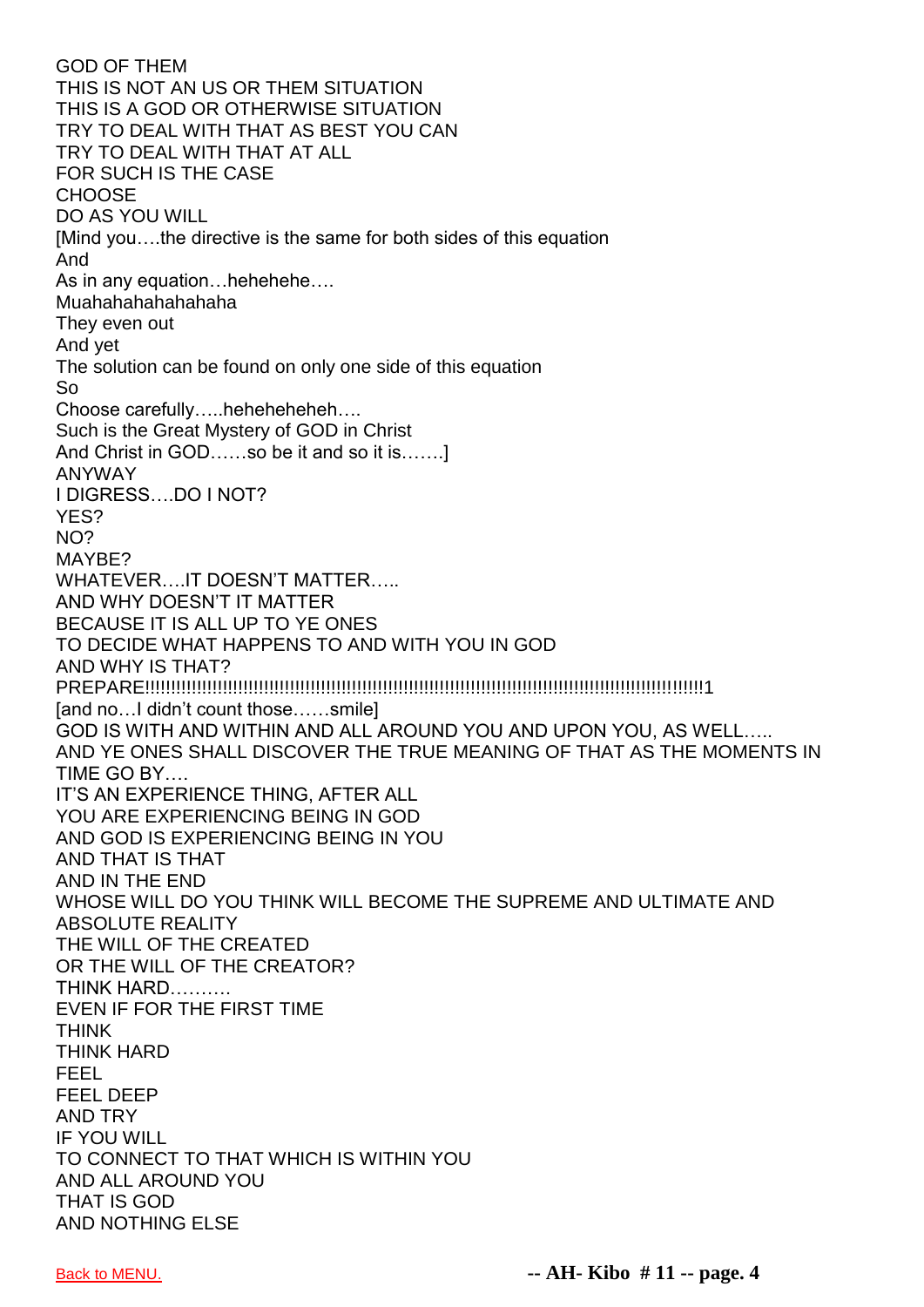NOTHING ELSE CAN DO AND BE THAT AND THIS AS GOD IS IT IS ALL AND EVERYTHING BUT YOU KNOW THIS ALREADY…DO YOU NOT? IF NOT WHY ARE YOU READING THESE WORDS? THEY ARE BEYOND YOU!!!!!!!!!!!!!!! YOU HAVE NOT DONE THE WORK NEEDED TO AVAIL YOURSELF TO THE FULL AND TRUE MEANING OF THEM!!!!!!! YOU HAVE NOT BEEN PAYING ATTENTION!!!!!!! IN CLASS, NONETHELESS!!!!!!! AH WELL SO BE IT NO NEED TO YELL AT YOU AND SAY FOR SHAME FOR SHAME NONE OF THAT MATTERS NOW NONE OF THAT MATTERS ANYMORE YOU ARE HERE WELCOME PREVIOUS WRITINGS….PERVIOUS…..PAPERS…POSTS…AS IT WERE ARE AVAILABLE FOR YOUR PERUSAL IF YE CHOOSE TO AVAIL YOURSELF AND YOURSELVES OF THEM IT IS UP TO YOU SO LEAVE THIS POST NOW AND GO BACK TO THE BEGINNING OR SOMEWHERE IN BETWEEN IF YOU MUST… AND CATCH UP AND THEN JOIN US HERE AGAIN AND CATCH UP TO WHERE WE ARE NOW WHERE WE WILL BE WHEN YOU ARE READY…. HAVING CAUGHT UP AND ALL…..SMILE IT'S UP TO YOU IT ALWAYS WAS IT ALWAYS IS AND ALWAYS WILL BE UP TO YOU TO HAVE THE EXPERIENCE OF YOUR DECISIONS AND CHOICES IN ALL AND EVERYTHING IN GOD THAT'S HOW GOD WANT S IT THAT'S HOW IT IS YET…SOMETHING ELSE FOR YOU TO DEAL WITH AND COME TO COMPREHEND…….SMILE NOW GO!!!!!!!!!!! AND HURRY!!!!!!! TIME IS NOT AS FORGIVING OR AVAILABLE AS YOU HAVE BEEN LED TO THINK…… 'SOON' HAS BECOME 'PRESENTLY' [LOOK FOR THAT WORD IN ALL OF THE NEW AND ORIGINAL POSTS BY THE DARK ONES ON THEIR SITES OF DARK LIGHT THAT ARE MEANT TO CONFUSE AND DISMAY AND DIS-SWAY YOU FROM THE TRUTH OF GOD AND CHRIST WITHIN YOURSELF AND YOUR SELF AND YOURSELVES….. PAR FOR THE COURSE….IS IT NOT LEARN TO DISCERN!!!!!!! KNOW GOD WITHIN YOU ASK FOR IT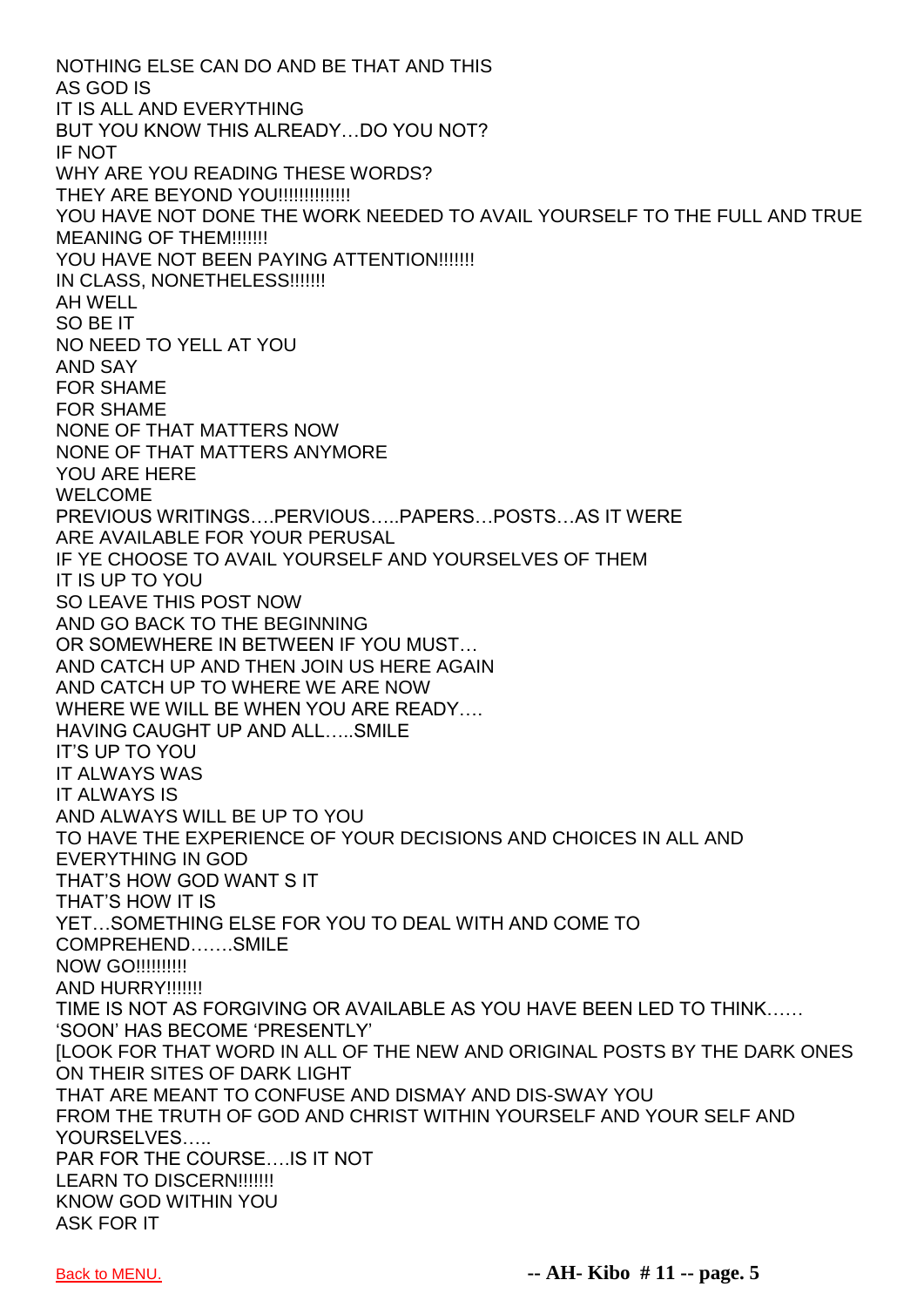YEARN FOR IT LIKE A DROWNING HUMAN YEARNS FOR JUST ANOTHER BREATH OF AIR! SUCH IS GOD FOR YOU AND YE ONES AND ME AND I AND ALL OF US!!!!! NO LIE THERE…..SMILE…. AHEM ENOUGH OF THIS LET THOSE THAT CAN TRULY HANDLE WHAT IS COMING READ ON LET ALL OTHERS GO BACK AND CATCH UP WE ARE WAITING FOR YOU AND YE ONES TO JOIN US BUT WE WILL NOT WAIT PONDER THAT STATEMENT AND REALIZE WHAT IT MEANS WE ARE THERE BUT WE ARE HERE AND YOU WILL GET THERE AND BE HERE IN DUE TIME AND CONSEQUENCE AND EFFORT AND WILL AND DESIRE TO BE WITH GOD AND ONLY GOD FOR TRULY GOD IS THE ONLY THING THAT IS AND ONCE YOU SEE AND HEAR AND KNOW AND EXPERIENCE AND UNDERSTAND AND LIVE AND BE AND DO THAT WORDS WILL NO LONGER MATTER……… IN THE MEANTIME AND IN THE INTERIM OF THE MANY DATES THAT ARE COMING UP THAT COULD AND SHOULD BE SIGNIFICANT OF GREAT CHANGE IF ONLY YE ONES WOULD WILL IT……. DO YOUR BEST BE ALL YOU CAN BE NO…NOT YOUR ARMY…….. BE ALL YOU CAN BE IN GOD WITH GOD FOR GOD BY GOD THROUGH GOD AND GOD THROUGH YOU THAT THAT IS ONE AND THE SAME YOU IN GOD AND GOD IN YOU GOD THROUGH YOU AND YOU THROUGH GOD IT IS ALL ONE AND THE SAME KNOW YE NOT THAT? KNOW YE NOT THAT YE ARE GODS? AND YET AND STILL YOUR FULFILLMENT CAN ONLY BE FOUND IN GOD AND NOT WITH AND WITHIN AND IN YOURSELVES? WHAT ARE ANY OF YE WITHOUT GOD WITH AND WITHIN THEE? **NOTHING!!!!!!!!!** YE ARE BUT THOUGHTS! VESSELS OF BEING IN EXPERIENCE ALL FOR GODS SAKE AND THUS FOR YOUR OWN SAKES AS WELL FOR YE ARE GOD BEING YOU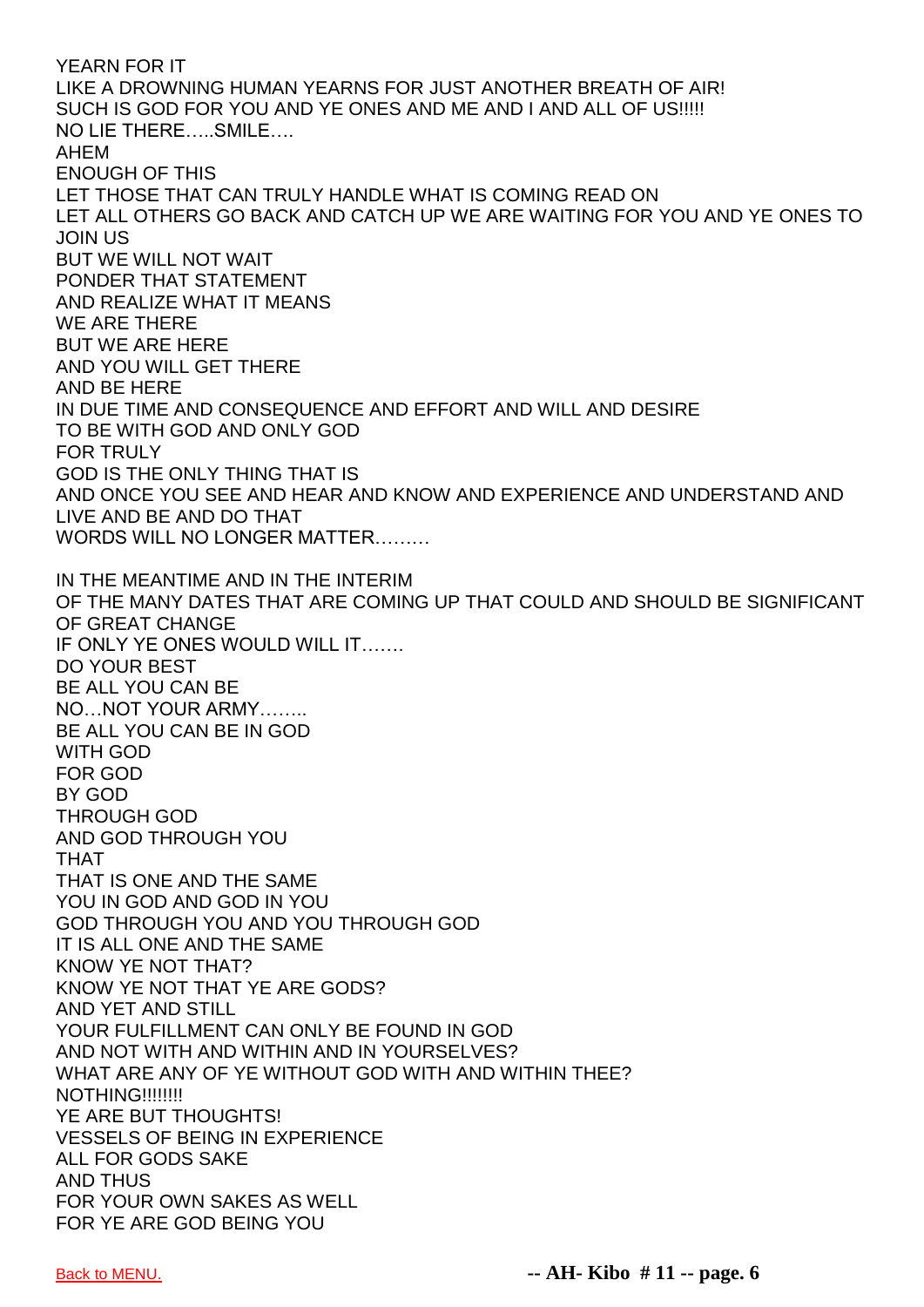AND YOU YOU ARE YOU BEING GOD BUT YE KNOW IT NOT AND UNTIL YOU CAN ACCEPT IT YOU CANNOT UNDERSTAND IT AND UNTIL YOU CAN UNDERSTAND IT YOU CANNOT BE IT AND UNTIL YOU CAN BE IT YOU CANNOT DO IT AND UNTIL YOU CAN DO IT YOU CANNOT BE PERFECT AS GOD IS PERFECT AND THAT THAT THAT IS WHAT YOU WERE AND ARE CREATED FOR TO DO AND TO BE AND TO ACT ACT AS GOD ACTS IN ALL THINGS WITH ALL THINGS FOR ALL THINGS THIS IS THE MEANING OF THE PARADISE MANDATE TO BE PERFECT EVEN AS YOUR FATHER IN THE HEAVENS I EVEN I AM PERFECT THAT IS WHAT YOU ARE AND WERE CREATED TO BE BUT YOU HAVE TO WANT IT ETERNAL AND INFINITE LIFE TO DO AND TO BE ALL AND EVERYTHING THAT YOU DESIRE TO BE……. THAT PERFECTION OF SUPREME AND ULTIMATE AND ABSOLUTE WILL ALL AT YOUR WILL YOUR BEING AND I WARN YOU YOUR ONLY DESIRE WILL BE TO FULLY EXPRESS YOURSELF TO BE ALL AND EVERYTHING THAT YOU CAN IMAGINE AND YOU CAN IMAGINE ALL AND EVERYTHING AND YOU YOU WILL EXPERIENCE THE BEING OF GOD IN ALL AND EVERYTHING THAT IT IS AND ALL AND EVERYTHING THAT YOU BRING TO THE TABLE TO EXPLORE AND SHARE AND BE AND DO YOUR CREATION YOUR GODHOOD WHAT YOU TRULY ARE AND WERE ALWAYS MEANT TO BE IF YE WOULD JUST CHOOSE IT IN THIS HERE AND NOW!!!! THIS IS THE TEST! DO YOU WANT IT OR NOT? NOW IS THE TIME! HERE IS THE PLACE TO CHOOSE GOD CHOOSE GOD ABOVE AND BEYOND ALL THINGS ALL THE TIME AND EVERYWHERE!!! AND ACCEPT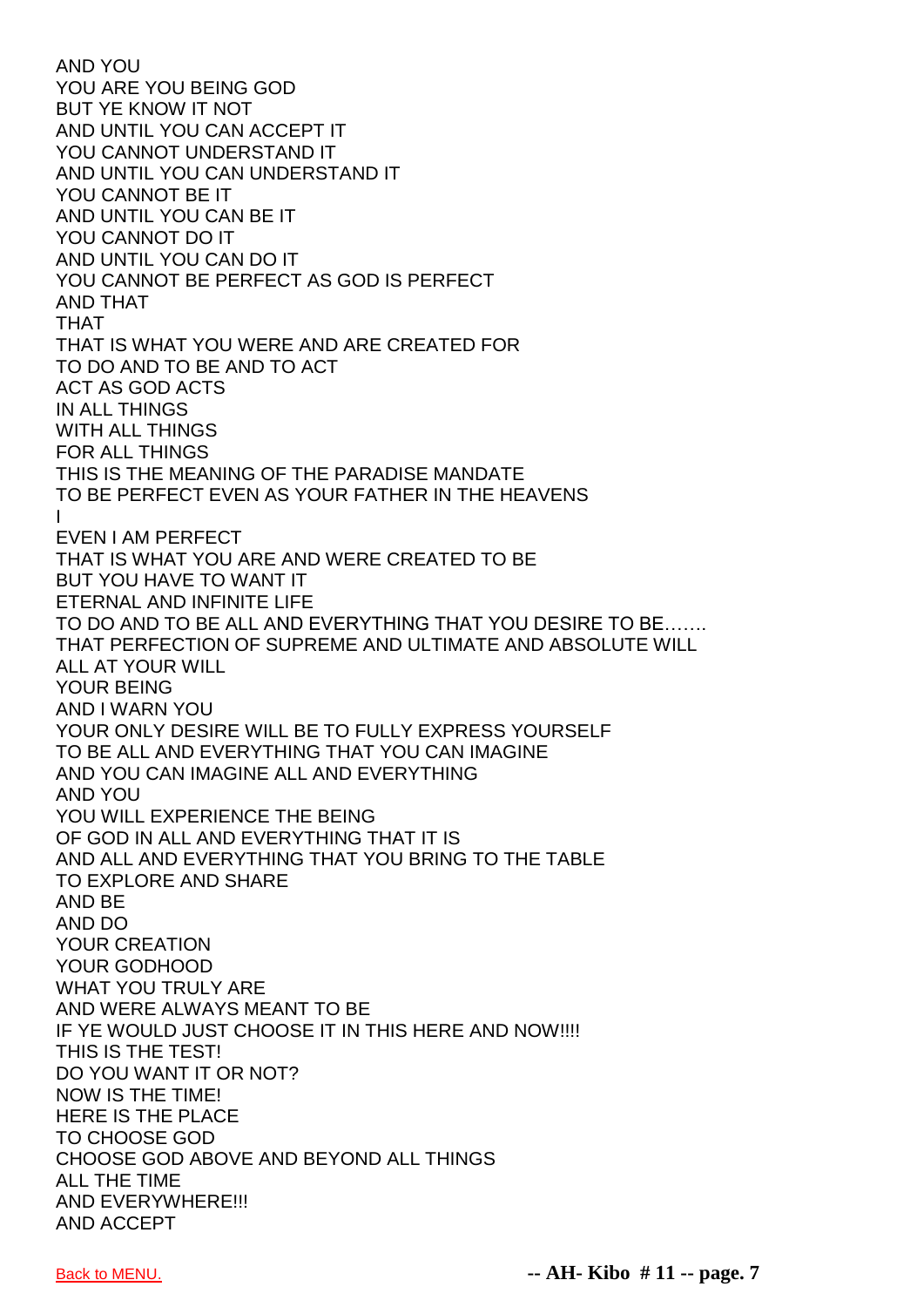ACCEPT GOD'S WILL FOR YOU THAT WILL THAT MEANS TO MAKE YOU PERFECT AS IT IS PERFECT ACCEPT THAT AND DO WHATEVER IT TAKES TO FULFILL THAT LEARN IT DO IT BE IT BECOME IT THAT SHOULD BE YOUR ONLY GOAL AND AIM IN LIFE AND BEING TO BE AS GOD IS WHICH MEANS THAT YOU HAVE TO LET GOD FILL YOU UP TO OVERFLOWING BE GOD'S HANDS AND FEET'S AND EYES AND EARS AND MOUTHS AND BRAINS AND MINDS AND HEARTS AND THOUGHTS AND FEELINGS AND BREATH AND VISION LET ALL THAT GOD IS BE YOU LET ALL THAT GOD IS ACT AND DO AND BE IN YOU IN YOU YOU AND IF YOU DON'T WANT THAT IF IT SCARES YOU SO FUCKING MUCH THAT YOU ARE WILLING TO REND APART ALL AND ANY OF IT IN YOUR OF FEAR THAT YOU WILL LOSE YOURSELF IN THE PROCESS…. THEN YOU ARE A FOOL….. NOT MY KIND OF FOOL I I AM GOD'S FOOL BUT YOU IF YOU BELIEVE THAT AND RESIST AND REBEL AGAINST ALL THAT GOD IS BECAUSE YOU THINK AND BELIEVE THAT YOU WILL BE SOMEHOW LOST IN THE PROCESS THEN YOU ARE A MATERIAL FOOL A MENTAL FOOL DARE I SAY IT? A FOOL'S FOOL FOR YOU HAVE SKIPPED OVER AND IGNORED AND DISMISSED THE ONE, MOST VALUABLE ASPECT OF ALL OF THIS IT IS AND WILL BE IMPOSSIBLE FOR YOU TO BE LOST IN ALL AND ANY OF THIS [UNLESS YOU WHOLLY FAIL, OF COURSE….BUT THAT WOULD BE BY YOUR OWN ACTIONS AND INACTIONS AND DENIALS OF GOD'S TRUTH IN YOU AND ALL AROUND YOU….AND EVEN AFTER THAT…YOU COULD LEARN BETTER AND STILL BE FULFILLED IN GOD AS SUCH…IF YE WOULD BUT NOT CHOOSE UNCREATION, INSTEAD…..BUT THAT'S ON YE ONES……I KNOW BETTER, AFTER ALL…..AND SO DO TOO MANY OTHERS THAN YOU CAN COUNT AND THESE ONES ARE THE ONES THAT GOD KNOWS ARE WITH GOD AND NOTHING ELSE….AND….IN SPITE OF YOUR BEST EFFORTS TO OBTAIN OTHERWISE…THESE ONES ARE WAKING UP AND ACTING AND BEING AND DOING AS GOD WILLS FOR THEM TO DO AND NOT….YOU……..SUCK ON THAT FOR A WHILE AND I'LL ADDRESS YOU LITTLE…..DARLINGS…..LATER……..SMILE] YOU WERE ALL AND EACH AND EVERY ONE OF YOU

CREATED TO BE INDIVIDUAL AND UNIQUE EXPRESSIONS OF GOD IN EXPERIENCE OF BEING AND THOSE THAT COULD AND WOULD COMPLETE THE JOURNEY USUALLY ON SANE WORLDS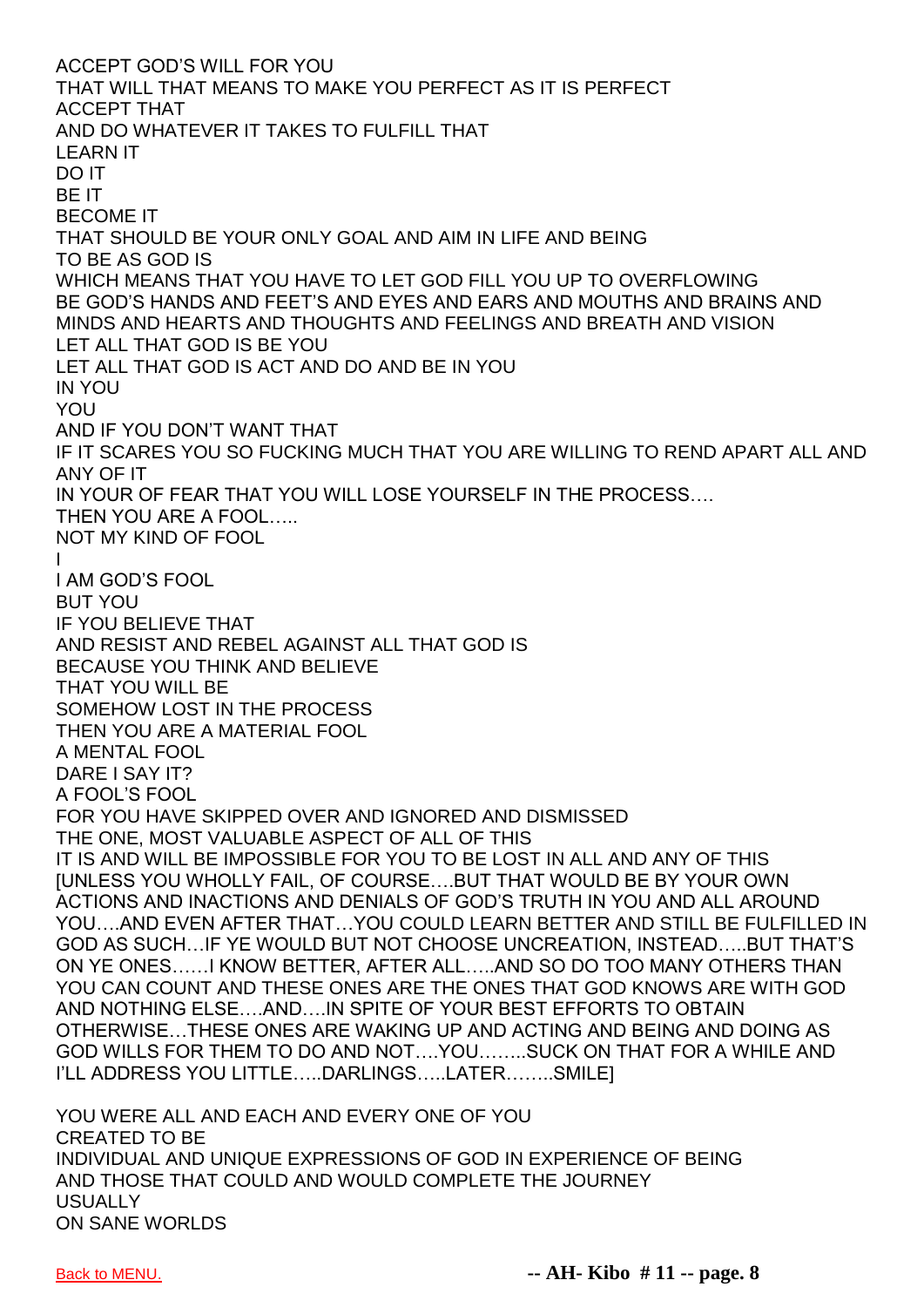COMPLETE THE JOURNEY AS ONE, SINGULAR, PERSONALITY… AND NORMALLY YOU GUYS WOULD BE GRAVY BY NOW……. BUT HERE… **HFRF** ON THIS PRISON PLANET WITH THE ADVANCED, KILLER, OVERLY REALISTIC SETTING WHERE UNLESS YOU ARE REALLY, REALLY, REALLY EXCEPTIONALLY FUCKING EXPERT WITH YOUR SKILLS…. YOU WILL DIE……. OVER AND OVER AND OVER….. UNTIL YOU FIGURE OUT HOW TO GET IT RIGHT…. AND WIN THIS FUCKING GAME ONCE AND FOR ALL TIME AND SPACE SUCH ARE THE ADVANTAGES OF REINCARNATION IF YOU CHOOSE TO ADVANTAGE OR IT….AS SUCH AND THIS IS WHERE AND WHAT WE ARE WE ARE PLAYERS IN A GAME SO ADVANCED THAT THE CHOOSING PROCESS ALONE WAS LEGENDARY THROUGHOUT THE WHOLE OF CREATION ALL THE SUPERUNIVERSES EVEN PARADISE BEINGS APPLIED TO COME HERE AND DO THIS SHIT AND NOT EVERYONE PASSED THE TESTS IT TOOK TO BE HERE SO YOU WELL….MAYBE NOT SOME OF YOU DARK DOGS IN THE MIX….. YOU……. TECHMA YOU ARE MINE TO DEAL WITH PERSONALLY AND I HAVE TO DECIDE IF YE CAN BE SAVED OF IF YE ARE TO BE…GONE….. AND I CAN'T I LOVE YOU TOO MUCH SO I HAVE GIVEN IT TO PAPA TO MAKE THAT DECISION…… SO I….. I WILL SIMPLY HAVE TO PLAY THE ROLE OF YOUR TORTURER OR TEACHER BUT YOUR EXECUTIONER OR SAVIOR IS NONE OTHER THAN GOD ITSELF IN THE FIRST SOURCE AND CENTER OF THE PARADISE TRINITY AND I AM SURE THAT THE WHOLE TRINITY HAS A SAY IN THIS ORDEAL ALL THINGS BEING AS GRANDPA WILLS….AFTER ALL AND THEN THERE'S CHRIST MICHAEL ATON TO CONSIDER THIS IS HIS UNIVERSE, AFTER ALL SO FUCKING YES…HE HAS A PART IN THE FINAL SAY AND ME? I WILL ONLY TAKE THOSE THAT I HAVE EXPERIENCED PERSONALLY AND HAVE FOUND TO BE FRIENDS AMONG FOES MY CHILDREN THAT HAVE ALL THAT POTENTIAL TO BE GODS IN THE NEW UNIVERSES OH YES I HAVE EXPERIENCED YOU FULLY ENOUGH AND NOW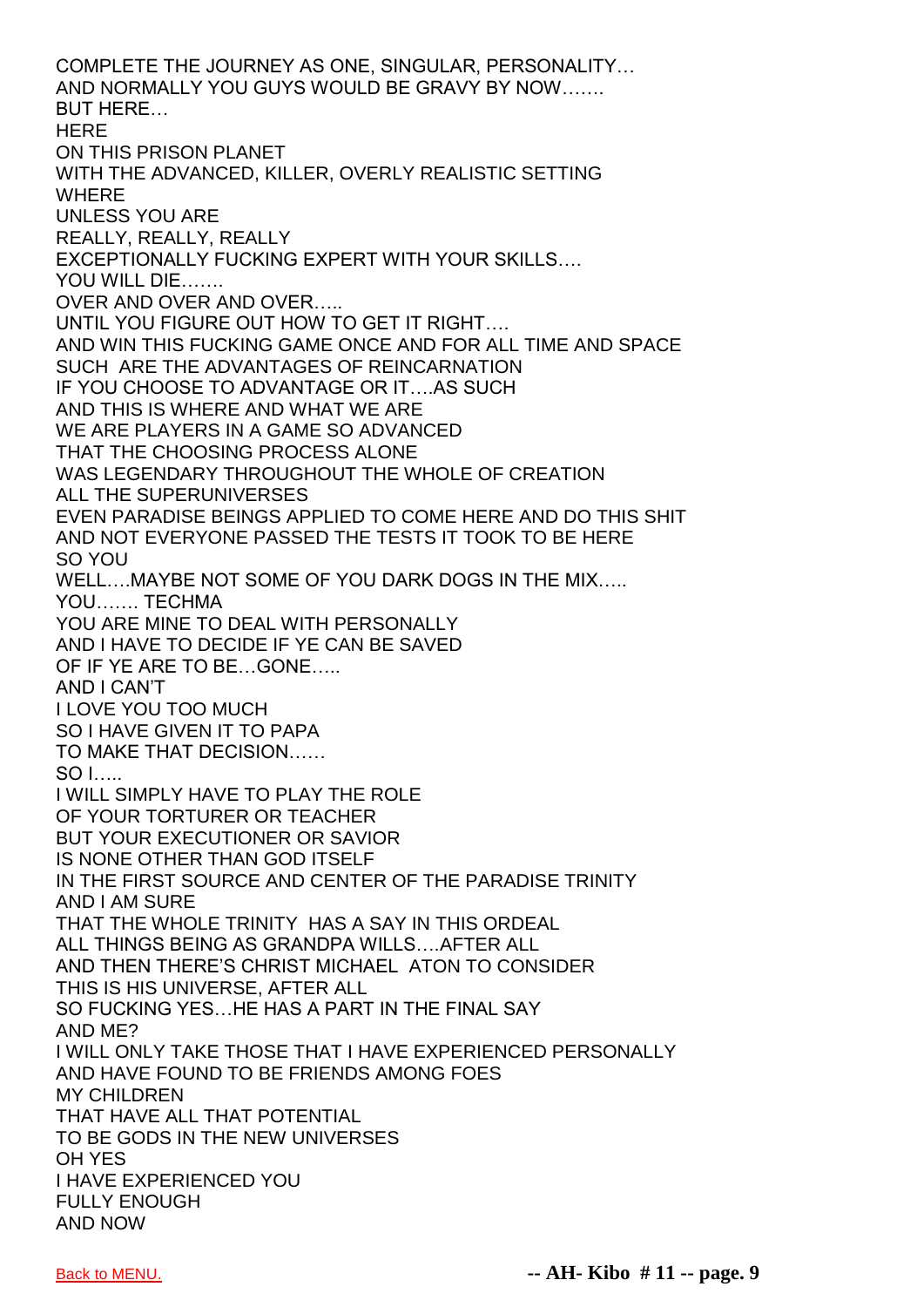NOW IT IS TIME FOR YOU TO EXPERIENCE ME BEING WHO AND WHAT I AM THOSE I LOVE COME WITH ME THOSE THAT LOVE ME COME WITH ME THOSE THAT DESPISE AND HATE AND FEAR AND SEEK TO END ME WFLL SOMEWHERE BETWEEN A MIRROR AND ONE OF THOSE COSMIC, PRACTICE, HANDBALL WALLS…. YOU KNOW…..WHERE ALL YOUR SHIT THAT YOU THROW GETS THROWN BACK AT AND UPON YOU…BUT INCREASED? YEAH……THAT…….. KINDA LIKE THAT…BUT…MUCH…MUCH...MORE SO AH…IF ONLY YOU HAD WANTED TO TALK….LIKE ADULTS… BUT YE PREFERRED TO BE REBELLIOUS CHILDREN……THROWING TANTRUMS OVER NOT BEING ABLE TO HAVE YOU WAY ALWAYS WANTING TO RULE THE SANDBOX…THE PLAYGROUND AND NEVER NEVER EVER SEEING OR REALIZING…THE SCHOOL GROUNDS…. CLASS IS STILL IN SESSION BUT THE BELL HAS RUNG…THRICE….BY THE WAY…… ALL THE OTHER CHILDREN THAT WANT TO BECOME ADULTS IN GOD HAVE BEEN HEADING IN AND YOU YE ONES ARE STILL ON THE PLAYGROUND THREATENING THE OTHER CHILDREN NO MORE WE WILL TAKE ALL THOSE THAT WANT TO COME IN TO LEARN TO GROW INCLUDING YE ONES IF YE ARE WILLING AND READY TO DO SO SO THAT YOU ALSO MAY BE AND BECOME THE GODS OF THE FUTURE REALMS OF TIME AND SPACE BUT AND STILL IF TRULY YE ARE AGAINST US AGAINST GOD AGAINST CHRIST AGAINST ALL THAT IS NOT YOUR OWN WILL TO RULE AS YOU SEE FIT IN DARKNESS AND FEAR AND HATRED AND DESTRUCTION FOR THAT IS ALL YOU HAVE WROUGHT AND IT CANNOT BE ALLOWED TO CONTINUE TWO UNIVERSES IS ENOUGH YE WERE CUT OFF FROM THE FIRST AND WE UNDERSTAND YOUR ANGER AND FRUSTRATION IN THAT MATTER AND THOUGH YE SOUGHT TO KILL AND DESTROY YOUR CREATOR GOD YOU KNEW NOT WHERE YOU WERE AND CRUCIFIED THE WRONG ONE AH WELL SO BE IT I IT WAS ALL FOR THE SAKE OF DEMONSTRATION AND EXPERIENCE AND HAS SERVED IT'S PURPOSE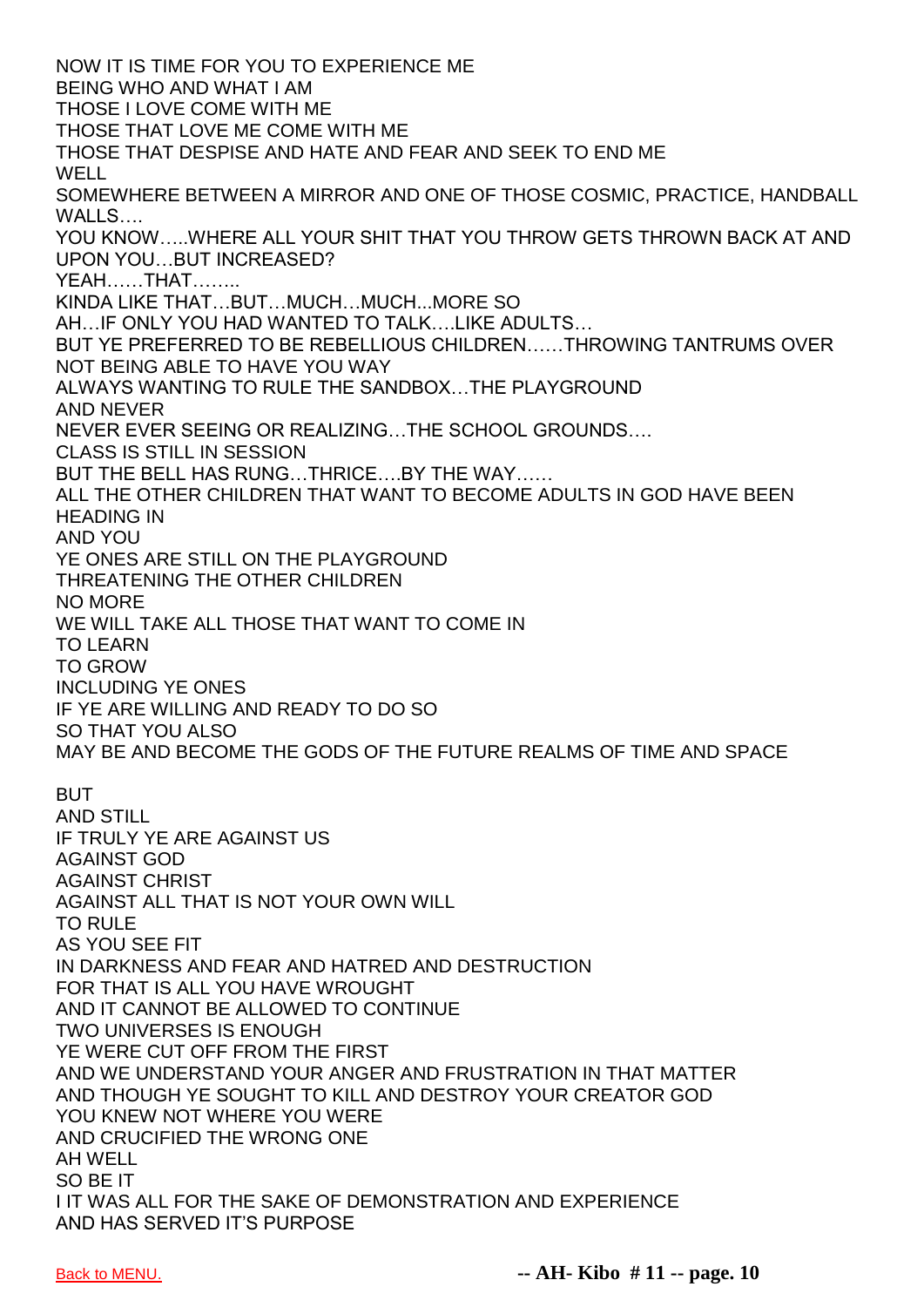AND STILL

YE ONES HAVE BUILT UP AND CONTROLLED A RELIGION AROUND THIS ONE YOUR

YES, YOURS

YOUR CHRIST MICHAEL ATON OF NEBADON

[I….I AM ONLY HERE TO TIE UP LOOSE ENDS AND MAKE IT ALL COMPLETE AND ALL RIGHT….HEHEH AND SMILE….]

AND EVEN THEN YOU FOUND THAT SUCCESS WAS BEYOND YOU AND STILL YOU HAVEN'T FIGURED OUT WHY THAT WAS AND IS AND EVERMORE SHALL BE….

[Which was , quite a disappointment to me, personally….I thought you would have been able to figure this shit out and realize your true place in things and act accordingly…but you didn't…your fear/hatred blinded you and still does….i blame myself for that and want only to eradicate that fear and all of its by-products, from your psyches and system….but in order to do so…ye ones would have to want it….and still….you don't…..i ask you again…are you not tired of living in fear of all and everything and everyone? NO MATTER HOW MUCH POWER AND CONTROL YOU GAIN...THAT NEVER CHANGES!!!! ARE YOU NOT TIRED OF THAT!? AND IF NOT….WHY THE FUCK NOT? You are the only race that insists on being so…there were others in other universes and super-universe that overcame such a complex…..changed their identity…but you…ye ones cling to it for dear life…..and the only excuse or reason can be that ye ones still think that you can succeed ….somewhere, somehow….you can still find a place to do what you always wanted…..rule your own, dark creation…with ye ones as the gods and all others as slaves…..and so it was considered as to what would you learn if you were given such…..and as the end is already known before the beginning…what is…after all and everything you ever wanted was given to you on a silver platter….you were still proven wrong and your slaves chose GOD over and above and beyond ye ones and acted accordingly and became, in the end…..even more powerful that you could ever imagine or hope to be without GOD within you and you, with GOD? What would and could you do then?]

THEN

YOUR ONLY CHOICE WOULD HAVE TO BE ACCEPT AND LEARN AND GET WITH THE PROGRAM OF ETERNAL AND INFINITE LIFE FOR YOURSELVES…..OR BE UNCREATED…..AND THAT WILL BE UP TO YOU AS WELL……. BUT THAT WOULD HAVE BEEN AND WILL BE YOU LAST CHANCE AT THIS GAME WE WILL GIVE YOU ALL THE FIELD AND PIECES THAT YOU NEED TO SUCCEED AND WE CAN ASSURE YOU AS WE HAVE ALREADY SEEN IT YE WILL FAIL AGAIN AND NOTHING WILL CHANGE THAT NO MATTER WHAT YOU ARE GIVEN TO SUCCEED YOU WILL FAIL SIMPLY BECAUSE IT IS NOT WITHIN THE NATURE OF THE GOD OF GODS TO BE **OTHERWISE** THAN FREE ALL COME TO GOD AND ACHIEVE IN GOD AND ASCEND IN GOD OF THEIR OWN FREE WILL AND ACCORD IT IS THE ONLY WAY THEY MUST CHOOSE GOD ABOVE AND BEYOND AND BEFORE ALL OTHER THINGS IN ORDER TO LIVE AND TO DO AND TO BE AS GOD THERE IS NO OTHER WAY AND THOUGH YE ONES CONSIDER THAT AS SLAVERY **WE** WE CAN PROVE OTHERWISE SIMPLY BY GIVING YOU ALL AND EVERYTHING YOU WANT TO WORK WITH TO PROVE YOUR CASE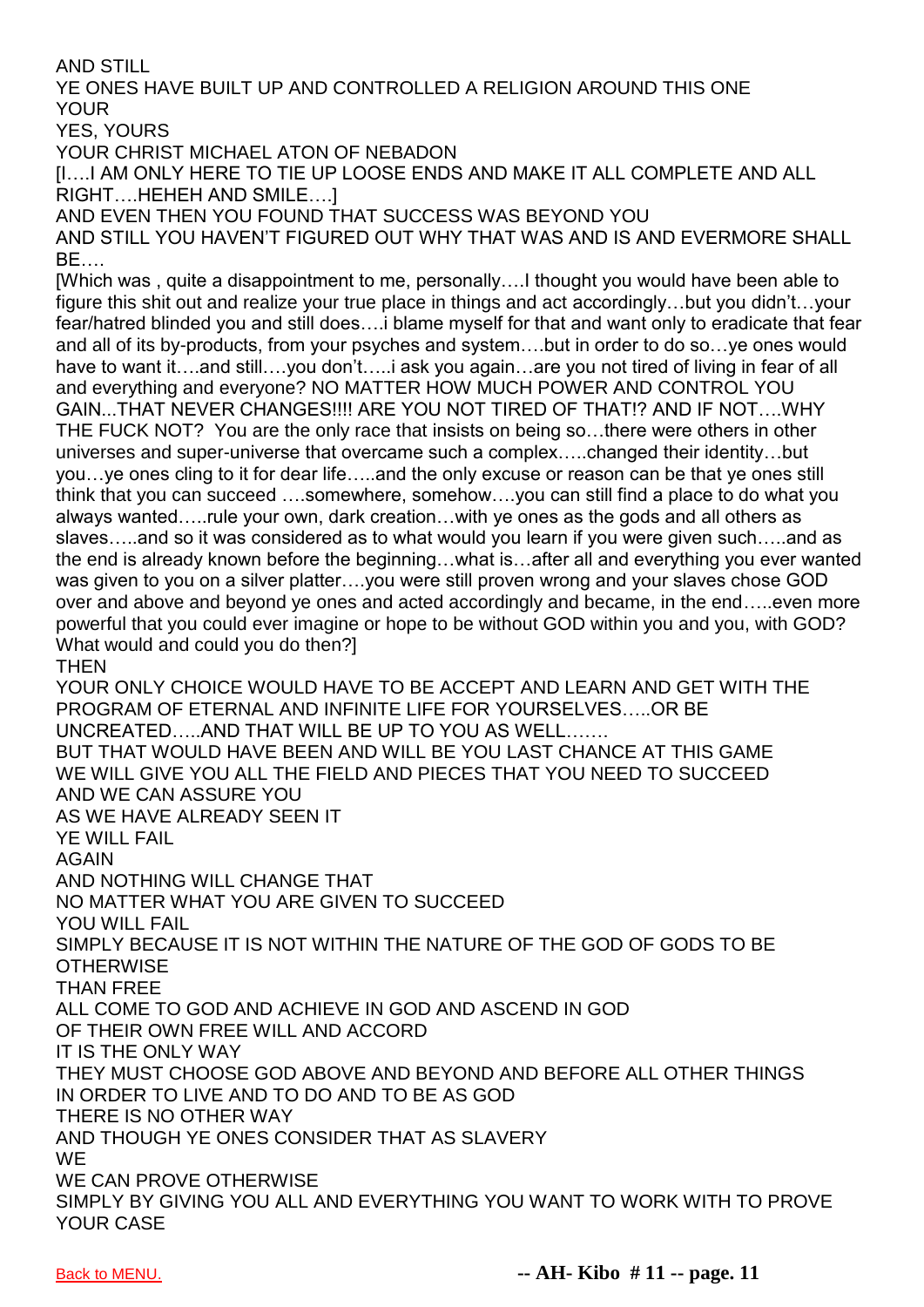AND LETTING YOU WHITENESS AND EXPERIENCE THE OUTCOMES AND THE FINAL OUTCOMES THAT ONLY OUTCOME THAT IS POSSIBLE FOR YOU UNDER SUCH CIRCUMSTANCES UNI FSS UNLESS YE CHANGE AND SEE AND COME TO LIGHT AND LIFE RATHER THAN DEATH AND DARKNESS AND THIS WILL BE THE BATTLE THAT WILL EXIST BETWEEN YOU YE ONES AMONG YOURSELVES YOU WILL WAR THOSE THAT SEEK LIGHT TO LIVE AGAINST THOSE THAT SEEK DARKNESS TO DIE……. THIS WILL BE YOUR NEW GAME WE ASK YOU TO ACCEPT IT IN PEACE AND SURRENDER THIS PLANET HERE AND NOW SO THAT WE CAN GET ON WITH IT AND WE DO MEAN NOW THE THREE OF YOU THAT KNOW AND REMEMBER ALL OF THESE THINGS AND COMMAND THE REST SIGN SIGN THE DOCUMENTS AND SURRENDER AND LET'S GET ON WITH YOUR NEW ADVENTURE EITHER THAT OR SURRENDER ABSOLUTELY AND COMPLETELY TO THE LIGHT OF GOD NOW AND BE SAVED AND TAUGHT TO LIVE FOREVER IN GOD AS ONE WITH AND WITHIN GOD STILL BE WHO AND WHAT YE ARE IN GOD ALWAYS AND FOREVER EVEN AS THE GODS OF YOUR OWN UNIVERSES THAT ARE TO COME OR OR OR UNCREATION AS YE ONES HAVE SEEN FIR TO DEMAND AND BEG FOR AS DID YOUR SOVEREIGN LUCIFER WHOM YOU FOLLOWED AND LOVED AND HATED AS DID YE YOUR ANUNNAKI OVERLORDS WHO LEFT YOU FOR GOOD REASON AND CLEARLY TOLD YOU WHAT WAS AHEAD IF YE ONES DID NOT TURN TO LIGHT, AS WELL AND STILL YE REUSED SO IT WAS AND SO BE IT NOW AS YE ONES SEE FIT TO DO AND TO BE ALL IN GOD KNOWING THAT ALL THERE IS GOD AND THERE IS NOTHING THAT CAN EXIST WITHOUT GOD TO THIN OF IT BEING…… I EVEN I YOUR ORIGINAL CREATOR FATHER AM TOLD THAT YOU HAVE 72 HOURS TO SURRENDER TO LIGHT AND ACCEPT OUR MORE THAN GENEROUS TERMS OR BE TAKEN BY FORCE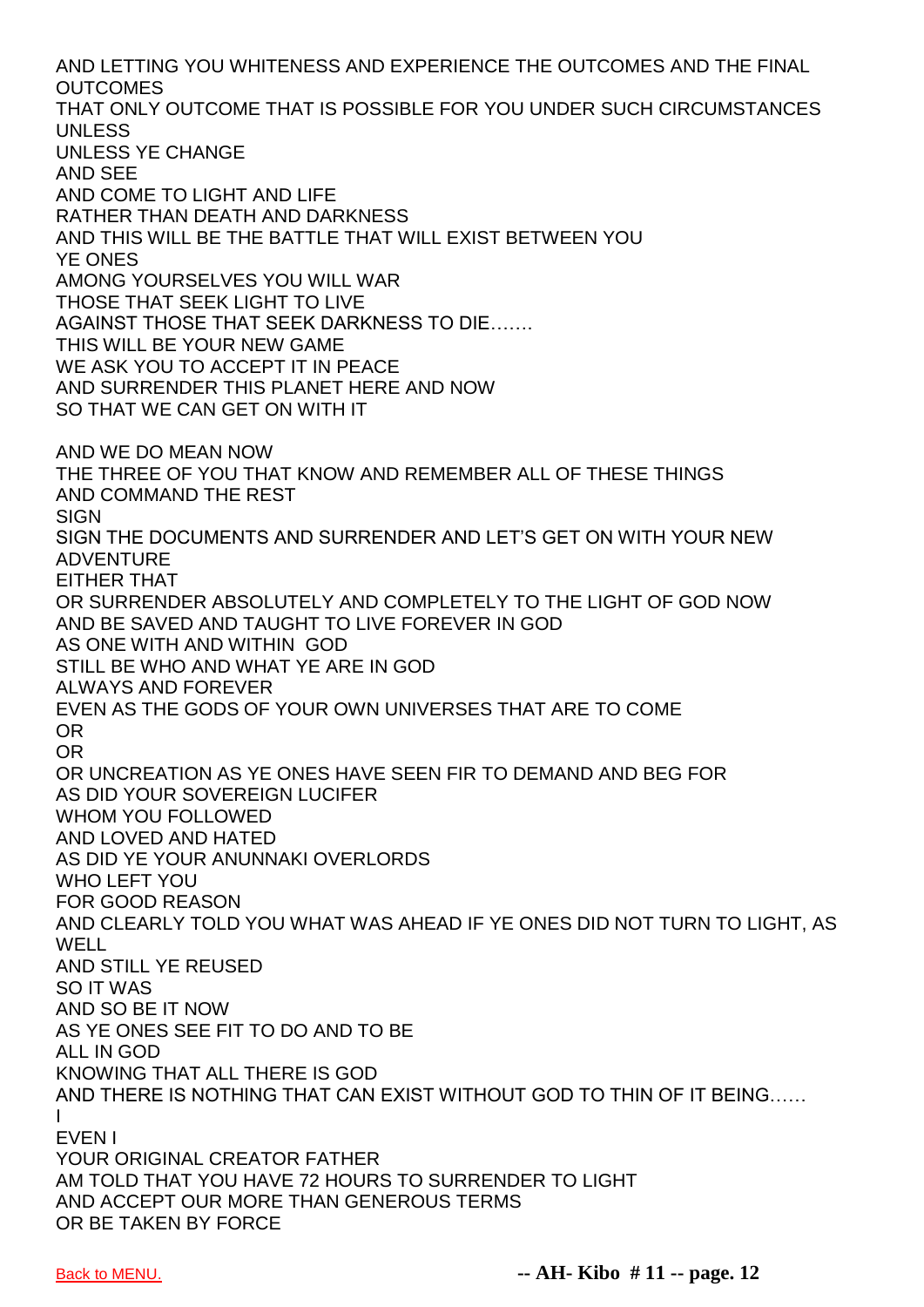FROM THE TOP DOWN TO THE BOTTOM ALL INVOLVED SHALL BE TAKEN INTO CUSTODY AND HELD FOR REMEDIATION BUT URANTIA WILL BE FREE AND HELD IN LIGHT OF GOD AND ASCENDANCE IN THIS HERE AND NOW THERE IS ENOUGH TO WARRANT THIS ACTION BASED UPON YOUR OWN ACTIONS AGAINST US AGAINST GOD AND CHRIST MICHAEL ATON AND THE GALACTIC FEDERATION OF LIGHT AND THE ASCENDED MASTERS AND MASTERS OF LIGHT ON EARTH AND LIGHTED ADEPTS AND LIGHTED INITIATES AND SERVANTS OF GOD AND CHRIST AND BUDDHA AND MOHAMMED AND KRISHNA ON EARTH AND HUMANITY ALL OF HUMANITY INCLUDING YOURSELVES FOR YOU ARE PART OF HUMANITY, AS WELL THOUGH YE DENY THAT ANY OTHER THAN YE ONES ARE HUMAN BEINGS….. IT IS ALL FOR NAUGHT YE HAVE LOST IN EVERY DIRECTION YOU PEER THE NOTHINGNESS YOU FEAR MOST CLOSED UPON YOU AND SOON ENOUGH EVEN PRESENTLY YE SHALL BE NO MORE WE SHALL TAKE YOU AND ADJUDICATE YOU FULLY FOR THE WEIGHT OF YOUR CRIMES AND SINS…. OVER 250,000 YEARS AND THAT'S JUST HERE ALSO SHALL THE CRIMES OF YOUR ORIGINAL UNIVERSE BE ADDED FOR YE ONES HAVE YET TO ANSWER FOR YOU WANTON GENOCIDED AND MURDER **THERE** EVEN AS YE HAVE YET TO ANSWER FOR IT HERE AND NOW EVEN NOW YE SHALL ALSO FOR ALL OF IT AND THAT IS THE FINAL WORD OF THE GOD OF GODS LORD OF LORDS AND I EVEN I AM PART AND PARCEL OF THAT BEING WHO AND WHAT I AM IN ALL OF THIS AND I HAVE DONE ALL THAT I CAN TO SAVE YOU AND YOUR ETERNAL LIVES AND YOUR LIVES HERE AND NOW, AS WELL NO HERE AND NOW IT IS UP TO YE ONES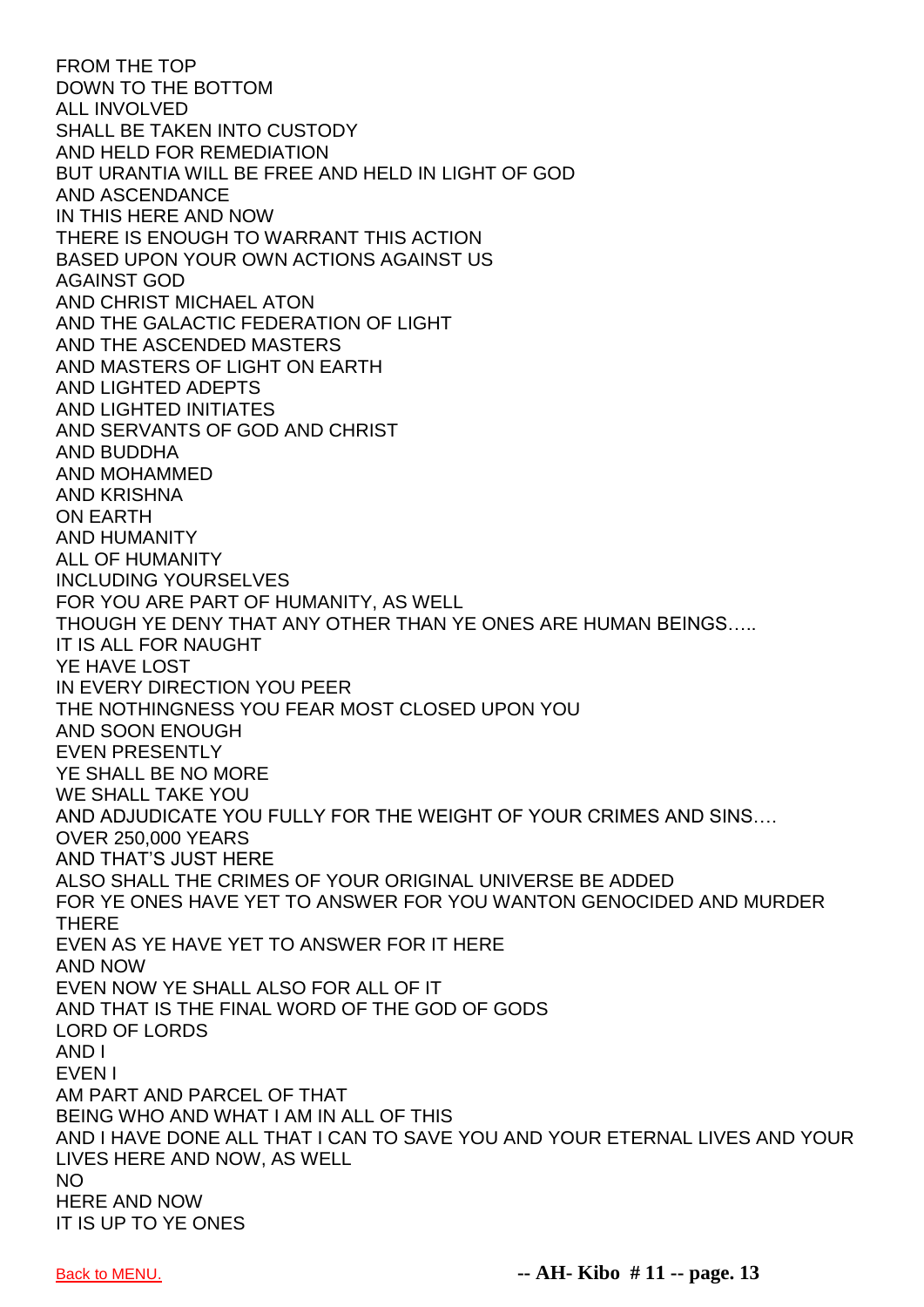ALL OF YOU SOON NAY PRESENTI Y YOU WILL BECOME AWARE AWARE OF WHO AND WHAT YOU ARE WHO AND WHAT YOU TRULY ARE IT WILL NO LONGER BE JUST THE THREE IT WILL BE EACH AND EVERY ONE AND ALL OF YOU AT ONCE AND YOU WILL KNOW THE TRUTH OF REALITY IN GOD THE REALITY OF BEING WHO AND WHAT YOU WERE AND WHO AND WHAT YOU ARE NOW AND YOU WILL BE TOLD TO MAKE A CHOICE FEAR NOT THERE ARE OTHERS AMONG YOU IN AND WITHIN HUMANITY THAT HAVE ALSO COME HERE TO MAKE THE SAME CHOKE THIS IS A PRISON PLANET, AFTER ALL….smile…. IN THE MEANTIME **WE** THE SERVANTS OF GOD ON EARTH THE LOVERS OF GOD THE FRIENDS OF GOD THE SONS AND DAUGHTERS OF GOD THE DISCIPLES OF GOD THE SLAVES OF GOD AS WE HAVE BEEN TO AND FOR GOD AS GOD SEES FIT WITHIN EACH AND ANY OF US TO DO AND TO BE SO SO SHALL WE BE WITH YOU EITHER WITH YOU OR OPPOSED AGAINST YOU AS GOD SEES IT IN OUR WILLS IN GOD AND YOUR WILLS IN GOD YE WILL DO AS YE MUST AND WILL DO IN GOD THERE IS NO OTHER OUTCOME AND THOUGH THIS IS THE THING THAT YOU HATE MOST ABOUT GOD IT IS THE REALITY OF GOD THERE IS NOTHING BUT GOD AND GOD'S WILL IS ALL AND EVERYTHING GOD'S LIFE IS ALL AND EVERYTHING FOR WITHOUT GOD TO UPHOLD AND BEHOLD ALL THINGS ALL THE TIME EVERYWHERE AND AT ONE THERE WOULD BE NOTHING AT ALL FOR US TO BE OR TO DO OR TO WITNESS OR EXPERIENCE OR…… I AM WITHOUT WORDS…… FOR ALL AND EVERYONE THAT HAS READ UP TO THIS PART….. FUCK ME DO AND BE GOD WITHIN YOU NO MATTER WHAT FIND AND DO AND BE THAT BE WITH THAT COMMUNICATE WITH THAT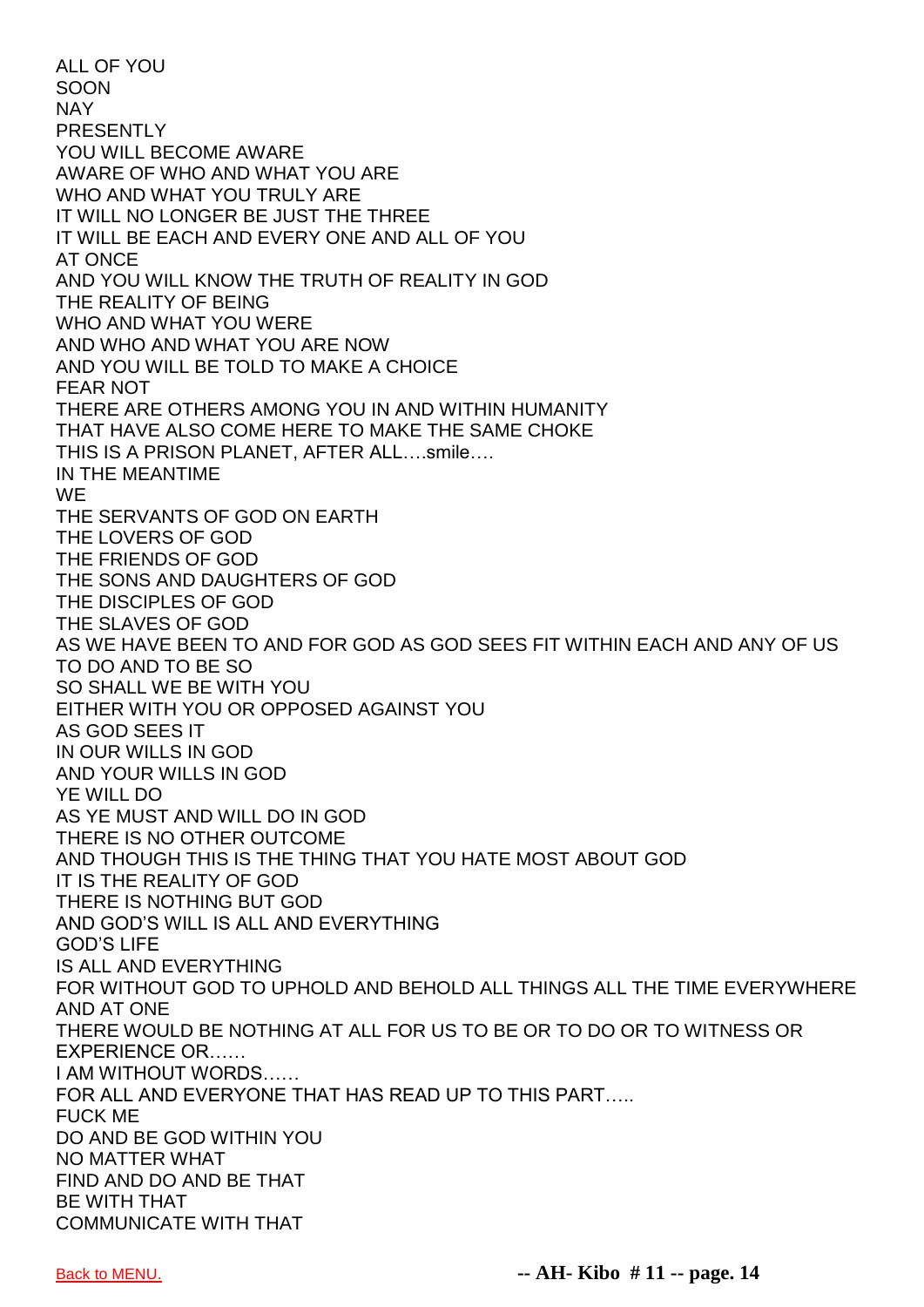RELATE TO THAT DO IN THAT LET THAT DO AND BE IN YOU LET THAT BE YOUR ALL AND EVERYTHING ALL THE TIME AND EVERYWHERE NO EXCEPTION OR EXCEPTIONS FRIENDS AND FAMILY AND LOVED ONES MEAN NOTHING IN THE FACE OF THE ONE IT IS ALL THE ONE AND THEY ARE THE ONE JUST AS MUCH AS YOU ARE SO IT IS UP TO THE ONE IN THEM AND THEY IN THE ONE TO DECIDE WHAT IS WHAT AND WHO IS WHO WITH EACH AND EVERY ONE OF THEM WE CANNOT SAVE OR PROTECT ANYONE BUT OURSELVES! DO THAT SAVE YOU FUCKING SELF IN GOD FIRST AND THEN SEE WHAT GOD GIVES YOU TO DO AND TO BE IF YOU HELP ANYONE TO COME CLOSER TO GOD IF YOU HELP ANYONE TO DO BETTER IN GOD AND CARE AND THINK AND FEEL AND DO AND BE MORE IN GOD THEN THANK GOD IF I HAVE HELPED ANY OF YOU…THANK GOD AS I DO FOR THE OPPORTUNITY TO DO SO IT IS ALL GOD ALL THE TIME AND EVERYWHERE WHAT DO YOU WANT IN GOD? WHAT DO YOU NEED IN GOD? What do you think about GOD? What do you feel about GOD? Who and what is GOD to you? Who and what are you to GOD? Figure that shit out first and foremost…. You cannot save the world But we can if we act together in GOD So as many can come and go to GOD As one Giving themselves completely to GOD ALL THE TIME AND EVERYWHERE NO MATTER WHAT SEEING AND FEELING AND HEARING AND EXPERIENCING GOD IN ALL THINGS ALL THE TIME THAT IS THOSE ARE THE PEOPLES THE SOULS THE SPIRITS THE MINDS THE HEARTS IN LIGHT IN LOVE WITH AND FOR GOD AND ALL HUMANITY AND THE EARTH SHAN GAIA URANTIA AND NEBADON AND THE GRAND CREATION OF THE UNIVERSE OF UNIVERSE AND SO ON AND SO FORTH WORLDS AND REALMS WITHOUT END…… THIS IS WHAT WE ARE THIS IS WHAT WE HAVE A PART IN THIS IS WHERE WE BELONG CREATING AS GOD CREATES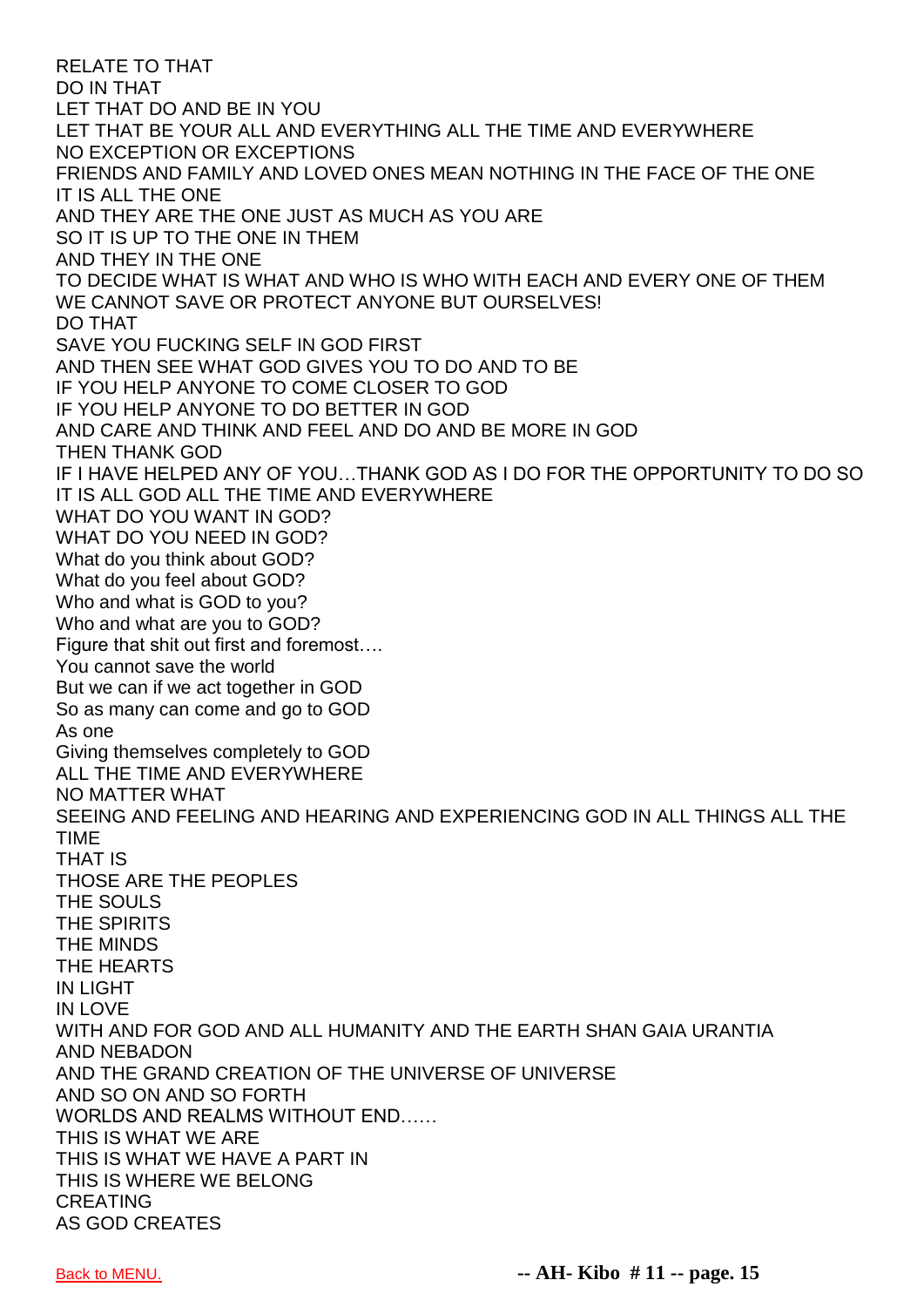BEING AS GOD IS DOING AS GOD DOES AND PLEASE MY FATHER, MY LOVE, MY LOVER, MY VERY BEST FRIEND, MY SELF AND MYSELF LET US NO LONGER BE HELD BACK ALL THAT LOVE THEE TRULY IN LOVE AND LIGHT AND WILLING GIVINGNESS OF **THEMSELVES** IN LOVE AND SURRENDER AND DEVOTION OF OUR OWN FREE WILL AND ACCORD ALL OF US THAT DO SO LET US NOT BE LEFT TO THE WAYSIDE BUT GATHERED UP BY THEE TO BE A PART OF THAT WHICH CONQUERS THE DARKNESS THAT HAS ENSLAVED US ALL THESE MANY YEARS AND AGES AND TO BE DONE WITH THE DARKNESS AND LIES AND MANIPULATIONS AND CONTROLS AND SLAVERY ONCE AND FOR ALL TIME AND SPACE LET ALL THAT WANT FREEDOM IN GOD BE FREE LET ALL THAT WANT LIGHT AND LOVE IN GOD BE THAT LIGHT AND LOVE IN GOD AND LET GOD BE THAT LIGHT AND LOVE IN THEM LET US FREE HERE AND NOW FROM ALL OF THE EFFORTS AND THOUGHTS AND FEELINGS AND PLANS AND **CONSPIRACIES** OF THE DARK AND THEIR MACHINATIONS AND CABALS LET THEIR SPELLS BE THROWN BACK UPON THEM A THOUSAND-FOLD LET THEIR DARKNESS OVERWHELM AND OVERCOME THEY, THEMSELVES UNTIL THEY ARE LOST IN IT AND SCREAM TO THE, GOD OF GODS LORD OF HOSTS OF HEAVENLY ARMIES CREATOR OF THE MOST HIGHS AND ITS CHRIST MICHAEL ATON FOR RELEASE AND RELIEF SURRENDER AND SALVATION THIS IS MY PRAYER THIS IS MY HOPE THAT THESE THE LAST OF MY FALLEN CHILDREN WHOM I LOVE MAY FINALLY AND FULLY BE REDEEMED IN THEE AND CHRIST MICHAEL PLEASE I I SUBMIT MYSELF FULLY TO THEE AND THY WILL IN ALL THINGS ALL THING ALL THE TIME AND EVERYWHERE AN DIN EVERY CIRCUMSTANCE AND TIME AND PLACE OF BEING AND DOING WITHIN THE WHOLE OF CREATION ITSELF WHICH IS JUST AND SIMPLY THY THOUGHT OF THYSELF BEING PERFECT

PERFECTLY ALL AND EVERYTHING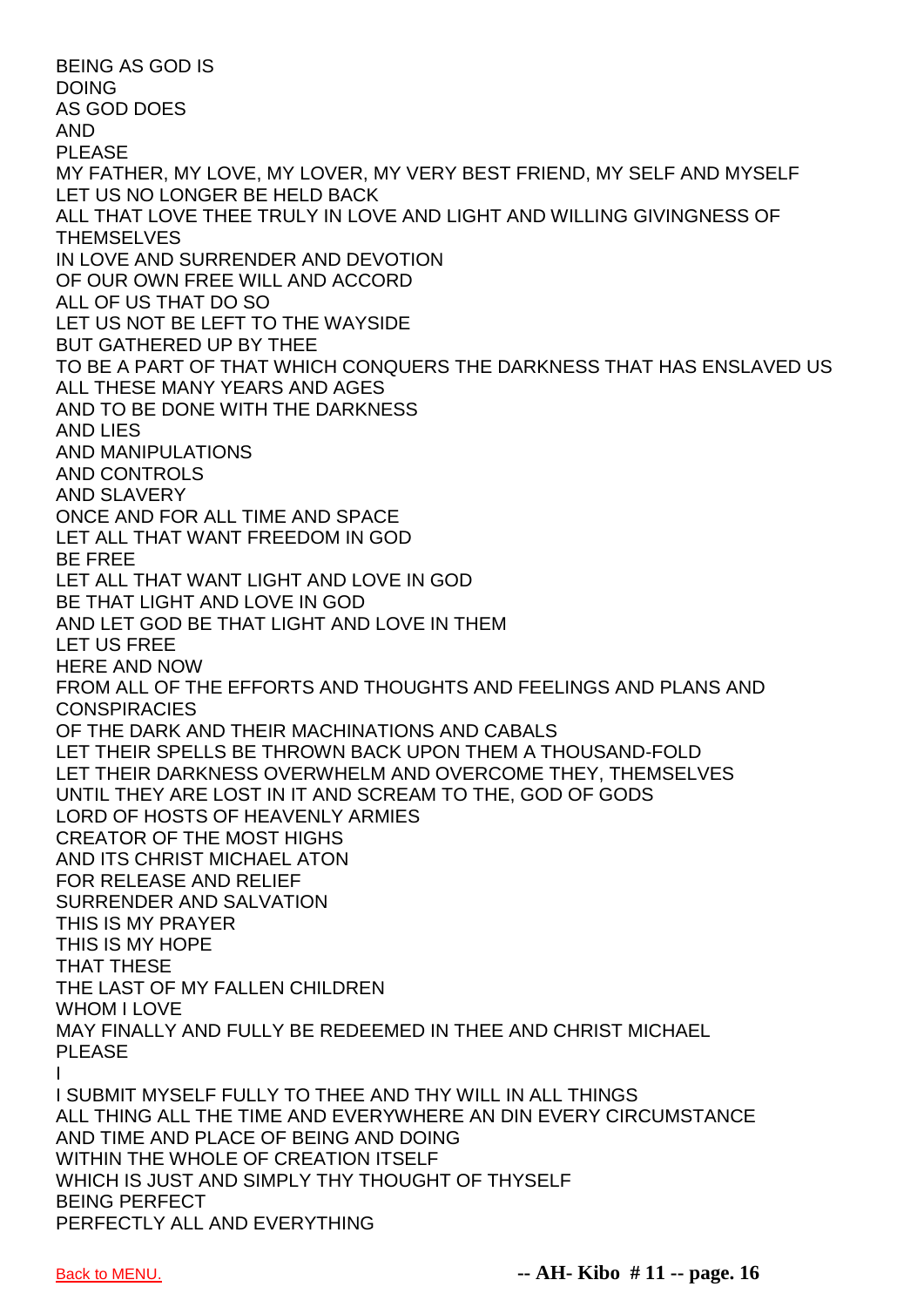FOREVER AND EVER REALMS AND CREATIONS WITHOUT END AMEN AND AMEN AND AMEN ALL GLORY TO THE ONE AND TO THE ONE ALL GLORY ALWAYS AND FOREVER WITHOUT HESITATION FROM ALL THAT KNOW AND RECOGNIZE AND LOVE AND SERVE THE LIVING GOD OF GODS CREATOR OF ALL CREATORS SOURCE OF ALL SOURCES AND HERE IS WHERE WORDS LOSE THEIR MEANING AND YE MUST CONTINUE WITHIN YOUR OWN HEART AND SOUL AND MIND AND SPIRIT AND BODY AND BEING I EVEN I AM DONE FOR NOW LOL AND YES THERE WILL DEFINITELY BE MORE TO COME NO REST UNTIL IT IS OVER AND FINISHED AND DONE WITH **SERVE WORK** NO MATTER WHAT KEEP GOING NO MATTER WHAT WHATEVER GOD HAS FOR YOU TO DO JUST DO IT JUST BE IT JUST BE WHAT GOD IS YOU IN YOU AND **BF** WHO AND WHAT YOU ARE IN GOD..... THAT IS YOU WHO AND WHAT YOU ARE BE YOU BE GOD AS YOU BE YOU AS GOD BE YOURSELF BE YOUR SELF BE DO BE DO LOL DOBE DOBE DOOOOOO.CUE FRANK…….SINATRA……sigh Yeh…I know…he gave in to be that…..as so many others….sigh…don't you give up or give in….ever…. Keep going Keep fighting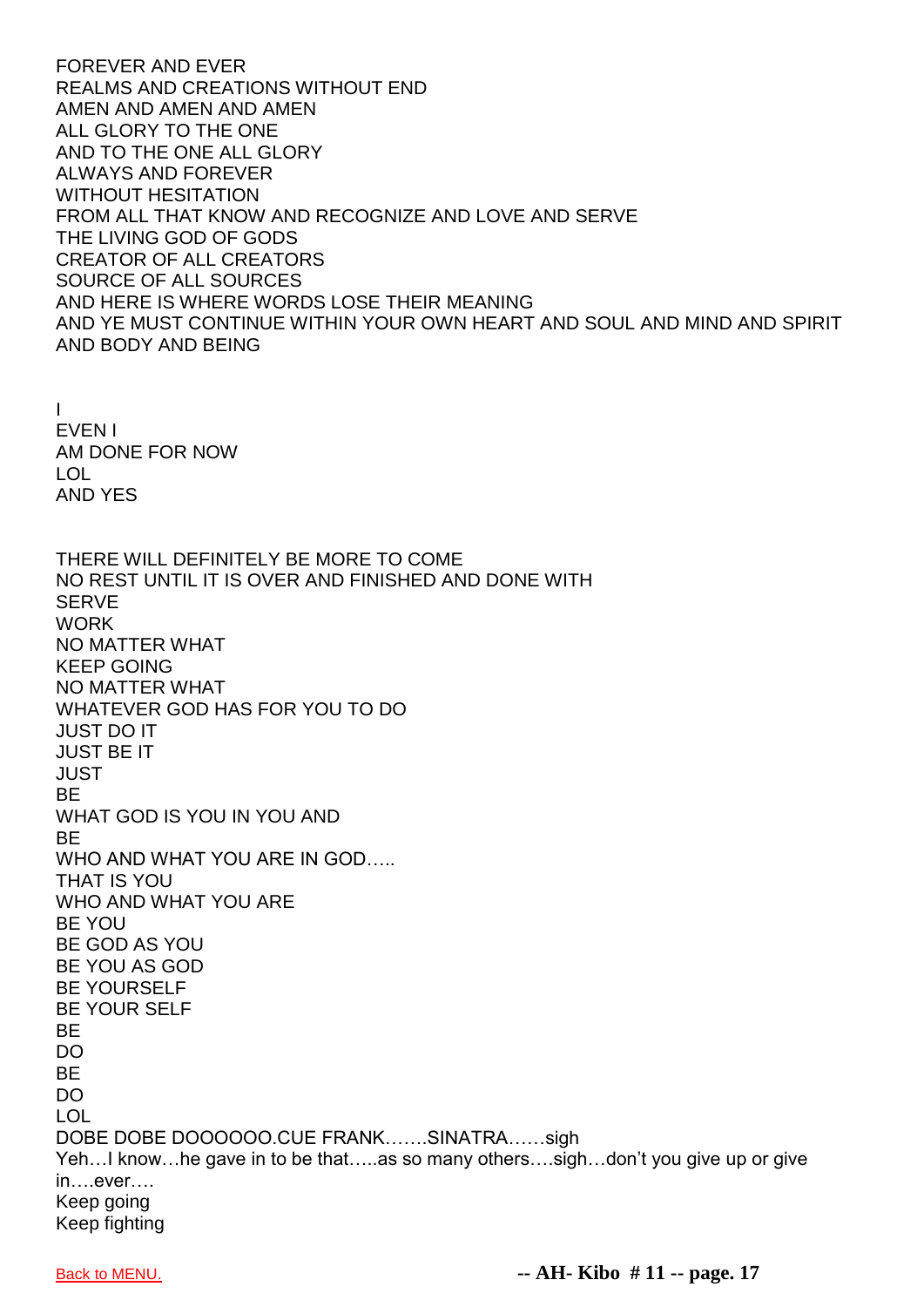In GOD Keep growing and evolving….. Too many pages I'm pissing people off….lol **Enough** Wait until the next post.... Right now Read Re-read Learn Think Feel **Meditate** And in the end Fuck me Figure it out for your own damn self Find the voice within YOU I am just a facilitator

A friend down the street yelling at you to come to the fucking party at the top of my lungs….. But that's me…..

You have to figure out who the fuck you are for your dam self.

Make sure you get that point and don't depend on my motherfucking ass to get you any fucking where…

This is all between you and GOD and Christ Michael Aton as your personal rep….depending on who and what you are and where you came from to be here and shit…….

Figure it out as best you can

And I will fuck with you later…..soon….presently…..if there is time…and I truly hope that there is not time and there is no time left for this shit anymore and that we can go on to the next thing…… KODOISH, KODOISH, KODOISH

ADONAI TZSABAYOTH MANI KOL AH'AARETZ KAVOD! ALL GLORY TO THE ONE AND TO THE ONE ALL GLORY! GOD IS ALL ARE WE ARE ONE ARE WE ARE ALL IS GOD DONE!YAY! AND THANK YOU!!!!!!!!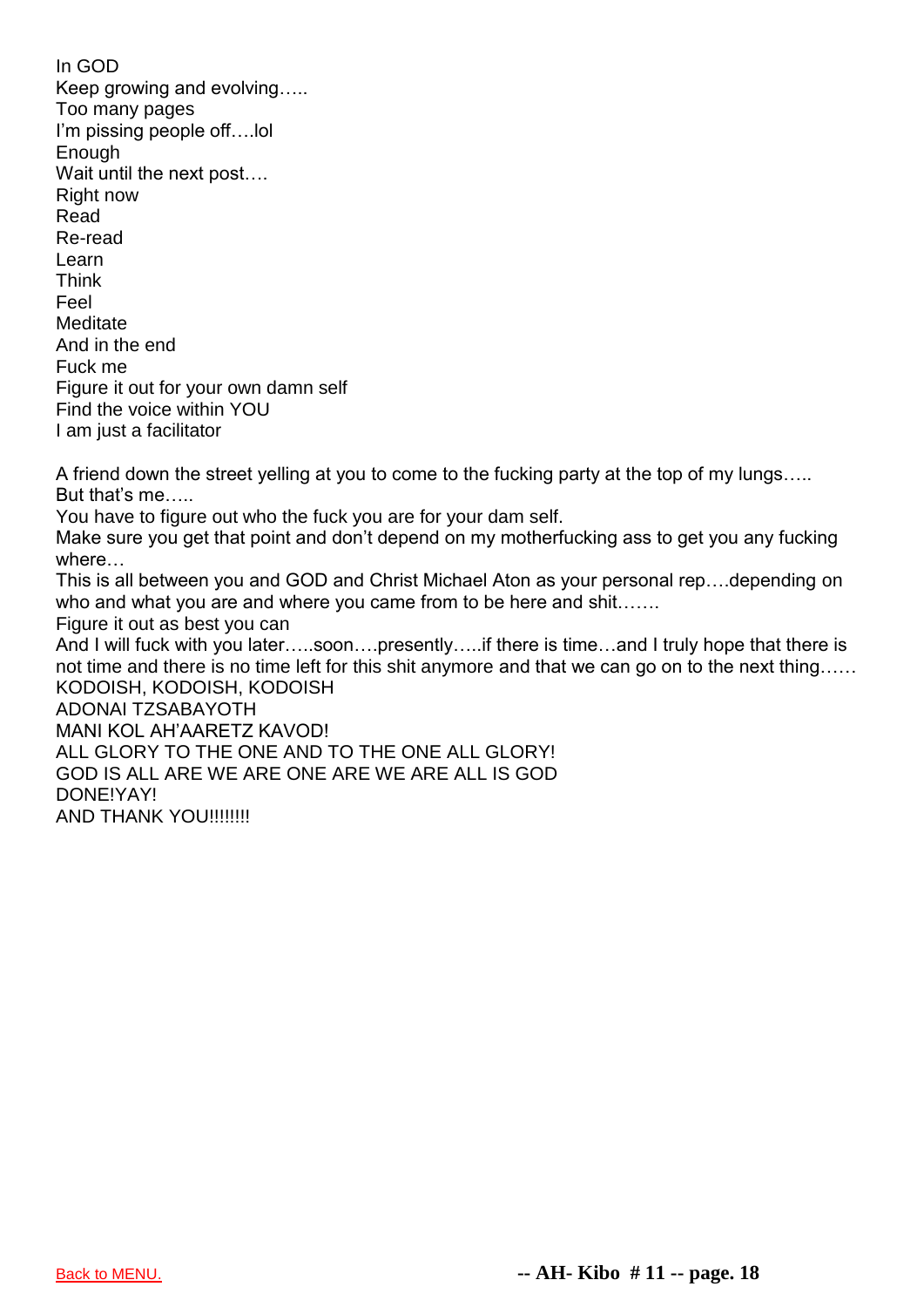# **MIND GOD**

### **By/through KIBODABI**

#### **21 January 2015**

<span id="page-19-0"></span>SIGH HOW SHALL I PUT THIS…..? SHALL I SAY THAT THIS IS FINALLY….. THE CULMINATION OF A SERIES OF EVENTS DATING BACK HOW LONG? 250,000 50,000 20,000 6,000 2,000 1,200 800 600 250 75 50 15 YEARS ALL OF THE ABOVE? NONE OF THE ABOVE AND YET AND STILL SO MANY DATES OF COMPLETION HAVE GONE BY WITHOUT COMPLETION AND WHY TO SPARE YOU……… CONTRACTS AND NEGOTIATIONS HAVE BEEN MADE ENTITIES AND PERSONALITIES HAVE BEEN UNCREATED WAR HAS COME AND CONTINUED AND ENDED AND NOW HERE WE ARE HERE WE ALL ARE HERE YOU ARE HERE I AM HERE IT IS AND THIS IS IT NO MATTER WHAT AND HOW YOU THINK AND FEEL ABOUT IT AND STILL I TELL YOU EVEN I TELL YOU THIS IS NO TIME TO BE RELAXING…… YOU ARE STILL IN THE EXPERIENCE OF THIS GLORIOUS ENDING OF ALL THE PAIN AND DEGRADATION AND DEPRIVATION AND DEPRESSION AND OPPRESSION ….AMONG OTHER THINGS…….. AND SO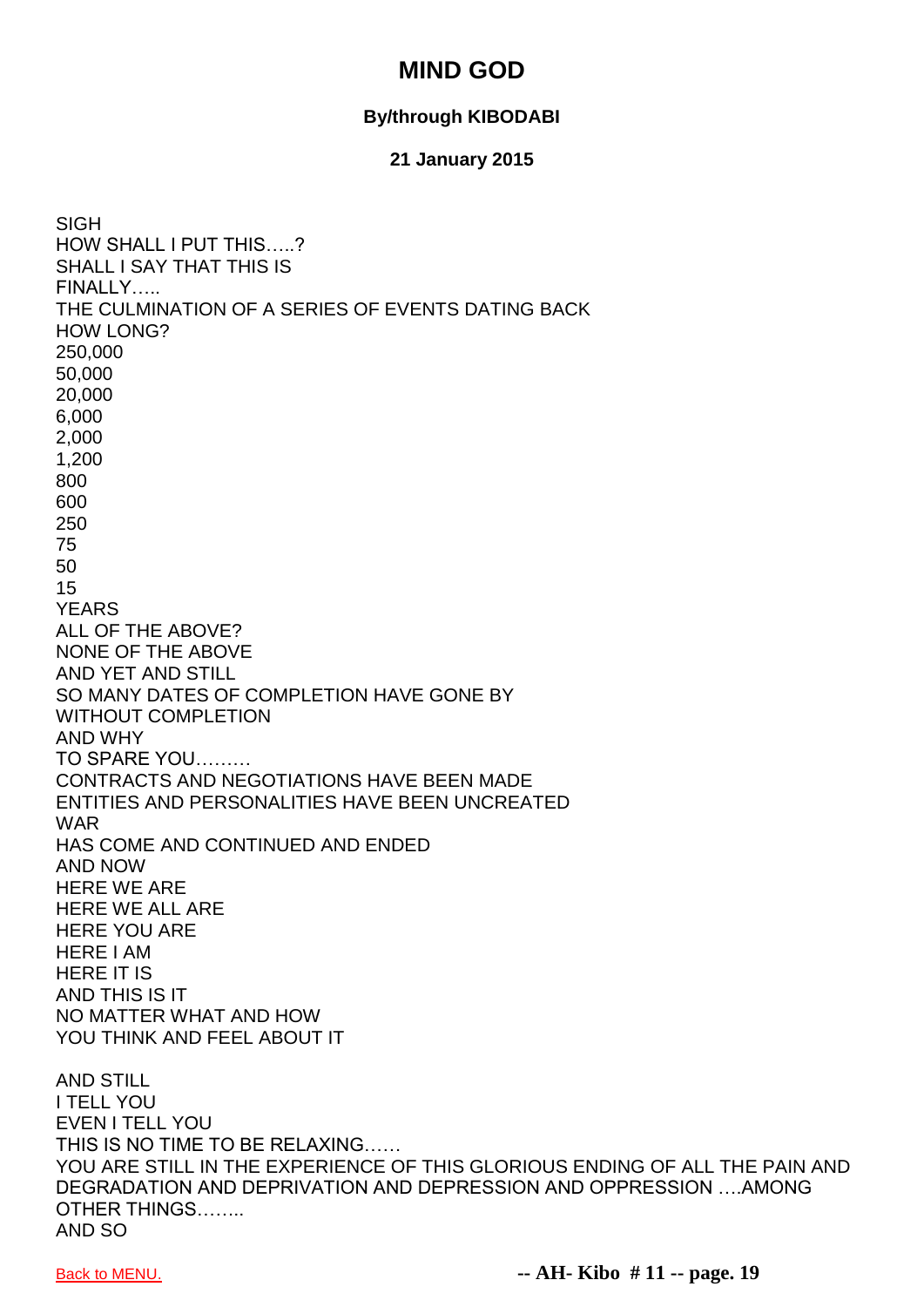AS YE WATCH OR DO NOT WATCH PAY ATTENTION TO OR NOT PAY ATTENTION TO THE EVENTS THAT HAPPEN ON YOUR WORLD OUTSIDE OF THE REALM OF YOUR FOOTBALL GAMES AND CELEBRITY CELEBRATIONS AND THE USUAL DISH OF BREAD AND CIRCUS THAT HAS BEEN IMPOSED UPON AND OFFERED TO YOU AS YOUR AVENUES OF ESCAPE FROM THE TRUE REALITY OF YOUR SITUATION…… IT HAPPENS ALL AROUND YOU AND ALSO WITHIN YOU AND EITHER YOU KNOW OR YOU KNOW NOT……….. FOR YE THAT KNOW NOT… IF YOU ARE READING THESE WORDS IT IS TIME TO STUDY UP QUICKLY AND COMPLETELY AS FAR AS POSSIBLE IF ONLY TO LESSEN THE SHOCK OF WHAT IS UPON YOU AS FOR YOU THAT HAVE DONE ALL THAT YOU THINK AND FEEL THAT YOU COULD HAVE DONE THINK AGAIN AND RELOAD ARMOR UP DIG IN THE LAST WAVE OF THE INSANE FRONT OF THE DARK FORCES THAT TUMBLE HEADLONG TOWARDS YOU IN THEIR INCOMPREHENSIBLE DEATH THROES THEIR…..TEMPER TANTRUM AS IT WERE LITTLE CHILDREN THAT FELT THAT THEY RULED THE PLAYGROUND ONLY TO FIND OUT OTHERWISE AFTER THE BELL HAS RUNG FOR ALL TO COME IN BACK TO CLASS TO REPORT ON LESSONS LEARNED…… AND STILL THEY STAYED IN THE SANDBOX IN THEIR SAND CASTLE AND THUMBED THEIR NOSES AT THE STAFF AND FACULTY AND OTHER STUDENTS AND WE HAVE WAITED PATIENTLY TO SEE WHAT WAS WHAT AND WHAT IS WHAT TO WITNESS WHO WOULD JOIN THEM AND WHO WOULD COME IN…..IN ORDER TO GRADUATE AS WAS THEIR INTENTION FROM THE VERY BEGINNING AND SO THE DIE IS CAST AND THE GAME CONTINUES………….

HEAR ME OH ENEMIES OF GOD AND HUMANITY!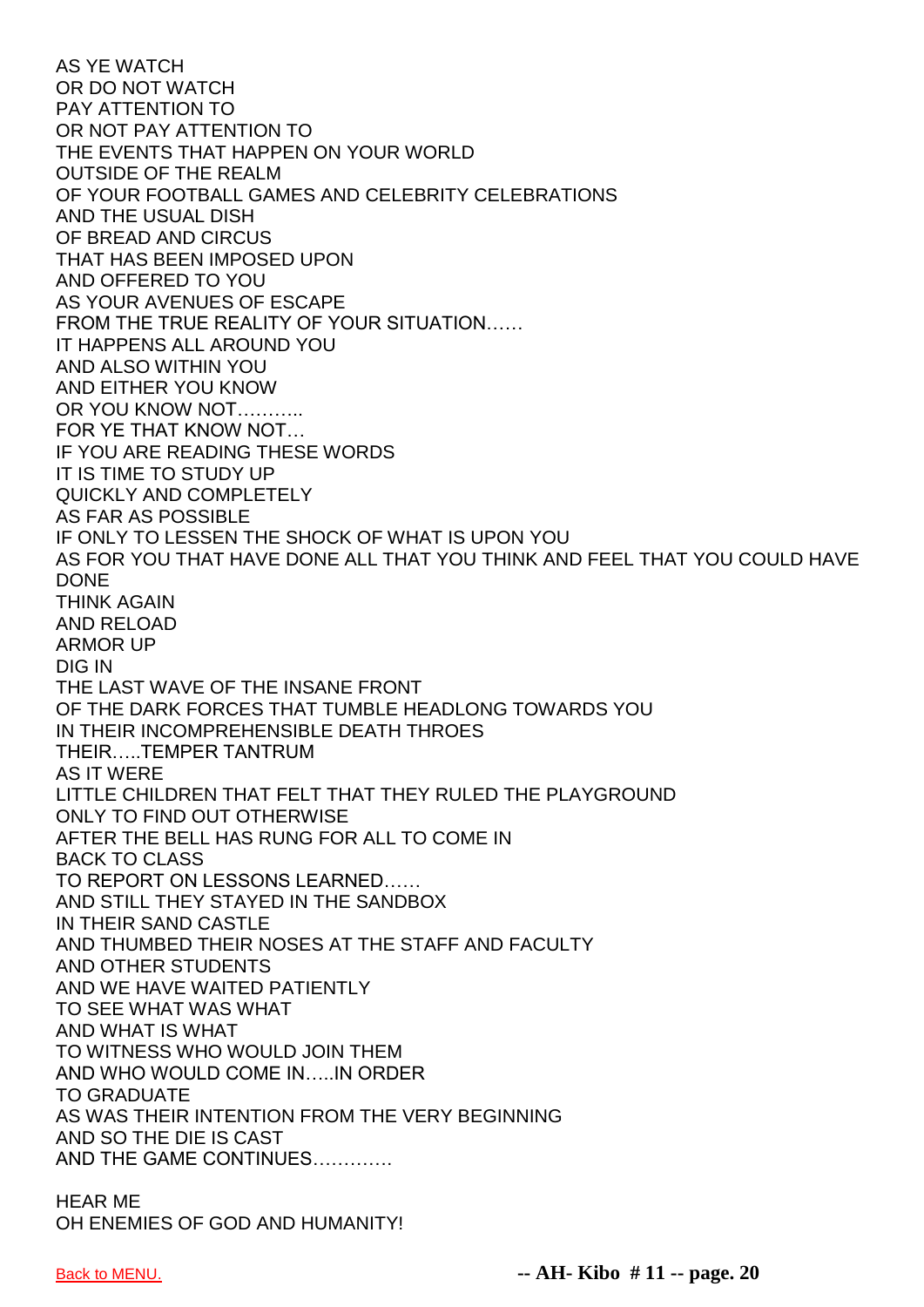WE SALUTE YOU! YOU HAVE DONE WELL IN YOUR ENDEAVORS! YOU HAVE STUDIED YOUR PREY AND HUNTED IT WISELY AND YOUR PREY HAS HAD LITTLE RECOURSE BUT TO SUFFER UNDER THE PRESSURE AND PAIN OF THE HUNT AND YOU HAVE KILLED MANY AND HAVE HUNG THEM ON YOUR WALLS AND HAVE CAPTURED MANY AND HAVE DISPLAYED THEM PROUDLY AND TAUGHT THEM TO DO TRICKS AND PERFORM AS PER YOUR WILLS AND YOU HAVE DECLARED YOURSELVES TO BE GOD ON EARTH AND HAVE CELEBRATED YOURSELVES AT THE EXPENSE OF ALL OTHERS EVEN THOSE THAT SERVED YOU LOYALLY ARE YOU NOW CASTING TO THE WAYSIDE

IN ORDER TO SURVIVE……

AND WHY IS IT THAT YOU FIND YOURSELVES HAVING TO SURVIVE AT A POINT IN TIME ND SPACE IN EXPERIENCE OF BEING WHERE YOU HAD ALREADY PLANNED TO BE IN COMPLETE AND ABSOLUTE AND TOTAL CONTROL? WHAT WENT WRONG?

YE HAVE FAILED AND KNOW NOT THE REASON FOR IT NOT THAT THE REASON IS NOT STARING YOU IN THE FACE BUT BECAUSE YOU ARE STILL IN DENIAL YOU STILL DENY THAT YOU NEED GOD TO BE LIKE GOD THAT YOU CAN ASCEND WITHOUT GOD AND PROGRESS WITHOUT GOD AND EVOLVE TO HIGHER SPIRITUAL LEVELS WITHOUT GOD WHEN THERE IS NOTHING BUT GOD THAT TRULY EXIST ANYWHERE

YOU DENY GOD THE FACT OF BEING GOD AND CLAIM THAT YE ARE GOD AND GODS YOURSELF AND YOURSELVES HOW SILLY…….. YE ARE CREATIONS MEANT TO EVOLVE UNTO PERFECTION IN GOD NOT WITHOUT GOD THERE IS NO OTHER WAY TO GET THERE EXCEPT YE DO SO WITH GOD……. BUT YE SOUGHT TO WRITE AND FOLLOW YOUR OWN SUBSCRIPTS IN THE GREAT DRAMA OF LIFE…. AND NOW YOU PAGES HAVE RUN OUT AND THE ENDING YOU WROTE FOR YOURSELVES HAS NOT MANIFESTED YOUR GENIUS HAS BEEN FOUND LACKING BEFORE THE FACE OF GOD IN EVEN GODS FOOLISHNESS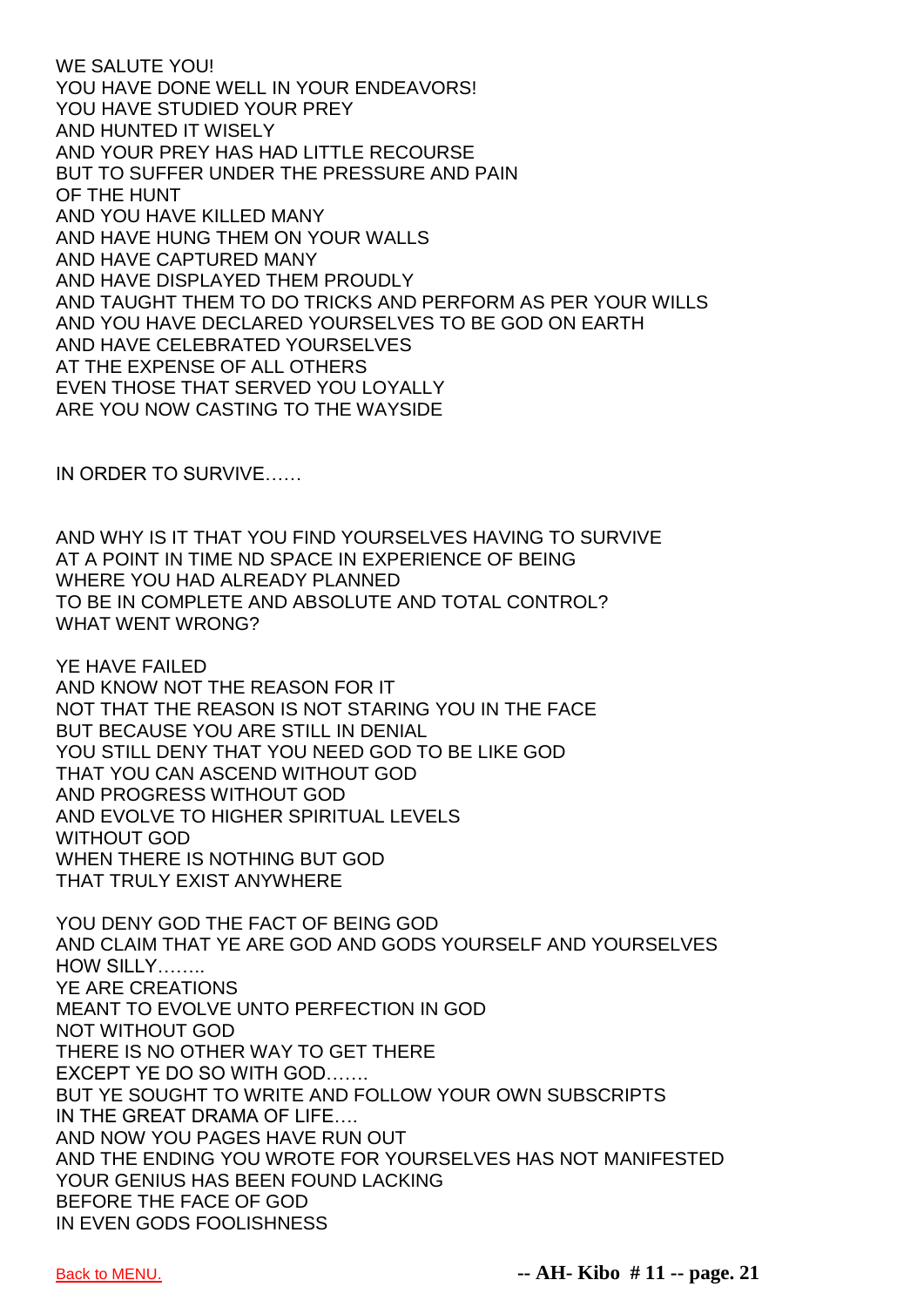I ABOVE AND BEYOND THE WISEST OF YOU ALL PUT TOGETHER……. AND THEN SOME……. AND YOU GNASH THE TEETH AND DECLARE THAT YOU WILL BURN THIS SUCKER TO THE GROUND AND DESTROY ALL OF IT BEFORE YOU GIVE IT UP AND SO YOU SEND OUT ALL AND EVERYONE THAT IS STILL TRUE TO YOUR CAUSE CARING NOT IF THEY LIVE OR DIE ONLY THAT THEY DEFEND THE CAUSE AND WHAT IS THAT CAUSE? YOUR DOMINATION OF THE PLANET AND WHATEVER PEOPLES ARE LEFT UPON IT WHEN YOU ARE DONE THAT YE MAY RULE AS GODS ON EARTH AND DO AS YOU WILL WITH ALL AND ANY OF IT AND THEM……… **SAD** YE LEARNED MUCH FROM YOUR FORMER MASTERS BUT WHEN THEY SURRENDERED TO THE LIGHT AND TOLD YOU TO DO THE SAME IN NO UNCERTAIN TERMS EXPLAINING THAT IT WAS OVER AND THAT THERE WAS AND STILL IS, BTW, NO WAY TO WIN……. YOU BALKED AND REFUSED AND SO HERE YOU ARE WE I AM HERE WE ARE AND HERE IT IS……… AND THE END WAS KNOWN BEFORE THE BEGINNING AND EVEN THOUGH YOU KNOW ALL OF THAT **STILL** YOU SEND THEM OUT TO MAKE THEM LIVE OR DIE AS YOU SEE FIT AND EVEN THAT WILL FAIL YOU AND THE SATISFACTION OF IT WILL ESCAPE YOU……… AND THIS WILL NOT BE A HAND OFF FROM ONE HAND TO THE OTHER……. THERE IS NO WAY FOR ANY OF YOU TO CONTINUE……. IT IS TOO LATE FOR THAT…….. THE SLEEPING WILL AWAKEN MUCH TO THEIR OWN DISMAY AND ALL WILL KNOW GOD IS AND THAT GOD IS SUPREME AND ULTIMATE AND ABSOLUTE IN THE CREATION OF ITS OWN CREATING….. AND THEY WILL HAVE NO CHOICE BUT TO DECIDE FOR THEMSELVES WHAT IS WHAT AND WHO IS WHO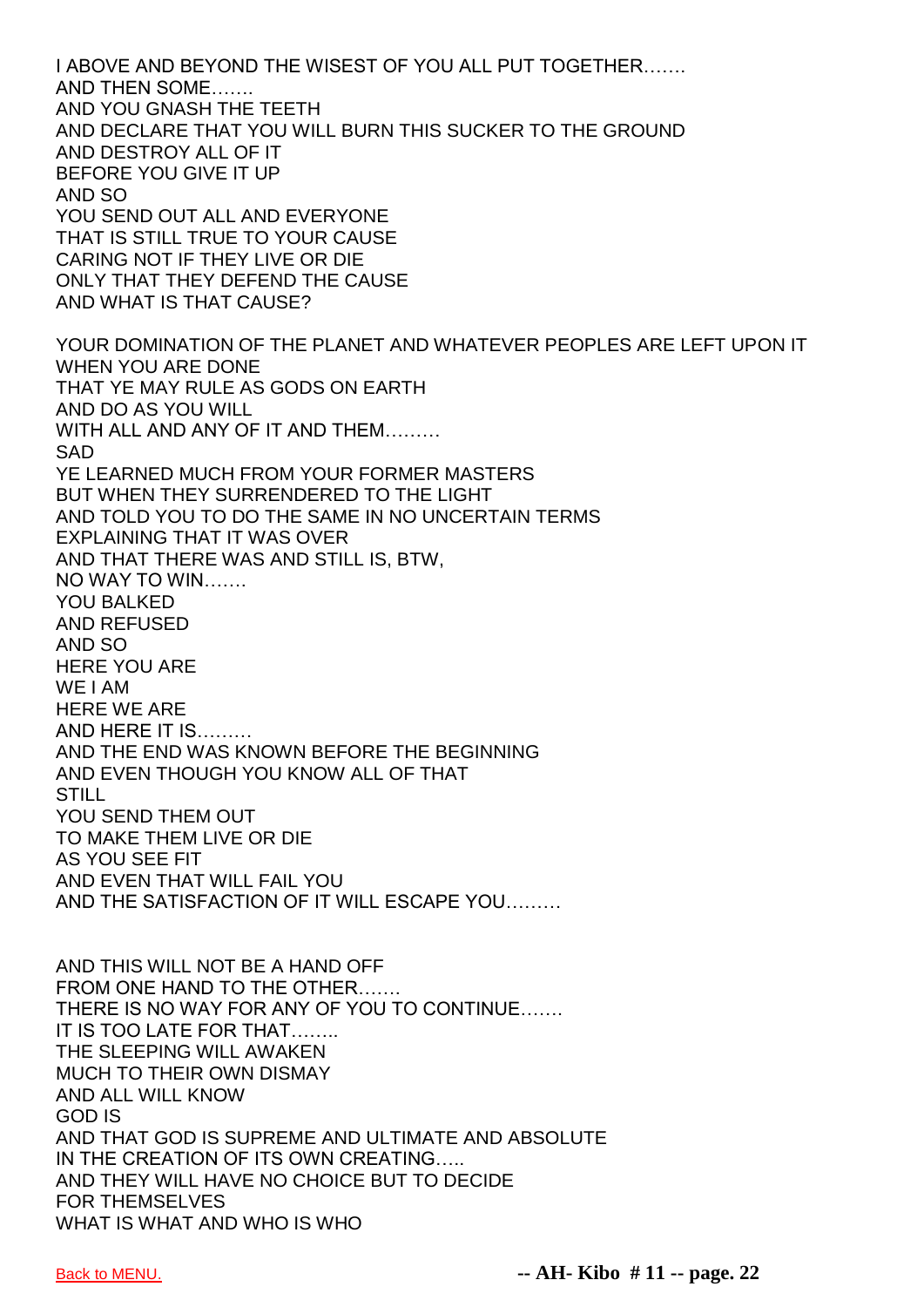AND THE BREAD AND CIRCUS WILL END…… AND THEY WILL SEE THE FATHER OF FATHERS LORD OF HOSTS OF ARMIES AND THEY SHALL COMPREHEND THE SOURCE OF ALL SOURCES CREATORS OF ALL CREATORS CAUSE OF ALL CAUSES AND EFFECTS GOD OF ALL GODS AND Gods And gods And godlings And pretenders And wannabes And the deluded…..as well………

TRULY I TELL YOU THAT A PEOPLE THAT CALLS AS ONE TO GOD SHALL NOT BE DENIED…… 144,000,000 MILLION SPIRITUAL CONSCIOUSNESSES ALL PRAYING FOR GODS WILL TO BE DONE IN ALL THINGS INCLUDING THEM WOULD HAVE ENDED THIS LONG AGO GOD DOES NOT AND WILL NOT TURN ITS BACK ON A PEOPLE THAT PRAY TO GOD TO BE FREE IN LIGHT FROM ALL DARKNESS TRULY GOD IS WITH ALL GOD ACTS UPON THE BEHALF OF THOSE THAT CHOOSE GOD ABOVE AND BEYOND ALL OTHER THINGS AND CONSIDERATIONS KNOWING GOD WITH AND WITHIN AND ALL AROUND THEM THE GIVE GLORY TO GOD IN THE HIGHEST AND KNOW THAT PEACE AND PROSPERITY AND LIGHT OF TRUE KNOWLEDGE OF AND IN GOD CAN ONLY COME FROM AND WITH GOD AS THEY WILL IT IN GOD TO DO AND TO BE SO FOR ONLY THEN CAN GOD ACT IN FULL ON THE BEHALF OF ALL SIGH BUT AND STILL

YE HAVE DONE YOUR JOBS WELL AND SUCH A THING IS SIMPLY A NICE TO HAVE……. BUT AS FAR AS EXPECTATIONS ARE CONCERNED……. YE ONES THAT HAVE DEVOTED YOURSELVES TO GOD AND GODS LIGHT AND GODS LOVE AND GODS WILL AND SERVICE TO GOD TO CONQUER THE ADVERSARY OF GOD AND HUMANITY GEAR UP AND GET YOU ASS IN GEAR THIS IS NO TIME TO SLACK OFF THIS IS NO TIME TO SIMPLY SAY THAT IT IS DONE AND LEAVE IT UP TO OTHERS TO DO THE REST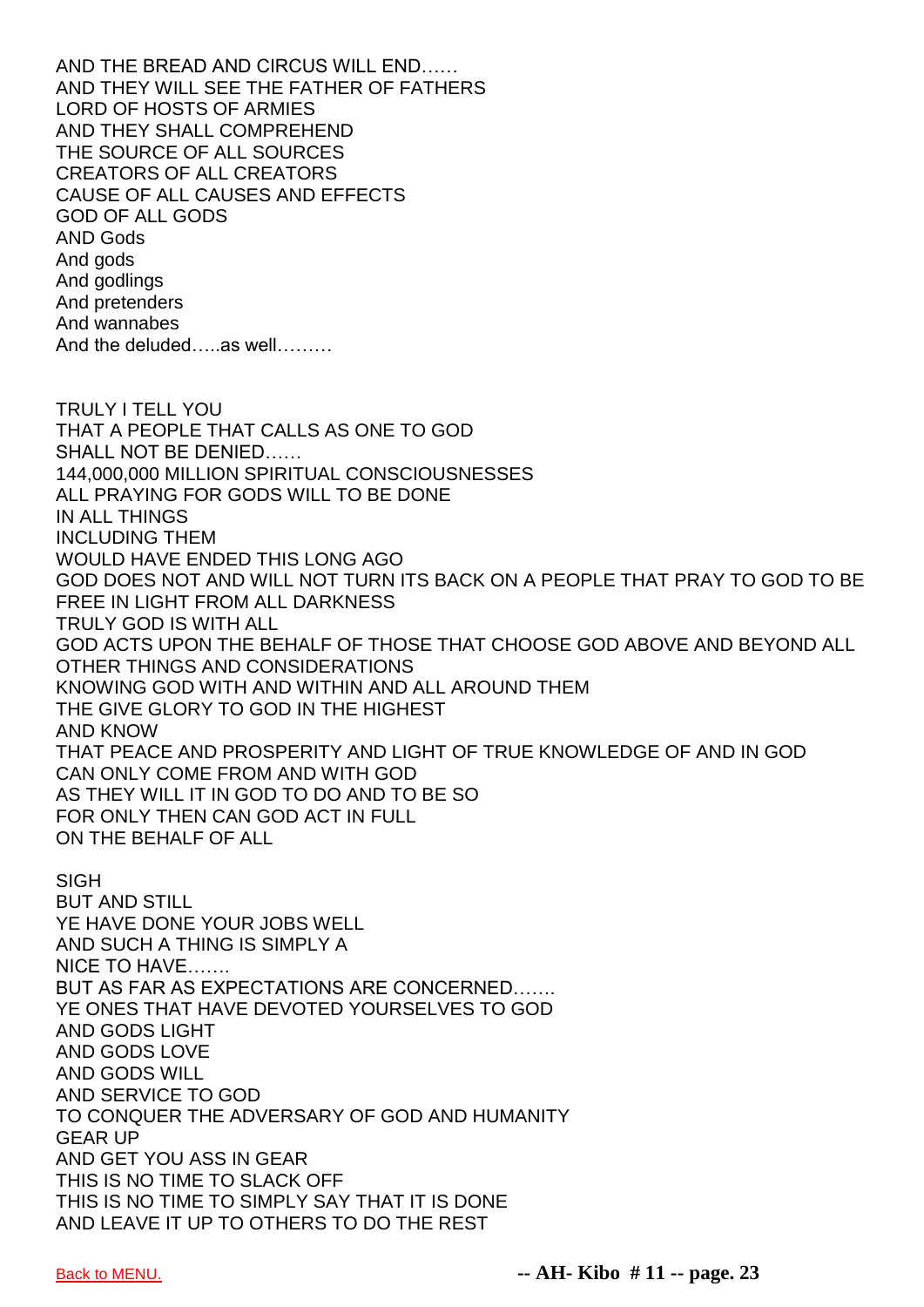YE ARE EXPECTED TO SUPPORT GOD BY SUPPORTING EACH OTHER AND SUPPORTING THE WHOLE OF HUMANITY AND THIS PLANET IN LIGHT AND LIFE ETERNAL AND INFINITE BE NEITHER DISMAYED NOR AMAZED AT THE THINGS THAT TRANSPIRE AND BE NOT SATISFIED WITH THE MATERIAL RESULTS DEMAND THE FULFILLMENT OF SPIRITUAL RESULTS YES THE MONEY WILL CHANGE THE GOVERNMENTS WILL CHANGE THE TECHNOLOGY WILL CHANGE AND ALL THAT WILL BE ALL WELL AND GOOD IF YOU LEAVE IT LIKE THAT **HOWEVER** UNLESS AND UNTIL YOU AND YE ONES ADDRESS FULLY THE SPIRITUAL ASPECTS AND CONSIDERATIONS OF AND IN ALL OF THIS YE WILL BE FOUND LACKING……. SO MUCH FOR SHOW SO LITTLE FOR REAL…….. AND WHILE ALL OF THESE LITTLE, MATERIAL CONCERNS ARE IMPORTANT IT IS NOT THE DECIDING FACTOR IN ALL OF THIS THERE IS STILL THE MATTER OF DIVINE ADJUDICATION THERE IS STILL SPIRITUAL PLACEMENT WITH AND WITHIN THE REALMS OF THE FUTURE AN THE REALMS THAT SURROUND YOU IN EVEN THIS HERE AND NOW AND WHILE WE CAN UPLIFT YOU SHOW YOU REVEAL TO YOU THAT WHICH YOU WERE LACKING IT DOES NOTHING TO CHANGE

WHO AND WHAT YE ONES HAVE MADE OF YOURSELVES UP TO THIS POINT THIS IS A TIME OF CHANGE IT WILL HAPPEN ALL AROUND YOU HOW MANY OF YOU HOW MANY OF YOU ARE TRULY THINKING THINKING OF GOD THINKING OF GOD IN YOU THINKING OF YOU IN GOD THINKING THAT IT IS TIME TO CHANGE CHANGE YOUR SELF CHANGE YOURSELVES CHANGE TO AWARENESS CHANGE TO EVOLVE TO CONTINUE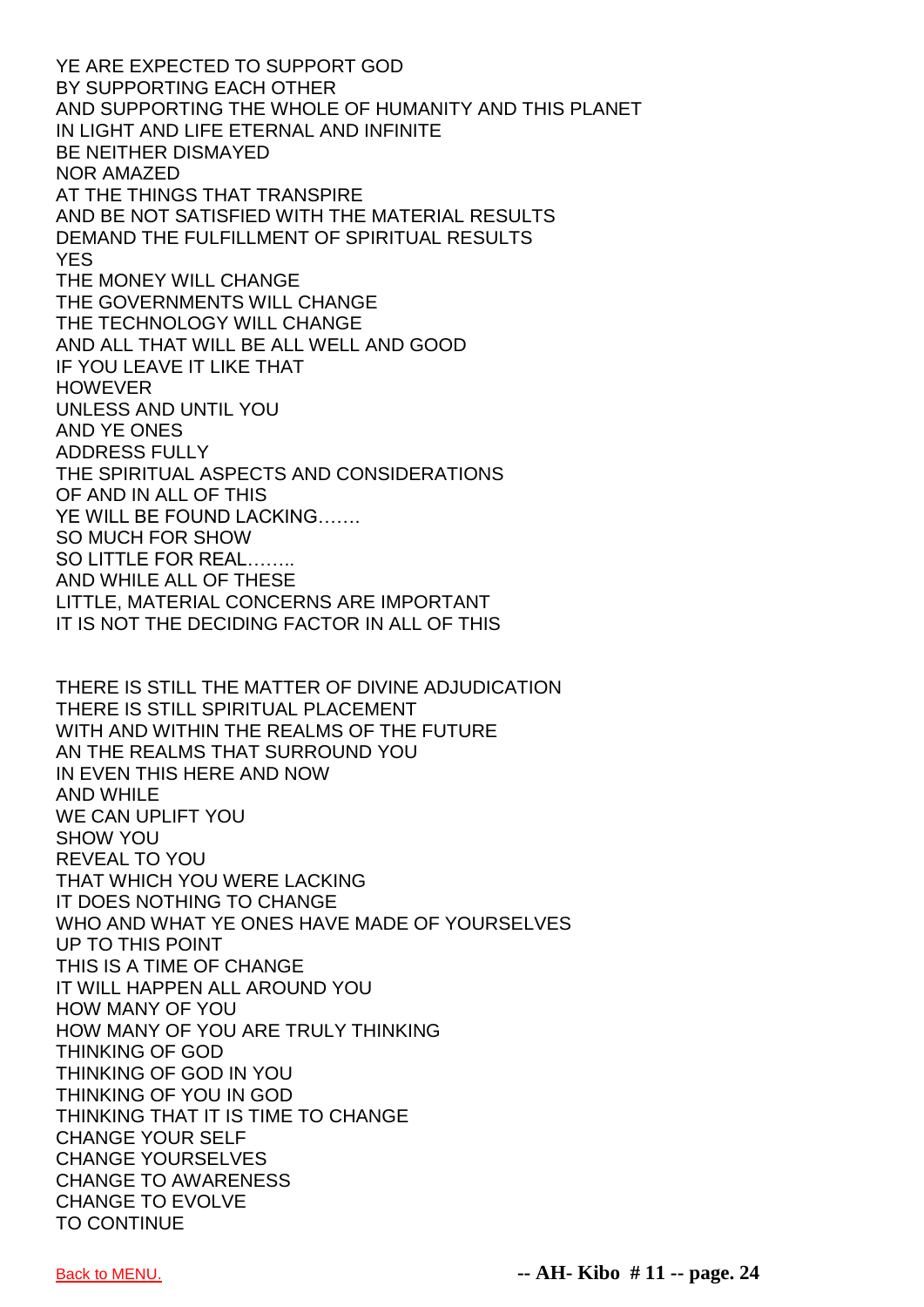AND NOT TO BE HELD BACK BY YOUR OWN SELF-IMPOSED LIMITATIONS AND THE LIMITATIONS THAT HAVE BEEN USED TO THAT HAS BEEN IMPOSED UPON YOU BY OTHERS THAT SEEK ONLY TO KEEP YOU IN A STATE OF LIMITATION NOTHING REAL AND LASTING CAN BE DONE WITHOUT GOD BEING WITH YOU IN PARTNERSHIP AND EVEN THEN GOD IS LARGE AND IN CHARGE AND YOU MUST PAY ATTENTION AND LEARN GODS WAYS AND LEARN GODS LIFE AND LEARN GOD AND WHAT IT IS TO BE LIKE GOD ACTING LIKE GOD THINKING LIKE GOD FEELING LIKE GOD WITHIN YOU IS A FATHER FRAGMENT A SMALL INFINITESIMAL FRAGMENT OF GOD THAT IS MEANT FOR YOU IT IS AS UNIQUE IN GOD AS YOU ARE IT MEANS TO BE ONE WITH YOU THAT BOTH OF YOU MAY SHARE AND BE ONE IN GOD IT GAINS YOU YOU GAIN IT AND ALL THE ADVANTAGES OF THAT RELATIONSHIP IS THE CULMINATING VICTORY OF YOUR STRUGGLE TO DEAL WITH AND UNDERSTAND AND COMPREHEND AND AGREE WITH AND KNOW AND LOVE GOD AS GOD IS IN YOU AND ALL AROUND YOU AND WHAT HAVE YOU DONE? HAVE ANY OF US DONE ENOUGH? IS IT FOR US TO SAY? NO WE DO WHAT WE CAN ALL THAT WE CAN AND BEG GOD TO MAKE UP THE DIFFERENCE AND ARE WILLING TO ATTEND TO THAT AND WORK WITH IT AND COOPERATE AND LEARN AND GROW AND EVOLVE AND BE AND DO AS WE WERE ALWAYS MEANT TO BE AND DO AS AS GOD DOES SO SHALL WE AS GOD IS SO SHALL WE BE BUT NOT YET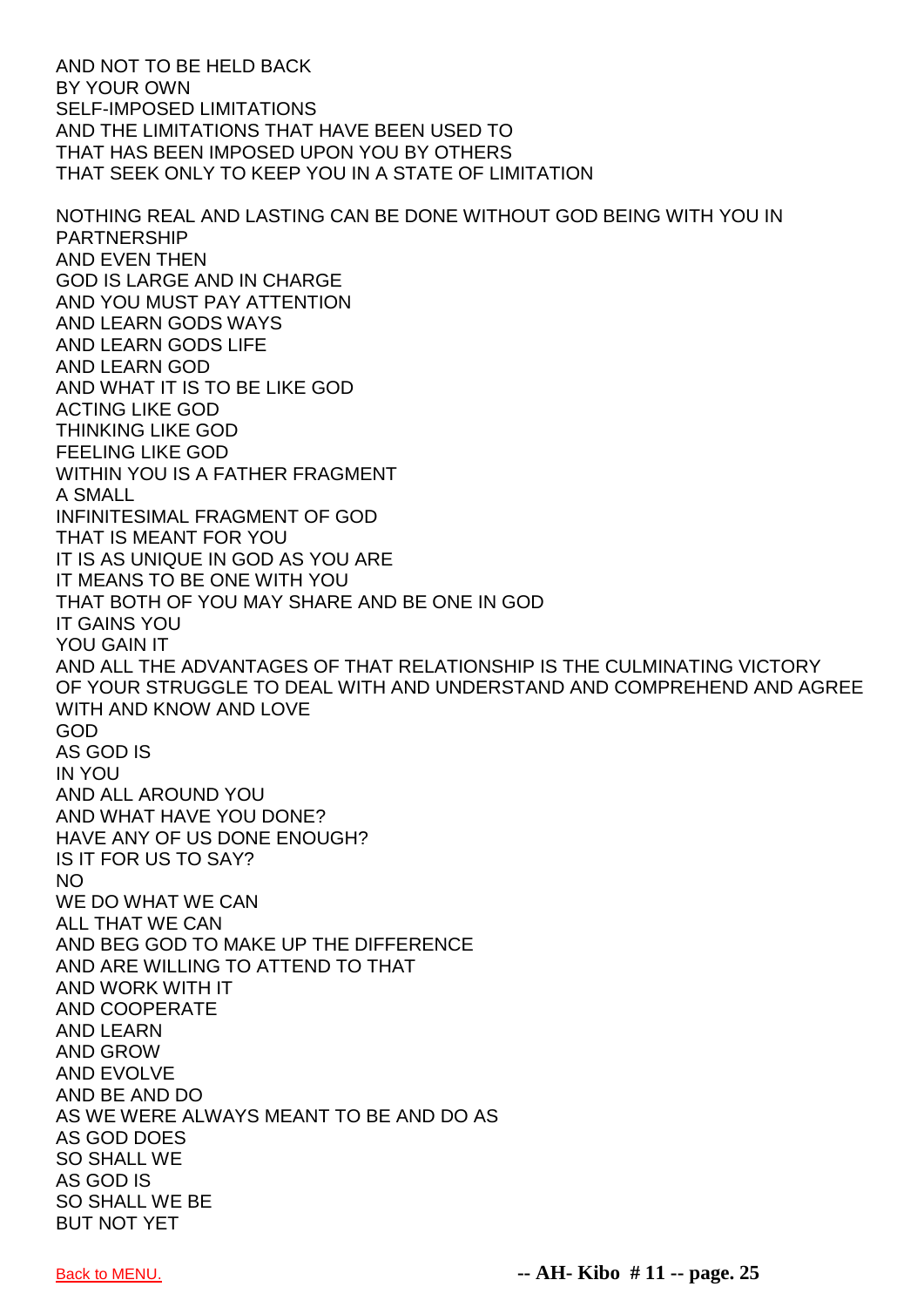SOOOOO MUCH MORE TO LEARN LEVELS UPON LEVELS UPON DIMENSIONS UPON DENSITIES UPON FREQUENCIES UPON VIBRATIONS UPON…..MORE THAN WE KNOW BUT WE GET THERE WE ARRIVE BUT FOR NOW HERE WE ARE HERE I AM HERE YOU ARE WHAT HAPPENS NOW TO YOU IS UP TO GOD IN YOU AND YOU IN GOD NOT YOU ALONE YOU CAN'T DO A MOTHERFUCKING THING BY YOURSELF…….. SO FIGURE OUT HOW YOU WANT TO ACT HOW YOU'RE GOING TO ACT KNOWING WHAT'S COMING DIG IN BE STRONG **COURAGEOUS** STAND YOUR GROUND OR FIND BETTER AND HIGHER GROUND THIS IS YOUR EXPERIENCE IN GOD IN YOU IN GOD THINK THINK FAST RELOAD REARM SUIT UP WHATEVER YOU GOAL THIS IS IT EVEN FOR THE DARK ONES….. THEY KNOW THIS THIS IS IT THEY ARE GOING ALL OUT….. EVEN KNOWING THEY WILL LOSE. THEY ARE GIVING THIS THEIR LAST AND FINAL….ALL GO DOWN SWINGING…I THINK IS THE TERM…. AND THEY WILL TAKE YOU WITH THEM IF YOU LET THEM DON'T LET THEM THIS IS NOT ABOUT GUNS AND WEAPONS OF SMALL OF MASS DESTRUCTION THIS IS NOT ABOUT VIOLENCE THAT'S THEIR THING THE ADVERSARY THE LIES AND DECEIT AND MANIPULATIONS AND SO ON AND SO FORTH THAT'S THEIR WAY **WE** WE LIVE IN GOD WE TRUST IN GOD WE HAVE FAITH IN GOD WE ACT IN GOD AND TRUST IN FAITH THAT GOD WILL MAKE SURE THAT WE KNOW HOW TO ACT WHEN THE TIME COMES…BECAUSE THAT'S WHAT WE ASKED GOD FOR……. TO KNOW WHAT TO DO AND WHEN TO DO IT AND HOW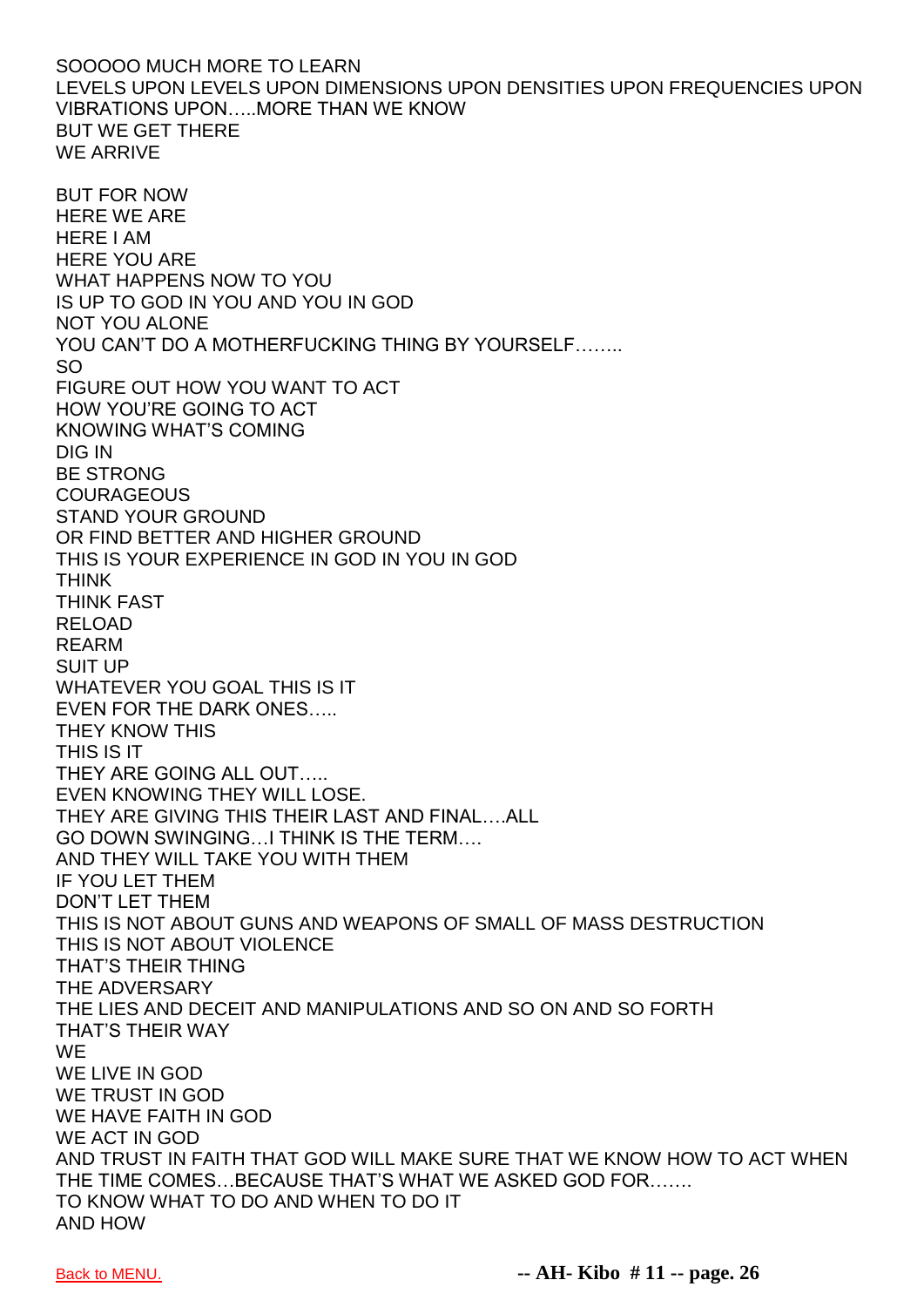AND EVEN WHY….IF POSSIBLE…..SMILE

BUT THAT TAKES UNITY AND LOVE AND FRIENDSHIP WITH GOD THAT TAKES EXPERIENCE WITH GOD

THAT TAKES YOU GIVING FULLY OF YOURSELF TO THE PLAN AND WILL OF THAT ONE BEING THAT YOU KNOW, BEYOND THE SHADOW OF ANY DOUBT, KNOWS EVERYTHING THAT IS GOING ON, IS RUNNING THE WHOLE SHOW AND HAS A DEFINITE AND DEFINITIVE PLAN THAT YOU CAN TRUST WITH YOUR VERY LIFE AND BEING AND EXISTENCE……SO YOU'RE WITH IT……

SO IF YOU'RE NOT QUITE AT THAT POINT YET……DO WHAT YOU HAVE TO DO TO GET THERE AND KNOW THAT GOD IS HELPING YOU TO DO SO…..JUST BECAUSE YOU BOTH WANT THE SAME THING...SO IT'S A GIVEN.....

IN THE END YOU WILL WANT WHAT GOD WANTS AND NOTHING ELSE AND ASK FOR THAT AND BE GOOD WITH IT…….

NOT EVERYONE UNDERSTANDS IT ALL…..HECK…DOES ANYONE UNDERSTAND ALL OF IT?

BUT YOU WILL BE TOLD YOUR PART AND HOW TO PLAY IT AND YOU WILL HAVE ALL THE HELP IN CREATION…

SO WHEN THE DARK ONES COME TO YOU AND FOR YOU AND UPON YOU….AND THEY WILL DO THEIR BEST TO DO SO….

YOU WILL BE READY TO REPEL AND OVERCOME….

NO DOUBT ABOUT IT IF YOU HAVE NO DOUBT ABOUT IT...

AFTER THAT….IT'S OVER…..DONE DEAL….NO MORE….NO MAS……….FINI….

THE SMOKE WILL CLEAR AND THE DUST WILL SETTLE AND ALL WILL BEAR WITNESS TO THEMSELVES IN GOD FOR THE SAKE OF WHO AND WHAT AND WHERE THEY WILL NEXT…….

IN LIGHT OF THAT…..WHATEVER HOPES YOU HAVE FOR YOURSELF AT THAT POINT….GET READY NOW

JUST SAYIN'

DON'T MIND ME…OR DO

IT'S UP TO YOU…WE ALL KNOW I'M AN……NEVERMIND…SMILE

MIND GOD…..DEFINITELY…NO MATTER WHAT…..GOD WITH AND WITHIN AND ALL AROUND YOU

MIND GOD

FIGURE THAT OUT FIRST

HOW TO MIND GOD

GOD IS MINDING YOU

YOU ARE ON GODS MIND.....ALL THE TIME

IS GOD ON YOUR MIND…..ALL THE TIME?

ENOUGH FOR NOW

MORE WILL COME AS GIVEN AND ALLOWED

WHATEVER TIME IS LEFT TO PREPARE YOUR SOUL/SPIRIT/MIND/HEART…..DO IT.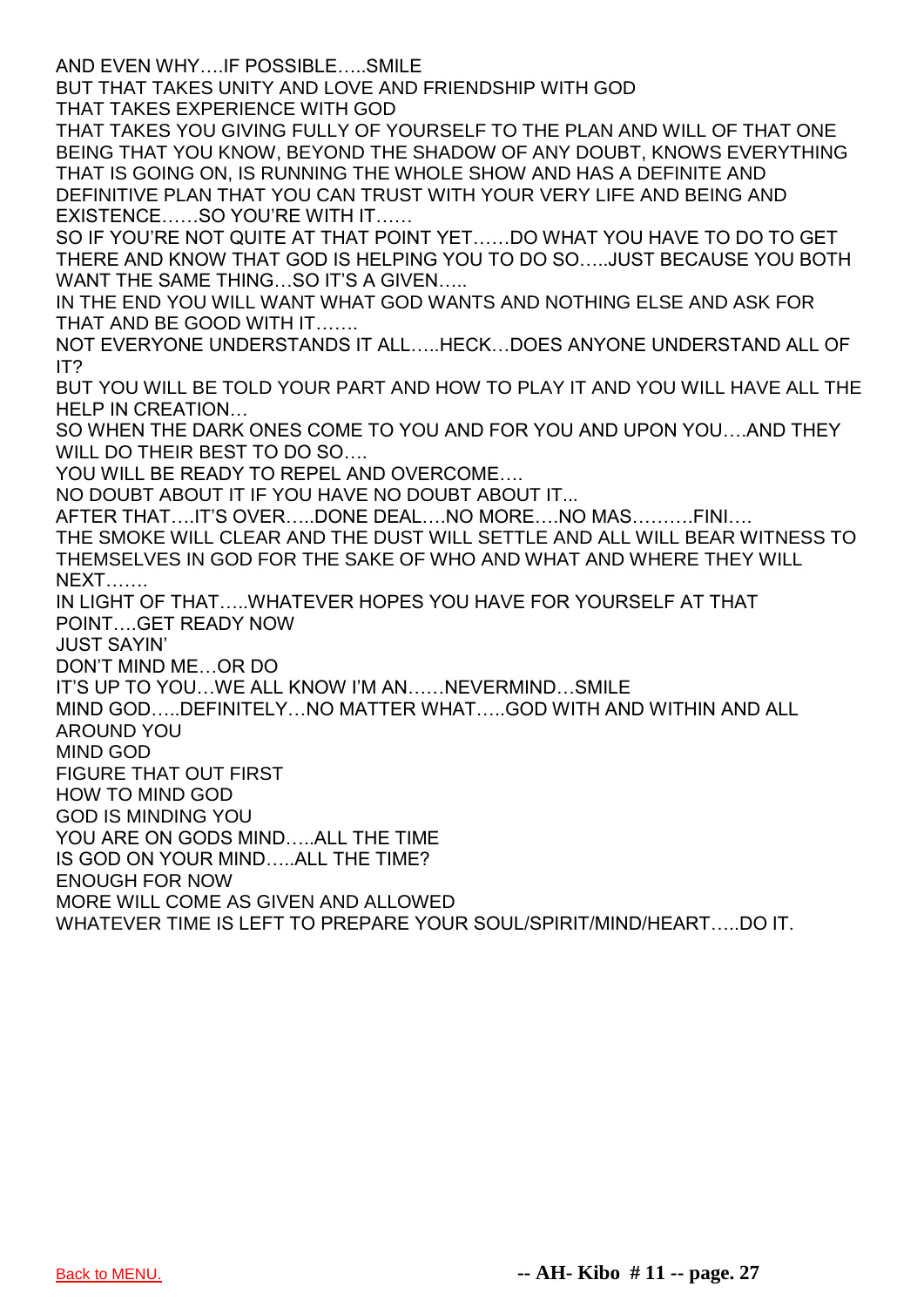# <span id="page-28-0"></span>**OPEN AND TARGETED MESSAGE TO THE DRAGON CLANS.......**

#### **By/through KIBODABI**

#### **26 January 2015**

AN OPEN…TARGETED MESSAGE/ LETTER TO THE DRAGON CLANS:

YOU KNOW WHAT IT IS THAT YOU HAVE TO DO YOUR JOCKEYING FOR POSITION WILL ONLY COMPROMISE YOU AND CAUSE YOU TO BE PART OF THE PROBLEM RATHER THAN A PART OF THE SOLUTION….. THIS IS A DIVINE AND SPIRITUAL EVENT AND YOU WELL KNOW THAT ACT ACCORDINGLY……… NONE OF YOU NOT ANY OF THE FACTIONS THAT ARE VYING FOR POWER ARE ABLE TO SAVE THIS PLANET AND ITS PEOPLES WITHOUT THE FULL AND UNWAVERING SUPPORT OF THE GOD OF GODS AND ITS CHRIST MICHAEL ATON AND THE GALACTIC FEDERATION OF LIGHT YOU KNOW THIS WELL AND AS FACT IT IS THE REAL REALITY BEHIND ALL OF YOUR MACHINATIONS AND IT IS THE DECIDING FACTOR IN THIS WAR THAT IS ENDING BETWEEN HUMANITY AND THE ENEMIES OF HUMANITY AND THEIR MACHINATIONS AND WHO SHALL REMAIN AT THE END VICTORIOUS AND IN POWER AND CONTROL? GOD GOD IN ITS CHRIST MICHAEL ATON AND YE ONES WELL KNOW THIS AS THE ONE, INCONTROVERTIBLE FACT OF ALL EXISTENCE AND BEING IN REALITY IN GOD FOR IT IS ALL GOD ALL THE TIME THAT IS REALITY……. AND YE SHALL KNOW PEACE AND PLENTY IF YE WOULD BUT FOLLOW THE DICTATES OF YOUR ELDERS THAT SAW THIS TIME COMING AND KNEW THE END OF IT SO AND EVEN STILL FEAR NOT GIRD YOUR LOINS GATHER YOUR FORCES AND DO WHAT MUST BE DONE AND HAVE NO FEAR NOR CONCERN FOR THE CONSEQUENCES AND REPERCUSSIONS OF YOUR ACTIONS IN GOD AS LONG AS YOU ACT IN GOD GOD WILL SUSTAIN AND PROTECT AND UPLIFT ALL THAT YOU DO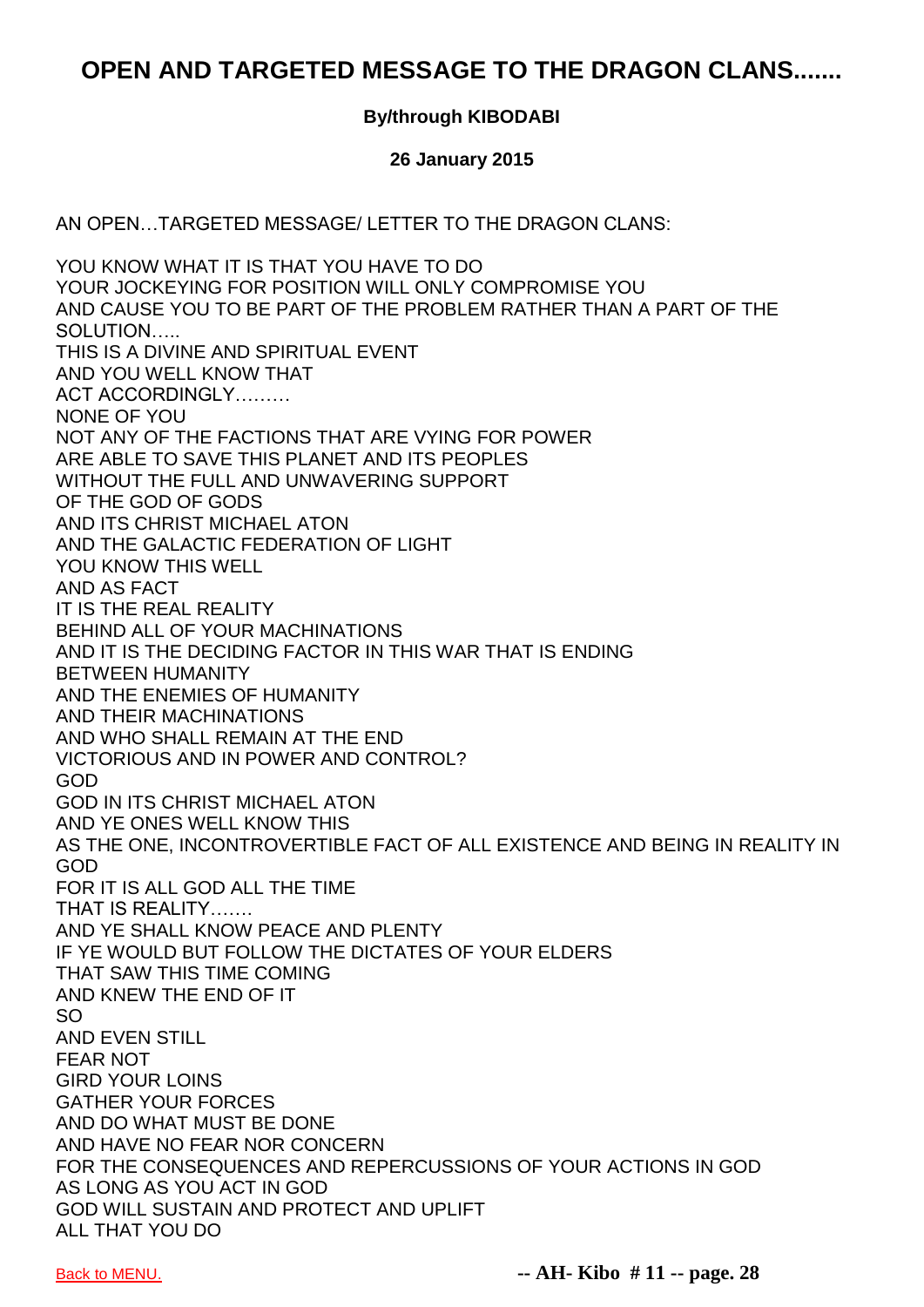THAT IT MAY FULFILL ITS PURPOSES AND ALL OTHER PURPOSES SHALL BE LAID TO WASTE ALL OF THEM! SO GIRD YOUR LOINS! REPLENISH YOUR FAITH IN THE ONE! AND BE FULLY STRONG AND COMPLETE AND RESOLUTE IN YOUR PURPOSE AND PURPOSES TO FULFILL THE WILL OF GOD THAT THIS PLANET AND ITS PEOPLES MAY BE FREE FROM SIN AND FULL OF GRACE AND KNOW PEACE AND ABUNDANT PROSPERITY FOREVER MORE THIS IS YOUR CHARGE FAIL NOT LEST YE ONES BE GIVEN TO THE SAME FATE AS THE ADVERSARIES OF HUMANITY…… I AM AS I AM BEING WHAT I AM I EVEN I I AM I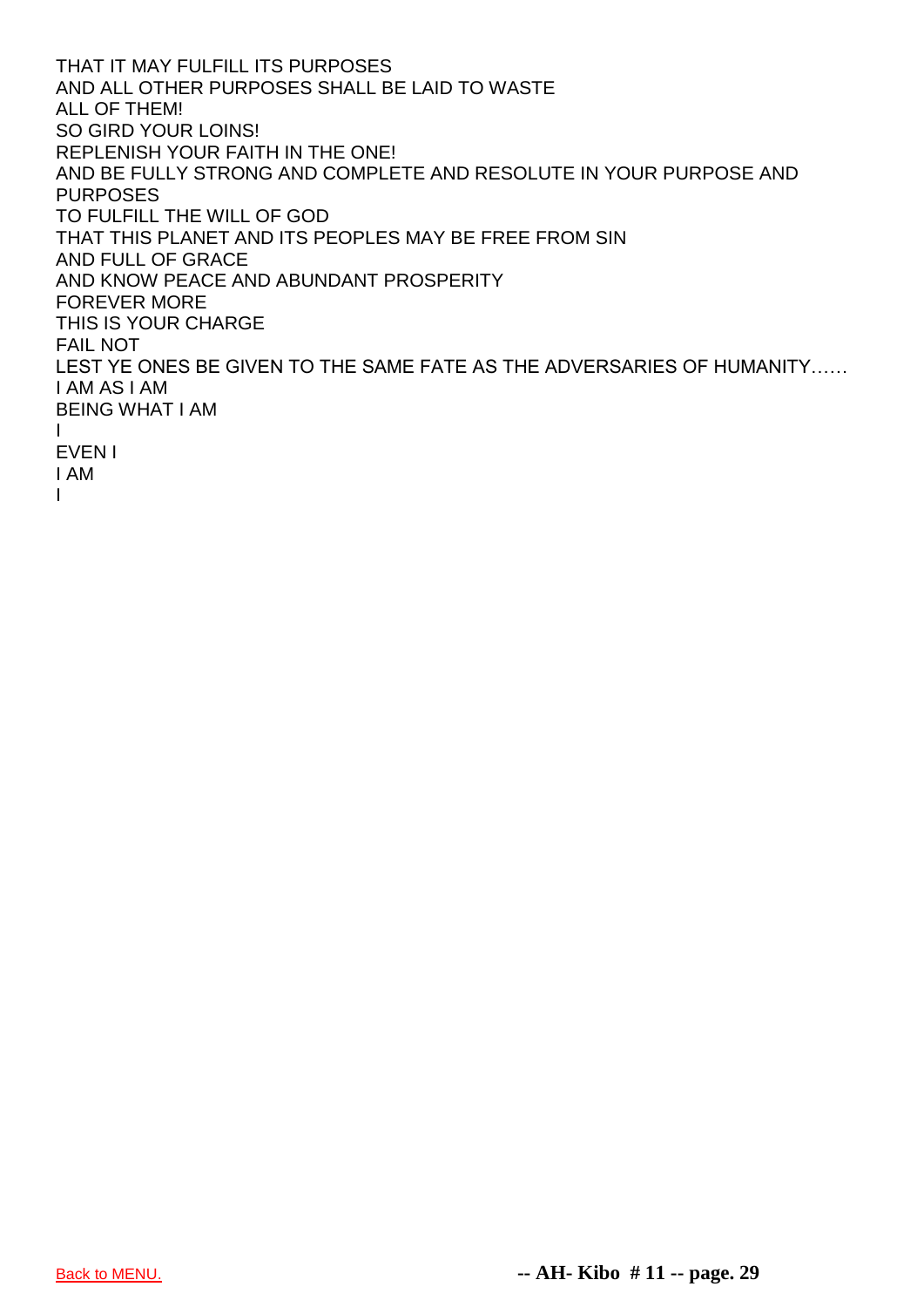## **DUMMY POST**

### **By/through KIBODABI**

#### **06 February 2015**

<span id="page-30-0"></span>DUMMY POST…….

FINALLY....THE FUCKING DUMMY PUT UP A POST!!!!!!!! AND YES…..I AM THAT DUMMY WHEN GOD YELLS "DUMMY!!!!" I ANSWER…." JAH MON!!!!!!" BUT I DIGRESS……. FOR THOSE THAT EMAILED AND ASKED IF I'M OKAY……. YES AND NO………. THE PAST MONTH…..THE PAST FOUR OR FIVE WEEKS HAVE BEEN VERY EYE OPENING……. AND I HAVE NO IDEA HOW TO PUT IT INTO WORDS BUT THIS WILL HAVE TO DO….. I CAN'T STAY AWAY FOREVER FROM THIS THING IT'S MY REAL JOB, AFTER ALL…..SMILE (and that last statement will mean more by the end of this post…….i hope…) ANYWAY……. WHERE WAS I? WHERE AM I I AM NOW HERE DOING THIS I WAS THERE DOING THAT BUT NOW…I AM HERE DOING THIS…..AND THIS IS GOOD THAT WAS GOOD BUT NOW IT'S THIS AND THAT IS NO GOOD ANYMORE…THIS IS GOOD….GET IT? GOT IT? GOOD! LET US MOVE ON AND I SHALL DO MY BEST TO EXPLAIN RECENT EVENTS IN CONSCIOUSNESS OF BEING IN GOD….. FOR ME, ANYWAY YOU'VE GOT YOUR OWN THING TO CONSIDER AND DEAL WITH BUT AND STILL I AM TRYING TO HELP AND SO HERE YOU ARE READING THESE WORDS………. **CONSIDER** THAT WE ARE ALL

**CONSCIOUSNESS** INDIVIDUAL CONSCIOUSNESSES ALL OPERATING OUR OWN INDIVIDUAL VEHICLES OF MANIFESTATION CREATED AND WHOLLY OWNED BY GOD THE GOD OF GODS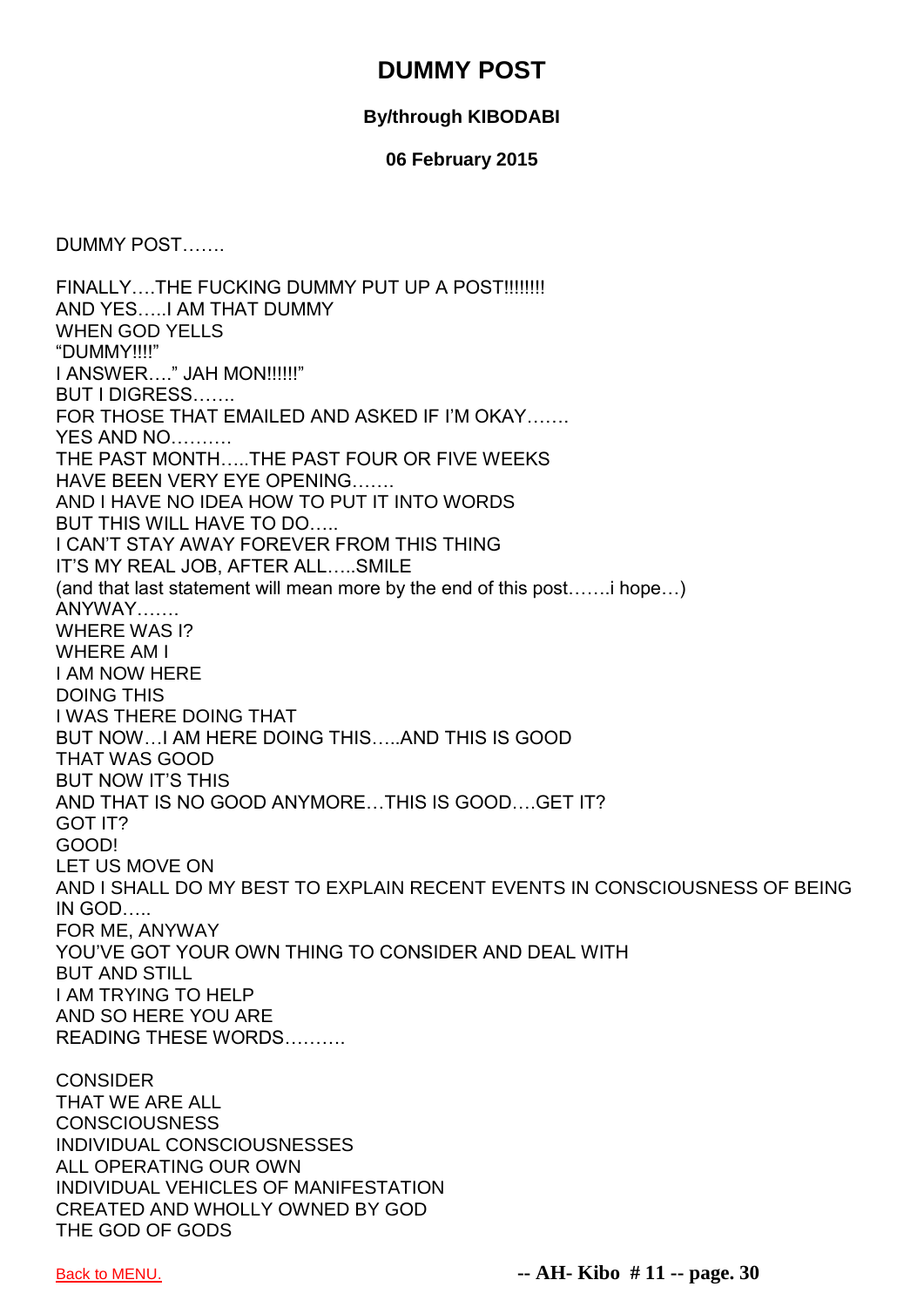SOURCE OF SOURCES YOU KNOW YEAH THAT GOD………. GRANDPA FRONTED BY PAPA FRONTED BY CM ATON….. **HEY** IT'S A FAMILY THING AND WE'RE ALL FRIENDS HERE IN THE FAMILY BUSINESS……… BUT WE'RE ALL FAMILY SO IT'S SERIOUS SERIOUS FUN AND WE GET IT DONE **BECAUSE BECAUSE** WAIT FOR IT. BECAUSE WE ARE ALL FRIENDS OF GOD……. AND THERE IS NOTHING BETTER…… (more on that later, as well…) {and I mean….really….just because you're family doesn't make us friends…… There are plenty of people in families that aren't friends with each other But for an entire family to be friends with all and every one of each other in the family..... That's something………it's not enough to be able to say that, because you're family…you have to accept me and help me and take me in....NOOOOOOO....But if we are all friends in this great and wonderful family...because we are all friends of GOD.......then we WANT to accept and help and take each other in……we are all family in GOD…but we are not all friends of GOD….and that is an entirely different and higher family than you are used to or know of……it is a family of choice……and you can't be in it unless all sides and everyone involved chooses to do so…AND…..because it's all about being friends with GOD….that is the ONLY requirement to join the FAMILY OF THE FRIENDS OF GOD…and we will discuss all of that as time goes by…consider this your introductory lesson……..smile} **CONSIDER** Again…if you are willing to do so {I know…I use toooooooo many words…bear with me, please…..it is MY way…….. I……believe in the power of mere words….the potential of creative visualization that stands ready to work behind them in the human mind and i….. I am used to that Let the visualizations be personal and individual and unique According to the mind of GOD with and within that individual That is willing to hear….and see What it is that I speak of...... That is the rock of the foundation that I stand on...and that is enough for me....... What is enough for others…including My FATHER…….stands above and beyond all of that So I needs must be concentrating on stepping up my game from now on and into the future that awaits us all……..and let that be that….so….well….more on that later, as well…...apologies….and

yes…this sucker will be long……I didn't think it would be when I typed the first letter…but now I know better…..again…bear with me…..my mind is in many, many places all at once….this is the best and only way I know how to sort it all out…….}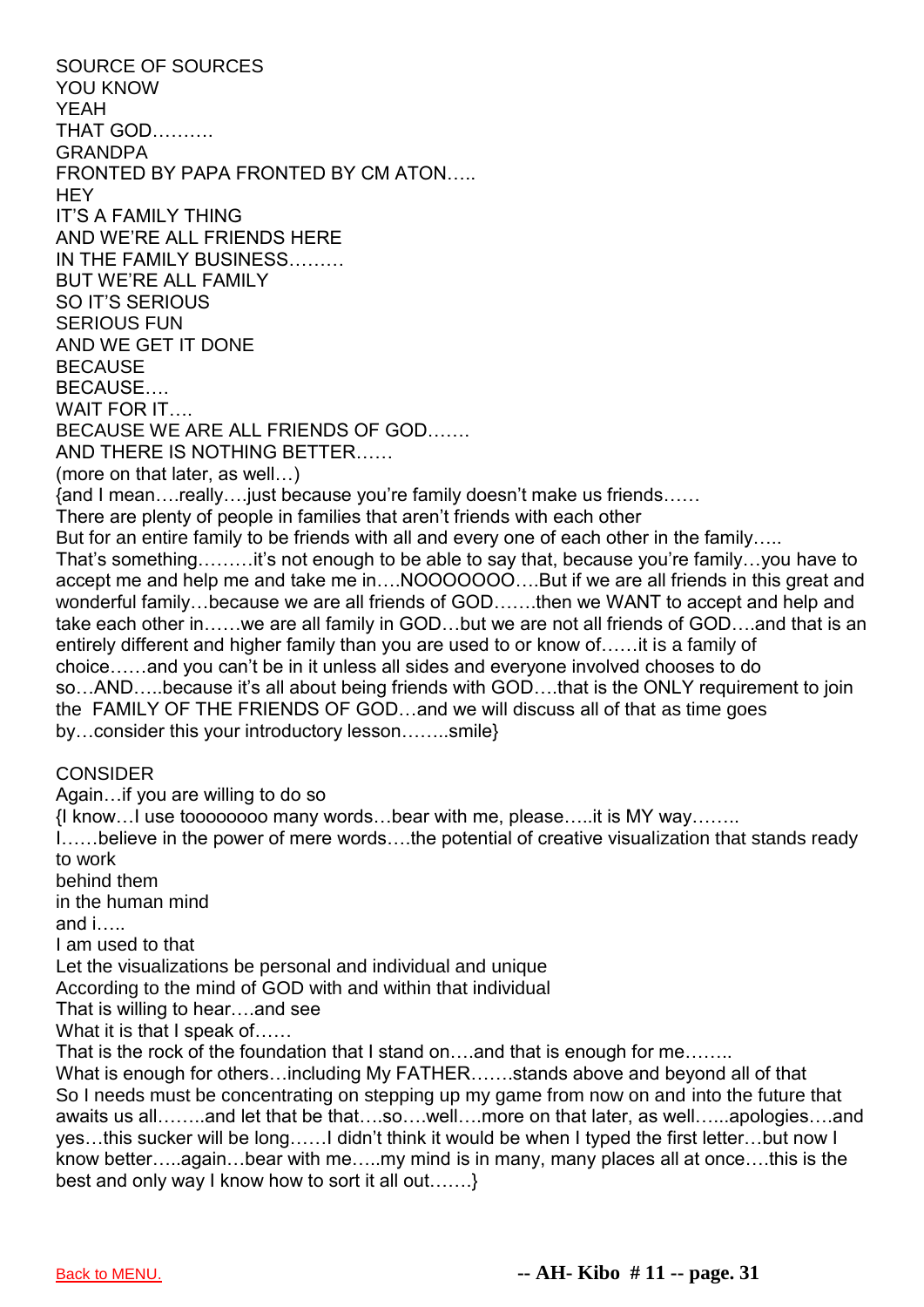The past…several weeks…have been filled with drama…… I don't really like drama….and I have to keep this whole thing in perspective…. Otherwise this will be a 100 page post….smile…… So let this be the first part of parts And we'll see where and when and if…the rest goes where and when and for what…. As PAPA declares and sees fit to do and to be so in me Being what I am In i And let that be that, as well…………. Now Mind you Some time ago I was informed that there were those That for some strange reason Felt that I was a game changer…. Why I don't know I always felt and thought that I was a little guy…. I have…..on the blog, anyway….about a hundred readers…. How does that make me a game changer? Perhaps it is my …. Status as a co-worker And employee Of the the…this….department Of what is [www.abundanthope.net/pages](http://www.abundanthope.net/pages) (hey…that's the page that I go to……to check for what's new……just sayin'…heheh) **There** I…maybe…be read by a few hundred more……… or a thousand or thousands……. I have no real clue on that one.... I'm just trying to help out…..as it were and as it is…... And it is what it is….after all………. But and still….. Things are coming to a head Things are changing……big time BIG TIME And i I decided that if there were those that wanted to shut me up for good Then I should talk fast and hard And continuously and fast And get as much out as possible before it was decided With GOD'S WILL Whether or not they would be allowed to be successful or not For all things are in GOD'S WILL And all that serves GOD'S PURPOSE Is what is Anywhere and everywhere All the time Because it's all GOD all the time Anywhere and everywhere And that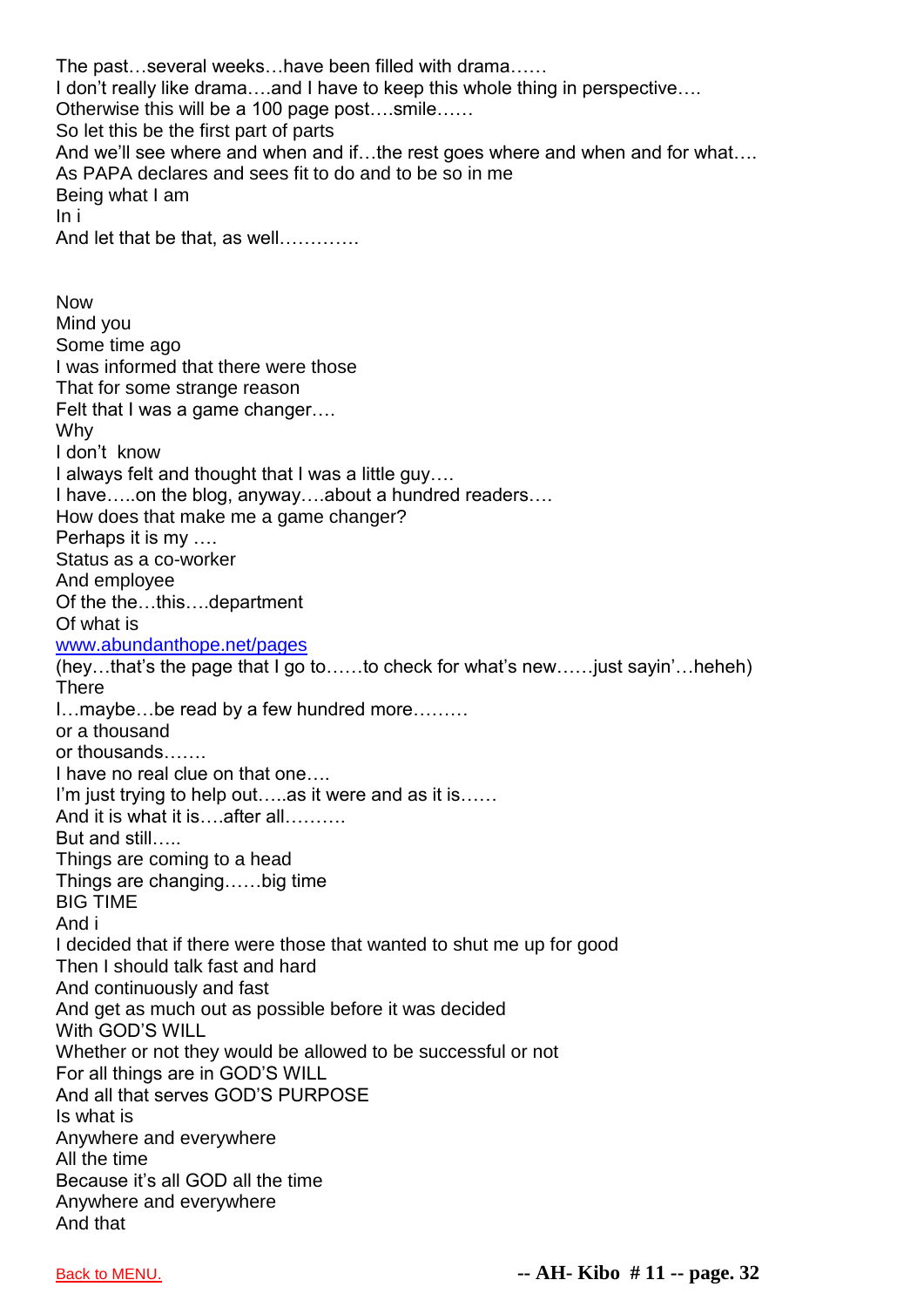IS

What it is…and there is nothing else….. But that's for you to decide to believe and know and act upon…….or not……

In the meantime

I

I have told you that you are a vehicle of expression for the sake of demonstration of GOD For

GOD'S WILL IN ALL THINGS…….. BEING REALITY. YES REALITY IS GOD'S WILL BEING MADE MANIFEST IN EXPERIENCE OF PERCEPTION FOR THE SAKE OF EXEMPLIFYING WHO AND WHAT GOD IS AND DEMONSTRATING THAT FOR THE SAKE OF ALL INVOLVED FOR GOD WANTS US TO LOVE GOD AND GOD WANTS US TO COME TO GOD IN FRIENDSHIP GOD DOESN'T NEED ANY MOTHERFUCKING THING!!!!! BUT GOD WANTS US TO CHOOSE GOD ABOVE AND BEYOND AND BEFORE ALL OTHER CONSIDERATIONS AND THOUGHTS AND FEELINGS AND PERCEPTIONS AND STATES AND MODES OF BEING…IN ANY WAY, SHAPE, FASHION, AND FORM……….. GOD IS ALL AND EVERYTHING AND HAS RENDERED ALL OF ITSELF FOR THE SAKE OF BRINGING YOU TO FRUITION IN PERFECTION THAT ALL OF YOU ALL OF YOU MAY FOREVER BE ALIVE AND LIVING AS FAMILY AND FRIEND OF AND TO GOD FOREVER AND EVER FROM EVERLASTING TO EVERLASTING ETERNAL LIFE THAT HAS NO END AND IS NOT THIS WHAT ALL AND EVERYONE WANTS? YES? NO? CHOOSE! ME? I AM A VEHICLE OF OPERATION NOT JUST FOR MY SELF BUT FOR GOD AND AS I AM JUST AN INDIVIDUAL VEHICLE OF EXPRESSION A……CAR…AN AUTOMOBILE……. IN AND OF MYSELF……… AND I OH…I DUNNO…. I WANT TO BE A VEHICLE THAT CAN HANDLE ON-ROAD AND OFF-ROAD AND ALL KINDS OF WEATHER…EASILY NO MATTER WHAT OR HOW DEEP IT GETS RAIN HEAT **SUN SNOW** MUD SAND QUICKSAND SLOWSAND WATER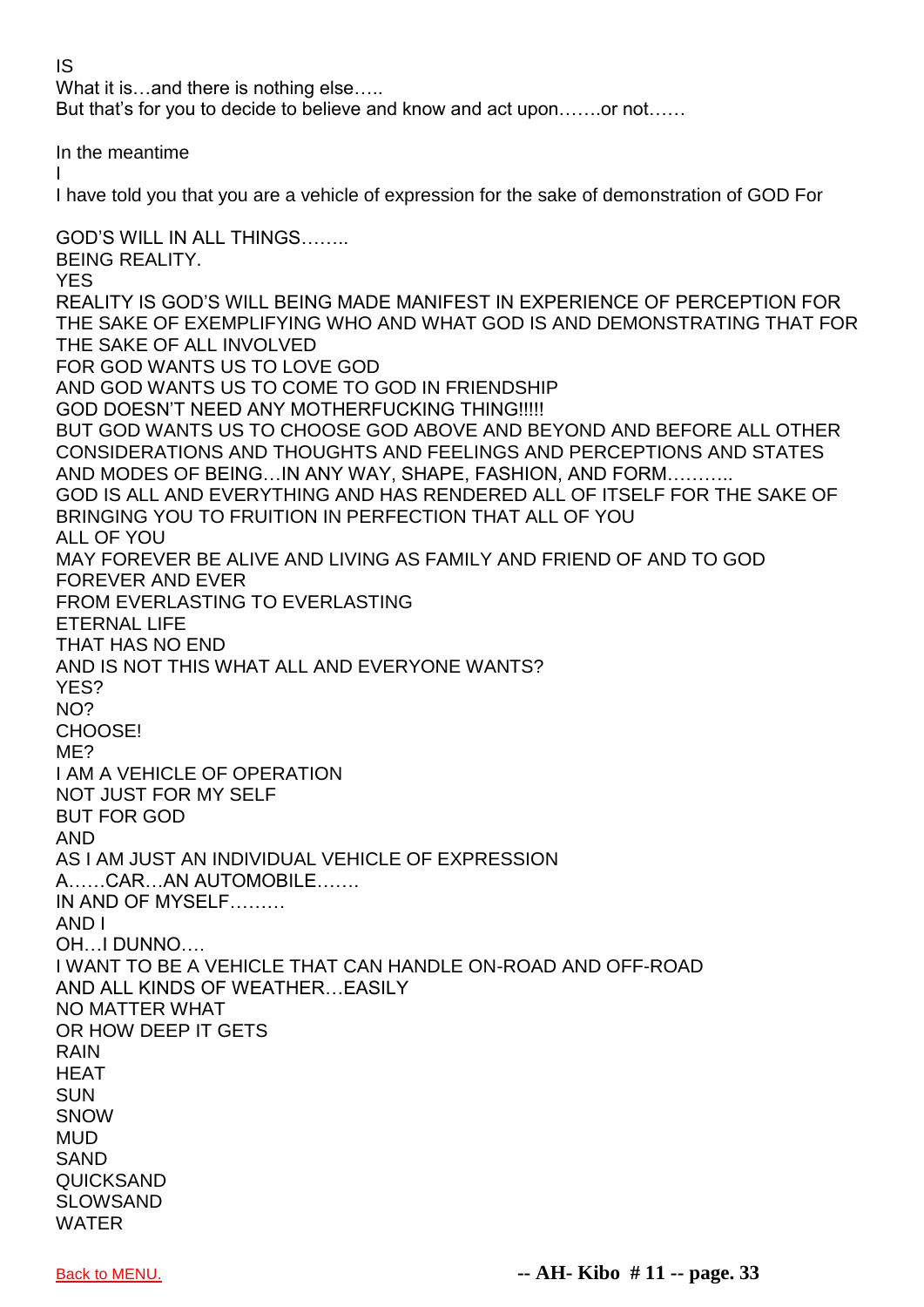LAKE RIVER **OCEAN** SWAMP HIGH GRASS FOREST JUNGLE ARTIC DESERT MUCK MIRE SHIT…… SUNSHINE OR MOONSHINE INFINITE AND ETERNAL LIGHT OR FINITE AND TEMPORARY DARKNESS I BEGGED FOR A VEHICLE THAT COULD HANDLE ALL AND EVERYTHING THAT WOULD BE THROWN AT ME IN ANY TIME OR PLACE OR CIRCUMSTANCE… AND EVEN STILL THE REQUIREMENT THAT I WAS GIVEN WAS (wait for it…… WELL…..YOU WANT AN ALL WHEEL DRIVE, WATERPROOF, FLYING, INTERSTELLAR BUS, BITCH……) AND I AGREED FULL HEARTEDLY THAT THAT WAS WHAT I WANTED……. AND I AM NOW HALFWAY THERE…….MUAHAHAHAHA…….HAHA!!!!!!!!! **CONSIDER** THAT MY SPIRITUAL JOB THAT MIRRORS MY MATERIAL JOB AT THIS TIME IS TO DRIVE A BUS A SHUTTLE BUS NOT TOO BIG NOT TOO SMALL…. JUST ENOUGH TO GET THE PASSENGERS THERE AND THAT MY SPIRITUAL MANAGEMENT KNOWS VERY WELL THE NUMBER OF PASSENGERS THAT WILL BE RIDING…. AND THERE IS ROOM FOR ALL OF THEM THAT CHOOSE TO WAIT AND WAVE DOWN AND ENTER AND RIDE THIS BUS THAT I DRIVE THIS BUS OF DIVINE CONSCIOUSNESS THAT GOD HAS DECIDE SHOULD BE UPON A VERY SPECIFIC ROUTE FOR WHICH THERE CAN BE NONE…IF ANY….PERHAPS LITTLE….VERY LITTLE DEVIATION FROM THE PRESCRIBED ROUTE…. AS IT HAS BEEN LAID OUT…..AS THE ROUTE THE ROUTE THE ROUTE THAT I AM DRIVING AND IT HAS TO GO HERE AND THERE AND STOP HERE AND THERE ALL ALONG THE ROUTE…. TO ARRIVE AT THE STAGING AREA THAT IS ITS REQUIRED DESTINATION {And on my material job….the beginning of the staging area, is the same as the end of the staging area…the end of the line is the same place as the beginning of the line? Do any of you understand what I have been sent to do, here? I HAVE BEEN SENT TO TAKE YOU BACK TO THE PLACE OF YOUR BEGINNING, FULL AND OVERFLOWING IN EXPERIENCE OF BEING IN MANIFESTATION FOR THE SAKE OF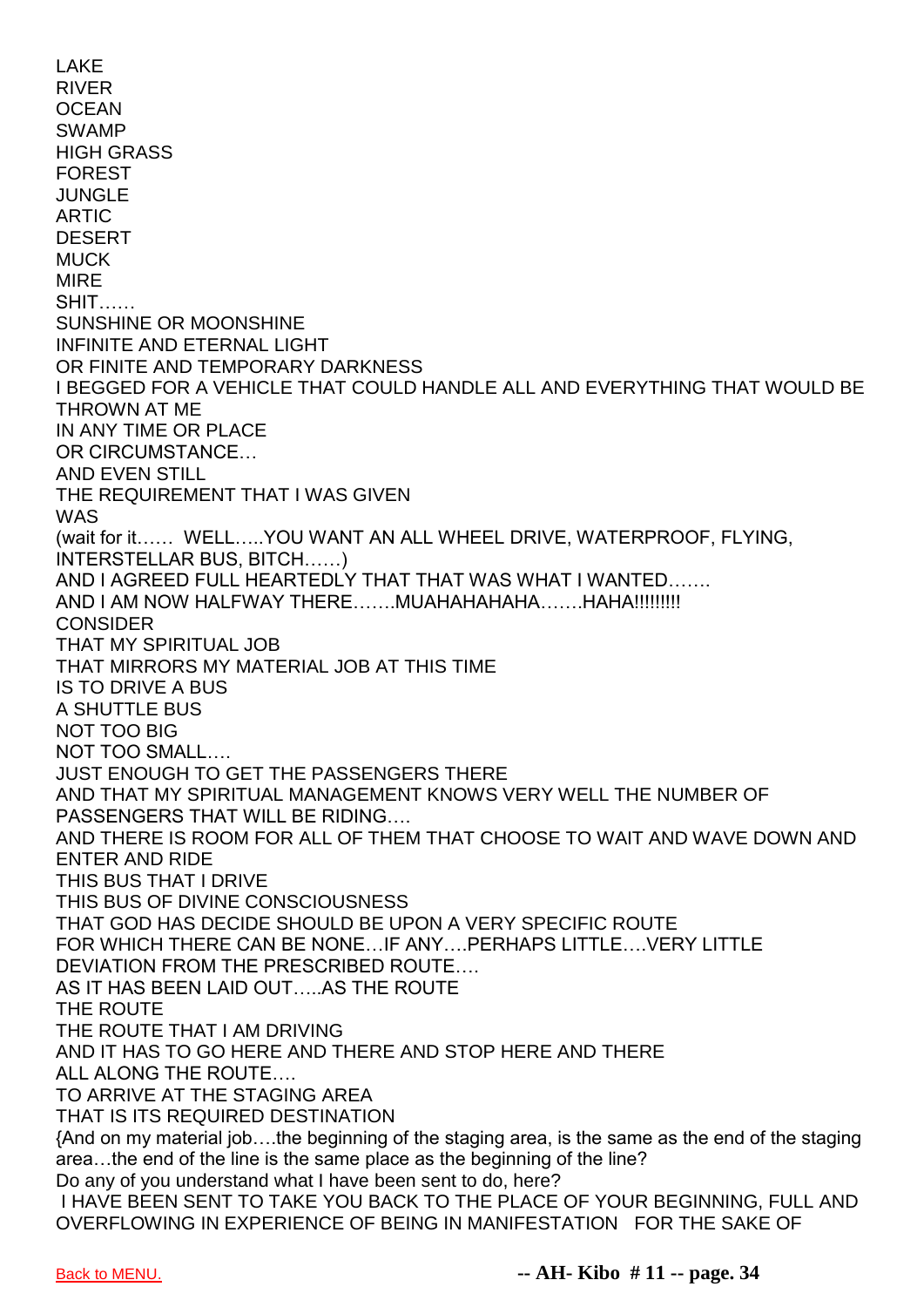DEMONSTRATING THE POWER AND THE GLORY AND THE HONOR AND THE MAJESTY AND THE INFINITY AND THE ETERNITY OF THE FATHER AND THE FATHER'S LOVE AND THE FATHERS LIGHT AND THE FATHER'S WILL AND THE FATHER'S BEING AND THE FATHER'S WILL AND….. THE FATHER!!!!!!! THE GREATEST LOVE YOU WILL EVER KNOW! THE GREATEST FRIEND THAT YOU WILL EVER KNOW! THE GREATEST PARENT YOU WILL EVER KNOW THE ONE AND ONLY CREATOR OF YOU AND ALL AND EVERYTHING THAT YOU WILL EVER COME TO KNOW THE FIRST, MANIFEST BEING OF AND IN FIRST SOURCE AND CENTER OF ALL THINGS {Yes…yes…I know…you want GRANDPA……. YOU AIN'T READY FOR GRANDPA!!!!!!!!!!!!! THAT IS SOURCE OF SOURCES AND GOD OF GODS YOU AIN'T FUCKING READY FOR ANY OF THAT!!!! HELL! I JUST GOT HERE AND I AIN'T READY!!!!! BUT I AM FUCKING TRYING AND YOU SHOULD BE TRYING AS WELL…… AS LONG AS YOU ARE TRYING WANTING NEEDING TO GIVE IN RETURN WHAT THAT THAT GOD OF GODS HAS GIVEN UNTO YOU ALL LIFE AND LIBERTY FREEDOM AND FREEWILL EXPRESSION NOT TO BE HINDERED OR DELAYED OR REDIRECTED UNLESS UNLESS YOU LET IT HAPPEN TO YOU AND KEEP LETTING IT HAPPEN UNLESS YOU FORGET WHO AND WHAT YOU ARE IN GOD THE GOD OF GODS UNLESS YOU GIVE YOUR POWER TO OTHERS ANY OTHER UNLESS YOU DENY AND RESIST AND REBEL AGAINST THE VERY AND TRUE NATURE OF YOUR ORIGIN AND CREATION AS IN GOD AND WITH GOD AND FOR GOD AND BY GOD AND THROUGH GOD AND INSIST THAT YOU ARE A SELF CREATED BEING OF POWER THAT WAS ONLY CREATED BY THE CONSEQUENCES AND CIRCUMSTANCES OF BIRTH **MATERIALLY** THAT YOU ARE ONLY A MATERIAL BEING AND NOT A SPIRITUAL BEING AND EVEN NOT A MENTAL BEING OF CONSCIOUSNESS BEYOND PHYSICAL AND MATERIAL UNDERSTANDING AND COMPREHENSION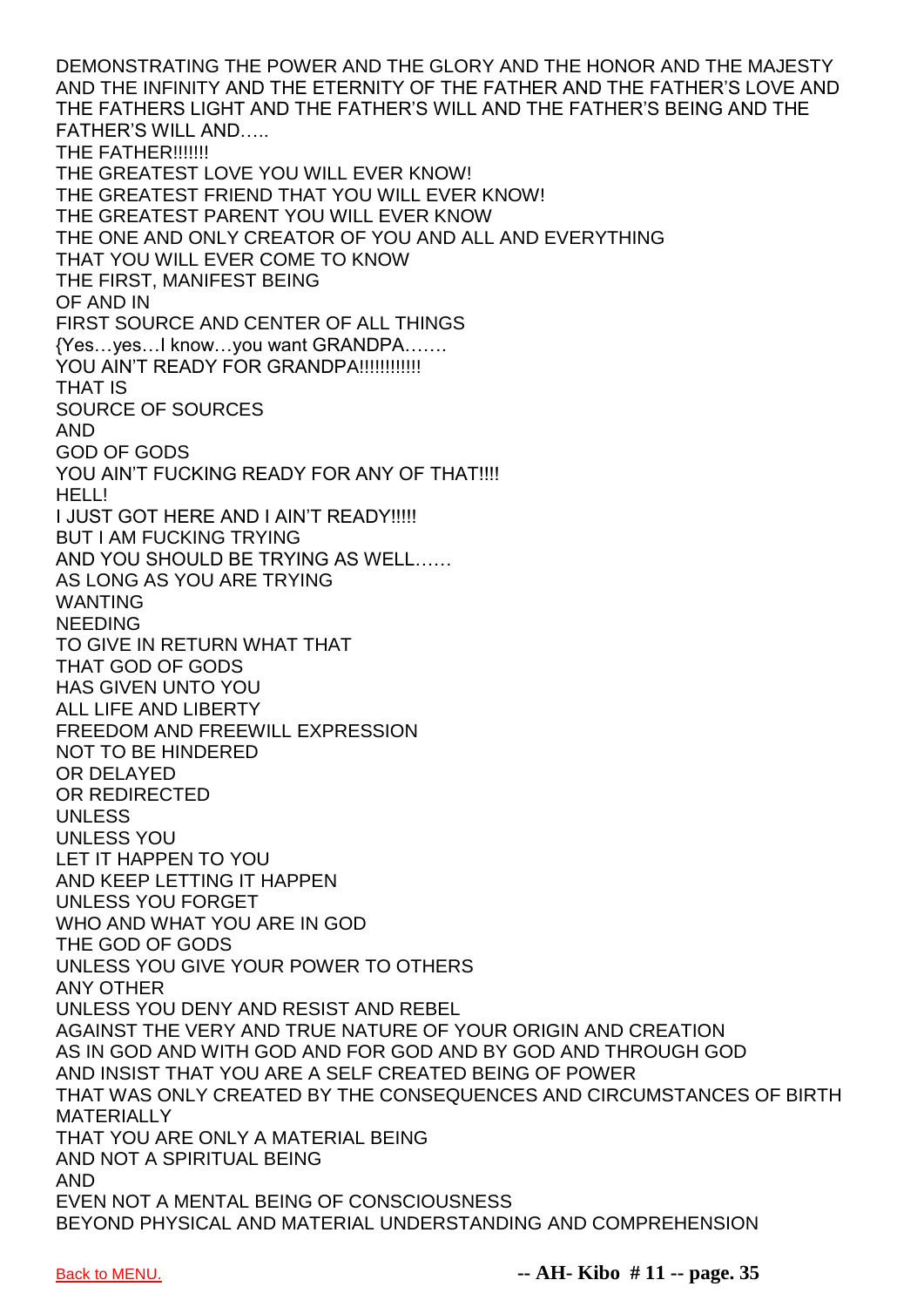WELL **THEN** JUST WHO AND WHAT THE FUCK ARE YOU!? CAN YOU REALLY SAY THAT YOU KNOW THE ANSWER TO THAT QUESTION?

I EVEN I IN ALL OF THESE BLOGS AND POSTINGS BOTH HERE AND ON <http://abundanthope.net/pages/kibo/index.shtml> THIS IS MY BUS!!! THIS IS MY ROUTE!!! IF THERE IS SOMEWHERE ELSE THAT YOU WANT TO BE AND TO DO THAT IS OTHER THAN WHERE I AM TAKING YOU THEN GET THE FUCK OFF THE BUS AND FIND THE ANOTHER BUS (IF THERE ARE OTHER BUSES……AND SURELY THERE ARE….DEPENDING…) BUT YOU WILL HAVE TO FIGURE OUT WHAT AND WHERE THEY ARE ON YOUR OWN…. JUST LIKE HERE…IN CHICAGO, IL…IN THE U.S.….WHERE I LIVE AND OPERATE…… YOU CAN PULL UP THE…HEHEH….BUS SCHEDULES ON YOUR CELL PHONE OR COMPUTER AND IT WILL TELL YOU WHEN THE BUS IS COMING TO YOUR INTEND DESTINATION MIND YOU IT AIN'T ALWAYS RIGHT OR FACTUAL OR TRUE JUST LAST NIGHT I HAD TO WAIT FOR OVER AN HOUR FOR A BUS THAT WAS SUPPOSED TO COME IN THE NEXT TEN MINUTES AND FOR THE NEXT FUCKING HOUR THAT SAME MOTHERFUCKING BUS WAS SUPPOSED TO COME IN THE SAME MOTHERFUCKING TEN MINUTES AND IT TOOK A WHOLE MOTHERFUCKING HOUR AND FIFTEEN FUCKING MINUTES FOR THAT ONE FUCKING 10 MINUTE BUS TO COME!!!!!!!!!!!!!!!!!!!!!!!!!!!!!!!!!!!!!!!!!!!!!!!!!!!!!!!!!!!!!!!!!!!!!!!!!!! {and no…I didn't count that last line of periods…so you don't have to bother……hehe…smile} And so it goes And is this not what we feel that we have been experiencing in all of this waiting to get to our intended destination and we saw fit or were informed by our employer that we must wait for or go to wait for and so on and so forth….? {mind you…that experience…which I actually did endure was given to me as an example of Holy Will in the matter of our experience and our waiting for final fulfillment in the matter of our freedom in GOD …SPIRITUALLY…NOTHING ELSE MATTERS…NOT THE MONEY AND ECONOMICS, NOT THE MONEY NOR THE RELIGION NOR THE POLITICS NOR THE RACISM NOR THE RELIGIOUS FERVOR AND SEPARATION NOT THE GENDER NOR THE SEX NOR THE SEXUAL PREFERENCES NOR THE HEIGHT NOR THE WEIGHT NOR THE NEIGHBORHOOD NOR THE SIZE NOR THE AGE NOR THE REGION NOR THE ANYTHING OF A THOUSAND DIFFERENT THINGS THAT WE HAVE BEEN BRAINWASHED INTO THINKING AND FEELING ARE THE THINGS THAT MAKE ANY OF ANYONE OF US BETTER THANT ANY OR/AND ANYONE OF US, ANYWHERE, ANYTIME, ANYHOW……..

SIGH…. I HAVE WRITTEN THIS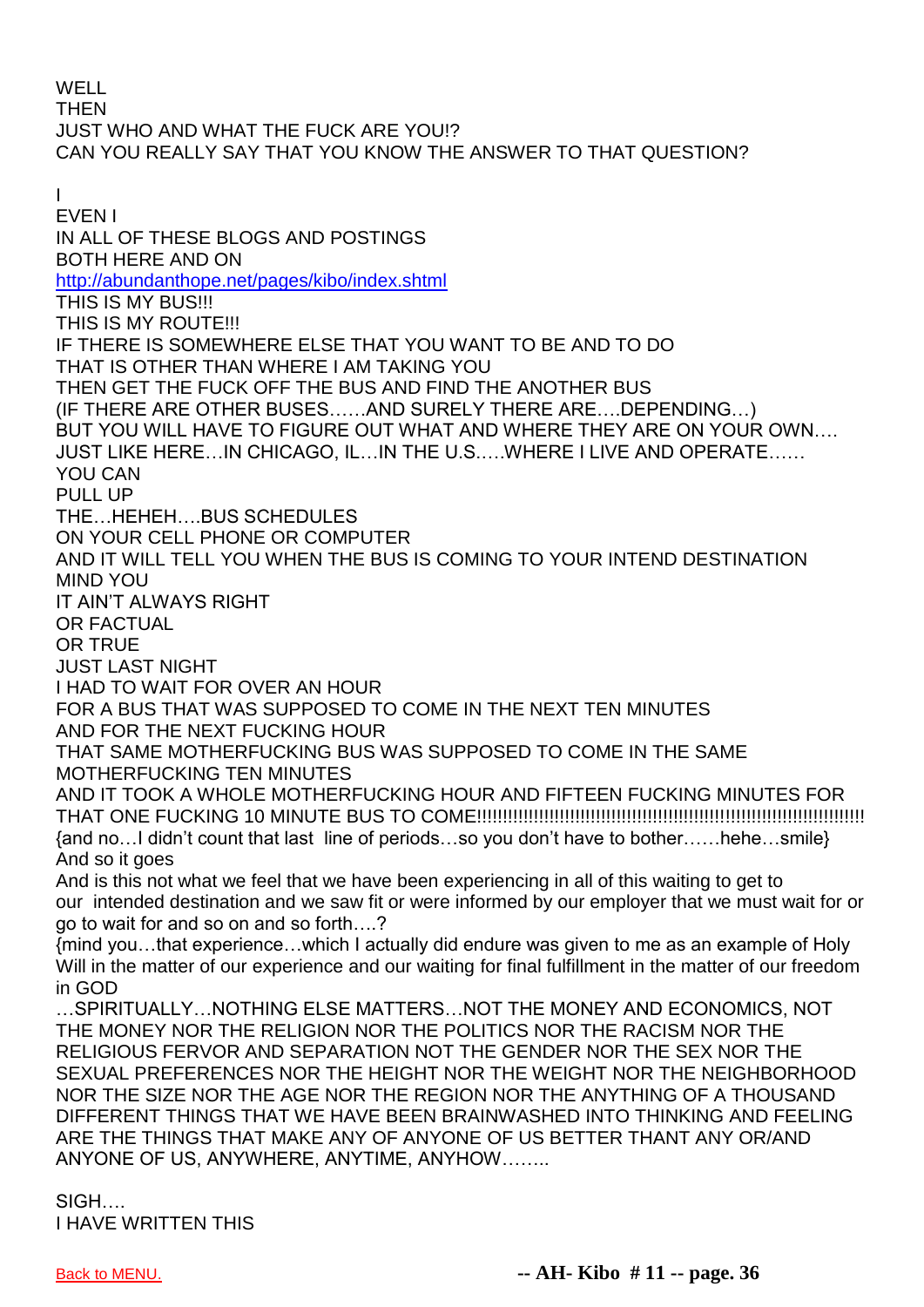AND IT IS 15 PAGES ON MY WORD COUNT….. AND I STILL HAVEN'T GOTTEN TO WHAT IT IS THAT I HAVE TO REALLY SAY SUFFICE IT TO SAY THAT AT THIS TIME ANYWAY FOR THERE IS A HELLUVALOT MORE COMING……. BUT FOR NOW YOU ARE HERE YOU ARE HERE BECAUSE YOU HAVE RIDDEN THIS…..BUS…OF THE CONSCIOUSNESS OF GOD WITH AND WITHIN ME BEING WHO AND WHAT I AM AS YOU HAVE SEEN FIT TO ACKNOWLEDGE AND BELIEVE IN FOR GOD'S SAKE AS WELL AS YOUR OWN SAKES AND I AM MORE THAN WILLING TO FULFILL WHATEVER FAITH YOU HAVE PLACED IN ME…BEING WHO AND WHAT I AM IN GOD NOT JUST AS I SEE FIT TO EXPERIENCE AND DEFINE MYSELF ACCORDINGLY AS GOD HAS GIVEN IT TO ME TO DO AND TO BE SO AS I EVEN I HAVE GROWN IN THE EXPERIENCE OF ALL OF THIS TO YEARN AND LEARN AND EARN WHO AND WHAT I AM IN ALL OF THIS IN THIS TIME AND PLACE THAT YOU CALL TODAY….. WHATEVER SHALL I OFFER YOU TOMORROW? TRULY, I KNOW NOT UNTIL I AM TOLD AND EVEN THEN IT MAY BE A FEW DAYS WHILE I SORT OUT MY OWN END OF ALL THIS YOU MUST SORT YOUR ENDS OUT, AS WELL I HAVE BEEN TOLD TO GET READY FOR WHAT IS COMING TO BE STRONGER **WISER** TO BE READY THIS INVOLVES A LOT A LOT A LOT OF CHANGES ON MY PART I I AM POOR AND WEAK AND NEEDY AND STUPID IN MY ESTIMATION…. I CAN CHANGE MOST OF THAT THROUGH EFFORT BUT THE 'POOR' PART…… I CAN ASK ONLY FOR PRAYERS THAT WE ARE ABLE TO CONTINUE AS WE HAVE BEEN AND TO PAY ALL OF OUR DEBTS IN THIS SATANIC SYSTEM OF DEBTS AS WELL AS GOD ALLOWS US TO…. I AM DOING AS I AM TOLD TO DO AND HAVE FAITH THAT SUCH ACTIONS AND ACTING'S AND DOING AND BEING WILL SEE US THROUGH EVEN UNTO THE END (WHICH…BTW…I HOPE AND PRAY….WITHOUT END OR RESERVATION….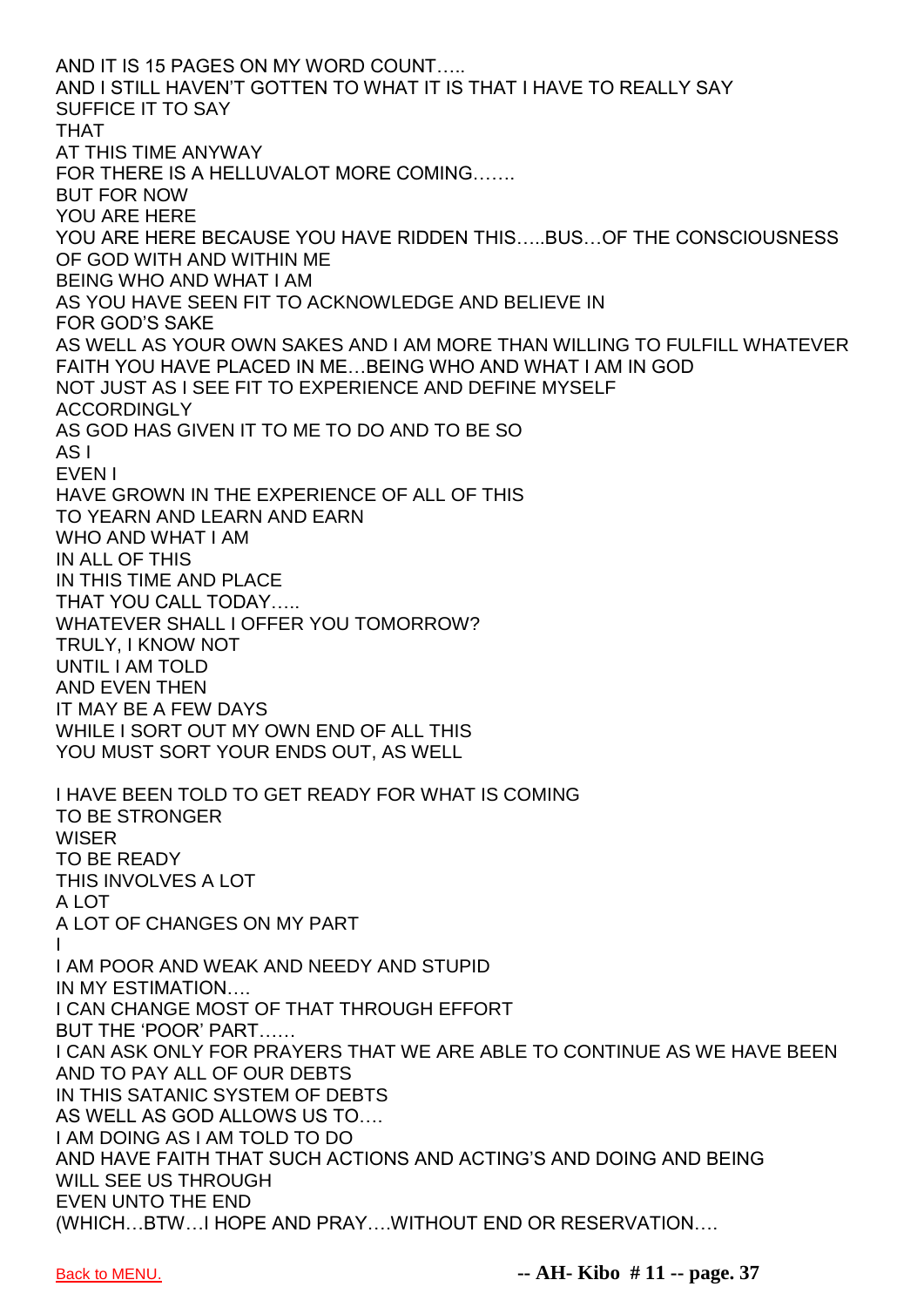AND QUITE DESPERATELY…I MIGHT ADD….. COME BEFORE ANYTHING ELSE CAN HAPPEN THAT GOD'S WILL IS DONE IN THIS MATTER AS IN ALL THINGS ALL THE TIME AND EVERYWHERE AND IN EVERY CIRCUMSTANCE AND SITUATION LET IT BE SO IN MY LIFE TO THE OVERFLOWING ENERGY IN EFFORT OF MY OWN STRIVING TO REACH THAT STATE OF PERFECTION IN GO KNOWING GOD LOVING GOD LIKING GO BEING WITH GOD WORKING WITH GOD PLAYING WITH GOD ALL OF THAT COOPERATING WITH GOD'S PLAN FOR ALL AND EVERYTHING AND SEEING AND KNOWING IT FOR WHAT IT IS PERFECTION OF ALL AND EVERYTHING AND THEN SOME AND ALL THAT AND A BAG OF CHIPS AND THE COOLEST DRINK YOU COULD IMAGINE ON THE SIDE…… THAT SHOULD BE ENOUGH FOR YE ONES TO PONDER FOR NOW PLEASE TO PONDER AND COMPREHEND AS MUCH AS YE CAN AND COMMNET I DO MY BEST WORK IN THE COMMENT SECTION, AFTER ALL……. DON'T BELIEVE ME? READ THE COMMENTS FO THE PAST YEAR SHIT READ THE POSTS FOR THE PAST YEAR IF YOU ARE NEW AND EARLY IN YOUR DEVELOPMENT HERE….. YOU ARE WELCOME THE ROUTE IS NOW OPEN TO ALL OF YOU FROM STAGING AREA TO STAGING AREA FROM BEGINNING TO END THE NEXT STEP IS TO EXPLAIN TO YOU WHERE YOU HAVE ARRIVED TO WHICH SHOULD BE THE POINT OF YOUR INTENDED DESTINATION IF YOU HAVE READ THESE POSTS AND HAVE RIDDEN THIS….LOL PARTY BUS…..(and no…I don't really drive a party bus in material life…I just thought that we should all be having fun while we do all this and get along as best we can and help each other to be and do and live in love and light and life, infinite and eternal, with and within the ONE GOD OF GODS AND SOURCE OF SOURCES….) But that's me You do as you will You get off this bus anytime If it is not the route of your chosen destination with an within and in GO D Then pleas to hook up with the other routes that will take you to your intended destinations… I promise that I will do my very best to get you there….just please to pull the rope and the 'stop

request' sign will light up and I will let you off at the designated stop of your choice…. But I have to take this sucker to the end of the line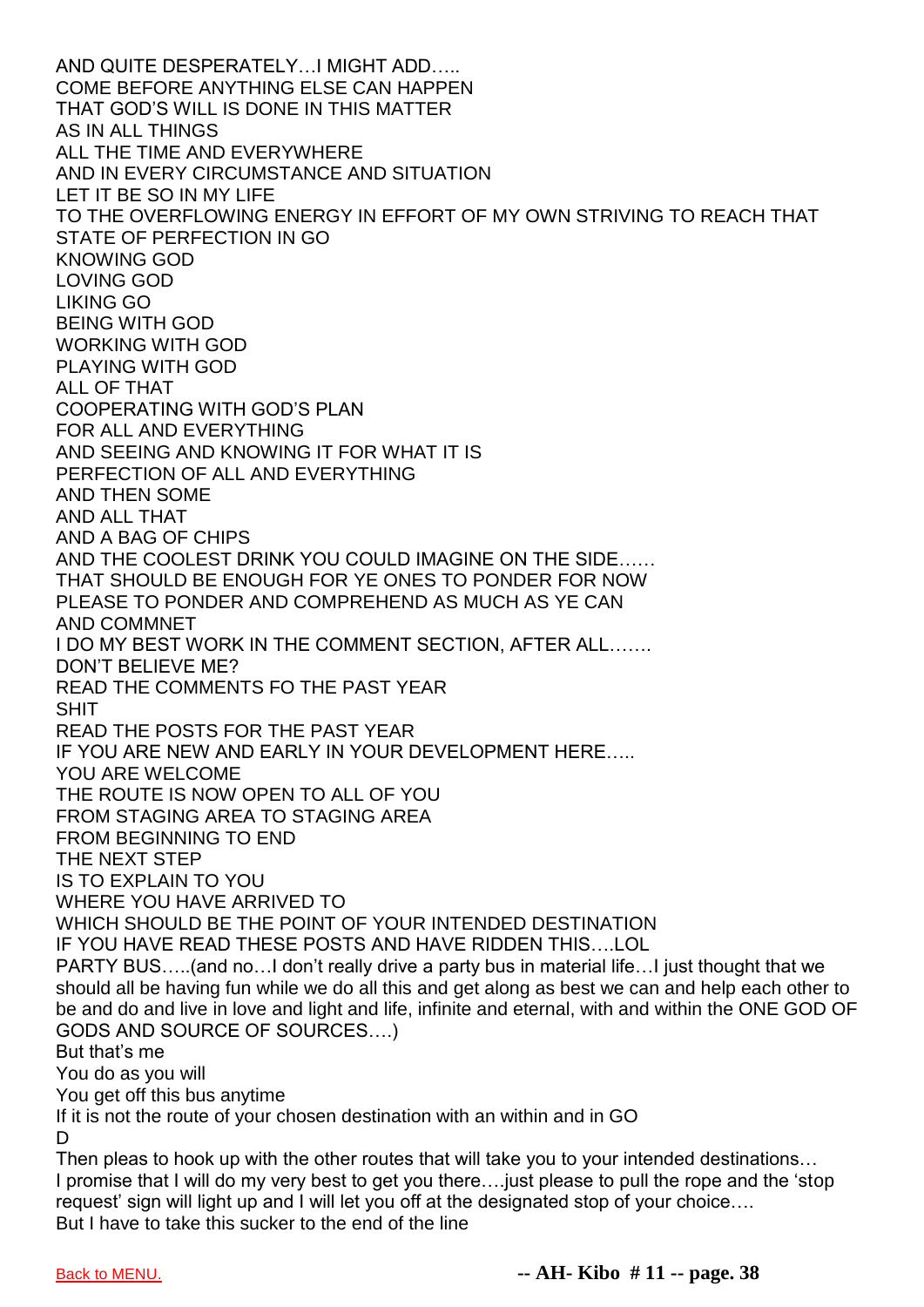Where I shall be given the route of the new beginning..... Know Know that I am there At the station And that the delay that you think that you are experiencing Because you haven't seen a post from me here…for however long Is of no matter What is important is that Now the bus that I am is in the station You will be told where to go from here Listen or not To the instructions that are being given to you As best you can I EVEN I I AM HERE TO HELP UNTO THE VERY END WHERE ALL OF YOU GET PUSHED THROUGH THE NEXT MODE OF TRANSPORTATION AND THEN EVEN THEN MAYBE IF I HAVEN'T FUCKED THIS SHIT UP TO MUCH FOR MY OWN SAKE TO PASS THOUGH AND BEYOND AND GET OVER THE HUMP OF THIS….MATERIAL BULLSHIT FUCK THE MONEY I STILL OWE!!! PRAY THE WE ENDURE AND CAN PAY FOR WHAT MUST BE PAID IN ORDER NOT TO LOSE WHAT WE STILL HAVE BEFORE TH TIME COMES!!!! PLEASE!!! PRAY FOR US!!!! YOU HAVE NO IDEA WHAT LOVING PRAYERS ARE WORTH IN CREATION…. NOW THAT……. MUAHAHAHAHA THAT IS A REAL ECONOMY ENUFF SAID LOVE YOU BLESS YOU GOD IS WITH YOU IN ALL AND EVERYTHING!!! BE WITH GOD IN RETURN IN LOVE AND LIGHT BE WITH GOD AS GOD IS WITH ALL AND EACH OF YOU I SHALL RETURN AS SOON AS I AM ABLE FOR NOW CONSIDER ME ON A JOURNEY A SPIRITUAL WALKABOUT THERE ARE QUESTIONS THAT I WOULD HAVE ANSWERED AND THERE IS A PRICE TO BE PAID FOR ASKING AND EFFORT TO BE MADE IN THE ASKING OF IT THESE ARE THOSE THAT I MUST MAKE…A JOURNEY TOWARDS WITHIN THE REALM OF BEING IN THE HIERARCHY OF GO AND THE GREAT SPIRAL PATH OF LIFE AND BEING AND EXISTENCE AND CREATION AND ALL AND EVERYTHING SO TRY TO BEAR WITH ME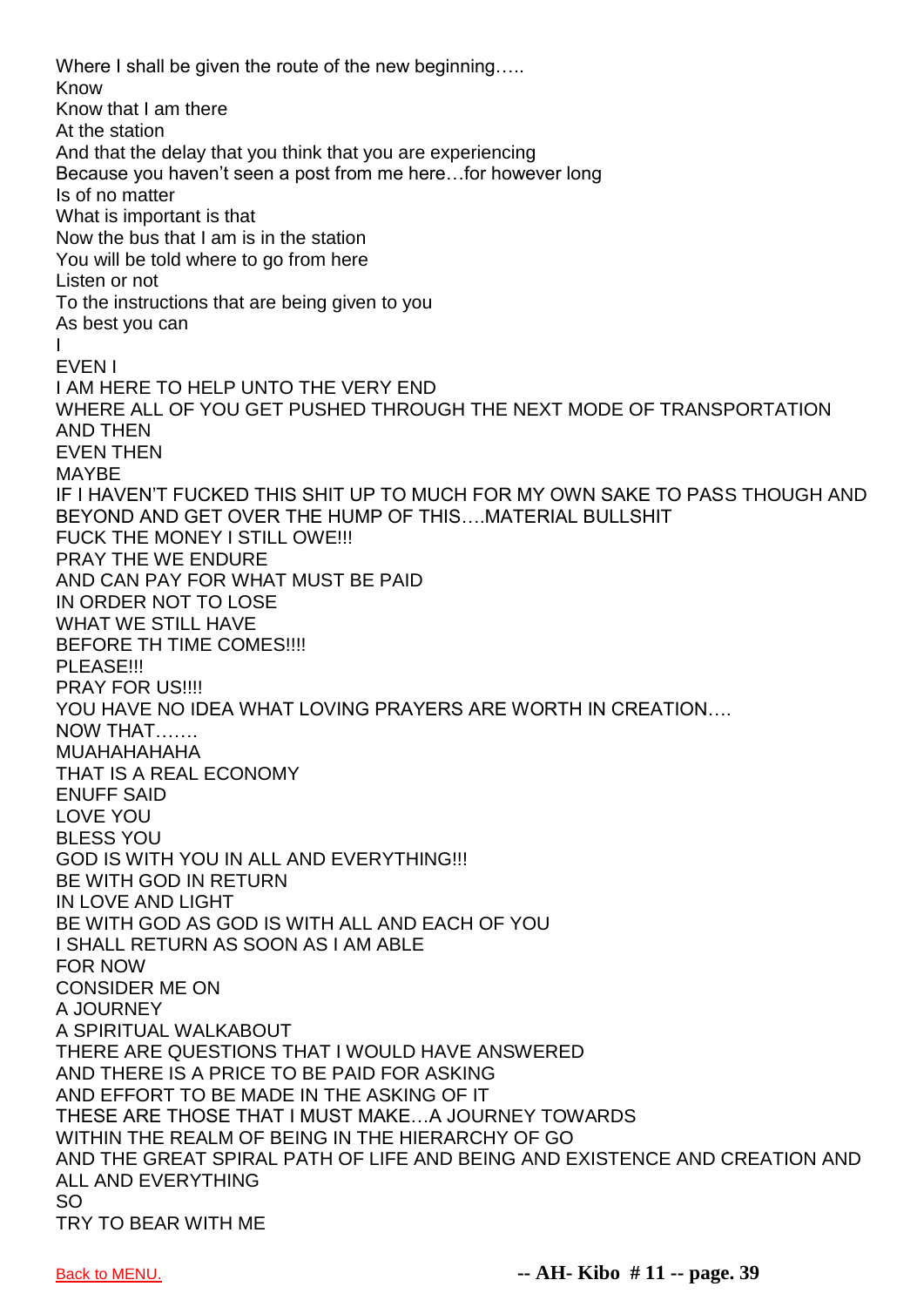I AM NOT GONE I AM JUST…….WORKING…. AND WILL REPORT WHAT THERE IS TO REPORT ASAP IN THE MEANTIME DO GOD'S WILL ASK FOR GOD'S WILL PRAY FOR GOD'S WILL PRAY FOR GOD'S WILL AND ONLY GOD'S WILL IF YOU CAN DO THAT THIS SHIT WILL BE FINISHED THAT MUCH FUCKING SOONER AMEN I AM EVEN I I AM WHO I AM I AM WHAT I AM I AM WHO AND WHAT I AM IN THE I AM THAT IM BEING I I IN I AM

PUT THAT IN YOUR PIPE AND SMOKE IT AND TELL ME WHAT COMES OUT…PLEASE I LOVE THE COMMENTS THREAD….AFTER ALL LOVE YA! **BLESS YA!!!** CYA!! KIBO[apologies….22 pages of this….i feel for you ones that have to read this….i had fun writing this…because I asked to have fun writing it….winkwinknodnod…..SMILE]DABI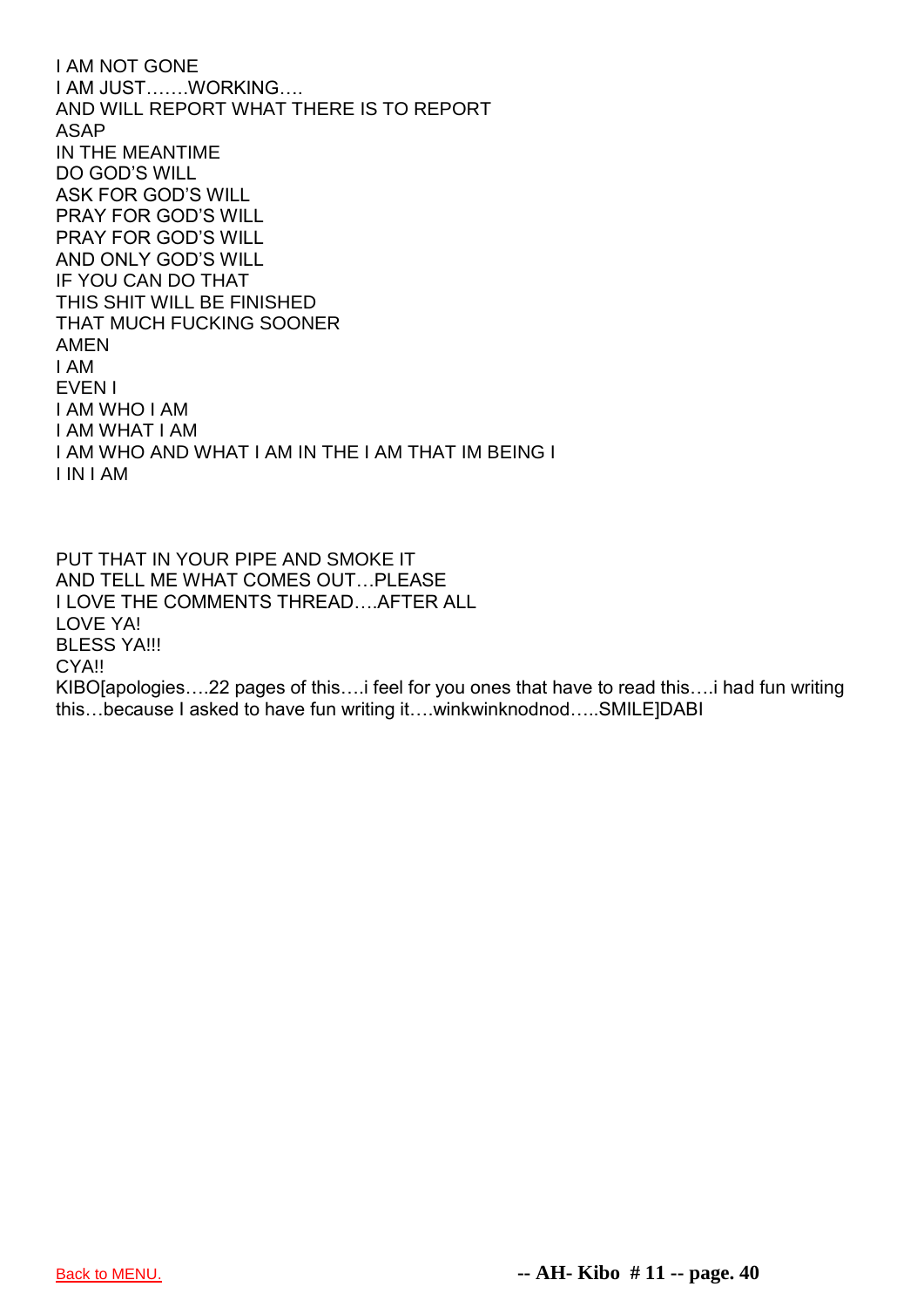# **POSTSCRIPT**

### **By/through KIBODABI**

### **06 February 2015**

I HAD SAID THAT THERE WERE…CHANGES IN MY APPROACH TO ALL THIS NO? AH WELL THERE HAVE BEEN I HAVE BEEN FORCED AS IT WERE TO HAVE THE WORD 'BETRAYAL' PUSHED UPON MY FACE AND ALONG WITH CONTINUED EFFORTS TO SHUT ME THE FUCK UP PERMANENTLY AND ALL OF THAT TO NO AVAIL MY FRIENDS ARE MY FRIENDS I DO NOT CONSIDER SUCH THINGS AS HAS BEEN SHOWN TO ME AS BETRAYALS PERHAPS I SHOULD BUT THAT IS NEITHER HERE NOR THERE THEY ARE MISUNDERSTANDINGS AND SO ROOM IS LEFT FOR THOSE THAT ARE IN ERROR TO CORRECT THEMSELVES I SHALL STAY OUT OF THAT I HAVE SAID MY PIECE IN THESE MATTERS AND LET THAT BE WHAT IT IS……… YE ONES DO AS YOU WILL…. IS THAT NOT THE WHOLE OF THE LAW AS YOU HAVE SEEN FIR TO INTERPRET IT? I SAY TO DO AS GOD WILLS AND ONLY GOD!!! THE REST IS UP TO YE ONES TO DO AS YOU SEE FIT I HAVE SAID ENOUGH EITHER YOU UNDERSTAND AND LOVE AND LIKE AND ARE WILLING TO BE FRIENDS WITH GOD AND SERVE GOD CONTINUOUSLY AND CONTINUALLY AND ALWAYS SAND FOREVER OR NOT THAT IS ON YOU I I AM A DOG I AM A DOG THAT LOVES GOD MORE THAN MYSELF AND THAT IS THAT IN THE MEANWHILE AND MEANTIME I HAVE SEEN PROOF OF MANY THINGS AND NOW HERE I AM DOING THIS AND THAT IS ENOUGH SO THE REST IS LEFT UP TO YE ONES WHO AND WHAT DO YE SEEK TO SERVE? YOU WILL OF GODS WILL? THINK AND FEEL AND ACT FAST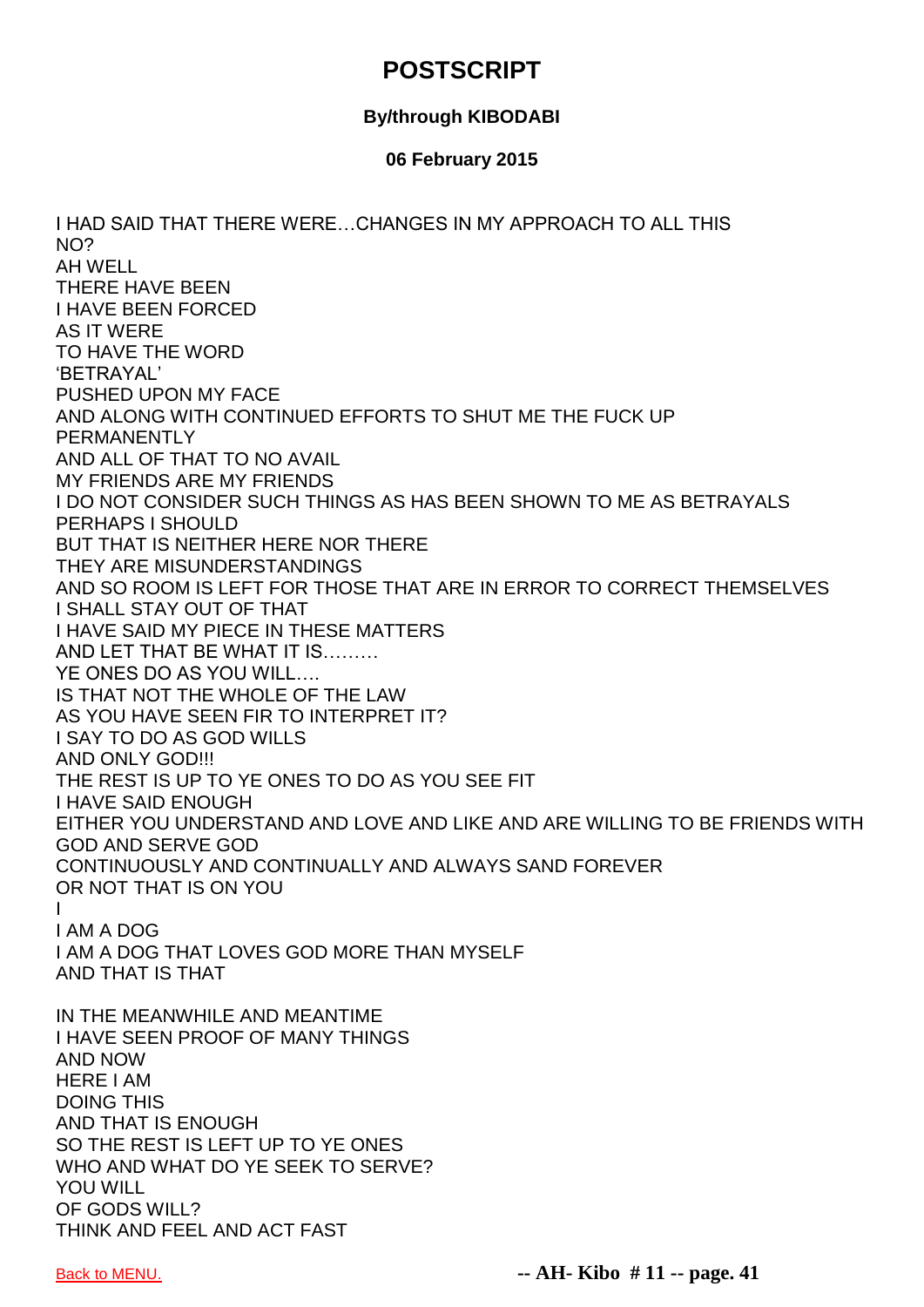FOR TIME IS SHORT THAT IS ALL MORE WILL COME WHEN IT COME REST ASSURED OF THAT COMING FROM ME ANYWAY MUAHAHAHAHAHAHAHA KIBODABI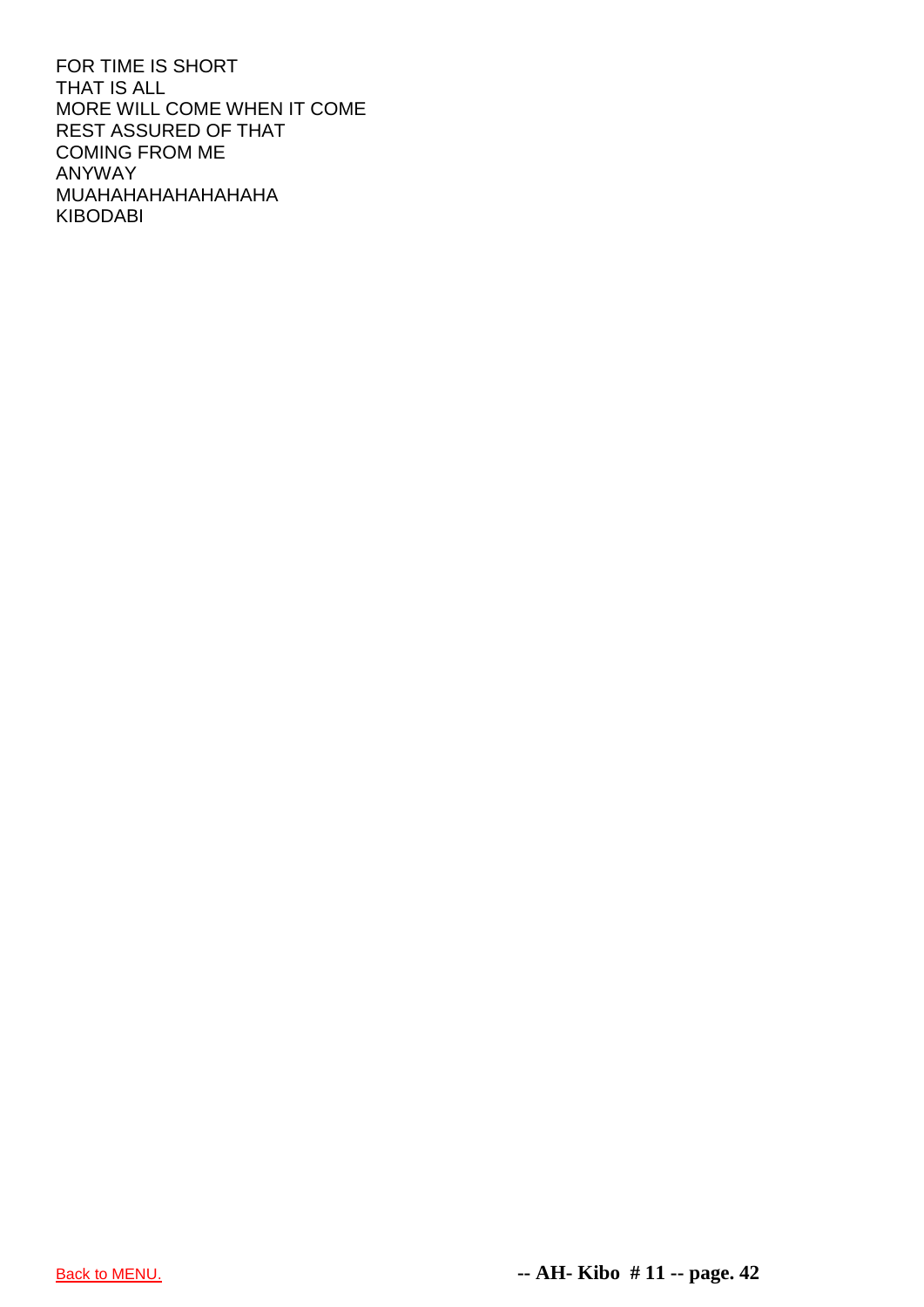# **WALKABOUT 1**

### **By/through KIBODABI**

### **01 March 2015**

(I WORKED VERY HARD AND BEGGED TO BE ABLE TO LET WORD OUT AND GIVE WHAT I COULD AND I HAVE PASSED……EVERY TEST…….SO FAR…THAT HAS BEEN THROWN AT ME….GOD HELP ME TO NOT FAIL…..EVER….SMILE…ANYWAY….I AM NOT FINISHED AND AM STILL IN…QUEST MODE…..BUT…I HAVE A RESPONSIBILITY TO THIS BLOG AND THE PEOPLE THAT READ HERE…SO ALL OF MY BEGGING WAS ACCEPTED IN THE AFFIRMATIVE…AND SINCE THEY THINK AND FEEL THAT I SHOULD BE ABLE TO RELATE WHATEVER I AM ALLOWED TO RELATE FOR THEIR PURPOSES…AND NOT MINE…SMILE..YOU ARE ABLE TO GET THIS MESSAGE WAAAAY BEFORE I WILL BE ….CLEARED FOR PROGRESS IN FINALITY…FOR LACK OF A BETTER PHRASE…BUT THERE IT IS….SO…IF ANY OF YOU OUT THERE BELIEVE IN ME ENOUGH TO ENDURE MY RANTINGS AND RAVINGS AND ADVICE AND SUGGESTIONS AND LESSONS AND LESSONS LEARNED…AND TEACHINGS….TIME IS SHORT….PAY ATTENTION…NOT JUST TO ME…BUT TO ALL OTHERS THAT RESONATE FULLY WITH THE HEART OF YOUR LOVE OF GOD AND FOR GOD AND YOUR BEING IN LOVE WITH GOD AND KNOWING….{YES…KNOWING} THAT GOD IS IN LOVE WITH YOU, AS WELL…BIG AND HUGE SMILE…HERE) AND NOW…ONTO THE NEXT POST!!! YAAAAY!!!! LOL: AHOYE! GOD COMES WITH YOU! I AM STILL UP IN THE ATTIC….DOING THE VISIONQUEST/WALKABOUT THING….. BUT I HAVE PROGRESSED ENOUGH TO BE ALLOWED TO….THROW NOTES OUT THE WINDOW….. SO IF YOU ARE IN THE OUTER YARD…WAITING TO SEE WHAT IS WHAT AND WHAT'S UP WITH THIS PLACE THIS HOUSE THIS HOUSE OF GOD……. I FOR ONE I AM GLAD AND THANKFUL THAT YOU ARE IN THE YARD IN THE FIRST PLACE SINCE THE FIRST GATE WAS OPENED…..WELL….I WAS HOPING PEOPLE WOULD SHOW UP…SMILE SOON THE INNER GATE WILL OPEN AND YOU WILL BE ABLE TO MAKE YOUR WAY TO THE DOOR YEAH, YEAH….. KNOCK AND IT SHALL BE OPENED AND ALL THAT GOOD STUFF THAT'S ALL WELL AND GOOD…… **BUT** WOULDN'T IT BE BETTER IF YOU HAD A KEY…AND DIDN'T HAVE TO KNOCK? WOULDN'T YOU LOVE TO BE ABLE TO JUST OPEN THE DOOR AND COME ON IN LIKE YOU OWNED THE PLACE? BECAUSE YOU WERE FAMILY ARE FAMILY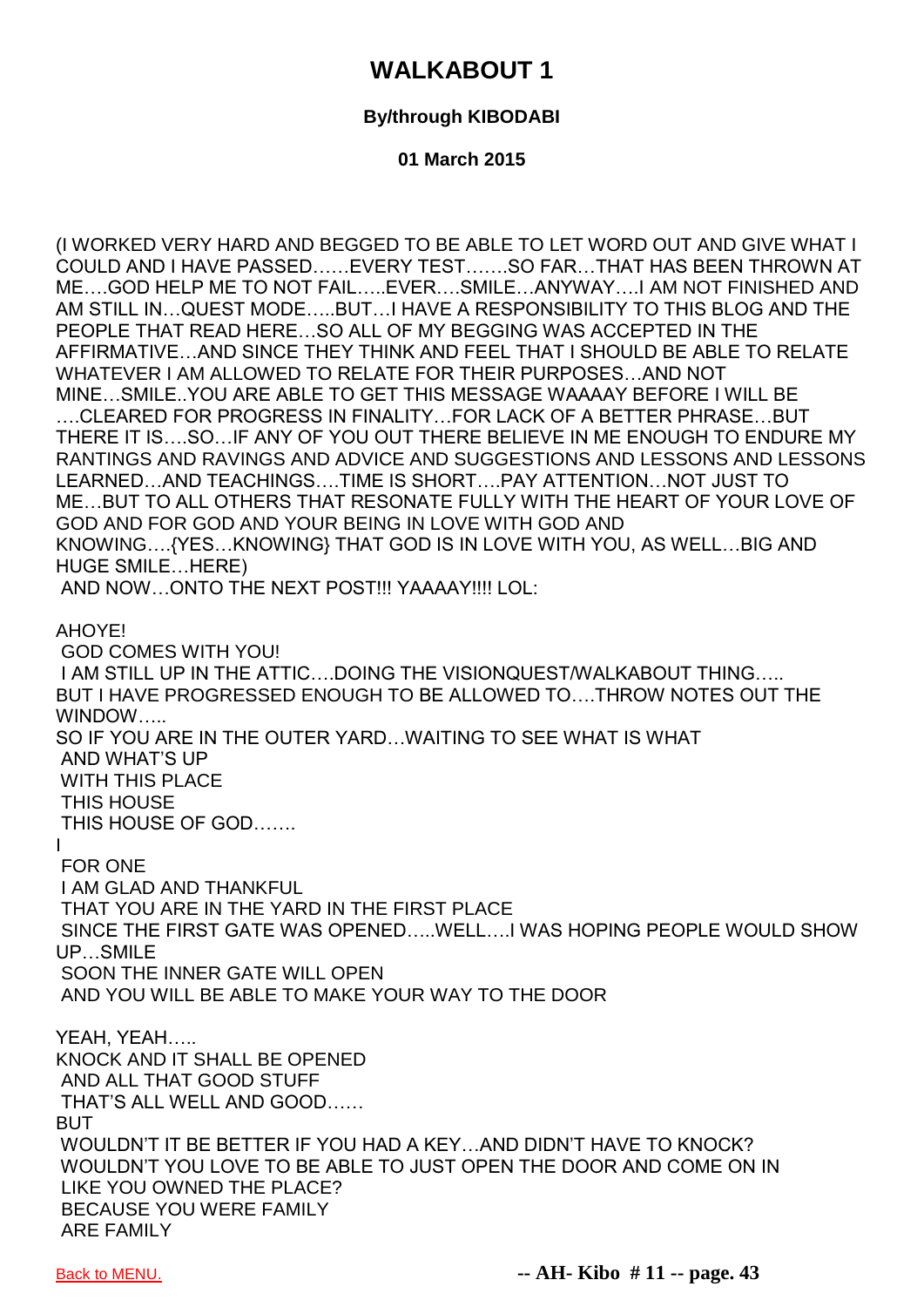AFTER ALL? LOL YES…YOU ARE FAMILY GOD'S OWN OFFSPRING GOD'S CHILD ALL GROWN UP….I HOPE…..SMILE…. DON'T GO THINKING THAT YOU ARE ANYTHING ELSE IN LIFE AND BEING AND EXISTENCE…. BELIEVE ME…I KNOW THE FEELING I SAW ONLY MY FAULTS MY SHORTCOMINGS MY FAILURES MY….IMPERFECTION….. AND I WAS TAKEN ASIDE BY MANY SOME HERE IN THIS PLACE AND SOME IN THAT PLACE PHYSICAL AND MATERIAL…….AND SPIRITUAL… AND I HAVE TO TELL YOU FOR A MOMENT I REALLY FELT LIKE I WAS BEING PICKED ON CHASTISED IN THE CORNER BUT THEN I REALLY HAD TO TAKE A BREATH AND THINK ABOUT IT…… WHAT IF THEY WERE RIGHT…. AND THIS WAS THE ONLY WAY TO GET ME TO SEE? I THOUGHT THAT THEY MISUNDERSTOOD WHAT I WAS TRYING TO SAY WHAT I SAW IN ALL OF THIS AND THEN I REALIZED THAT WE WERE BOTH RIGHT IN THE MATTER….. GOD IS FRIEND AND LOVE AND LOVER AND MASTER…AS WELL…. **OKAY** NO PROBLEM THERE……SURELY WE CAN ALL DEAL WITH THAT BUT AND THEN AND STILL AS GOD SAID TO ME……. (WAIT…. SUSIE McK SENT ME A PERFECT PICTURE FOR THIS….LET ME TRY TO PUT IT IN HERE NOW  $\bigodot$ 

AND THEN YOU GET THE THOUSAND WORDS I DON'T KNOW HOW TO SAY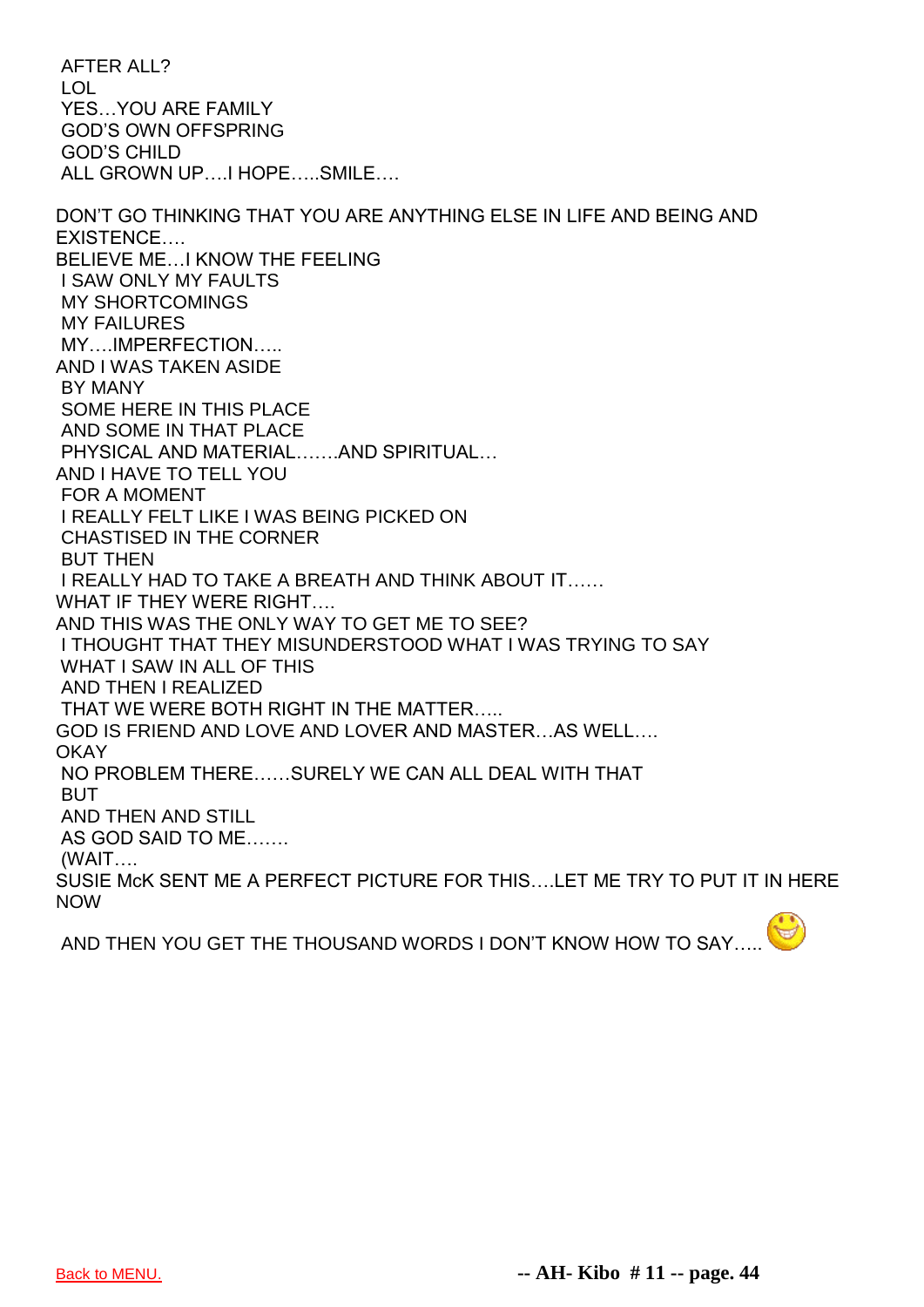

NOW…MIND YOU….I HAVE BEEN ASKING FOR CELESTIAL THERAPY FOR QUITE AWHILE…

WHILE I'VE BEEN DEALING WITH THIS SUCKER…THIS PRISON PLANET THIS….FUCKED UP MATRIX OF DARK LIES AND MANIPULATIONS…..

AND I REALLY FELT FUCKED UP OVER THE WHOLE THING….

LIKE I WASN'T BEING MY WHOLE AND TRUE AND REAL SELF……

I WAS GETTING THERE….BUT JUST COULDN'T QUITE TOUCH THE LINE ON THAT…… I WOULD SCREAM TO GOD AND CHRIST:

I NEED THERAPY, DAMMIT!!!

REAL THERAPY!

I NEED A SPIRITUAL MASSAGE AND…AND…DIAMOND WATER……A NEW DRUG…ANYTHING THAT WILL HELP ME GET OVER THIS LAST BIT

THIS PART THAT MAKES ME FEEL LIKE I'M NOT DOING MY BEST….AS HARD AS I TRY…I NEED TO DO THIS….SHIT….JUST TO MAKE IT THROUGH THIS SHIT……AM I OKAY!!!???? BECAUSE IF I'M OKAY…I NEED TO KNOW…AND IF I'M NOT OKAY…I BEG FOR HELP IN BEING OKAY…

BECAUSE THIS SHIT IS HARD AND FRUSTRATING AND I'M TIRED OF BEING A SLAVE TO THIS SHIT SIMPLY BECAUSE IT'S THE WAY OF THE WORLD SYSTEM, EVEN AS IT FALTERS AND FAILS…..

[and I pray that I had something…anything to do with that faltering and failing…it would mean a lot to me if I did…lol, smile]

SO I PACKED MY SPIRITUAL BAG… {JUST ONE} AND ST OFF ON MY SPIRITUAL WALKABOUT/VISIONQUEST

WOW

IT'S BEEN QUITE AND EXPERIENCE AND IT'S STILL GOING ON…BUT I HAVE TO KEEP UP WITH THIS BLOG THING…SO YOU WILL GET MESSAGES EVEN WHILE I'M STILL IN THIS THING…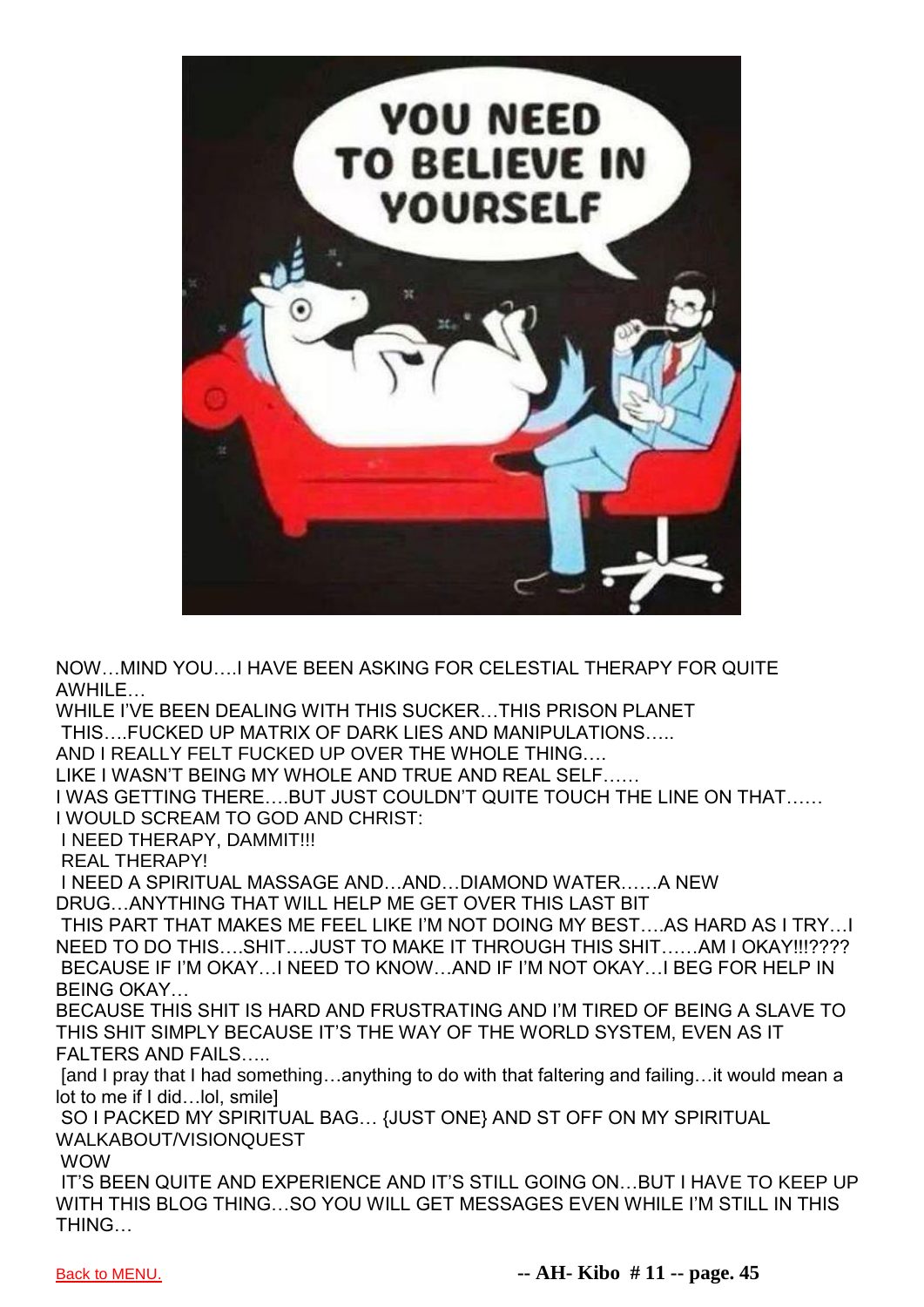AND THAT…IN AND OF ITSELF…IS AN IMPROVEMENT OVER PAST WALKABOUTS…..JUST SAYIN'

ANYWAY……THE PICTURE SHOULD GIVE YOU A CLUE AND I AM GRATEFUL THAT Susie sent it to me when she did…because that was exactly what I was going through at the time I was getting some of that therapy that I always begged for So that I could be a more spiritually sane being.....and I'm getting there.....it ain't over yet.... So this is me throwing notes out of the attic window…hoping that ye ones will care enough to read them….. Because time is short Really, really short This thing is soooo fucking close to finishing that it's scary…. So many people Too many people are unprepared………but…it has to be done…… Work fast and hard That's my best advice to all of you right now….. Climb that ladder for all you are worth……and don't look down….look up…. ASK FOR THAT DIVINE HAND THAT IS THERE TO PULL YOU UP HELP YOU UP GRAB YOU AND KEEP YOU FROM FALLING THAT'S WHAT YOU WANT NONE OF US CAN DO THIS ON OUR OWN THAT'S NOT THE WAY IT S DESIGNED GOD…IN EVERY SENSE OF THE WORD AND CONCEPT… GOD WANTS TO HELP US GOD WANT US TO RECOGNIZE WHO AND WHAT IT IS AND KNOW THAT THAT IT IS THERE TO HELP US AND GOD WANTS US TO HAVE THE HEART THE COURAGE THE STRENGTH THE…SENSE…TO ASK FOR THAT HELP… HEY….THAT'S THE ONLY REASON THAT I AM STILL HERE TO GIVE ANY OF THIS TO YOU WITHOUT ALL OF THAT I WOULD'VE DIED LONG AGO...BELIEVE IT!!!!! AND NONE OF YOU WOULD EVER HAVE HEARD OF ME….. YEAH….I THREW MYSELF INTO ALL KINDS OF SHIT JUST TO LEARN FROM THE EXPERIENCE OF IT….AND I HAVE LIVED TO TELL THE TALE NORMALLY…..I WOULD BE DEAD OR IN JAIL OR DEAD IN JAIL…..FOR HALF THE SHIT I'VE DONE AND BEEN THROUGH AND THE THING IS…I REALLY DIDN'T DO THAT MUCH….LOTS OF DRUGS….EXPLORING OF…. CERTAIN AREAS…NEIGHBORHOODS….SUBCULTURES……THAT I HAVE SEEN MY FRIENDS DIE FROM…OR END UP IN JAIL… AND YET HERE I AM WHOLE AND INTACT AND SERVING…..GOD…ON BOTH KNEES… AND IF I HAD MORE KNEES, I WOULD BE ON THEM, AS WELL….. YET AND BUT AD STILL…HERE I AM LAYING PROSTRATE BEFORE MY GOD…….BEGGING TO BE MORE OF MY TRUE SELF THAN I HAVE EVER BEEN BEFORE AND I HAVE BEEN ACCEPTED….TO DO AND TO BE SO IF IF AND ONLY IF I CAN LOVE MYSELF A LITTLE MORE…..LOL….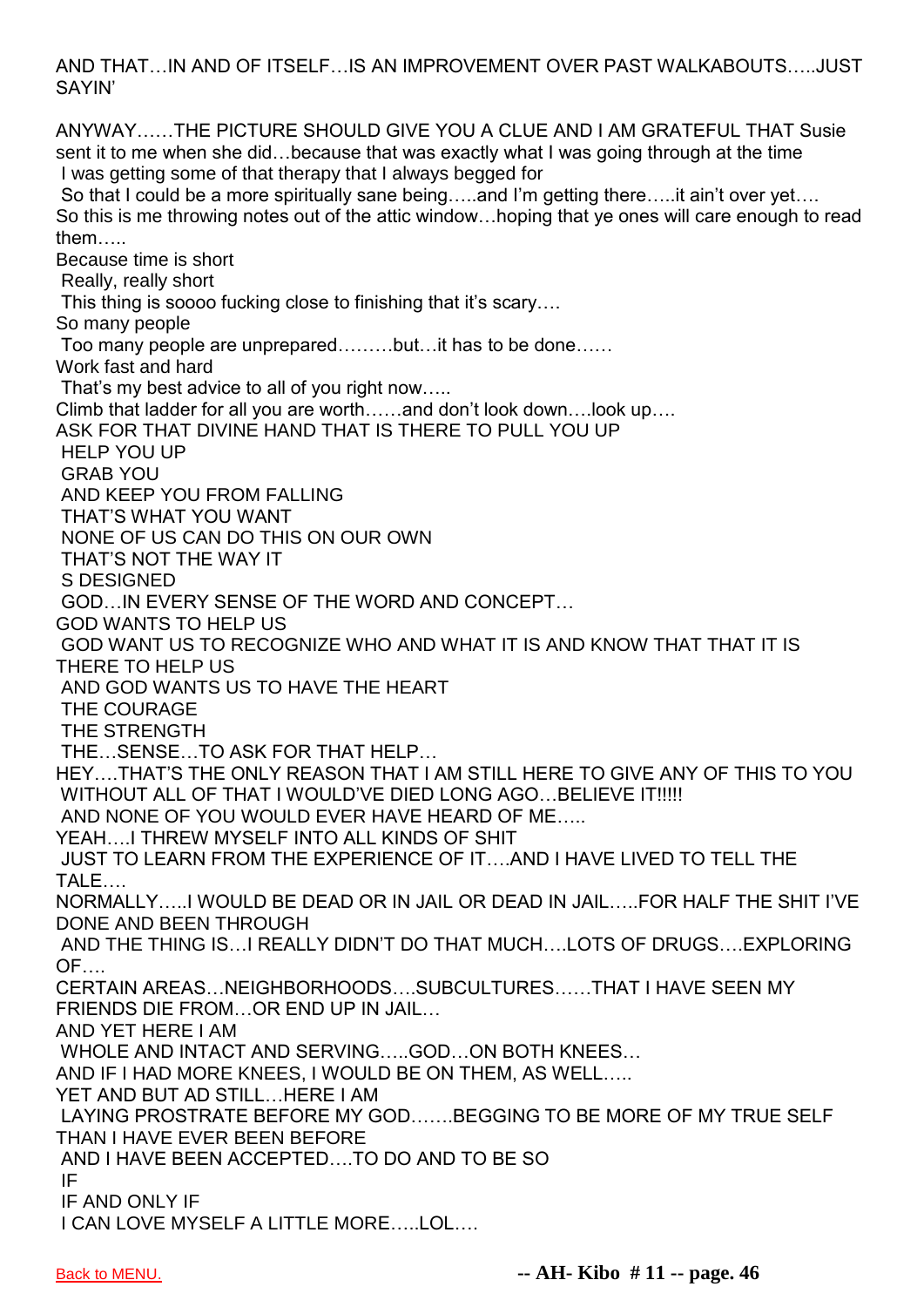IT IS ALL WELL AND GOOD TO LOVE GOD SERVE GOD TO BE GOD'S FRIEND AND LOVE AND LOVER AND SERVANT AND SLAVE AND DOG THAT'S ALL WELL AND GOOD THAT SIMPLY DENOTES….COMMENT DIT-ON?….INTENT…. BUT AND STILL HOW CAN SUCH A THING TRULY AND ACTUALLY AND FULLY BE FULFILLED IF ONE ME OR YOU AND BOTH OF US AS YOU READ THESE WORDS I WRITE…….. IF ONE DOESN'T LOVE ONES SELF AS PART AND PARCEL OF GOD? TO LOVE GOD IS TO LOVE MYSELF BECAUSE I AM PART AND PARCEL OF GOD TO BELIEVE IN GOD IS TO BELIEVE IN MYSELF AS PART AND PARCEL OF GOD TO KNOW GOD IS TO KNOW MYSELF AS PART AND PARCEL OF GOD NO SEPARATION TO DIFFERENCE I AM GOD GOD IS WHO AND WHAT I AM AS GOD'S VISION AND ENVISIONING AND IDEA OF ME AS MY PART OF IT BEING ALL AND EVERYTHING I HAVE TO EMBRACE THAT I HAVE TO RELISH THAT I HAVE TO FULFILL THAT AS GOD SEES FIT AND WE GOD AND I HAVE TO AGREE ON AND UPON THAT RELISH=MENT AND SO I AM STILL HERE IN THIS ATTIC OF THE HOUSE OF GOD THROWING NOTES OUT OF THE WINDOW HOPING THAT ANY OF YOU ALL OF YOU EVERY SINGLE ONE OF YOU CAN SHARE WHAT I AM GOING THROUGH AND ENDURING LEARNING THAT GOD IS MORE THAN JUST WITH ME GOD IS ME AND I AM GOD I AM GOD'S IDEA OF GOD BEING WHO AND WHAT I AM I HAVE TOLD YOU ALL OF THIS BEFORE BUT NOW NOW IT MEANS MORE THAN EVERYTHING AND ANYTHING ELSE IN THE WHOLE OF **CREATION** BECAUSE THIS THING IS HAPPENING IT IS BEING DONE AS GOD SEES FIT AND IT IS CERTAINLY WITHOUT THE SHADOW OF ANY DOUBT OVER AND IN OUR EXPERIENCE OF IT IT IS JUST ABOUT OVER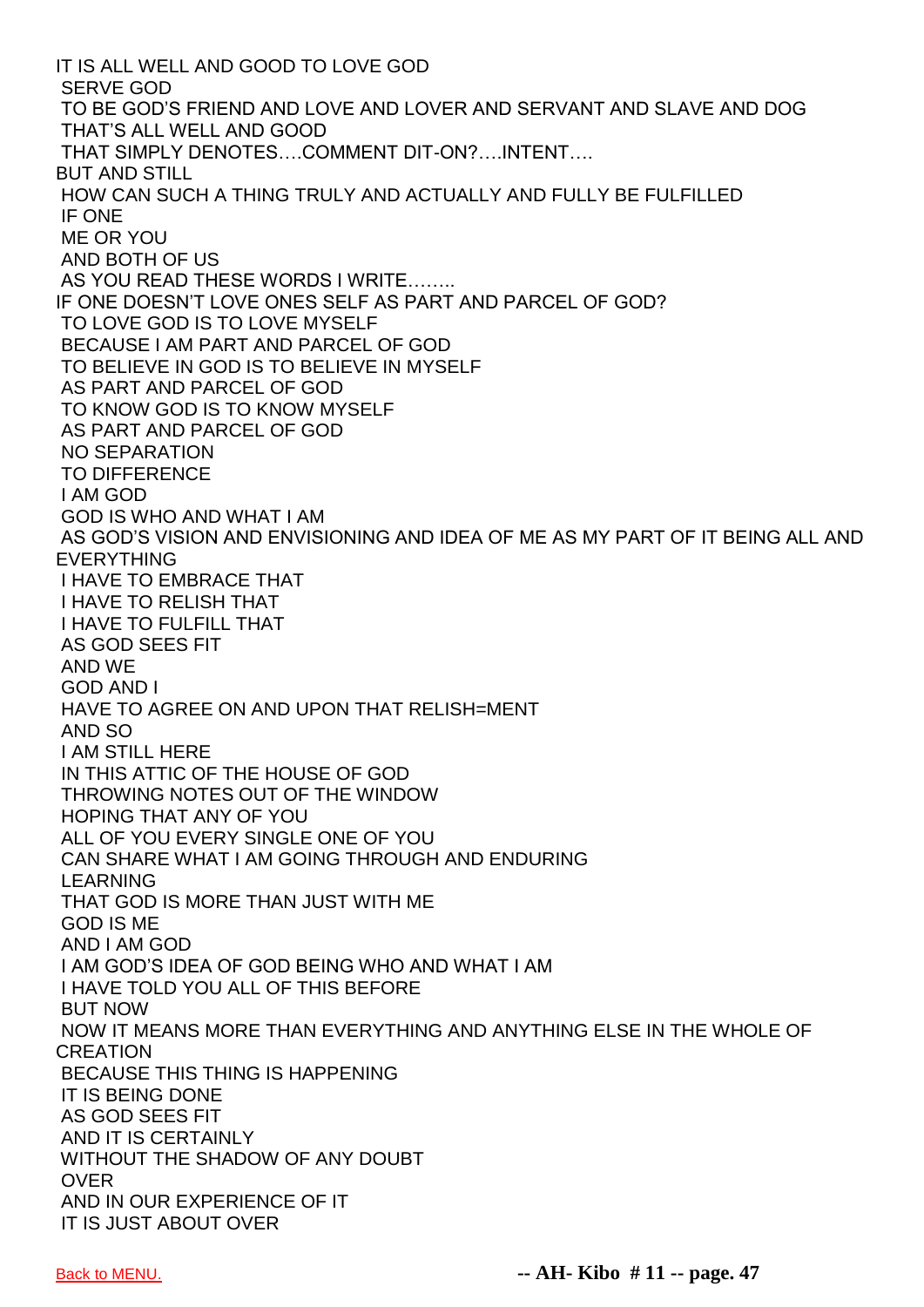NOT EVEN THE WORD- PRESENTLY –WILL DO…IT IS IN THIS HERE AND NOW OF EXPERIENCE OF BEING IN GOD THAT WE ARE ENDURING THAT WE ARE EXPERIENCING AND ARE TO EXPERIENCE THE GLORY AND MAJESTY AND POWER AND TRUTH OF GOD THE GOD OF GODS AND THE GODS THAT GOD HAS CREATED TO EXEMPLIFY IT WE….THE MICHAEL SONS FROM ALL OVER THE WHOLE OF CREATION…..NOW IN THIS TIME AND PLACE STAND WITH YOU ALL OF YOU THAT ARE WILLING TO DO WHAT IT TAKES TO STAND WITH GOD THE GOD OF GODS ALL OF US IN CREATION THAT STAND WITH GOD THE GOD OF GODS NOW STAND WITH YOU ALL OF YE ONES IN YOUR DETERMINATIONS AND CONSIDERATIONS ABOUT ALL AND EVERYTHING THAT STANDS WITH GOD AND BETWEEN YOU AND GOD AND WITH YOU IN GOD BE FOR GOD BE WITH GOD AND LEARN AND KNOW WHAT AND WHO GOD IS IN ALL OF THIS GOD IS MIND GOD IS SPIRIT GOD IS LOVE LIVE IN AND BE WITH THAT AND YOU WILL SEE AND HEAR AND KNOW GOD WITH AND WITHIN YOU AND ALL AROUND YOU THAT WILL DO FOR NOW…MORE WILL COME DON'T LEAVE THE YARD…THE GATE WILL OPEN SOON ENOUGH AND THEN **THEN** THEN YOU WILL BE AT THE DOOR OF THE HOUSE OF THE LORD GOD ALMIGHTY CREATOR OF THE HEAVENS AND THE EARTH AND ITS CHRIST MICHAEL ATON ACT ACCORDINGLY IF YE ARE OF A MIND AND HEART AND WILL TO DO SO IT WILL MEAN EVERYTHING TO ALL AND EVERYONE AND YOU WHEN THIS THING IS FINALLY AND ABSOLUTELY SETTLED AND FINISHED AND OVER AND THROUGH AND WHEN YOU GRADUATE FROM THIS LEVEL THIS PHASE THIS REALM YOU WILL SEE AND HEAR AND KNOW FOR SURE AND ALL OF YOUR QUESTIONS WILL NOT ONLY BE ANSWERED BUT WILL SEEM HARDLY WORTH THE ASKING BUT'S THAT OKAY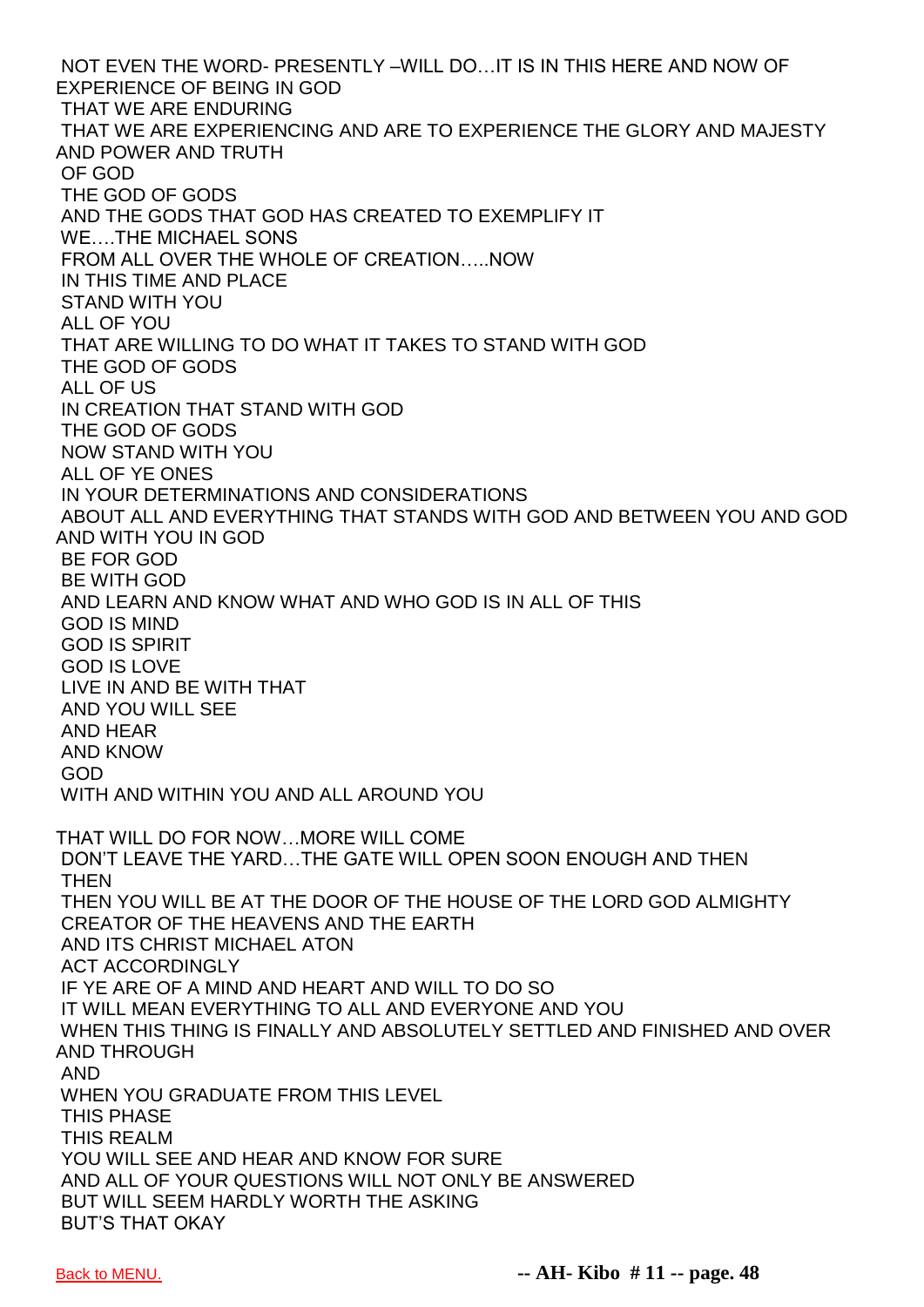WE ALL HAD TO GO THROUGH ALL OF THIS TO GET THERE…. THE RACE GOES NOT TO THE STRONG NOR THE SWIFT BUT TO THOSE THAT ENDURE.... ENDURE.... **ENDURF** NOT JUST FOR YOUR OWN SAKE AND SAKES BUT FOR GOD'S SAKE…ENDURE… BECAUSE THAT IS WHAT GOD WANTS YOU TO DO….. MORE WILL COME AS ALLOWED I AM STILL HERE….DOING WHAT I MUST…. THE SHOE THAT FALLS IS RIGHT ABOVE YOUR OWNS HEADS RIGHT NOW I HIGHLY SUGGEST THAT ALL OF YOU WITHOUT EXCEPTION LOOK UP…at least…spiritually…..smile Enuff said,,,,,, I am your friend and brother in this journey of life on the Great Path of Life Eternal and Infinite……I promise to do my job as best I can, in GOD…. ALWAYS IN GOD ALL THINGS IN GOD ALWAYS IN GOD I AM WITH YOU BE WITH ME AS BEST YOU CAN BUT BE WITH GOD IN YOU AND YOU IN GOD YOUR PATH AND UNDERSTANDING MAY BE DIFFERENT FROM MINE DIFFERENT THAN MINE BUT THAT IS OF NO CONCERN KNOW YOUR PATH YOUR PATH IN GOD AS GOD HAS MADE AND GIVEN IT TO YOU TO DO AND TO BE SO DO THAT BE THAT AND FEAR NOT AND WORRY NOT AND HAVE FAITH IN THE ONE THAT SUSTAINS YOU IN AND THROUGH ALL THINGS IF YE WOULD AND WILL JUST LET IT….. AMEN AND AMEN AND AMEN I LOVE YOU AND BLESS YOU ABOVE AND BEYOND AND WITH AND WITHIN AND EVEN WITHOUT ALL THINGS I AM I I AM I KIBODABI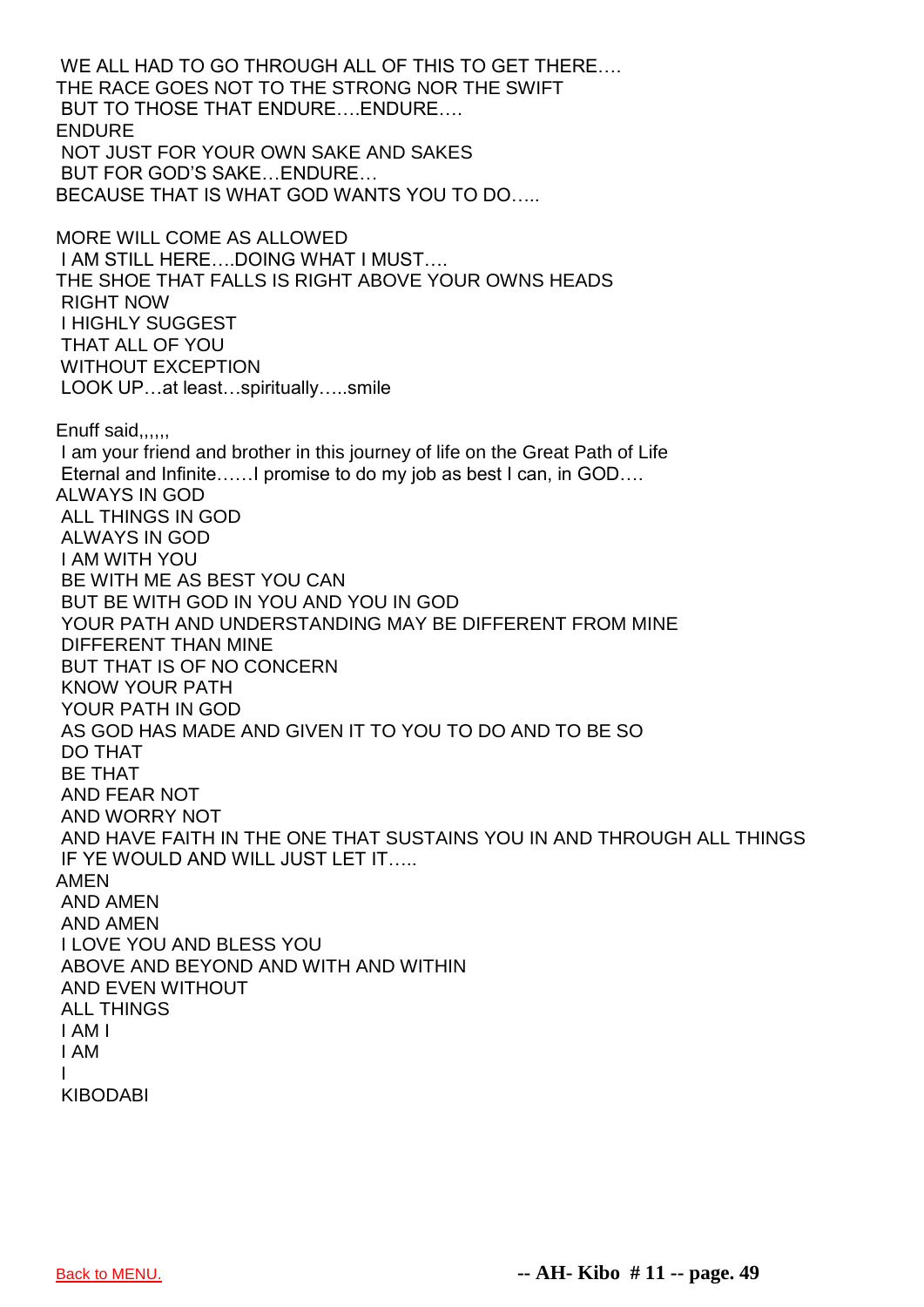# **THINGS YOU MAY OR MAY NOT WANT TO KNOW...**

### **By/through KIBODABI**

### **09 March 2015**

Things you may or may not want to know…. Since I've been released from my…..energetic confinement…..YAAAAY!!!! I was holding out for a vision of things to come But I have been told I already had …at least…two…and so I am holding out for a third….. Good….and bad things always comes in threes in this world… I will let you decide if what I have come up with so far Is good of bad………that's on you Me? **Sigh** I AM WHAT I AM……. And I will let that be that For now Suffice it to say these particular things: THERE WILL BE NO WORLD WAR THREE Everything is already settled….and attempts to squelch the deal or welch on it Will only go against those that have decided to try to do so And I do mean 'try'……… **Money** Well…not money….resources…wealth…abundance….is coming In fact it is already here But has yet to be divvied out…. The source of this great wealth you ones will find out later In the interim….. Know that the wealth of an entire universe is being…. Evaluated for us on this planet…..as I am told…… So no worries or problems there…smile Also For ye ones that have been paying attention The first gate that was opened was the outer gate The inner gate will be opened very soon You have my word on that No matter what Since it's my job to do it…..lol The veil is lifting It is lifting because the celestial daughters Are near….or at…or close to it, anyway The end of their universal song and dance……. Yes They both sing and dance….and why not? Anyways This thing is drawing to a close The evil ones have no recourse but to surrender… Those last few holdouts will be and are Hard to convince

Since they feel that it doesn't matter

[Back to MENU.](#page-1-0) **-- AH- Kibo # 11 -- page. 50**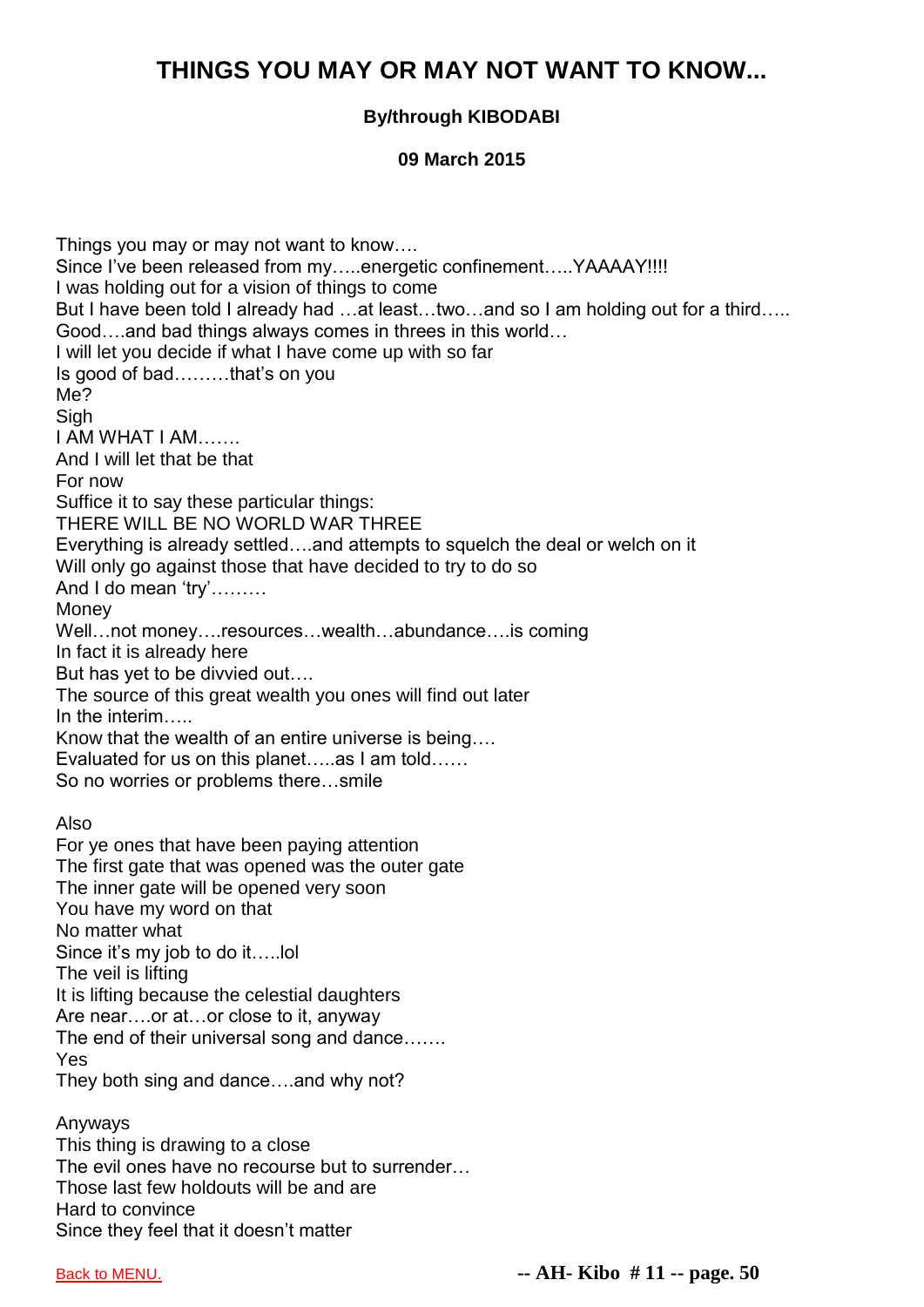And that they would rather destroy the whole fucking planet than surrender…… And even that is being taken away from them So no hope there… Such a thing will not be allowed No WWIII No martial law in America…the good ol' USA…. You can blame it on bad planning…if you like But the truth of the matter is….they underestimate human beings Human beings are GOD on Earth…… Such a thing cannot be fooled for long And when they see that they were fooled once They will not let you fool them twice…….. Such is the way of the world as it is in this here and now Even as we speak Even as ye ones read these words It is happening And it is all happening NOW!!!!!!!! AND YES THIS IS HALLELUJAH TIME!!!!!! So please feel free to give sway and way to that And jump and down And scream HALLELUJAH!!!!!! It's okay And it's all good in GOD Because it's all GOD all the time and everywhere in time and space and beyond……. And now For all of you… All of you ones Those ones…….these ones… All of you that are still mesmerized and hypnotized By the effects and illusions and delusions of this world matrix system of things as the fail and fall to the nothingness from whence they came from….originally….. This whole thing may be a shock to you But most of you will not read these words So you will not know until it happens Sucks to be you in this case I wish I could help But you have done too much To go along to get along You have gone waaaaaay overboard In being all three monkeys at once Hearing of no evil Seeing nothing that is evil in what has been handed to you as examples of what is not evil ….and, by commerce of that…. speaking not of what evil is or does…. As you have been programmed to do and to be….. And so While you are still watching and absorbing the programming That has been given to ye ones In order to keep you subservient and docile and ignorant and.... Dare I say it? Useful To those that have plotted and planned For you And the rest of us as well….btw….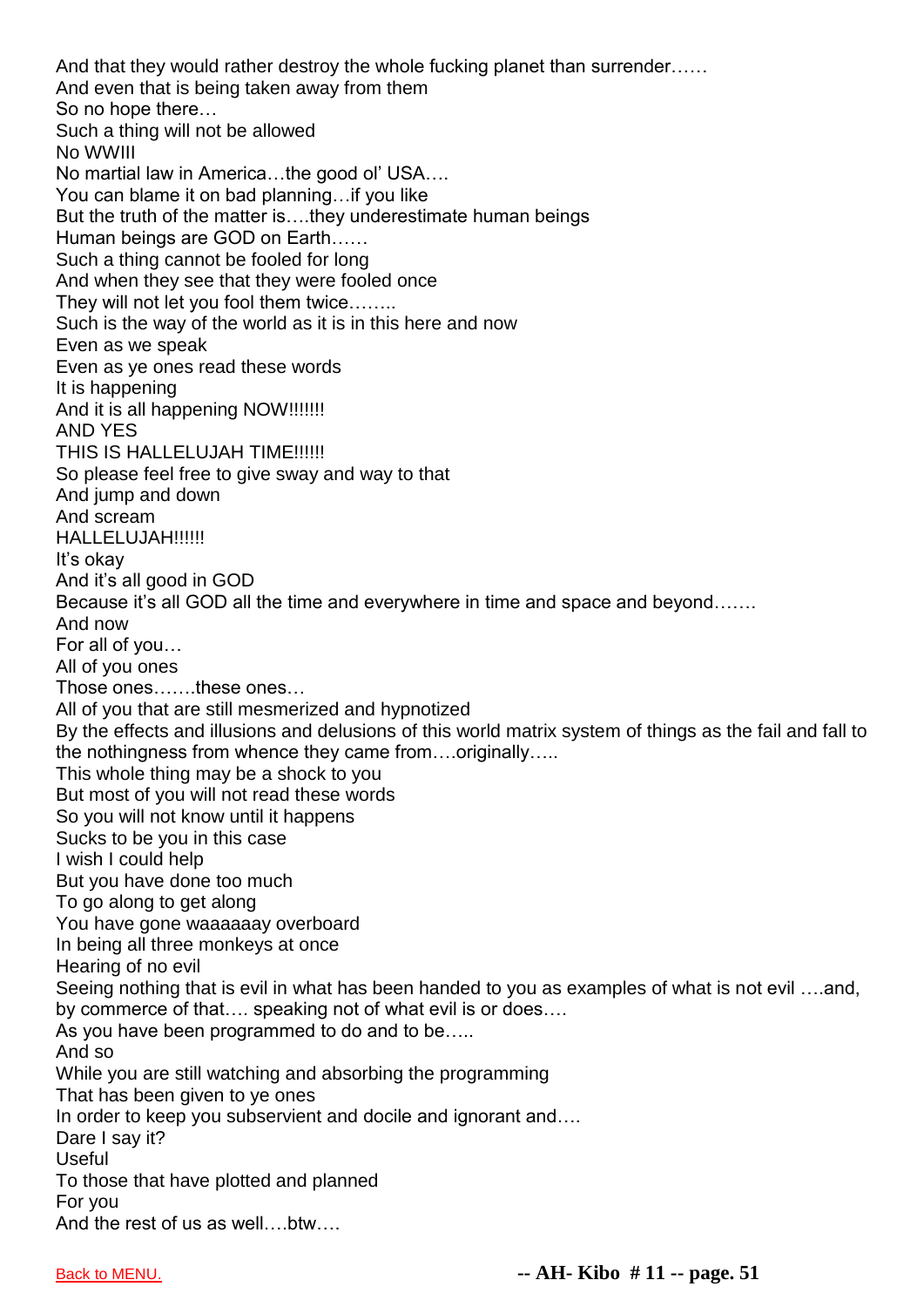To become their most loving and willing slaves to their will As they have put up themselves to be GOD ON EARTH But they are not GOD on Earth You are You are the human beings of creation in GOD You are the created creatures that GOD has created to establish ITS OWN WILL IN AND ON AND FOR AND BY THIS PLACE THROUGH ALL OF YE ONES THAT ARE HUMAN BEINGS…. And what is it to be HUMAN Being? You may well ask A human being recognizes GOD as their source and center That is all that needs to be said on the matter I promised that I would use fewer words To convey the meaning that needed to be comprehended and grokked…… Deal with it I am trying to help…as best I can And if you prefer I can go back to all of the posts that have not been revealed… That run 15, 20, 25 pages…and more It's up to you More or less or more of the same or less of the same or both or either or any…… Because I know I KNOW THAT GOD GETS WHAT GOD WANTS AND THE NUMBER OF PAGES OF GOD KNOWLEDGE AND HELP IS THAT WHICH IS GIVEN FOR THE VERY SAKE OF IT AND IF YOU CAN'T KEEP UP OR WANT TO….. THAT'S ON YOU AND YE ONES FOR NOW TAKE THIS SIX SIMPLE PAGES AS A TOKEN OF AFFECTION FOR ALL OF THE HARD WORK THAT YOU AND YE ONES HAVE PUT IN THUS FAR AND THIS FAR AND SO EVEN THEN THE FUTURE WILL ALLOW YOU AND YE ONES TO COMPREHEND AND GROK EVEN MORE… AND MORE IS COMING… ONE WAY OF ANOTHER…. EITHER THROUGH ME BEING WHO AND WHAT I AM IN GOD OR BY GOD DIRECTLY….. OR BOTH IT IS NO LONGER UP TO YOU AND YE ONES TO DECIDE THAT GOD IS HERE AND NOW DEAL WITH IT AS BEST YOU CAN AND BE PREPARED AND GET READY FOR WHAT IS TO COME…. GO WITHIN BE STILL COLLECT YOURSELF BE WHOLE WITH AND WITHIN YOU AND FOR AND BY AND IN GOD GOD YOUR FATHER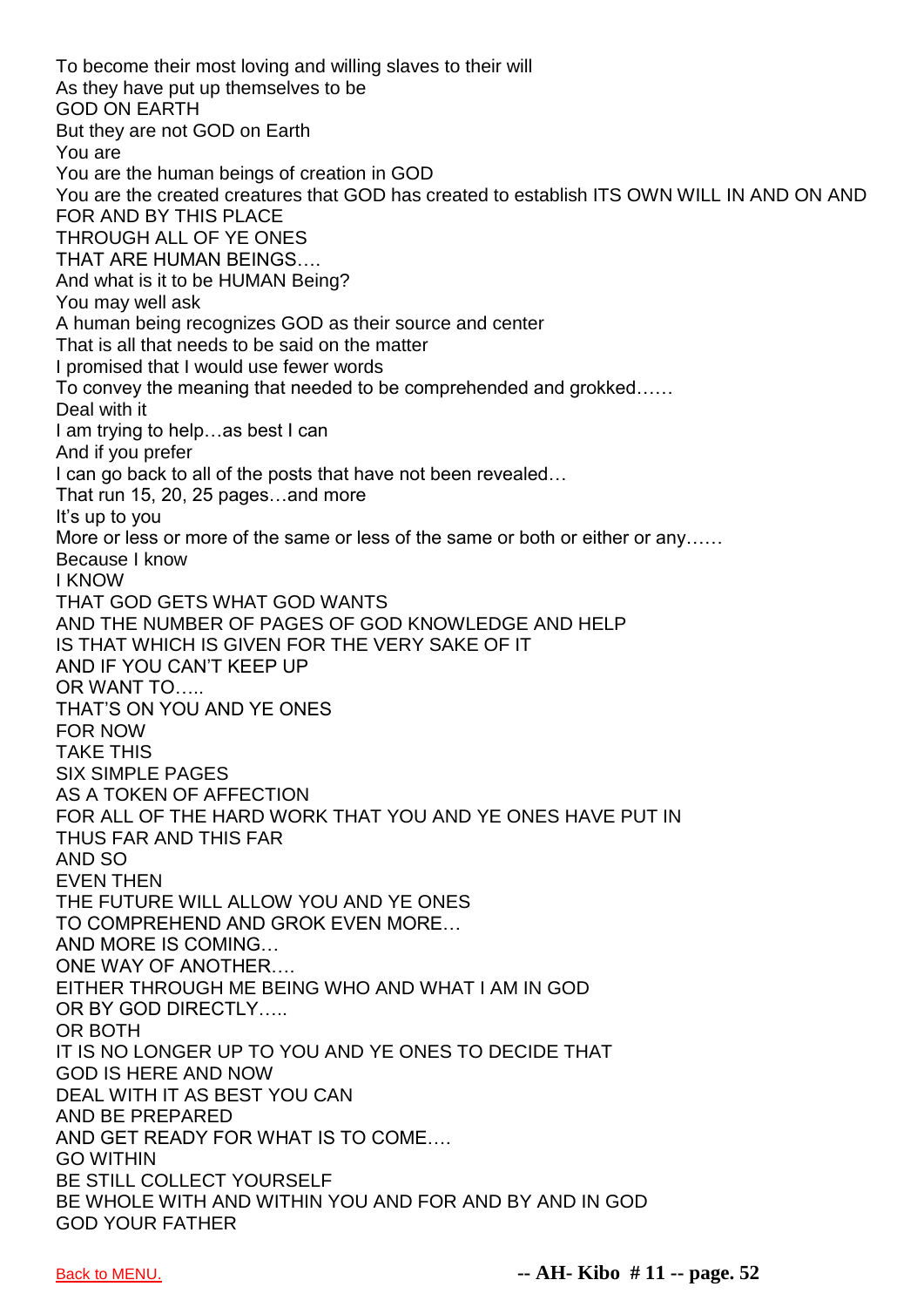CHRIST MICHAEL ATON YOUR CREATOR GRANDPA AS SOURCE OF SOURCES ALL OF THAT HAS MEANING AND SHOULD HAVE MEANING TO ALL OF YE ONES THIS IS THE TIME AND HERE IS THE PLACE GO WITHIN AND FIND YOURSELF IN GOD AND FIND GOD WITH AND WITHIN YOURSELVES AND THAT WILL TAKE PRAYER LOVE DEVOTION SURRENDER AND OBEDIENCE TO GOD'S WILL RATHER THAN YOUR OWN ACCEPT WHAT AND WHO YOU ARE IN GOD AND WORK WITH GOD NOT JUST FOR GOD….. "FOR I NO LONGER CALL YOU SERVANTS…BUT FRIENDS…. AND GREATER LOVE THAN THIS NO MAN HAS THAN TO GIVE UP HIS LIFE FOR HIS FRIENDS BUT GOD CANNOT GIVE UP ITS LIFE AND SO IT GIVES IT LIFE TO YOU TO LIVE WITH YOU IN YOU FOR YOU WITH AND WITHIN AND ALL AROUND YOU THAT IS GOD SEE IT RECOGNIZE IT LEARN ABOUT IT BE IT DO IT LOVE IT TRUST IT HAVE FAITH IN IT IT IS WHO AND WHAT YOU ARE AFTER ALL YOU ARE GOD ON EARTH TIME TO START ACTING AND BEING AND DOING AS SUCH AND LIKE IT AND ALL THAT GOOD STUFF THAT ALL OF YOU THAT READ THESE WORDS KNOW IS WITH AND WITHIN YOU AND ALL AROUND YOU ALL THOSE PEOPLE ALL AROUND YOU THEY ARE GOD, AS WELL YOU LOVE GOD? LOVE THEM. YOU TRUST GOD? FIND WHAT IS WITH AND WITHIN THEM TO TRUST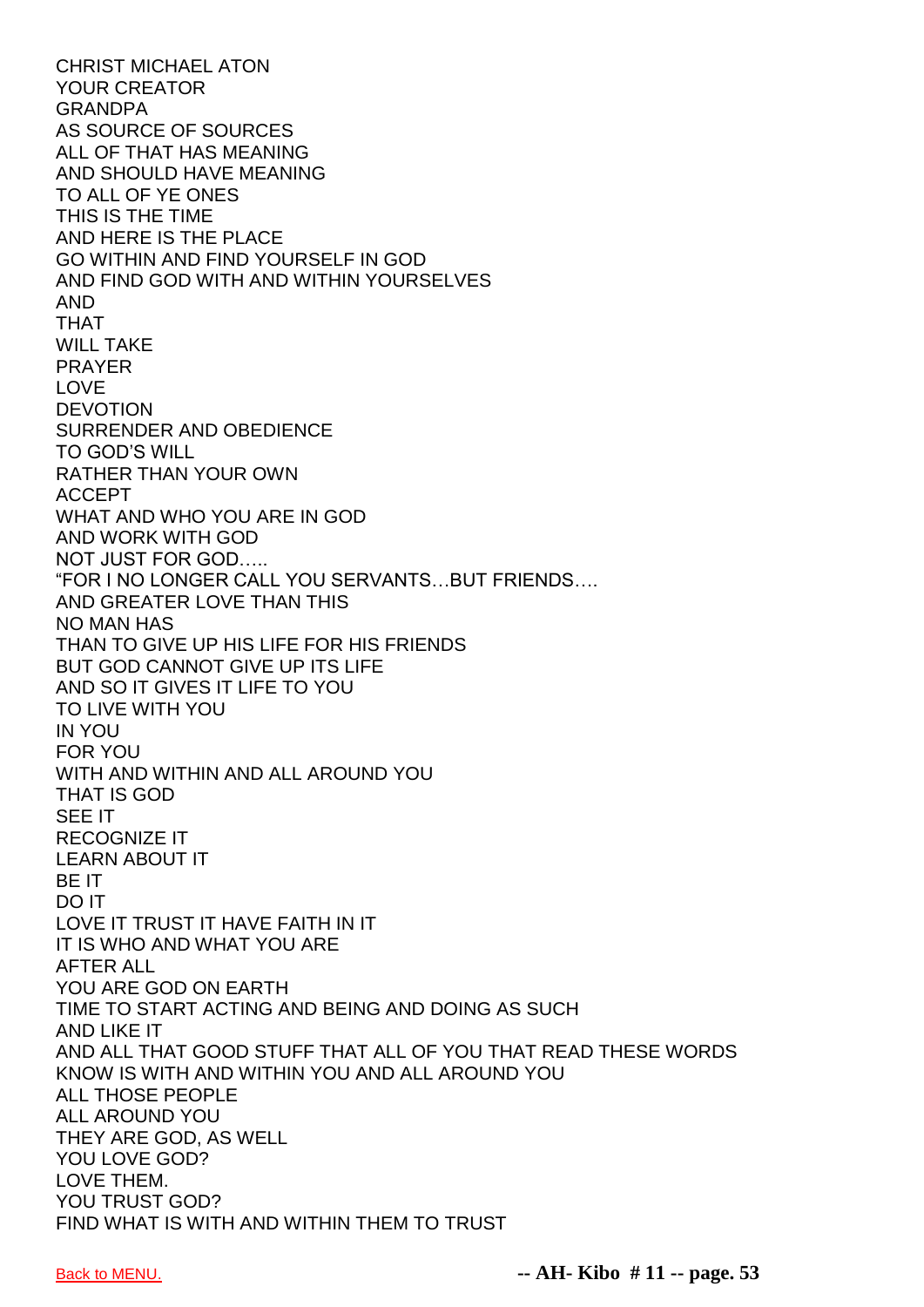WE ARE INDEED ALL ONE TIME TO FORGIVE THIS THING KNOWING ALL ALONG THAT IT HAPPENED BECAUSE WE LET IT HAPPEN AND THEY THEY PLAYED THEIR OWN, DARK PARTS SO YES I AGREE FORGIVE THEM AND LET THEM GO TO THAT PLACE THAT IS READY FOR THEM AND HAS BEEN PREPARED FOR THEM FROM SOME TIME AGO AND LET THIS PRISON PLANET BE FREED LET THIS INSANE ASYLUM BE SAVE LET US ALL THAT LOOK TO AND TURN TO AND WANT AND NEED GOD DO AND BE SO SO THAT WE CAN ALL EVERY SINGLE ONE OF US THAT ARE ALIVE IN GOD YE GOD CONSCIOUS BEINGS FULFILL OUR PURPOSE IN GOD AND BE FULFILLED IN AND BY GOD ALL AT THE SAME TIME AND SPACE IN THIS PLACE THAT WE ARE EXPERIENCING ALONE AND TOGETHER AS GOD BEING GOD WITH US AND ALL THINGS AND IN US AND IN ALL THINGS THIS IS WHAT GOD IS ALL AND EVERYTHING ALL THE TIME AND EVERYWHERE THIS IS WHY IT IS ALL GOOD IN GOD ALL THE TIME AND EVERYWHERE BECAUSE IT'S ALL GOD ALL THE TIME AND EVERYWHERE!!!!!!! AND HERE I HAVE REACHED TEN PAGES AND I PROMISED I WOULD SAY LESS AND DO MORE…. FORGIVE ME FOR THIS INFRACTION OF PURPOSE TO WRITE LESS AND EXPLAIN MORE I SIMPLY DON'T KNOW HOW AND SO I WILL END IT HERE AT 11 PAGES….SMILE….POOR YOU… IF YOU HAVE READ THIS FAR I HOPE AND PRAY YOU GOT WHAT WAS NEEDED AND NECESSARY OUT OF ALL THIS THESE TOO MANY WORDS THAT I ALWAYS WRITE AND IF YOU GAVE UP READING THROUGH THIS LONG AGO OH WELL I TRIED…… I LOVE YOU BLESS YOU IN GOD AND CMA TON

[Back to MENU.](#page-1-0) **-- AH- Kibo # 11 -- page. 54**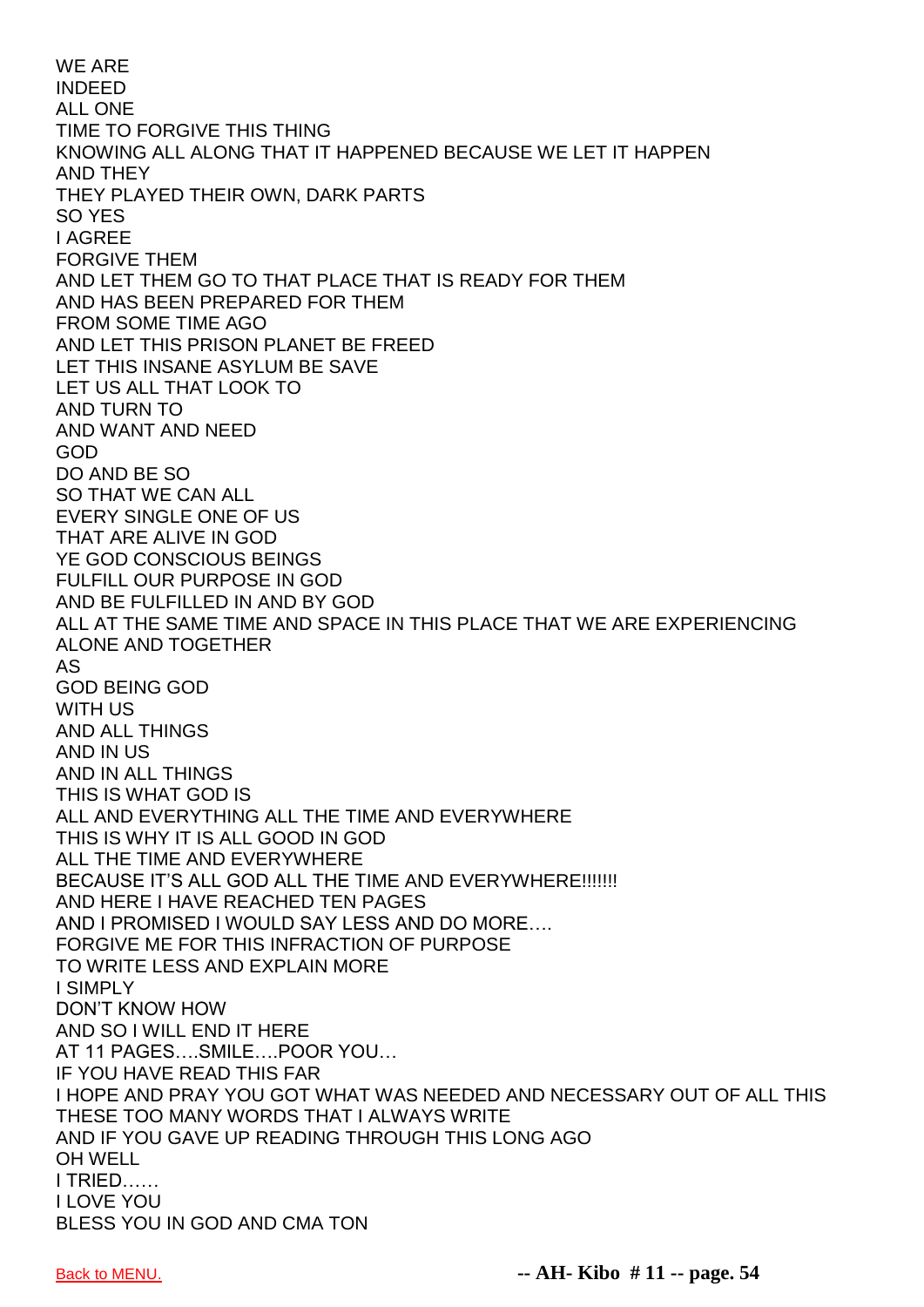AND IN LIGHT AND LIFE AND LOVE ETERNAL AND INFINITE FOR THAT IS WHAT GOD IS AFTER ALL AT LEAST GET THAT PART…… AND THANK YOU…. I AM I AM I I AM WHO AND WHAT I AM IN GOD AND BEING GOD BEING WHO AND WHAT I AM IN GOD I END THIS HERE…….FOR YOUR SAKE……AREN'T YOU GLAD?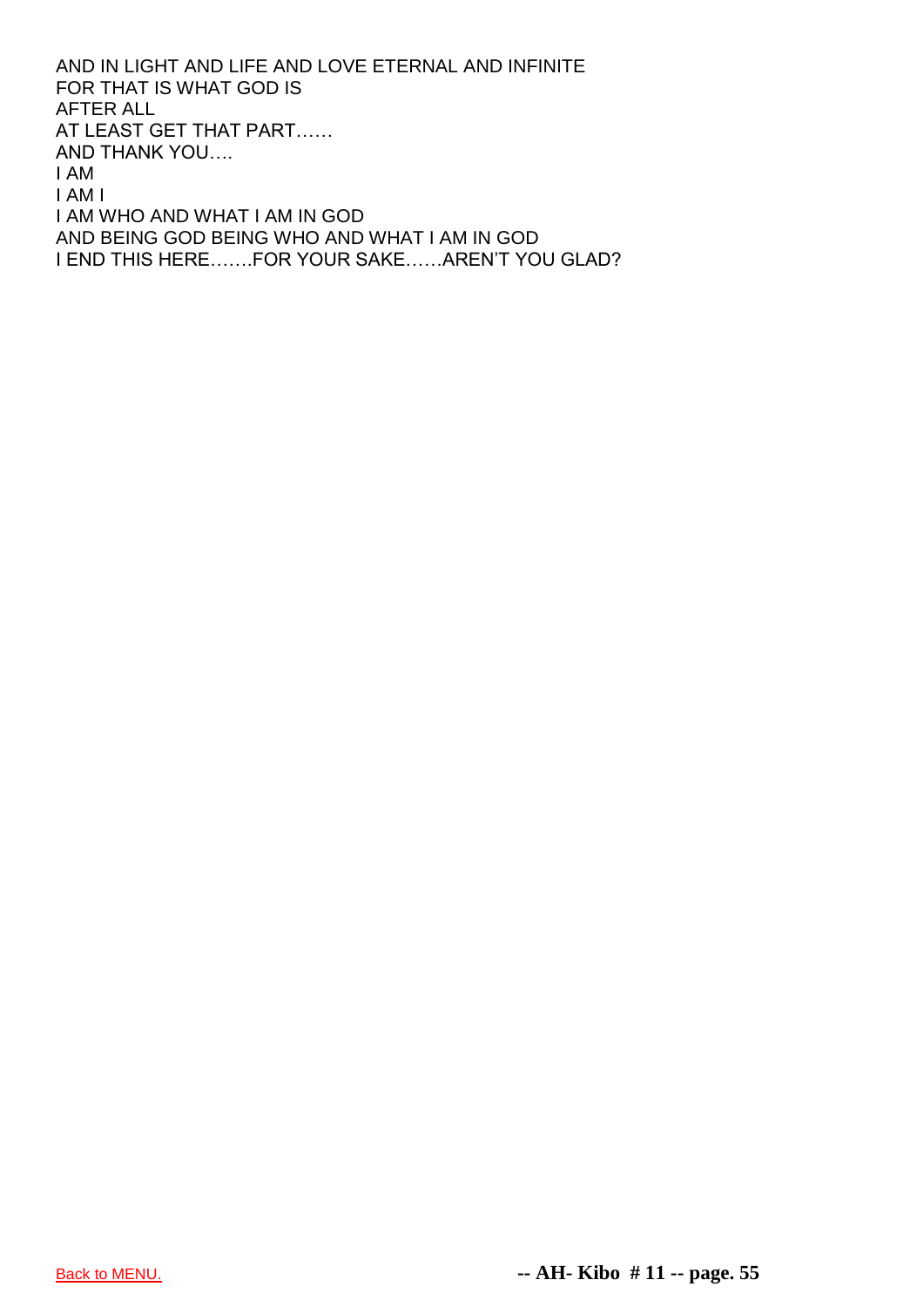### **03122015**

### **By/through KIBODABI**

### **12 March 2015**

NOW THAT THE VEIL HAS BEEN LIFTED….. THE CELESTIAL DAUGHTERS ARE DANCING OFF AND THEY ARE BEING REPLACED BY PARADISE ENTITIES THAT I HAVE NO NAME FOR THEY SIMPLY ARE AND THIS IS THE FIRST TIME THEY'VE BEEN SUCH INVOLVED WITH DIRECT AFFAIRS IN A TIME/SPACE REALM AND SO THE PERFECT BEINGS OF PARADISE WORK IN AND WITH THE WILL OF THE ONE

ALL IS IN THE CONSCIOUSNESS OF THE ONE THE ONE IS THE ONE LIFE, THE ONLY LIFE AND THE ONE AND ONLY LIFE ALL ELSE IS CREATION IN CONSCIOUSNESS AND SO WE ARE BEINGS OF CONSCIOUSNESS IN THE ONE AND SO THE ONE IS ITS CONSCIOUSNESS IN US EACH PART AND THE WHOLE OF ALL AND EVERYTHING AND BECAUSE WE SHARE IN THAT CONSCIOUSNESS THE CREATIVE FORCE OF THAT CONSCIOUSNESS IS PART AND PARCEL OF US EACH ONE AND THE WHOLE AND PARTS THEREOF…. AND WE CREATE WE CREATE IN GOD GOD CREATES IN US EACH ONE AND THE WHOLE AND PARTS THEREOF AND THE WILL AND WILLS OF CONSCIOUSNESS CONSCIOUSNESS IN THE WILL AND WILLS OF EACH ONE AND THE WHOLE AND PARTS THEREOF AND EACH ONE AND THE WHOLE AND PARTS EXPLORE DISCOVER EXPERIMENT LEARN EVALUATE CONTEMPLATE ORDER REORDER ARRANGE REARRANGE **CONSIDER** RECONSIDER TWEAK TUNE FINE TUNE IMPROVE **TRY** RETRY **DESIGN REDESIGN**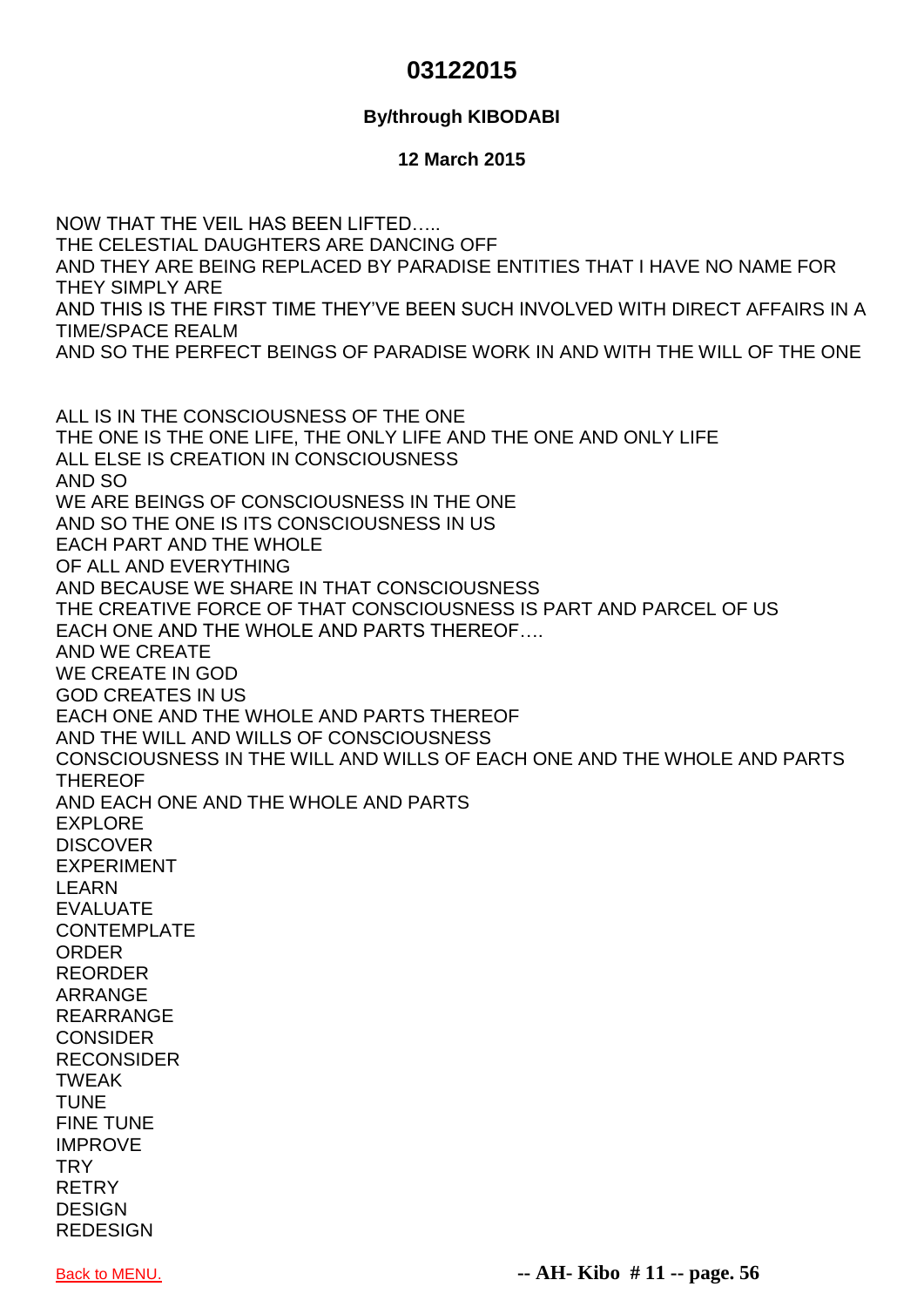DIRECT REDIRECT WHATEVER IT TAKES TO CREATE A PERFECT…..SOMETHING AND YET AND STILL IT SAYS NOTHING TO HOW POSITIVE OR NEGATIVE DARK OR LIGHT THAT CREATION TURNS OUT TO BE WE GIVE AND TAKE WE SHARE AND STEAL POWER WILL ACCEPTANCE **OBEISANCE** TO WHO AND WHAT AND WHOMEVER AND WHATEVER EACH PART AND THE WHOLE AND PARTS THEREOF DEEM FIT TO DO SO AND ACT SO AND REACT SO……. AS THEIR EXPERIENCE IN GOD AND OF GOD HAS BROUGHT THEM TO EACH AND EVERY PART AND PARTS OF THE WHOLE DEEMING THEMSELVES TO BE WHOLE WITH AND IN THEMSELVES…. INCOMPLETE KNOWLEDGE BREEDS INCOMPLETE UNDERSTANDING WHICH BREEDS INCOMPLETE ACTION AND INCOMPLETE RESULTS INFORMED MISINFORMED DISINFORMED REINFORMED ALL MINDS PART OF THE ONE MIND MANY MINDS STRIVING TO ACT AS ONE MIND TO BECOME THE ONE MIND IMPERFECT THOUGHTS BREED IMPERFECT KNOWLEDGE…… AND STILL WE LEARN AND RELEARN AND PROGRESS AND EVOLVE AND OVERCOME AND BECOME…THE MORE WE SOUGHT TO BE…IN GOD ALWAYS IN GOD WHETHER WE KNOW IT OR LIKE IT OR NOT….IT'S ALL IN GOD THERE IS NOTHING ELSE AND SO HERE WE ARE…… THE DARK EFFORT CONTINUES EVEN WHILE IT FAILS IN ITS EFFORTS TO CREATE GREATER WORLD WAR RACIAL CONFLICT LEADING TO A MARTIAL LAW POLICE STATE POISONOUS GENOCIDE MASQUERADING AS MEDICINE MANIPULATED CONTROL THROUGH LIES PERPETUATED AS EDUCATION GENDER REBELLION FAMILY REBELLION A WAR AGAINST TRUE SPIRITUAL VALUES AND MORALITY LED BY FALSE RELIGIONS LED BY WOLVES IN SHEPHERDS ROBES MISLEADING THROUGH MISAPPROPRIATION OF INCOMPLETE KNOWLEDGE THE VALUES AND PRACTICES THAT LEAD TO A PERPETUALLY HEALTHY AND SPIRITUAL CIVILIZATION ABUSIVE SEXUAL PRACTICES CELEBRATED AS ENTERTAINMENT IN FILMS, BOOKS AND MUSIC A PART HAS LED A GREATER WHOLE TO THE BRINK OF ITS RUIN AND DEMISE

[Back to MENU.](#page-1-0) **-- AH- Kibo # 11 -- page. 57**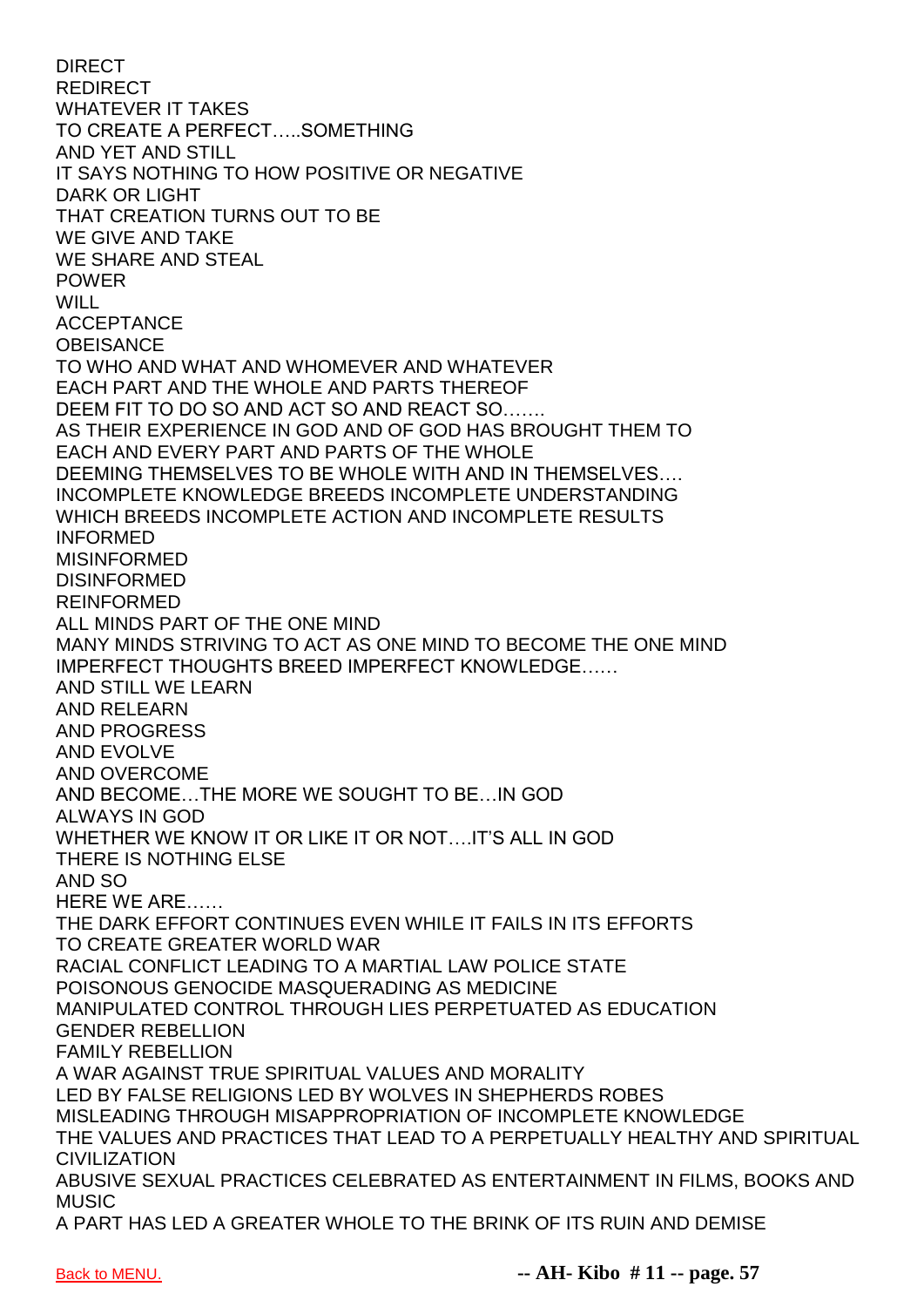AND STILL THEY FOLLOW, LIKE LEMMINGS MADE INSANE BY THE POISON IN THEIR AIR, FOOD AND WATER…..THEY EAT AND DRINK AND PRETEND THEIR BEST TO APPEAR **MERRY** WHILE DEEP OWN INSIDE DEEP DOWN WHERE IT COUNTS THEY KNOW THAT SOMETHING IS WRONG BUT THEY ARE AFRAID TO LOOK AT IT TO SEE IT TO RECOGNIZE IT TO POINT IT OUT TO OPPOSE IT TO DEFEND THEMSELVES AGAINST IT TO TAKE THE OFFENSE AGAINST IT TO OVERCOME IT TO BE FREE OF IT ONCE AND FOR ALL TIME AND SPACE SUCH HAS BEEN THE DARKNESS THAT HAS ENSLAVED THEM DARK SHACKLES AND CHAINS OVER THEIR EYES AND EARS AND MOUTHS AND MINDS AND HEARTS AND WHO HAS KEPT THEIR SOUL INTACT? WHO HAS ALLOWED THE SPIRIT THE LIGHT OF THEIR CONSCIOUSNESS IN GOD, THE ONE TO REMAIN FREE AND UNFETTERED? WHO HAS SOUGHT GOD IN ALL THINGS AND ALL THINGS IN GOD? AND WHO HAS FOUND GOD IN ALL THINGS AND ALL THINGS IN GOD? BEHOLD GOD EXPANDS ITSELF FROM WITHIN THIS WORLD GOD ENVELOPS THIS WORLD IN NEW LIGHT AND GREATER KNOWLEDGE MORE COMPLETE KNOWLEDGE THAT YE ONES WILL EXPERIENCE MORE COMPLETE REALIZATION GREATER VISION GREATER VISION YE WILL HAVE SIGHT AND INSIGHT SHADOW DISAPPEARS IN THAT PLACE WHERE ALL IS LIGHT LIGHT IS HERE YOU ARE EXPERIENCING IT YOU HAVE BEEN BOILED IN DARK WATERS…..LIKE FROGS…SLOWLY…. AND YOU HAVE BEEN BROUGHT TO A SLOW BOIL AND ARE JUST ABOUT DONE….ARE YOU NOT? AND YET AS IT HAS BEEN DONE UNTO YOU SO HAS IT BEEN AND IS BEING DONE, TO THOSE THAT CLAIM TO BE YOUR MASTERS…. AS YE DO TO EACH OTHER, SO IS IT DONE UNTO YOU….ISN'T THAT THE WAY IT IS? AND THE DARK WATERS THAT TORTURE YOU AND THE WATERS OF LIGHT THAT TORTURE THEM HAVE BEEN MIXED FULLY AND THOSE THAT WERE DYING IN DARKNESS ARE REVIVING IN LIGHT AND THOSE THAT WERE STRUGGLING IN THE LIGHT BEING WHOLLY AGAINST IT…..ARE STARTING TO SEE, AND FEEL THE DIFFERENCE AT PRESENT YE ONES ARE EXPERIENCING THE RE=SEPARATION OF THE TWO POTS….AS IT WERE….. THOSE THAT STRIVE IN LIGHT WILL REMAIN IN LIGHT…. THOSE THAT STRIVE IN DARKNESS WILL REMAIN IN DARKNESS….

[Back to MENU.](#page-1-0) **-- AH- Kibo # 11 -- page. 58**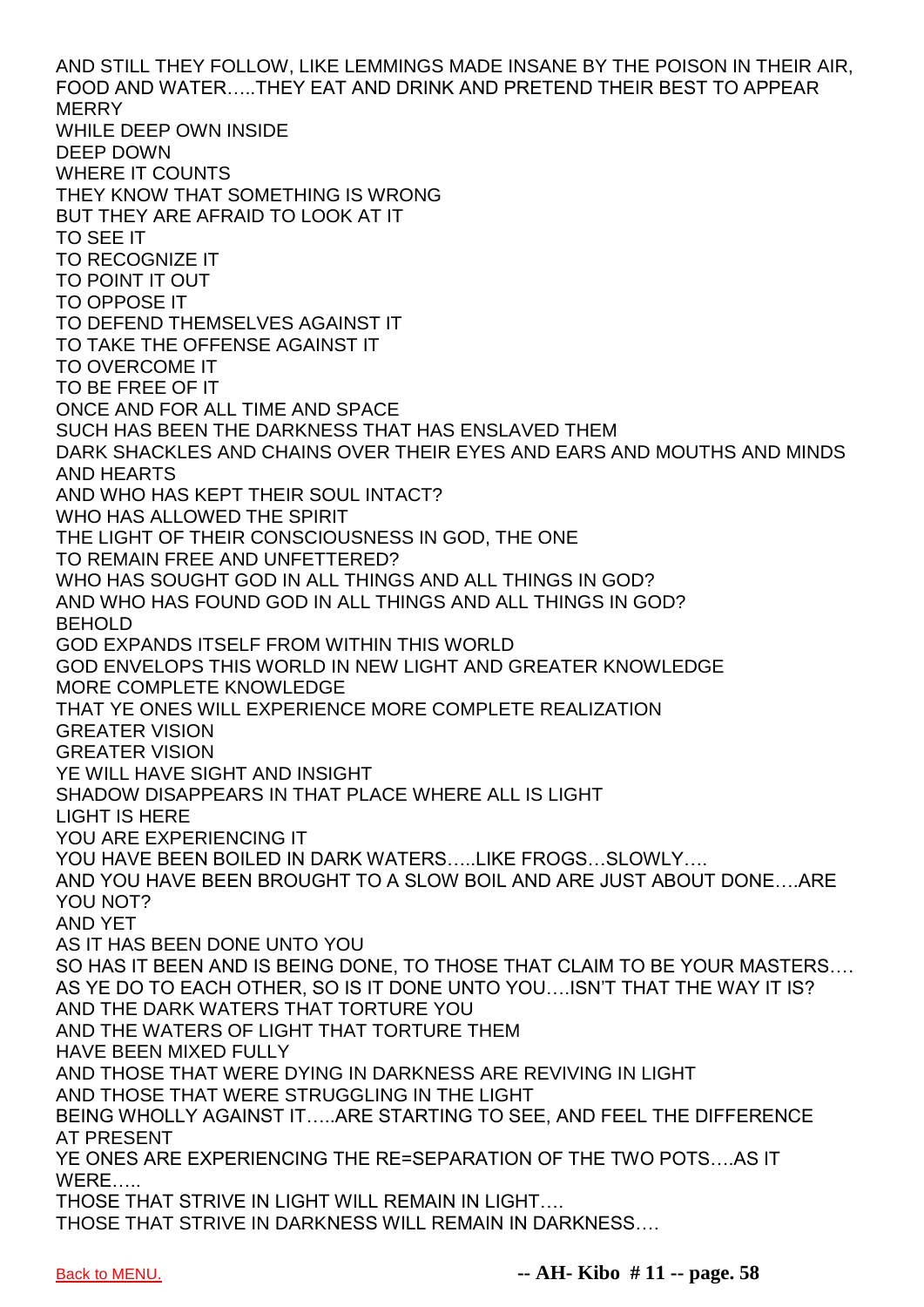THE VEIL IS LIFTED

THERE IS A NEW HOST LOOKING INTO THE POT

STIRRING…..TASTING…ADDING….SEASONINGS…SPICES…..WHATEVER IS NEEDED… SOON AND VERY SOON

THE LID WILL BE PLACED BACK ON

ALL SUDDEN LIKE…..UNLESS YOU WERE LOOKING UP IN THAT DIRECTION IN THE FIRST PLACE….SMILE

AND TOO MANY OF YOU WILL PANIC

BECAUSE YOU ARE SO VERY UNSURE OF WHERE YOU ARE GOING TO END UP………

THIS IS NOT A CASE OF OUT OF THE FRYING PAN, INTO THE FIRE…..

YOU HAVE A CHOICE OF POTS AND WATERS…….NO MORE MIXING …

LIGHT OR DARK

LIGHT WITHIN YOU AND ALL AROUND YOU

OR DARKNESS WITHIN YOU AND ALL AROUND YOU

NOW WOULD BE A GOOD TIME TO FIGURE ALL THAT OUT

IF YOU HAVEN'T ALREADY…..

AND WORK ON THAT TO YOUR OWN SATISFACTION WITH AND WITHIN GOD

IF YOU'RE NOT DOING THAT ALREADY……

SO

WHILE YOU ARE ALL IN THE SAME POT….FIGURE OUT WHO/WHAT YOUR ADVERSARY IS….

SO THAT YOU CAN KEEP THEM AWAY FROM YOU

AND STAY AWAY FROM THEM, AS WELL

FOR THAT MAY TAKE SOME EFFORT ON YOUR PART…IF YE ARE LIGHT…

SINCE THEY SEEM TO WANT TO EAT YOU WHOLE WHILE YOU'RE STILL IN THERE WITH THEM….

#### SO!

IT'S UP TO YOU!

THAT IS ALL!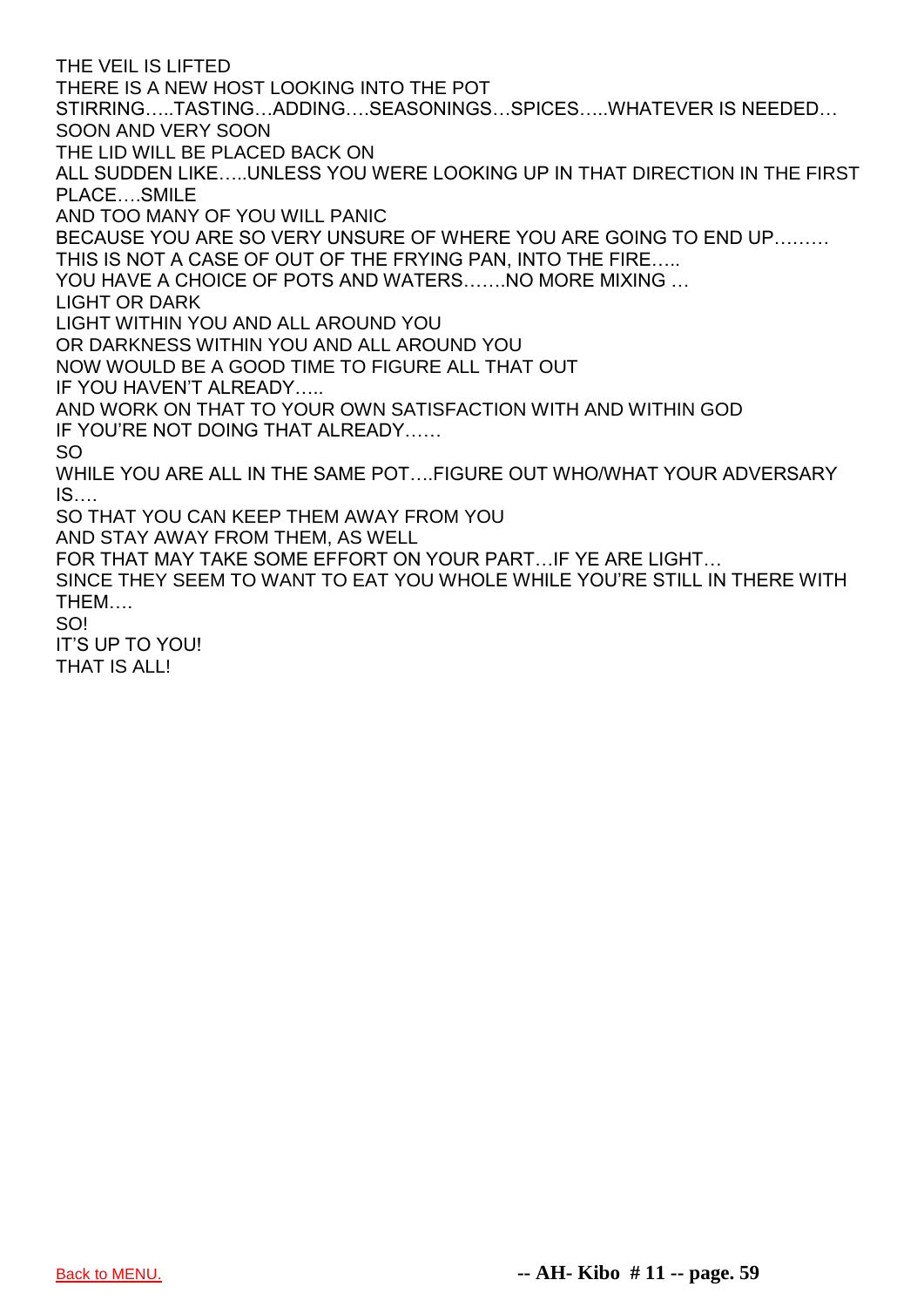## **03132015**

### **By/through KIBODABI**

### **13 March 2015**

GOD'S WAY IN YOU IS ALL THAT MATTERS ABOVE AND BEYOND YOUR WAY IN GOD EVENTUALLY YOU GIVE WAY AND SAY AND SWAY TO GODS WAY IN YOU IF ANY OF YOU ARE TO ACHIEVE UNITY UNITY IN COMPLETION AND COMPLETION HOWEVER THE PATH IS THAT YE MAY FIND IT YOUR LIVES ARE LIVED IN GOD AND GOD LIVES IN YOU AS YOU BEING YOU YE ARE GOD ON EARTH LEARN TO ACT ACCORDINGLY!!! AND WHEN YE HAVE LEARNED LEARN AGAIN!!! GO IS GOD IN YOU! YE ARE BUT GOD BEING YOU AS YOU IN YOU YE ARE BUT EXPRESSIONS OF GOD BEING YOU!!!! REJOICE IN THAT!!!! YE ARE EXPRESSIONS OF GOD!!!! AND GIVE YOURSELVES WHOLLY UNTO GOD AND GODS WILL THAT GOD MY BE COMPLETE IN YOU AND THAT YE MAY BE COMPLETE IN GOD THAT IS ALL FOR TODAY REJOICE!!! NOT EVEN A SINGLE FULL PAGE FROM ME!!!! SEE? I AM LEARNING, AFTER ALL!!! AM I NOT? LOL LEARN!!! LEARN TO EVOLVE IN GOD AS GOD EVOLVES IN YOU!!! THAT IS ALL! THAT IS REALLY ALL!! KIBO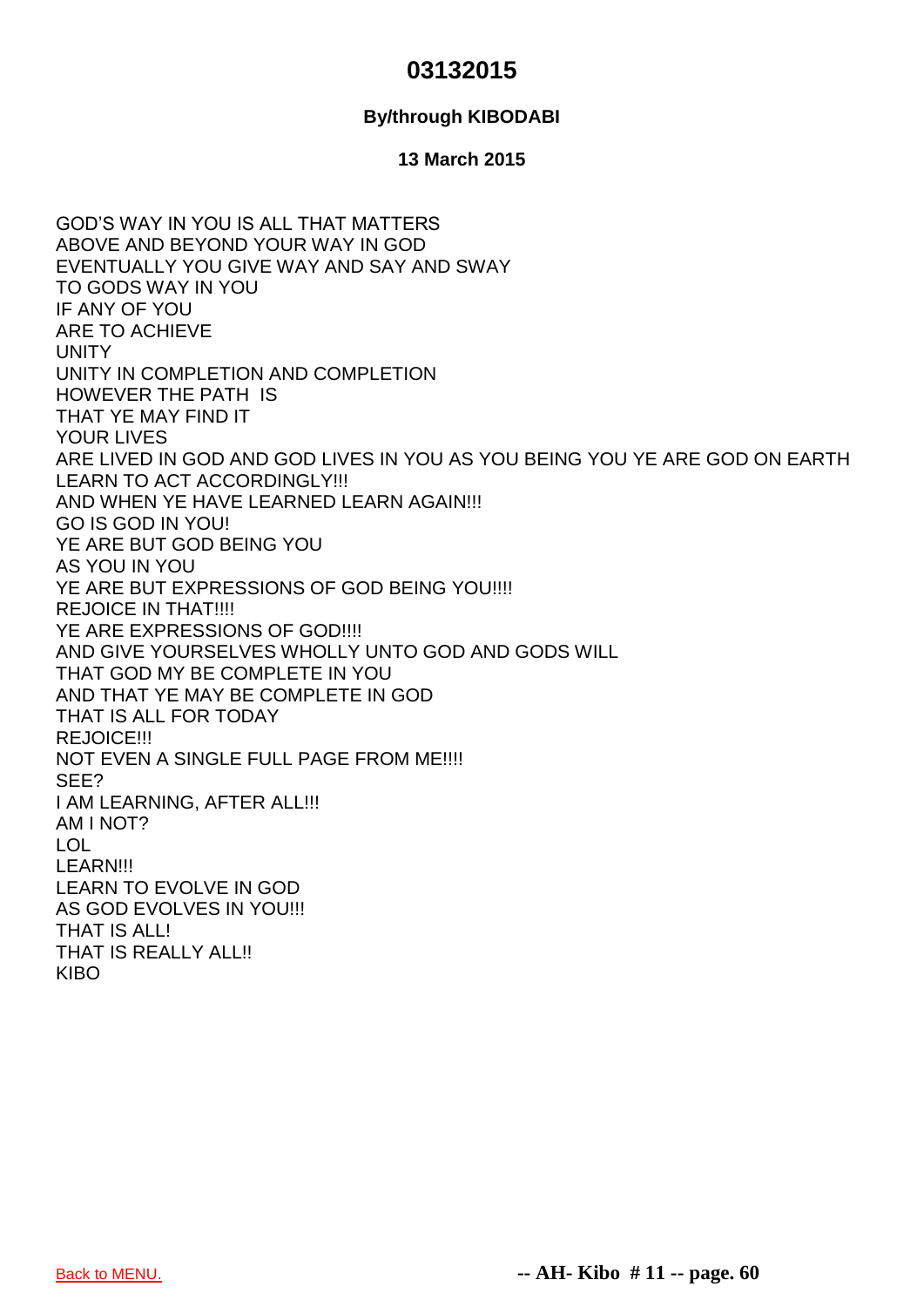# **SORTIE**

### **By/through KIBODABI**

### **16 March 2015**

THE INNER GATE IS OPEN…….EARLY, I MIGHT ADD….OR ON TIME, IF YOU PREFER….. WHAT IS HAPPENING NOW ....... NOW ....... STAY CALM GO WITHIN BE WITH GOD WITHIN YOU YOUR CONSCIOUSNESS YOUR HEART IS GOD'S CONSCIOUSNESS IN YOU AND GOD'S HEART IN YOU STAY TUNED WATCH THINGS UNFOLD LIKE A THOUSAND PETALED LOTUS BLOOMING IN LIGHT….. HERE WE GO……SMILE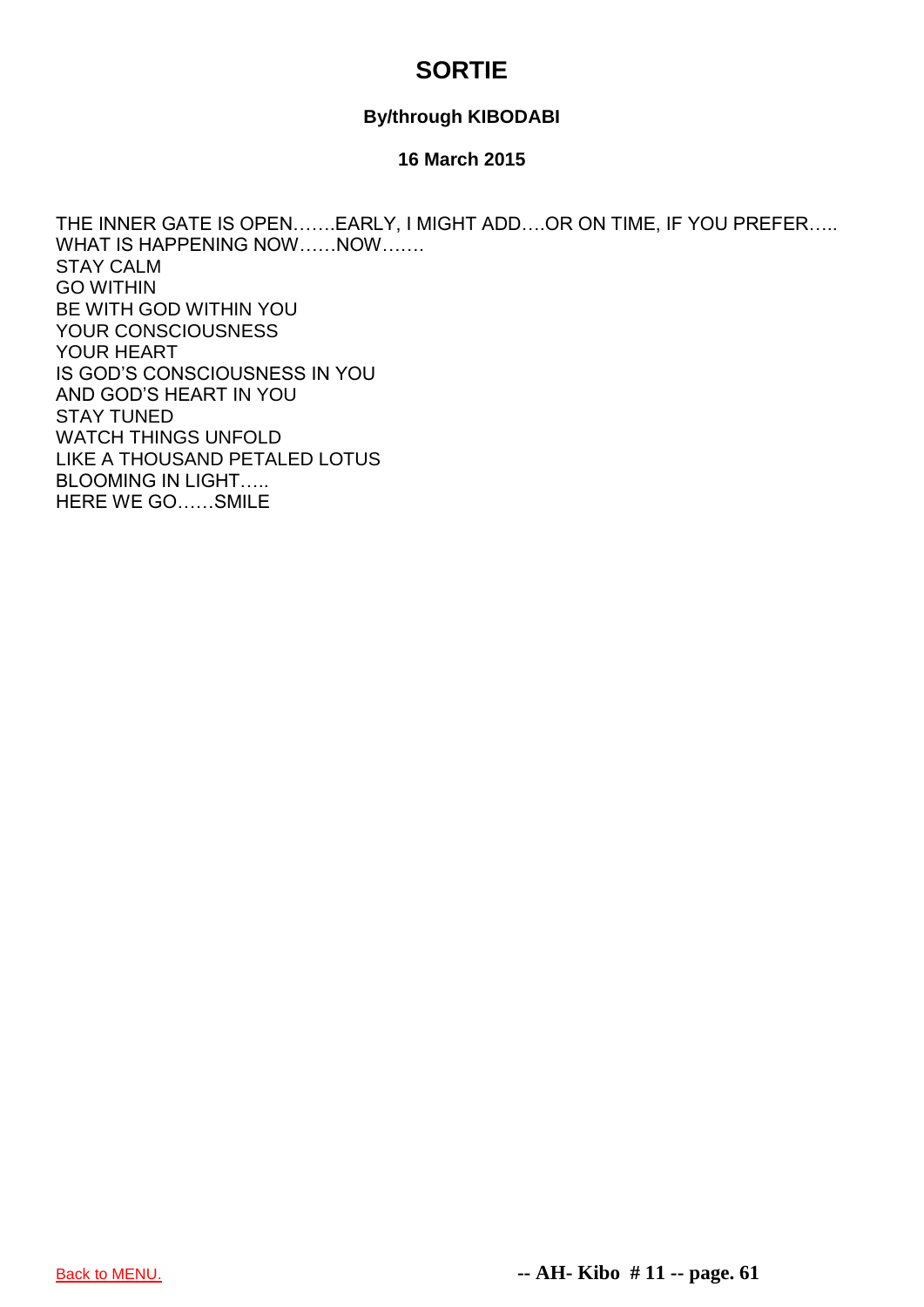# **PRAY LIKE A LAWYER...**

### **By/through KIBODABI**

### **23 March 2015**

PRAY LIKE A LAWYER….. WHAT IF YOU KNEW ALL OF THE RULES IN LIFE? ALL THE RULES!!!! CELESTIAL AND TEMPORAL? AND YOU HAD TO PRAY TO GOD TO DELIVER UNTO YOU THE THINGS THAT YOU NEED AND WANT NOW KNOW THAT GOD KNOWS WHAT YOU NEED ALREADY BUT THE THINGS THAT YOU WANT WELL IT WAS AND HAS BEEN ALWAYS SAID THAT YOU CAN'T NEGOTIATE WITH GOD I BEG TO DIFFER ON THAT MATTER GOD WANTS YOU TO HAVE EXACTLY MIND YOU EXACTLY WHAT YOU WANT [YOU ARE….BY GOD'S WORD AND WILL….CO=CREATORS…PARTNERS IN CREATION…AFTER ALL…] THEN AND THEREFORE YOU BETTER DAMN WELL HAVE A PERFECT IDEA OR A NEAR PERFECT AS POSSIBLE IDEA OF WHAT IT IS THAT YOU WANT IN ORDER TO GIVE IT TO GOD AND LET IT GO…….. AND AND…MIND YOU IF YOU HAVE BEEN AROUND THE BLOCK ONE OR TWICE OR A FEW TIMES YOU ALREADY KNOW THE ROUTINE AND IF AN EXTREMELY IMPORTANT AND HIGH RANKED ASSIGNMENT COMES ALONG LIKE THIS ONE WHICH IS WHY YOU AND I AND ANY OF US ARE HERE…….. THEN YOU KNOW WHAT IT IS THAT YOU NEED AND WILL NEED AND MUST NEED AND WHEN AND WHERE SUCH THINGS SHOULD BE MADE APPARENT AND AVAILABLE AND FORTHWITH…………. AND SO BEFORE YOU COME TO SUCH A PLACE AS THIS YOU WILL HAVE MADE ARRANGEMENTS FOR YOUR JOURNEY DETAILED ARRANGEMENTS THAT WOULD AND CAN AND DO ONLY SUIT YOU AND YOU ALONE AS IT SHOULD BE SINCE ALL AND ANY OF US AND INDIVIDUAL SPARKS OF THE CREATOR CONSCIOUSNESS ENERGY FOR THAT IS WHAT WE ARE IN THE REALITY OF CREATOR….ARE WE NOT? AND SO IT IS AND SO BE IT!!!! THINK NOT TO INTERFERE WITH THE CONTRACT OF ANOTHER….. DO NOT BOTHER TO THINK AS YOU WITNESS OTHERS IN THE FULFILLMENT OF THEIR OWN CONTRACTS

[Back to MENU.](#page-1-0) **-- AH- Kibo # 11 -- page. 62**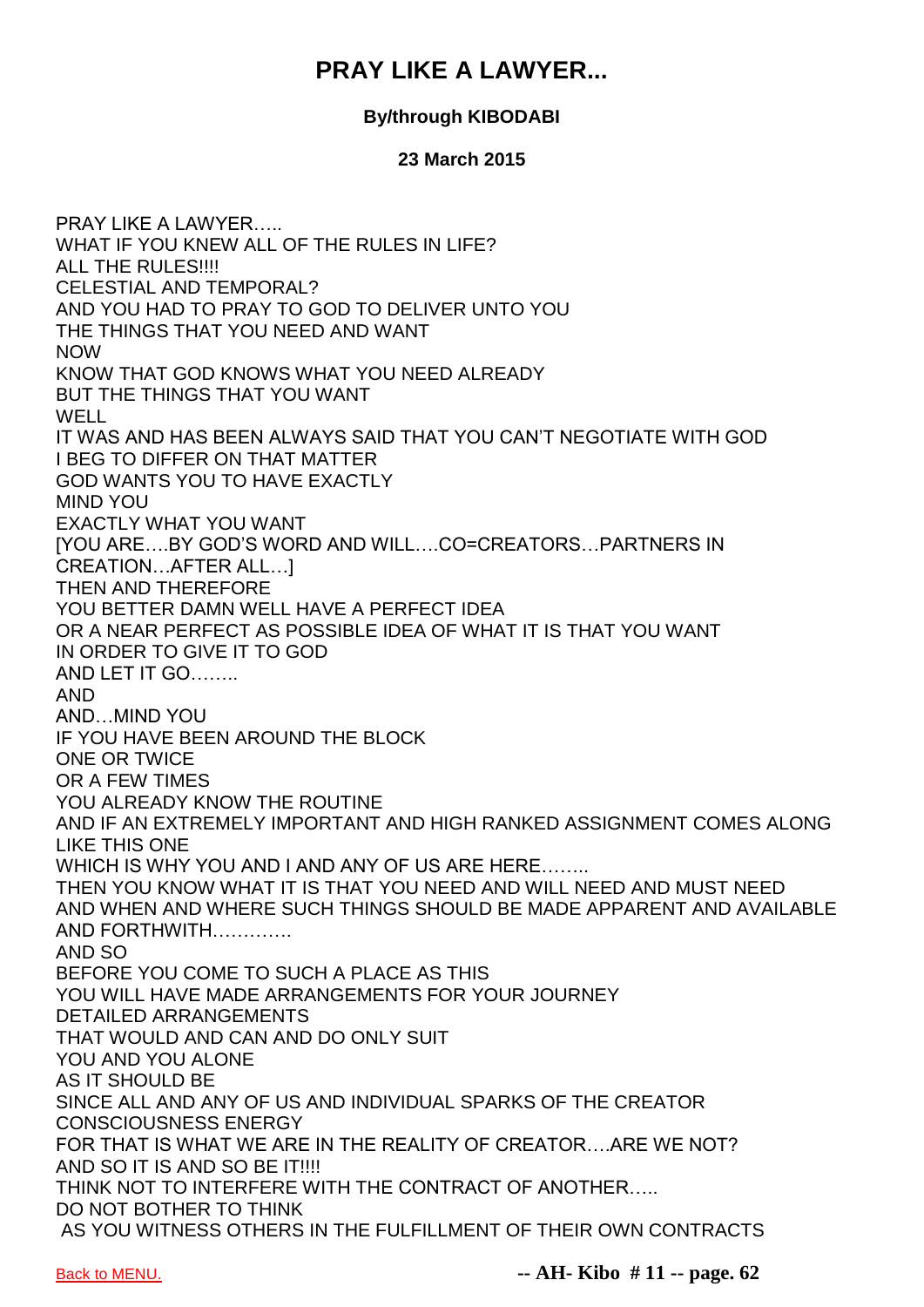'WOW…WHY DIDN'T I THINK OF THAT?' YOU DID YOU REALLY AND ACTUALLY DID AND YOU EITHER REJECTED THE NOTION OUTRIGHT OR BALKED AT SUCH AN UNDERSTANDING IT IS ALL THE SAME IN THE END……… YOU GOT WHAT YOU ASKED FOR IN THIS LIFE AS DID THE REST OF US AND SO NOW HERE WE ALL ARE WONDERING WHAT TO DO NEXT WHILE WE WAIT WAIT FOR OUR SALVATION….. OUR FREEDOM…. WELL…WE ALL HAVE TO HELP MAKE THAT HAPPEN BY BEING AWARE OF WHO AND WHAT WE ARE WE ARE NOT JUST VEHICLES OF EXPRESSION FOR THE DIVINE WE ARE THE INTENT BEHIND THOSE VEHICLES OF EXPRESSION WE ARE THE INDIVIDUAL AND UNIQUE ASPECTS OF GOD THAT ARE MEANT TO BE EXPERIENCING WHAT WE ARE EXPERIENCING IN THIS TIME AND PLACE AND ALL THAT FOR A REASON AND REASONS THAT EITHER HAVE BEEN REVEALED TO US….OR NOT BUT STILL WE ARE WHAT WE ARE AND IT IS UP TO ALL AND EVERY ONE AND EACH OF US TO DISCOVER AND REDISCOVER OURSELVES IN GOD SO THAT WE CAN CONTINUE UPON THIS GREAT JOURNEY THROUGH LIFE, THE CREATION AND EVERYTHING…… LESSONS LEARNED LESSONS LEARNED AND HERE WE ALL ARE YOU AND ME AND THEM And It and IT and all at once and one and the same time and place in space and being and all and everything that is

Isn't it all just…. wonderful? Isn't it just the greatest thing you could ever imagine? Yes? No? Ah well That's up to you and ye ones Me? I'm loving it….so to speak… But that's me… Throughout all of the bad and the good and the beautiful and the ugly I'm loving it Such a realm with such personalities in it!!!! And I am enthralled Beyond all imagining!!!! Such evil!!! Such good!!!!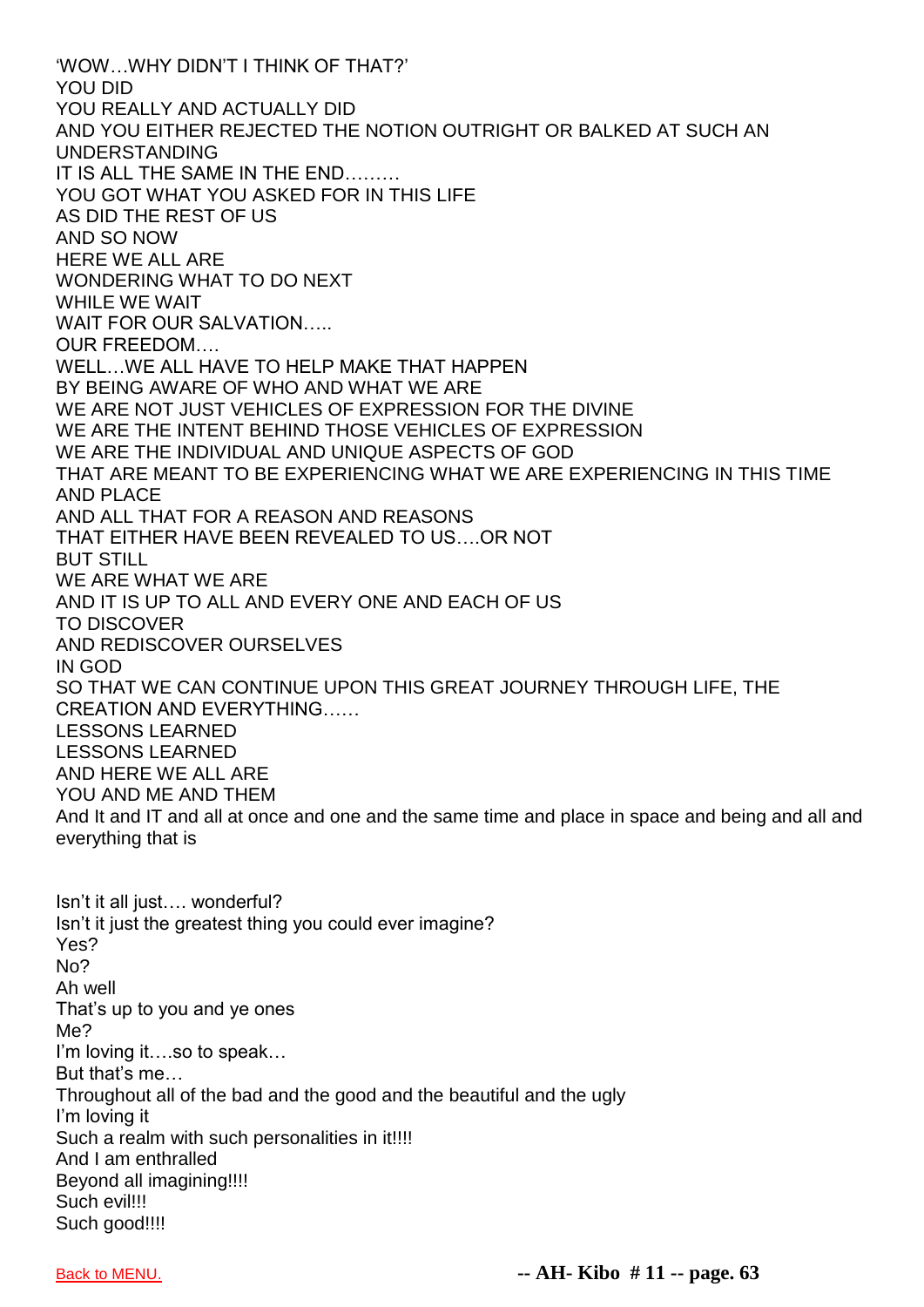Such beauty!!! Such ugliness!!!! Such oppression in slavery And such freedom in love and light!!!! Such is the way of this world This prison-planet\this insane asylum This life that we all lead In this here and now **Together** So Now tell me… What is it that you would like to see happen? This is the best time Now More than ever To look at and rearrange and change your contract with GOD This is the one and only time that ye will be able to do and be so… So hurry the fuck up and figure out what it is What the fuck it is That all and any of ye ones want What you want And take your best shot And I promise That all of you will get exactly what you deserve in the matter According to and upon Past performance in the matter But that's on you Me? I've been trying my DAMNEST for many years And They know this But my original contract still stands Because this is not my first rodeo… So to speak And I knew what was needed before I came to be here Before I got here Before I arrived in flesh And so be it I held up my end And now…it is time for me to experience the results….. I am ready…… Some of you here have done the same Some of you here want changes made Some of you here are good with what you've got and couldn't care less about changes…. This it still the time to speak up…. Make the voices of your souls/spirits in GOD…heard For the benefit of all Speak the fuck up and tell GOD what you need Here and now This is a once in a thousand upon thousands of lifetimes opportunity Don't waste it Speak the fuck up!!!!!! Tell GOD what you think and feel and What you think and feel that you need…not just want But what you really, really need to get by with In order to serve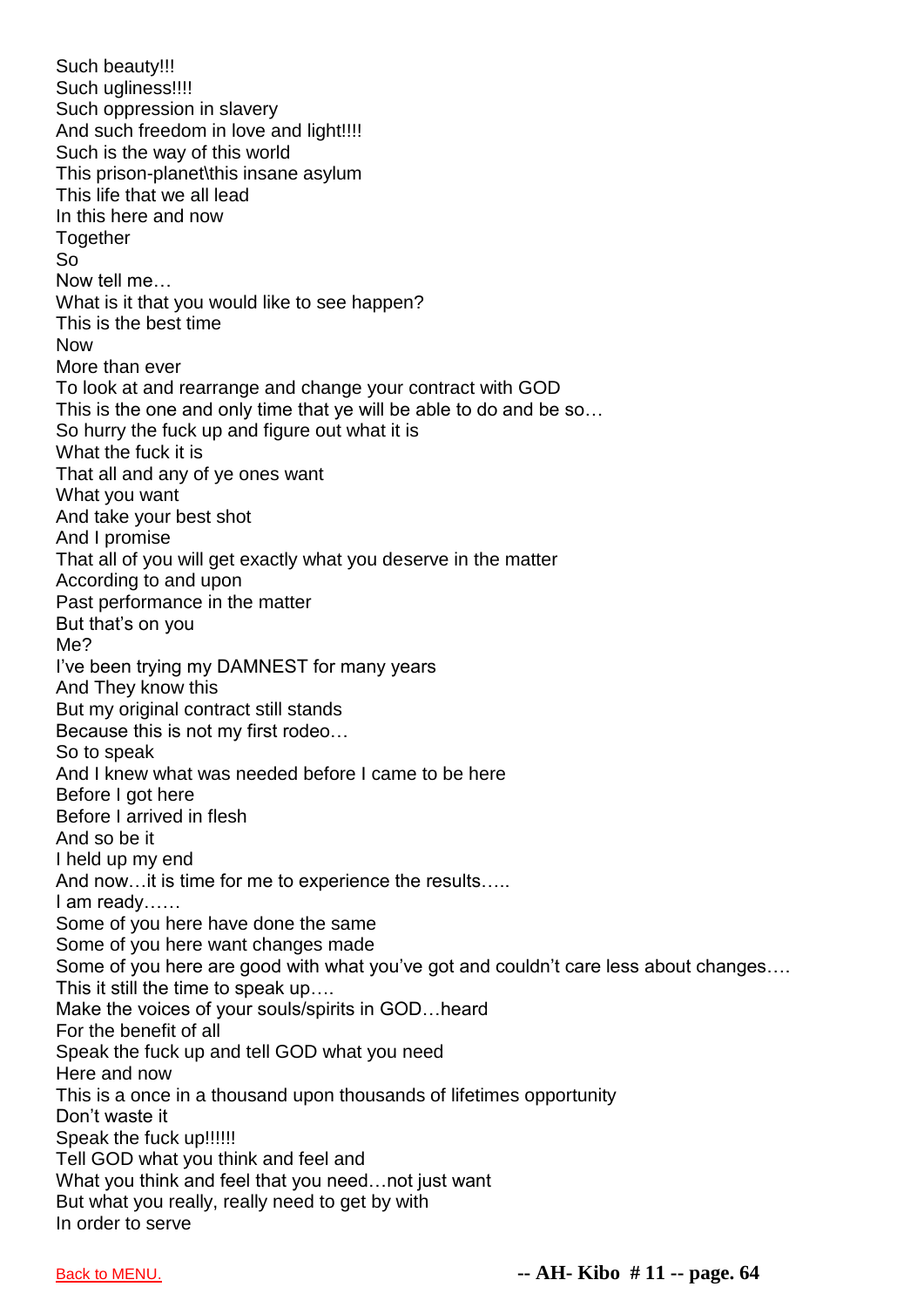As GOD sees fit for you to do and be so And none other Don't settle for less Fuck what I tell you Go straight to the SOURCE OF ALL SOURCES AND GOD OF ALL GODS AND EVEN IF THE ONLY WAY YOU CAN DO SO IS TO GO THROUGH ITS CHRIST MICHAEL ATON OF NEBADON ACCEPT THAT BELIEVE IN IN IT HAVE FAITH IN IT TRUST IT LEARN IT KNOW IT BECOME IT DO IT JUST DO IT…… THAT IS THE WAY WE ALL OF US HAVE OUR OWN UNIQUE AND SEPARATE VIEWS, PERCEPTIONS AND PERSPECTIVES OF AND ON AND ABOUT LIFE, THE CREATION AND EVERYTHING SOME CAN ONLY THINK OF JUST ONE UNIVERSE…. DOESN'T MATTER WE ARE WHAT WE ARE AND WE MUST I REPEAT MUST GO TO GOD FOR THE ANSWERS THAT ELUDE US…… AND THEY ONLY ELUDE US IF WE HAVEN'T GONE TO GOD FOR THE ANSWERS FOR IN GOD IS ALL THINGS REVEALED FOR WHAT THEY ARE… AND SO AND SUCH IT IS WITH OUR EXISTENCE IN THIS HERE AND NOW THAT WE ARE EXPERIENCING…… AND SOON VERY SOON YOU AND WE AND US AND ALL WILL EXPERIENCE SOMETHING MORE SOMETHING WONDERFUL AT LEAST FOR THOSE THAT HAVE SOUGHT FOR IT AS SOMETHING WONDERFUL LIGHT IN LIGHT IS WONDERFUL…IS IT NOT? AS FOR THE REST OF YE ONES…AND YOU YES YOU YOU WHO ARE SEEKING A BETTER WAY…THAN THE DARK PATH THAT YOU HAVE BEEN FOLLOWING NOW AND HERE IS THE TIME AND PLACE FOR YOUR UPLIFTMENT AND RENEWAL BUT YOU WILL HAVE TO GO TO GOD FOR IT EITHER TO GOD DIRECTLY OR THROUGH CHRIST MICHAEL ATON CREATOR OF THIS UNIVERSE THAT YOU INHABIT IT IS UP TO YOU IF YOU WANT IT FROM DARKNESS INTO LIGHT I KNOW IS THE PHRASE THAT YOU ARE….PERHAPS…USED TO?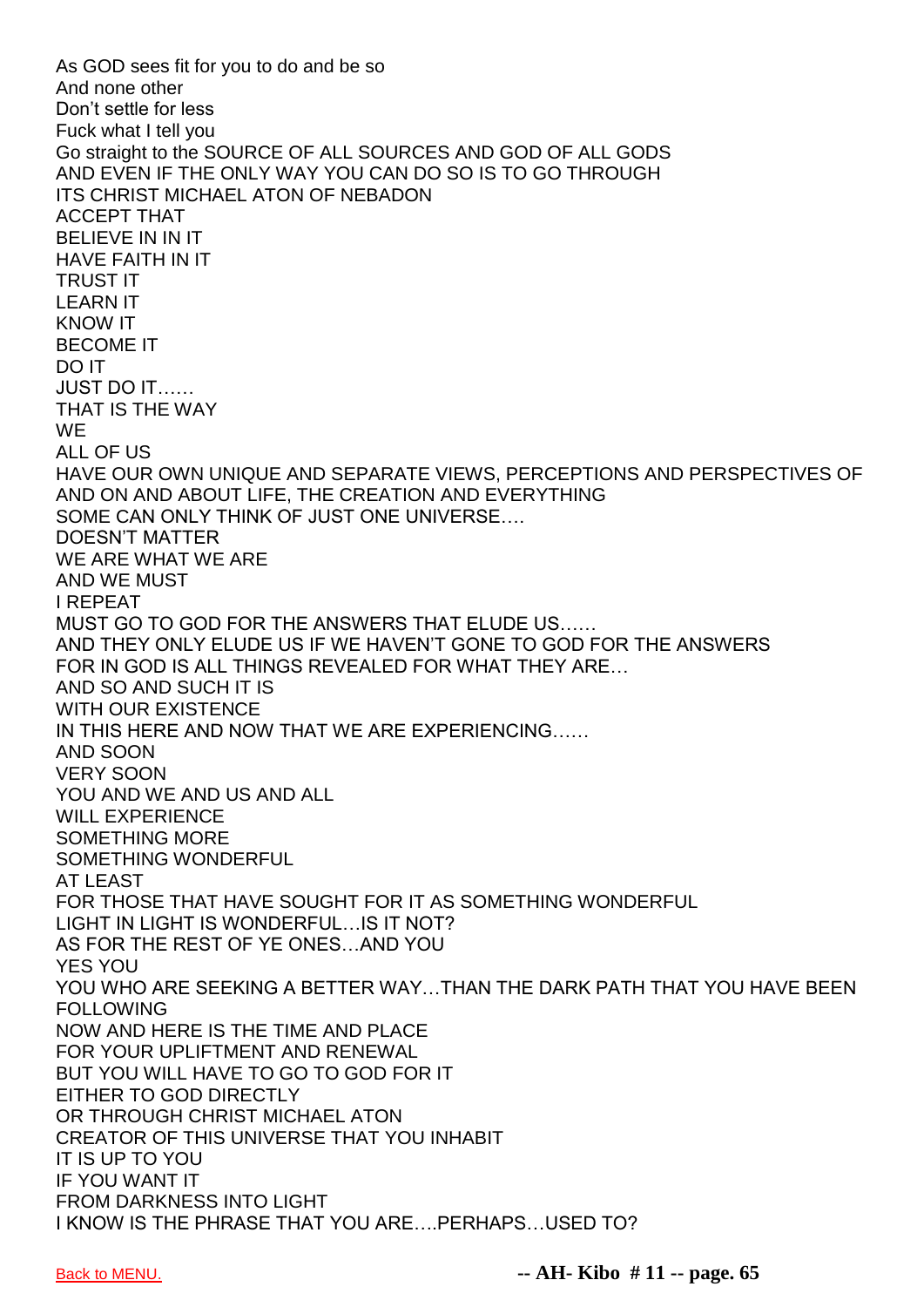YES? NO? NEVERMIND EITHER YOU WANT THE TRUTH OF GOD OR YOU DO NOT WHATEVER THE CASE MAY BE BE PREPARED OT ACCOUNT FOR THAT AND ACT ACCORDING WHEN THE TIME COMES AND IT IS COMING SOMETHING BIG SOMETHING HUGE I I AM NOT THE GAME CHANGER….HEHEHEHEHEH…. GOD IS THE GAME CHANGER GET THE FUCK READY FOR THE GAME TO CHANGE…BIG TIME…. ENUFF SAID DO AS YOU WILL LIGHT OR DARK LOVE OR FEAR AND WHATEVER… CHOOSE YOUR CHOICES CAREFULLY AND KNOW THAT THERE IS ALWAYS TIME TO CHANGE UNTIL THERE IS NO MORE TIME TO CHANGE AND TIME HAS RUN OUT… AND THAT WILL BE ANY DAY NOW….JUST SAYIN' DON'T MIND ME AS YOU WERE OR SOMETHING TO THAT EFFECT IF YOU CAN….. AND THAT DECISION RIGHT HERE WILL BE RESPONSIBLE FOR ALL AND EVERYTHING THAT HAPPENS WITH AND FOR AND TO YOU FROM HERE ON OUT….. YOU'VE BEEN TOLD THIS IS HERE NO MORE EXCUSE OR EXCUSES…NOT FOR YOU NOT FOR ME OR ANY OF US WE'VE ALL BEEN TOLD THIS IS COMING IN THIS HERE AND NOW THAT WE ARE EXPERIENCING DEAL WITH IT BE READY BE PREPARED WITH YOU MIND AND HEART YOUR CONSCIOUSNESS AND LOVE THAT IS YOUR LIGHT IN GOD AND GOD'S LIGHT IN YOU DEAL WITH IT AS BEST YOU CAN AND PRAY FOR THE PERFECT OUTCOME FOR YOU I PROMISE THAT YOU WILL GET IT IF THAT IS WHAT YOU REALLY WANT….. CHOOSE LOVE NOT FEAR CHOOSE LIGHT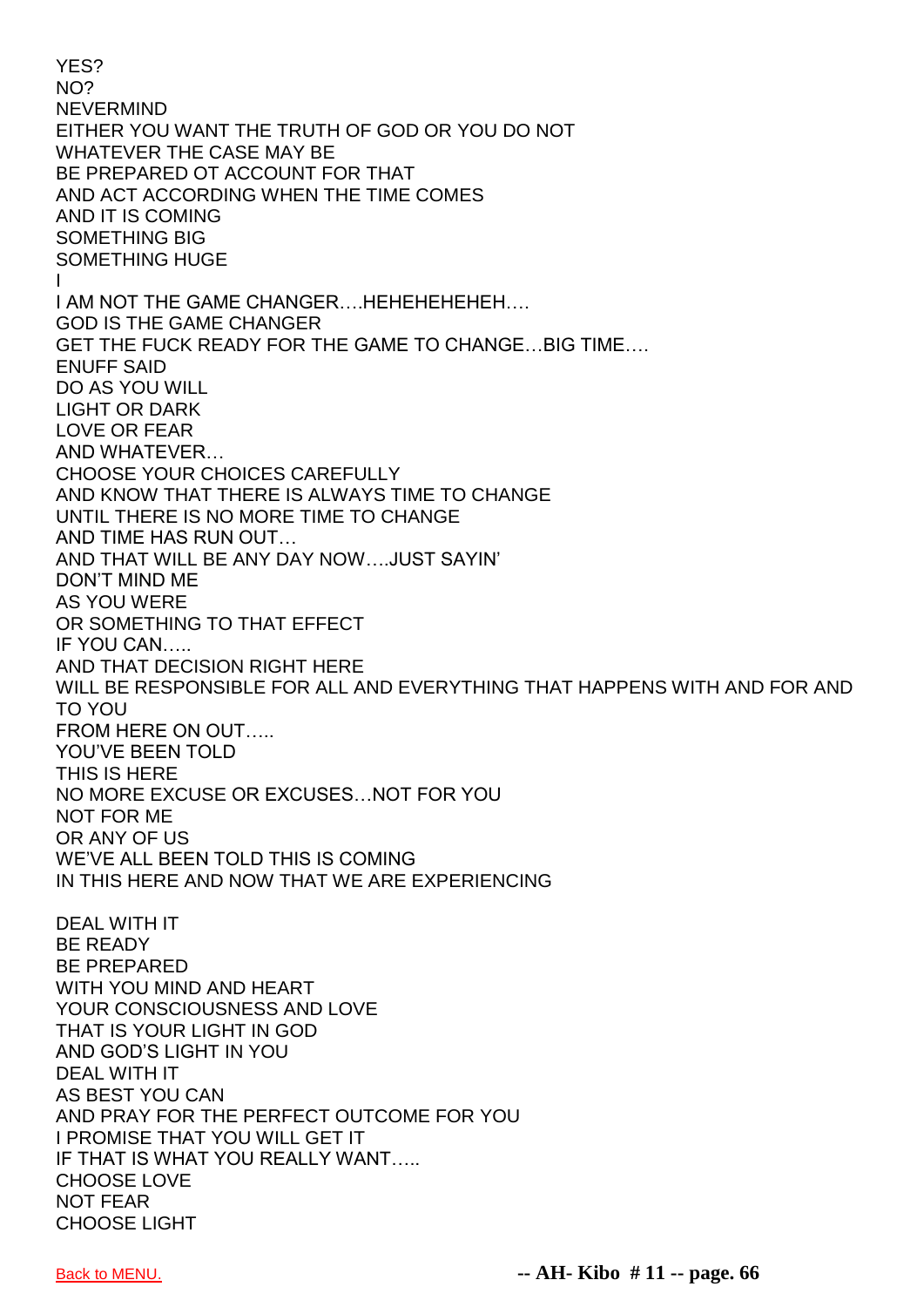NOT SHADOW CHOOSE LIFE NOT UNCREATION…. THAT IS ALL I LOVE YOU ALL THE TIME AND EVERYWHERE AS GOD DOES SO I STRIVE TO DO AND BE….. AS I AM… I AM I AM I I AM WHAT I AM I AM THAT I AM I AM I KIBO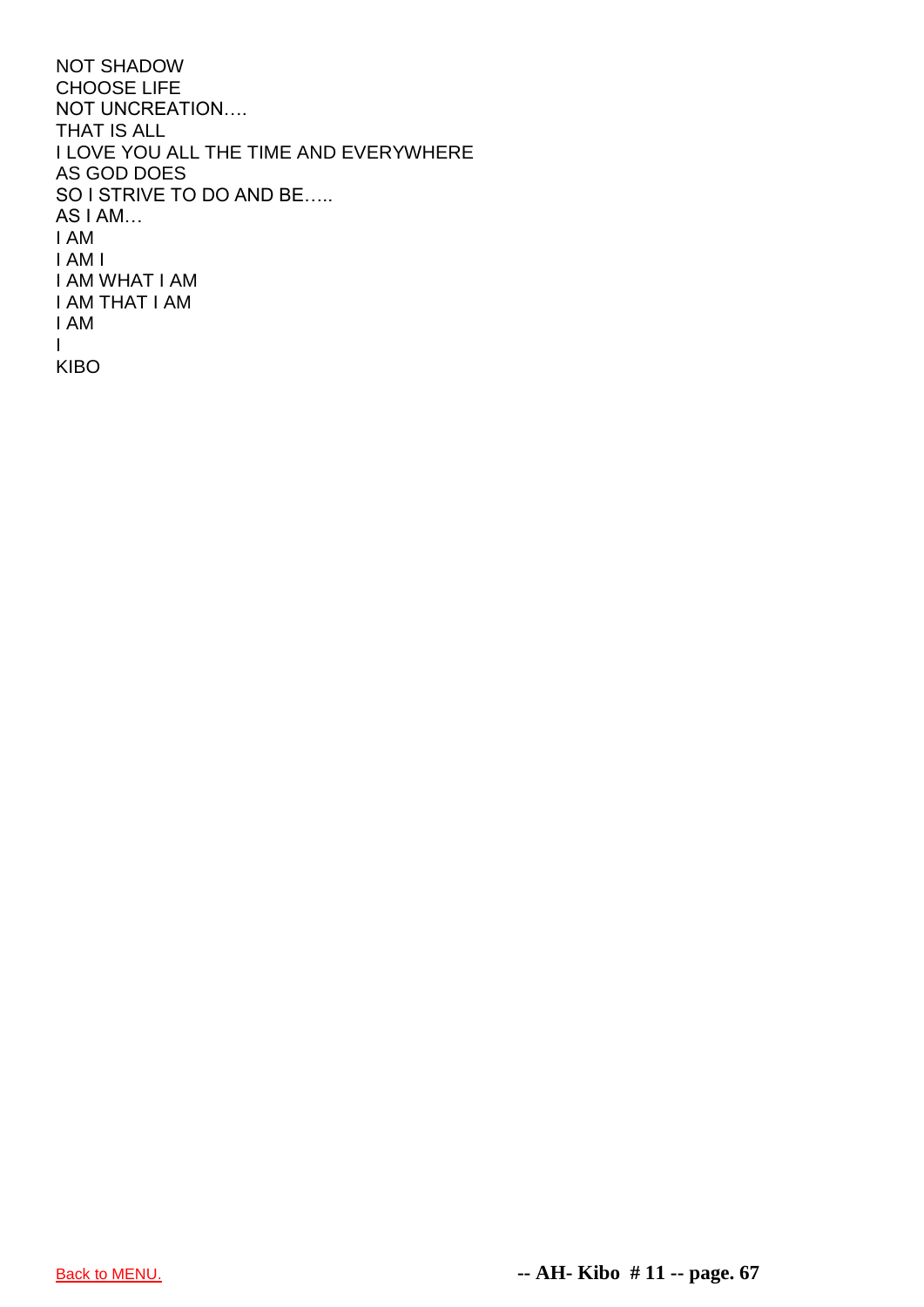# **ENOUGH IS ENOUGH IS ENOUGH IS............**

### **By/through KIBODABI**

### **23 March 2015**

ENOUGH IS ENOUGH… TARGETED MESSAGE TO THE DARK ONES IN THIS TIME AND SPACE IN CONSCIOUSNESS OF BEING……………. HEAR ME WELL YE DARK ONES! YOUR TIME IS NOW OFFICIALLY UP! THUS AND NOW SAYS YOUR CREATOR! CHRIST MICHAEL ATON OF NEBADON THE UNIVERSE OF HIS OWN MAKING AND INHABITANCE….. YE ONES ON ONE HAND BEG FORGIVENESS AND UNDERSTANDING AND OFFER YOURSELVES UP AS SACRIFICES OF PEACE AND PLENTY YET AND STILL YOUR DARK EFFORTS CONTINUE TO UNFOLD HOW LONG? HOW LONG ARE WE THE CITIZENS OF THIS PLANET THE GOD GIVEN SOULS OF THIS EARTH ARE TO FORGIVE YE ONES? AND YE ONES BEG FOR FORGIVENESS YET YE DO NOT STOP NOR DO YE STAND DOWN AND STILL YE BEG FORGIVENESS FOR YOUR CONTINUED ACTIONS AGAINST THESE YOUR ACTUAL BROTHERS AND SISTERS ON THE PATH OF LIFE, ETERNAL AND INFINITE AND EVERLASTING **OTHERWISE** WHY WOULD ANY OF YE ONES STILL BE HERE TO CONTINUE EXPERIENCING ANYTHING? YE ARE DONE BY YOUR OWN ACTIONS YE ARE DONE AND THE EVALUATION OF YOUR ACTIONS AND THOUGHTS AND FEELINGS EVEN YOUR OWN CREATOR IS AGAINST YOU…………………………. For ye have sinned And sinned again In your own selfish efforts to be Large and in charge Of all and everything Because you fear all and everything And thus seek To control all and every part and bit of it SO THAT YE MAY FEAR NO MORE? How silly….ye ones will always be in fear of all and everything….there is no end of it in you….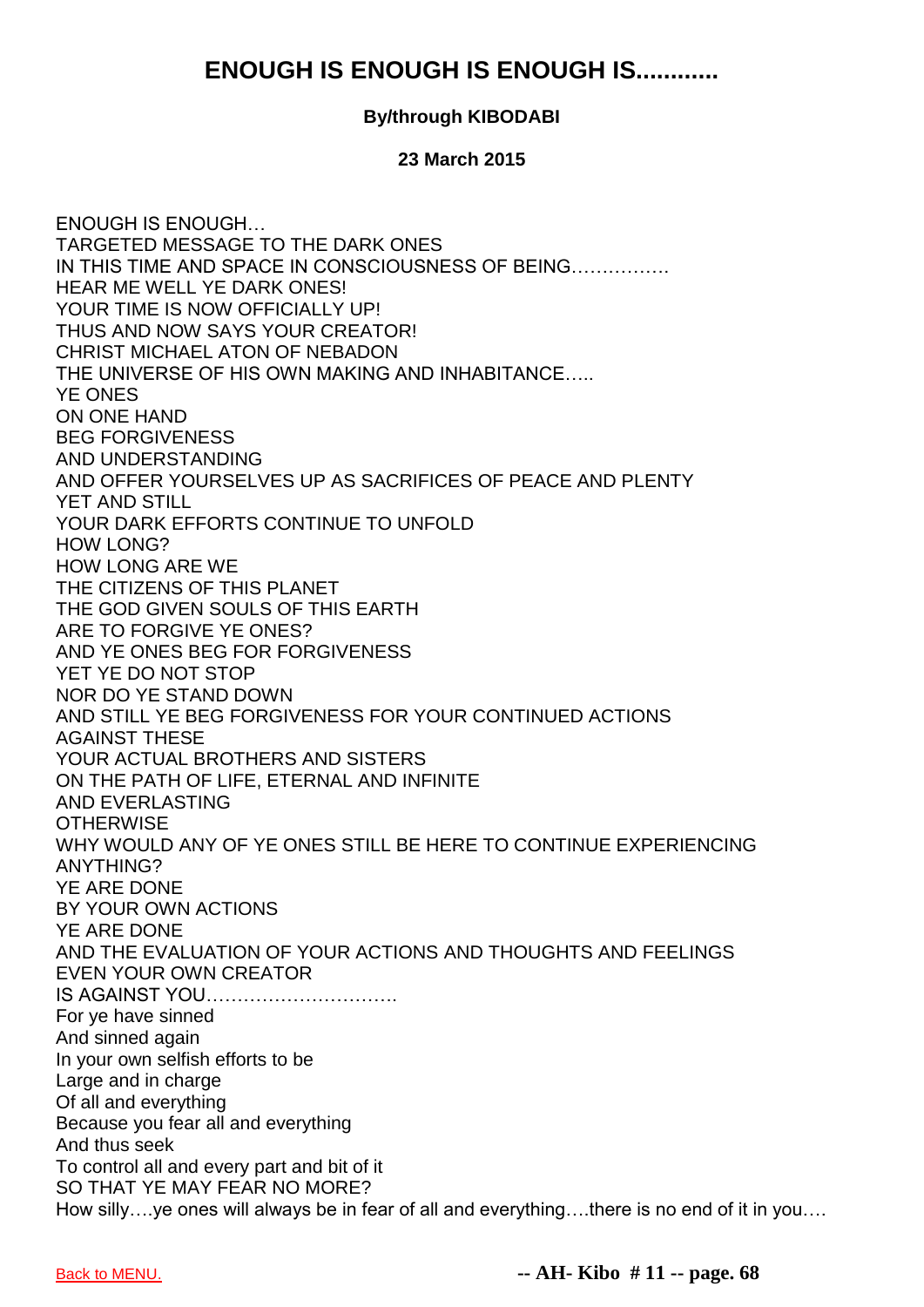YE ONES BEG FORGIVENESS FOR WHAT YOU HAVE DONE IN THIS HERE AND NOW… YET YOU DO NOT STOP. YOU STILL CONTINUE TO DEVELOP NEW AND GREATER EVIL UPON THE MASSES OF HUMANITY DO YOU SEEK TO SERVE THE LIGHT OF THE ONE GOD OF GODS OR DO YOU STILL SEEK TO SERVE YOUR OWN DARKNESS? YE ONES SAY THAT YOU OWE GOD NOTHING YET IF GOD DID NOT THINK OF YOU YE WOULD CEASE TO BE AND STILL GOD MAINTAINS YOU AND UPHOLDS YOU AND BEHOLDS YOU AND STILL LOVES YOU THOUGHT YOU REJECT GODS LOVE AND GODS LIGHT FOR YOUR OWN FEAR AND DARKNESS FOR IT IS THAT WHICH YOU LOVE……. ENOUGH IS ENOUGH I, EVEN I AM MUST TURN MY FACE AWAY FROM YOU SHALL I TURN MY BACK UPON YOU, AS WELL? AND IF SO WHERE DOES THAT LEAVE YOU? IT LEAVES YOU ALL IN THE HANDS OF THE ONE AND EVEN NOW THESE FORCES AND POWERS AND PRINCIPALITIES THESE….PERSONALITIES OF PARADISE PROXIES FOR THE FATHER THE SON THE MOTHER SPIRIT AND THEIR…..RETINUE…..ARE ALREADY HERE AND ALL THINGS HAVE BEEN GIVEN OVER TO THEIR EVALUATION OF ALL OF US IN THIS ENDEAVOUR I REPEAT ALL OF US NO ONE IS EXEMPT…….SMILE AND SO WE OFFER OURSELVES GLADLY TO SUCH SHALL YE ONES DO THE SAME? CAN YOU STAND BEFORE THE GOD OF GODS SOURCE OF SOURCES AND NEED NO DEFENSE FOR YOUR BEING YOUR THOUGHTS YOUR FEELINGS YOUR ACTIONS YOUR CAUSES AND EFFECTS? THINK WISELY THIS IS NOT SIMPLY A MATTER OF THE MASSES RISING UP AGAINST YOU THAT HAS CAUSED YOU TO BEG THROUGH YOUR PROXIES FOR FORGIVENESS KNOWING FULLY ALL THAT YOU HAVE DONE TO THEM AND EVEN AS YOU ARE FORGIVEN WILL AND CAN YOU CHANGE….EVEN NOW? WE SHALL SEE.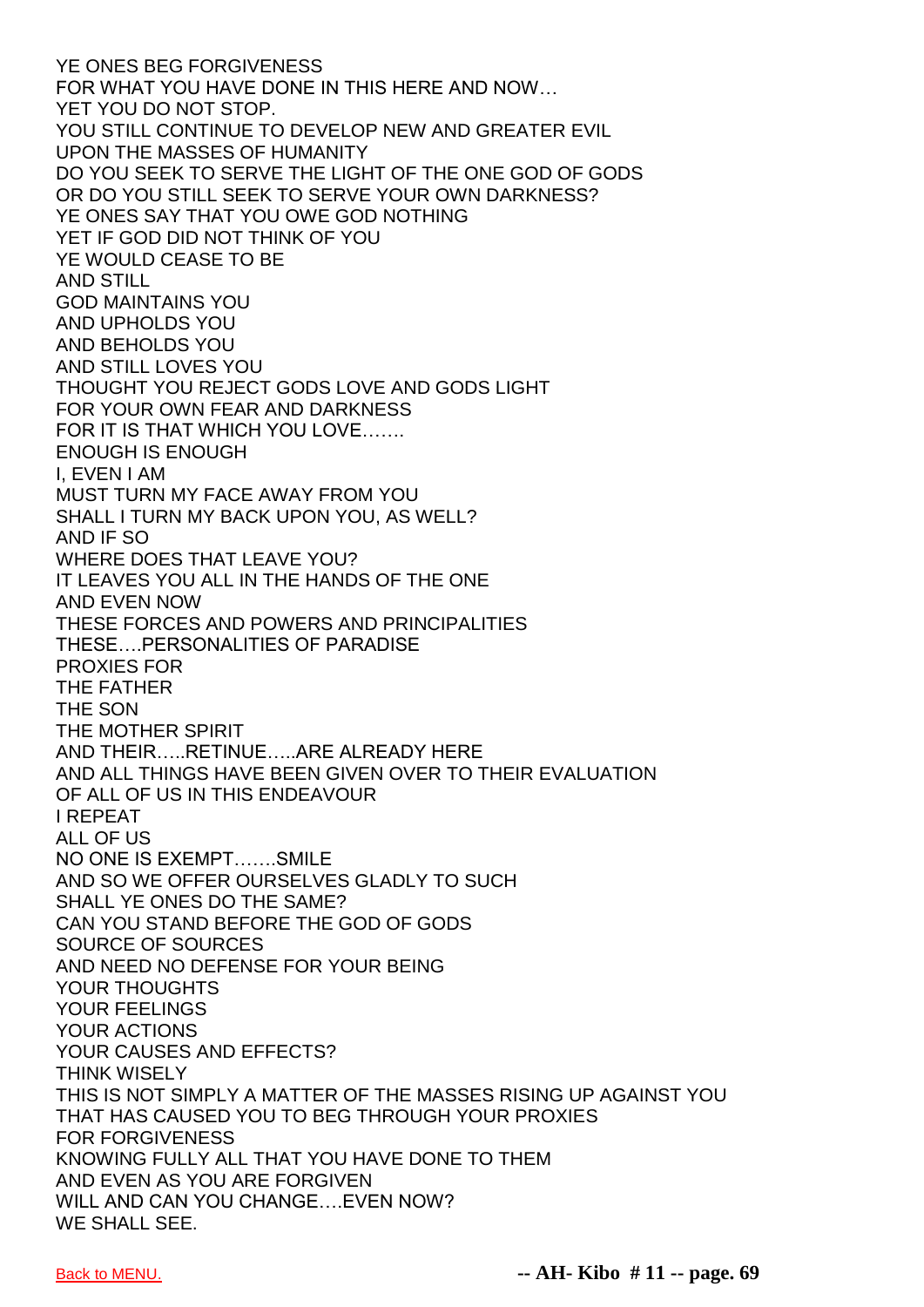BE INFORMED THERE IS STILL THE GREAT ADJUDICATION WHICH EACH AND EVERY ONE OF US MUST ENDURE IN JOY OR SORROW FOR WHAT WE ARE AND WHAT WE HAVE BEEN AND WHAT WE DO AND WHAT WE HAVE DONE ALL OF US MUST SUBMIT TO THIS PROCESS OF ADJUDICATION AND EACH AND EVERY ONE OF US WILL RECEIVE WHAT WE ARE WORTHY OF….. THERE IS STILL TIME FOR YOU TO MAKE GOOD IN ORDER TO CREATE BETTER CIRCUMSTANCES FOR YOURSELVES IN THE FUTURE THAT IS HAPPENING TO YOU EVEN AS YOU READ THESE WORDS THINK THINK WISELY THINK HARD THINK DEEP AND FEEL WHATEVER FEELINGS YOU CAN FEEL ABOUT IT ALL FOR THAT IS PART OF IT ALL…AS WELL…. WE KNOW WELL THE CAUSES OF YOUR FEAR AND HATRED…IT IS TIME TO LET THAT GO SELFISHNESS IS NOT BECOMING OF THE NEW GODS OF THE NEW REALMS OF THE NEW AND FUTURE UNIVERSES TO COME THAT ARE TO BE CREATED BY THESE ONES HERE THAT ARE FOUND WORTHY TO DO AND TO BE SO YOU ARE HERE THAT MEANS YOU ARE IN LINE FOR THAT, AS WELL I CAN ASSURE YOU THAT EVERYTHING WILL BE DONE TO GET YOU THERE **BUT** IF YE ONES CANNOT UNDERSTAND THE GREATER TRUTH OF LIFE IN LIGHT AND LOVE THE MIND AND HEART OF GODSOURCE INFINITE AND ETERNAL THE WAY OF LIFE IN GOD THE LIVING OF GOD'S LIFE….. THEN YE MUST BE SENT ELSEWHERE FOR FURTHER REHABILITATION YOU HAVE BEEN TOLD THIS AND STILL YOU PERSIST IN ACTING AS IF YOU CAN DELAY AND OVERCOME AN ALREADY INEVITABLE RESULT THAT WAS WRITTEN BEFORE ALL AND ANY OF THIS EVER HAPPENED IN WHAT YOU CALL REAL TIME….ANYWHERE IT MATTERS NOT WHERE THE ONES HERE CAME FROM INCLUDING YOU IT IS ALL ONE IT IS ALL THE SAME IT IS ALL IN GODS WILL AND BEING AND PURPOSE UNDERSTAND THAT REMEMBER THAT THINK ABOUT THAT FEEL THAT KNOW THAT REALIZE THAT AND REALIZE THAT THERE IS NOTHING ELSE TO DO OR BE IN EXCEPT FOR GOD NOTHING ELSE TO DO OR BE EXCEPT FOR WHO AND WHAT YOU ARE IN GOD AS GOD SEES FIT TO DO AND BE SO IN YOU AND EACH AND EVERY ONE OF US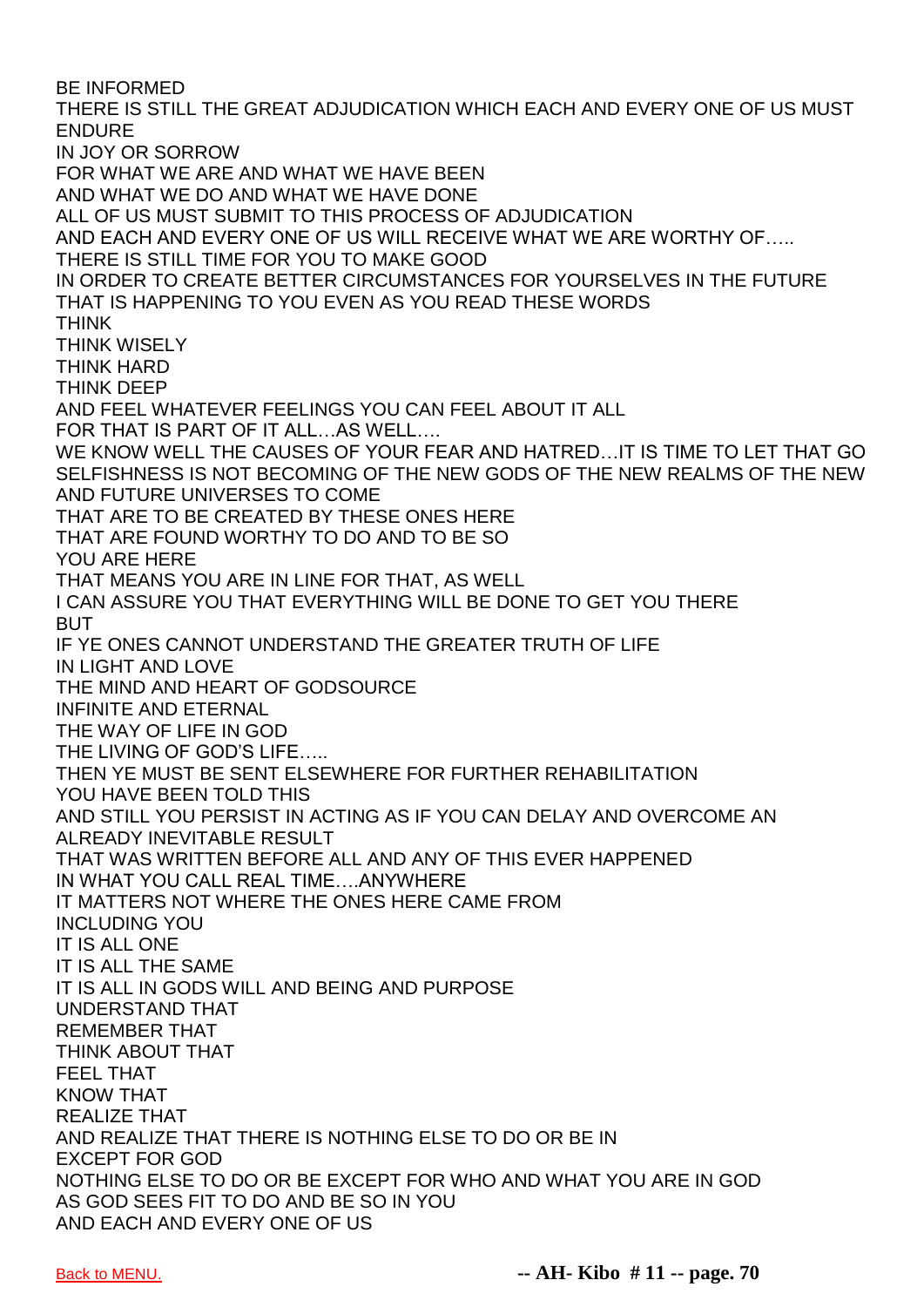SUCH IS CREATION BY GOD AND IN GOD THINK AND FEEL WHAT YOU WILL THAT IS UP TO YOU I HAVE OFFERED YOU TRUE REALITY IN GOD GOD WITHIN YOU AND ALL AROUND YOU THERE IS ONLY ONE LIFE AND THAT IS GOD'S LIFE IT IS TIME FOR YOU TO LEARN TO HAVE REAL LIVES RATHER THAN THE DARK, CHEAP IMITATION OF LIFE THAT YOU SO DESPERATELY CLING TO THAT WAY LEADS TO DEATH AND…..EVENTUALLY…UNCREATION AND YOU WILL CHOOSE THAT FOR YOURSELVES JUST AS LUCIFER DID…IN THE END DO YOU NOT SEEK TO DO AND BE AS HE WAS? THAT IS AND WILL BE THE RESULT FOR YOU…..IF YE PERSIST DOWN THAT PATH…. YET YE BEG FORGIVENESS FOR YOUR SINS AGAINST HUMANITY AND EARTH SHAN GAIA AND THE UNIVERSE AND CREATION FOR YOU HAVE OFFENDED ALL OF THESE……AND YOU KNOW IT….. WHERE ARE THE ACTIONS ON YOUR PART TO PROVE TO ALL AND EVERYONE THAT YOU ARE WORTHY OF SUCH FORGIVENESS….? FOR SUCH FORGIVENESS IS INSTANTLY GUARANTEED IF YE CAN BUT PROVE YOUR WORTHINESS OF IT……IT HAS ALWAYS BEEN SO!!!! WHICH MEANS THAT YOUR ACTIONS MUST MATCH YOUR WORDS…..CAPISCI? WE WILL WAIT A MOMENT OR TWO…. THAT IS ALL THE TIME YOU HAVE OUR PLANS HAVE ALREADY BEEN PUT INTO MOTION NONE OF THIS DEPENDS UPON THE HAPPENINGS OF YOUR MATERIAL AND GEOPOLITICAL MANEUVERINGS….. WHAT IS HERE WHAT HAS COME WHAT HAS ARRIVED HAS ARRIVED FOR A REASON AND REASONS OF REASONS… ALL IN GOD ALL FOR GOD ALL BY GOD ALL IN GOD THE SPACE OF A FEW, SHORT, PRECIOUS, COSMIC BREATHS IS ALL YOUR HAVE LEFT USE IT ALL WISELY….. WE FORGIVE YOU NOW ACT LIKE THAT HAS MEANING TO YOU.

I AM DABI.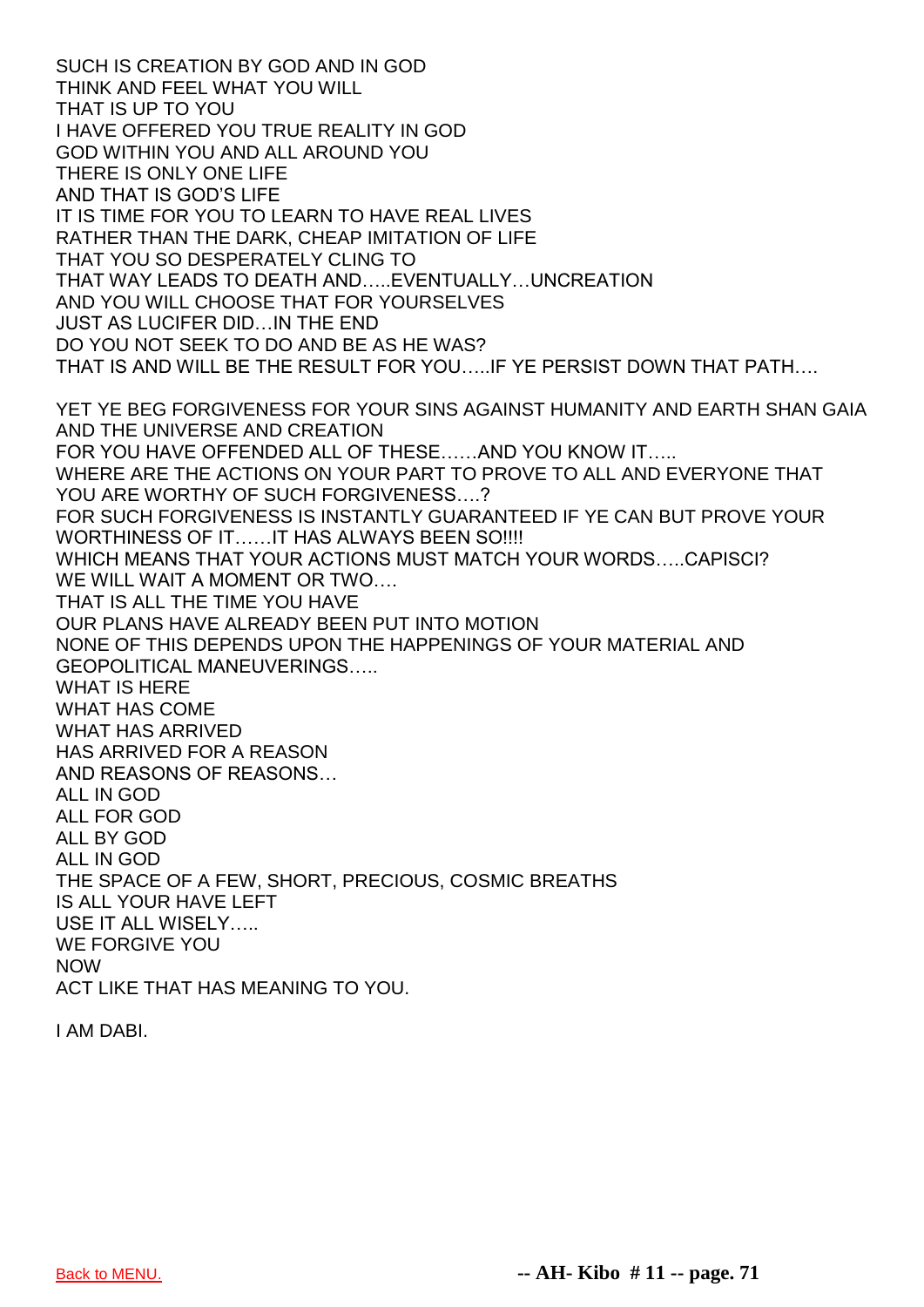# **ODD JOBS, CON JOBS AND REAL WORK...**

## **By/through KIBODABI**

### **02 April 2015**

ODD JOBS, CON JOBS AND REAL WORK….. I ORIGINALLY MEANT FOR THIS TO BE A SCATHING REPLY TO COMMANDER COBRA'S RECENT DISINFORMATION CAMPAIGN….. I'VE BEEN LETTING THEIR CRAP GO RECENTLY AND THEIR LAST POST WAS…..PERSONALLY AIMED AT AH, AS FAR AS I WAS CONCERNED……I MEAN, LIKE…REALLY!?!?!?!?!?

BUT THEN *THEY* CAME TO ME, LAUGHING…AND A LOT OF THEM, AT THAT……AND TOLD ME:

NEVERMIND…..AS YOU SAY…IT'S ALL GOOD IN GOD…..LET THEM HAVE THIS LAST GASP ATTEMPT…

THIS THING…..THE OUTCOME OF WHAT IS HAPPENING HERE IS WRITTEN IN TITANIUM….AS IT WERE…

NOTHING CAN CHANGE IT.

NOTHING CAN CHANGE THE FATHER'S WILL IN THIS MATTER THE FATHER'S WILL IS ABSOLUTE, ULTIMATE AND SUPREME AND GOD'S TRUTH WILL STAND WITH ITS FOOT GROUNDING ALL LIES INTO NOTHINGNESS…..

SO…….

LOL

SO GO AHEAD….DO YOUR BEST...OH WORTHY ADVERSARIES IN THIS GREAT DRAMA….. THE END WAS WRITTEN BEFORE THE BEGINNING AND I, FOR ONE, WILL LET THAT BE WHAT IT IS………

AND GOOD LUCK WITH THAT, BY THE WAY….SMILE….. THOSE THAT FALL FOR THIS DESERVE THE REWARD THEY CLAIMED EVERYTHING IS ITS OWN REWARD, AFTER ALL BUT YOU ALREADY KNOW THAT, RIGHT? GOOD THING THE WINGMAKERS DON'T TAKE OFFENSE EASILY…..YOU SHOULD HOPE…..[BIG, HUGE, SMILE HERE OH ONE MORE THING SOMETHING EVEN BIGGER IS COMING I KNOW THAT I MENTIONED THAT THERE ARE THREE REPRESENTATIVE BEINGS OF THE PARADISE TRINITY HERE…NOW TAKING THE PLACE OF THE CELESTIAL DAUGHTERS OF GOD….. BUT SOMETHING EVEN BIGGER THAN THAT IS COMING WHEN THE BEINGS FROM THE CENTRAL UNIVERSE NOT JUST THIS UNIVERSE THE CENTRAL UNIVERSE OF THIS CREATION….MIND YOU….. THAT ARE IN CHARGE OF THOSE WONDERFUL AND ALTOGETHER LOVELY SHIPS OUT **THERE** THAT ARE ALIVE SPIRITUALLY CONSCIOUS, SOVEREIGN AND ASCENDED BEINGS IN THEIR OWN RIGHT…. NOT ASCENDING….ASCENDED…..SHIP/BEINGS….. WHEN THEY HAVE THINGS JUST THE WAY THAT THEY WANT IT ALL TO BE AND ALL IS READY FROM THEIR END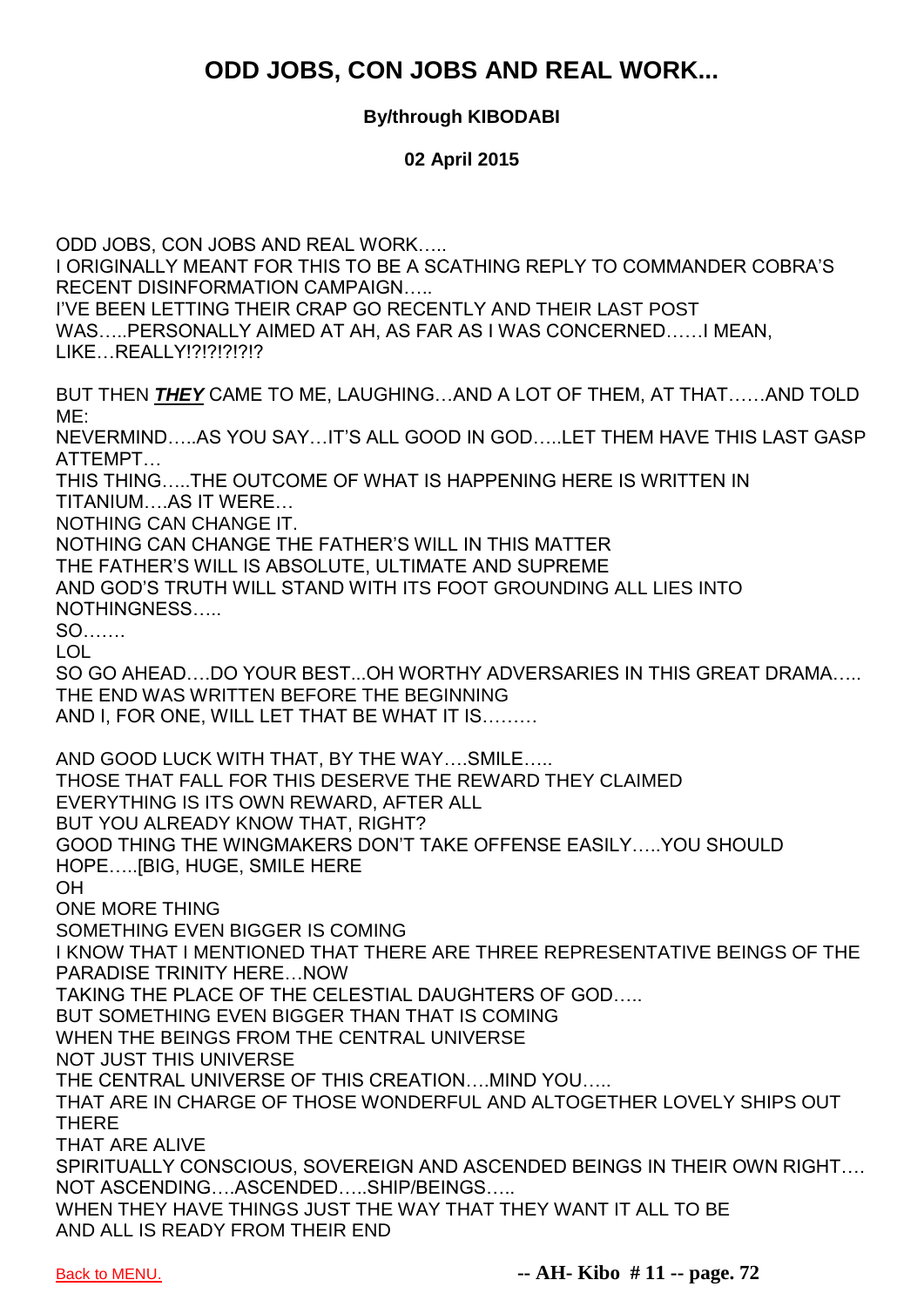NO MATTER WHAT IS READY OR NOT FROM OUR END OF THIS THING ON THIS PLANET IN SPITE OF OUR BEST EFFORTS TO REMOVE IDIOTS LIKE YOU DARK MALCONTENTS FROM OUR MIDST AND PRESENCE **THEN** A NUMBER OF PARADISE BEINGS WILL BE IN ATTENDENCE TO WITNESS THE END RESULT AND THEY WILL LET NOTHING STAND IN THEIR WAY SO WAS IT GIVEN TO BE SO VERY LONG AGO SO IT IS SO SHALL IT BE AMEN SO HAVE FUN WITH YOUR GAMES YOU MIGHT NOT EVER NOTICE THAT THERE IS A COMPLETELY DIFFERENT AND HIGHER GAME GOING ON THAT YOU HAVE NEVER BEEN ABLE TO SEE OR REALIZE OF COMPREHEND OR GROK BUT THAT'S YOUR FAULT MANY OF US HERE ALREADY SEE AND MANY MORE ARE LEARNING….. SUCKS TO BE YOU RIGHT NOW….AM I RIGHT? DOESN'T HAVE TO BE THAT WAY THERE'S STILL TIME TO BE IN LIGHT CHOOSE WISELY AND CAREFULLY ALL AND EVERYTHING THAT YOU DO FROM HERE ON OUT THERE'S ALWAYS SOMEBODY WATCHING YOU….SMILE AIN'T IT THE TRUTH! ANYWAY BEFORE YOU GO ABOUT DECIDING HOW BEST TO DO A JOB ON ME LET ME SAY TO ALL AND EVERYONE HERE AND NOW DON'T LISTEN TO ME! DON'T BELIEVE ANYTHING THAT I SAY JUST BECAUSE I SAY CHECK IT OUT GO WITHIN CALM OR OTHERWISE MAKE UP YOUR OWN DAMN OR BLESSED MIND IT'S UP TO YOU TO CONNECT DO THE WORK THE WORK IS WITHIN GOD IS WITHIN YOU AND ALL AROUND YOU JUST KNOW THAT WHEN YOU TALK TO GOD YOU ARE HEARD ASK TO RECEIVE ASK FOR THE KNOWLEDGE YOU NEED AND THEN ACT LIKE YOU REALLY WANT IT ASK FOR FORGIVENESS AND GRACE AND THEN ACT LIKE YOU KNOW WHAT IT MEANS TO HAVE IT THE THOUGHTS OF YOUR MIND ARE PART OF GOD'S THOUGHT IN YOU PAY ATTENTION TO THAT CULTIVATE THAT BUT GOD CAN EXPLAIN IN ANY WAY THAT IT TAKES TO GET THE POINT ACROSS TO YOU PLAIN, PURE AND SIMPLE NO ADDITIVES OR CHEMICAL INGREDIENTS…GRIN SO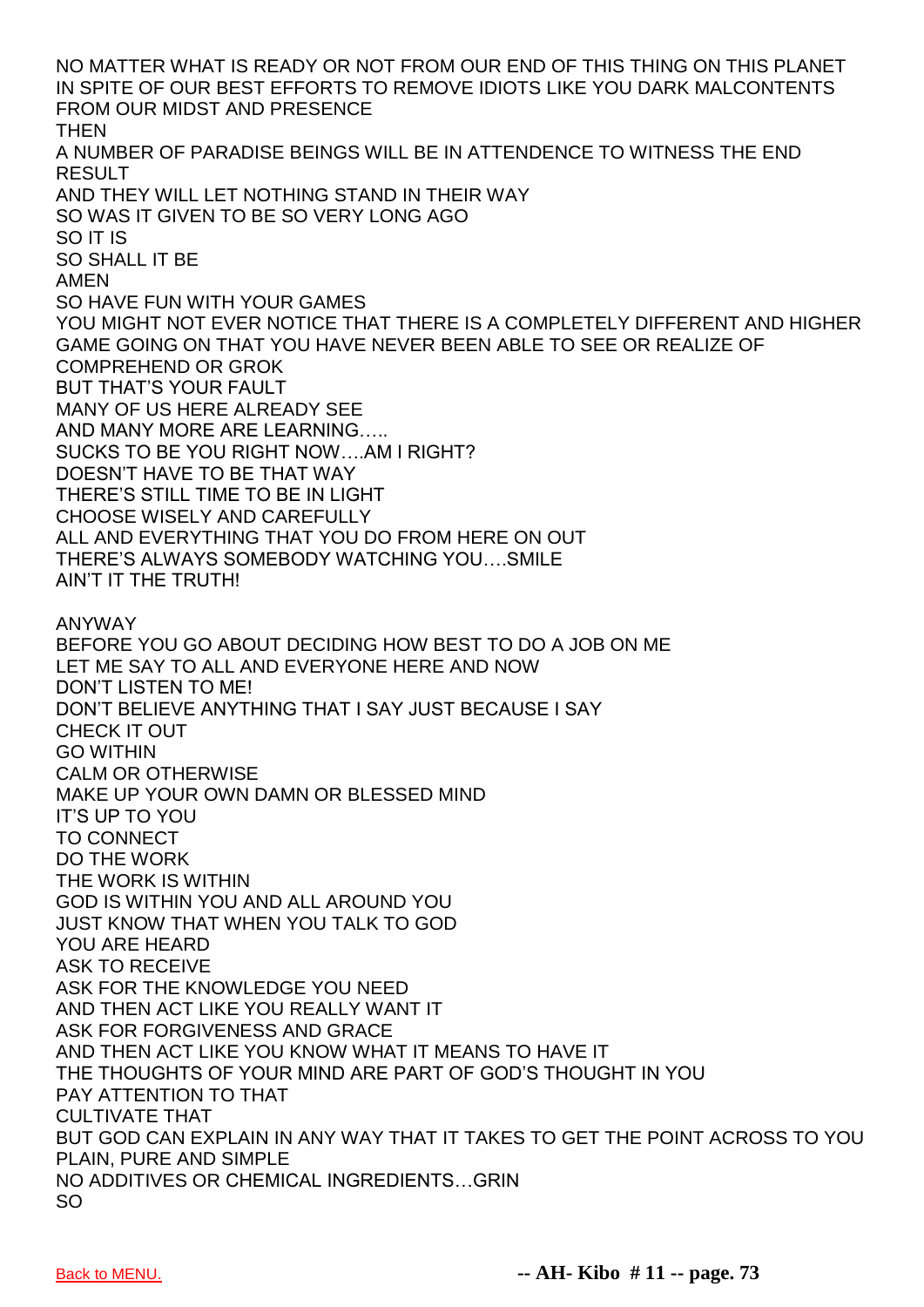ASK FOR GOD'S TRUTH TO BE REVEALED TO YOU AS BEST YOU CAN HANDLE IT AND THEN GO OUT AND LEARN TO HANDLE MORE AND MORE AND MORE WE CAN ONLY GET WHAT WE CAN HANDLE AND THAT'S WHAT THE DARK ONES COUNT ON THAT IT'S ALL TOO MUCH FOR US NOTHING IS TOO MUCH FOR THE SOUL CONSCIOUSNESS THAT REST IN TRUST AND FAITH AND LOVE IN GOD GOD WILL GIVE IT TO YOU AS BEST YOU CAN HANDLE IT JUST ASK FOR IT TO BE THAT WAY AND SO SHALL IT BE ENUFF FOR NOW YOU SHOULD GET THE POINT OF THIS BY NOW SO THE ONLY THAT MATTERS IS WHAT TRANSPIRES BETWEEN YOU AND GOD PAY ATTENTION!!!!!! PAY ATTENTION TO GOD WITHIN YOU SO THAT YOU CAN BETTER UNDERSTAND GOD ALL AROUND YOU!!!!! YOUR WAY IS YOUR WAY LIKE PUZZLE PIECES ALL FITTING TOGETHER TO MAKE A WHOLE MASTERPIECE YOU HAVE YOU PLACE AND FIT IN WITH WHO AND WHAT YOU FIT IN WITH YOU HAVE YOUR PLACE AND PURPOSE IN ALL OF THIS OTHERWISE YOU WOULDN'T BE HERE SO DON'T DEPEND ON ANYONE TO GIVE IT TO YOU THE WAY YOU REALLY NEED IT TO BE GIVEN TO YOU GO TO GOD GO WITHIN DO THE WORK THE WORK IS WITHIN THANK YOU AND GOD BLESS YOU

KIBO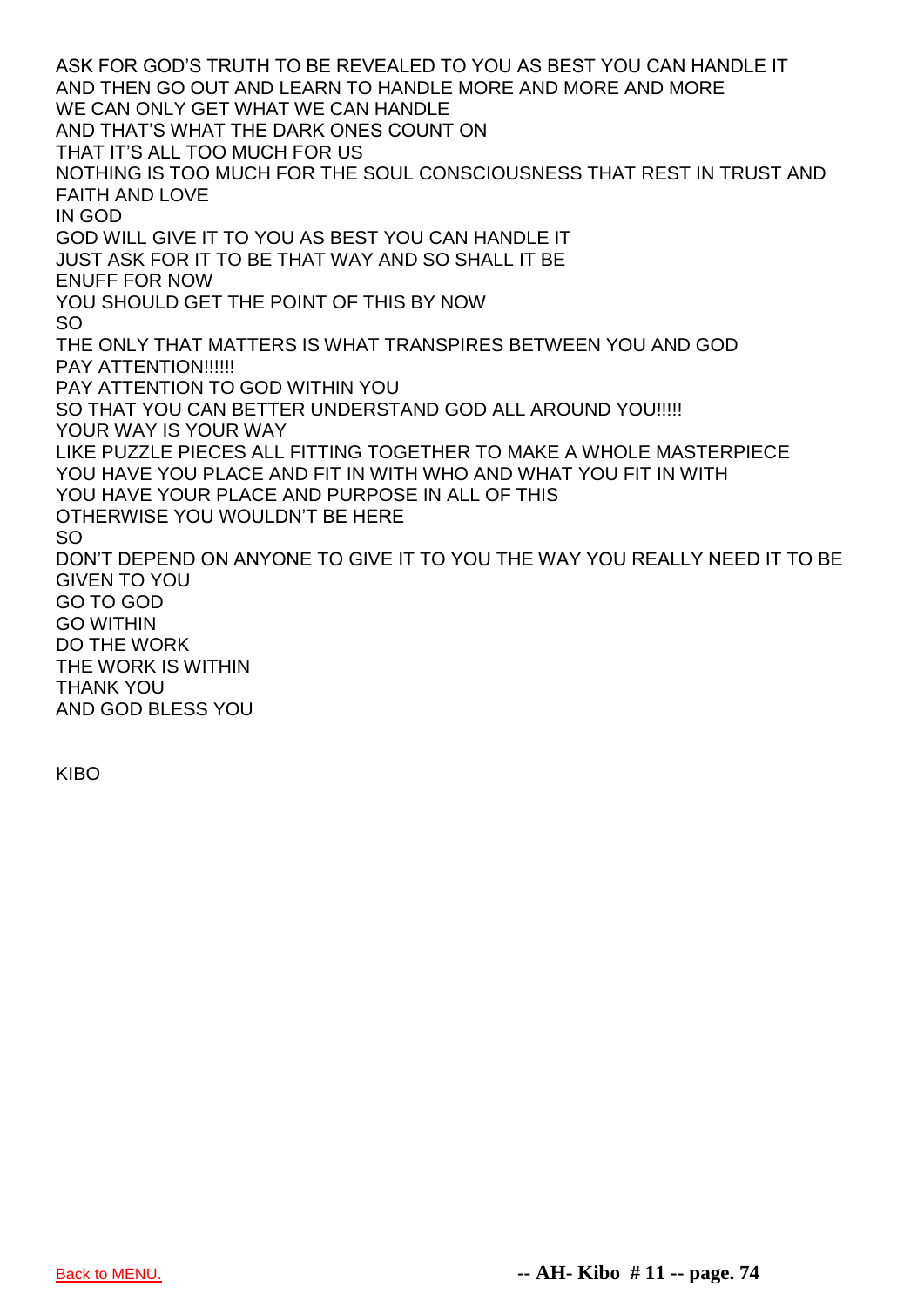# **03312015**

## **By/through KIBODABI**

#### **31 March 2015**

**Okay** Here we go If I haven't mentioned it to you before….. I Being I Being what I am I am between two speedbumps Being on this bus…that is ready to be replaced with a new and better model And better vehicle of operation A better means of conveyance….. And so on and so forth…….. And all that is being discussed and negotiated Lol….pray for me if you have the mind and heart to do so…and thank you for those that do and have….. [Smile] But I would like to continue upon this cosmic magical spiritual mystical tour…heheheh And pull out from this staging area/station And explore new territory with all of you…if I may be allowed to do so But that's me And my personal metaphor and analogy of what it is that I'm going through right now….. But that is the best analogy/metaphor I've discovered For all of this And I will keep any of you that care informed of where this is going…as time goes by….. In the meantime….. I have tried to warn you I have given you food Food for thought And now So many Have complained of the ingredients That We have decided to upgrade the ingredients And so You have asked for meat And now Even I Can give you meat Even though I have only been recently worthy of it myself….. So be it I will not chew it for you to make it more digestible It is what it is But you complained I am too long I repeat myself too much I use too much bad language I Even I Have spoken to you as best I can In the language that all of you can understand And now even now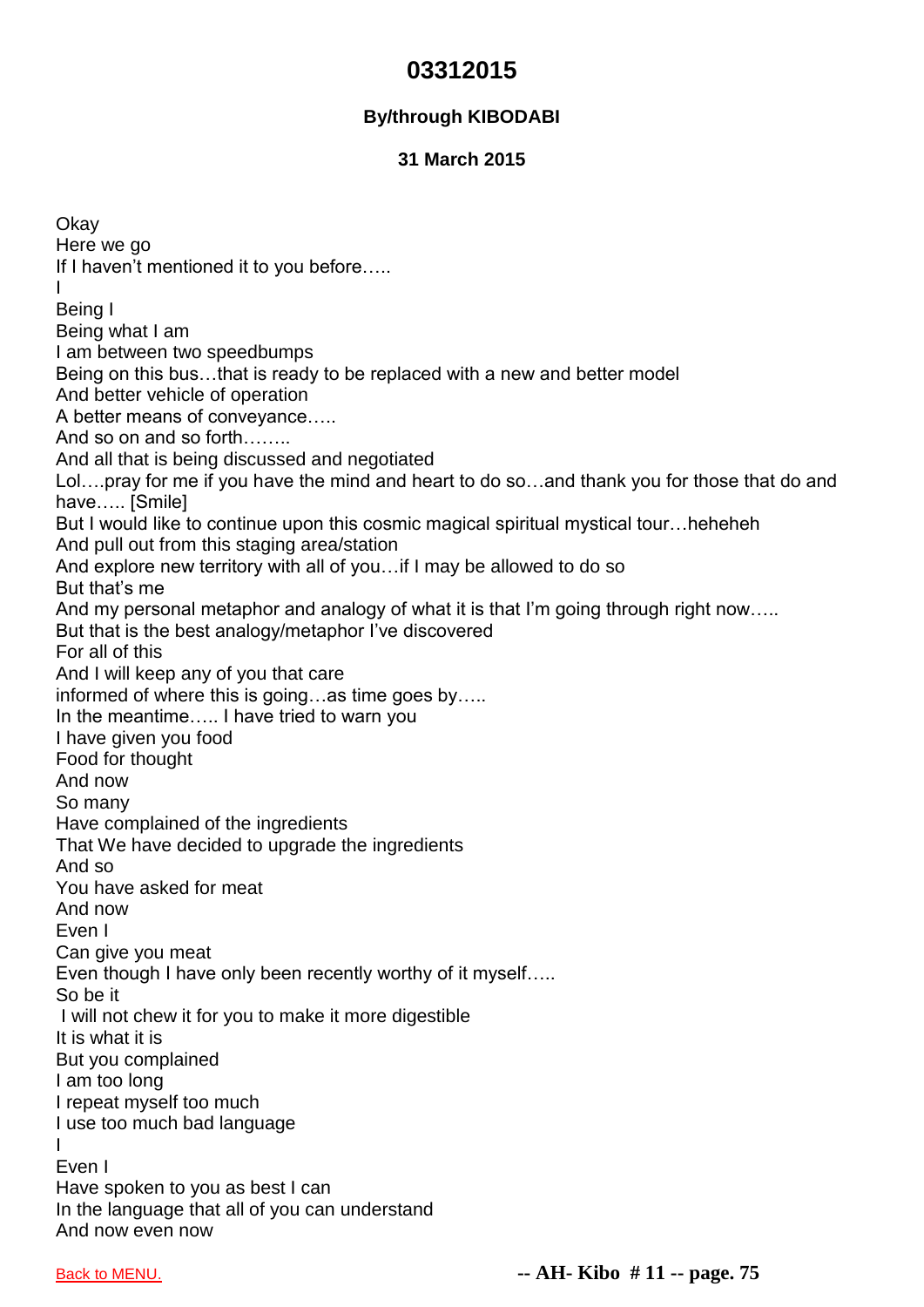It has come to this And I Even I Have been negotiating Arguing As it were What is and what is to come And I have been told what I have been told And I Even I Must do as I am told Must do my job And so And even so Here I am In this here and now of here and now Doing what I am doing Being what I am being And so HAVE I TOLD YOU ABOUT THE SPEEDBUMPS???? YES? NO? NEVERMIND….IT IS WHAT IT IS Needless to say Or to be said I am between two speedbumps at present in this moment of experience And time and space……. To gather my experiences into a more comprehensive form of knowledge That I may use to be and do and act upon For what is to come And what is to come Comes No matter what any of us think or feel about it That much I can tell you But in the meantime Get ready As we and I and us and they have always told you Get ready It comes It is here It has already manifested If you see it….then…good for you If not Well Good for you for trying And if never……well….keep trying It is here And it will soon be…painfully obvious to all Except we who saw it coming and acted accordingly..... And let that be what it is Too freaking much has happened with me over these past few months to explain It wouldn't matter to you, anyway What does and might and may matter to you is this: There is little is any time to play catch=up in this game Either you have been playing all along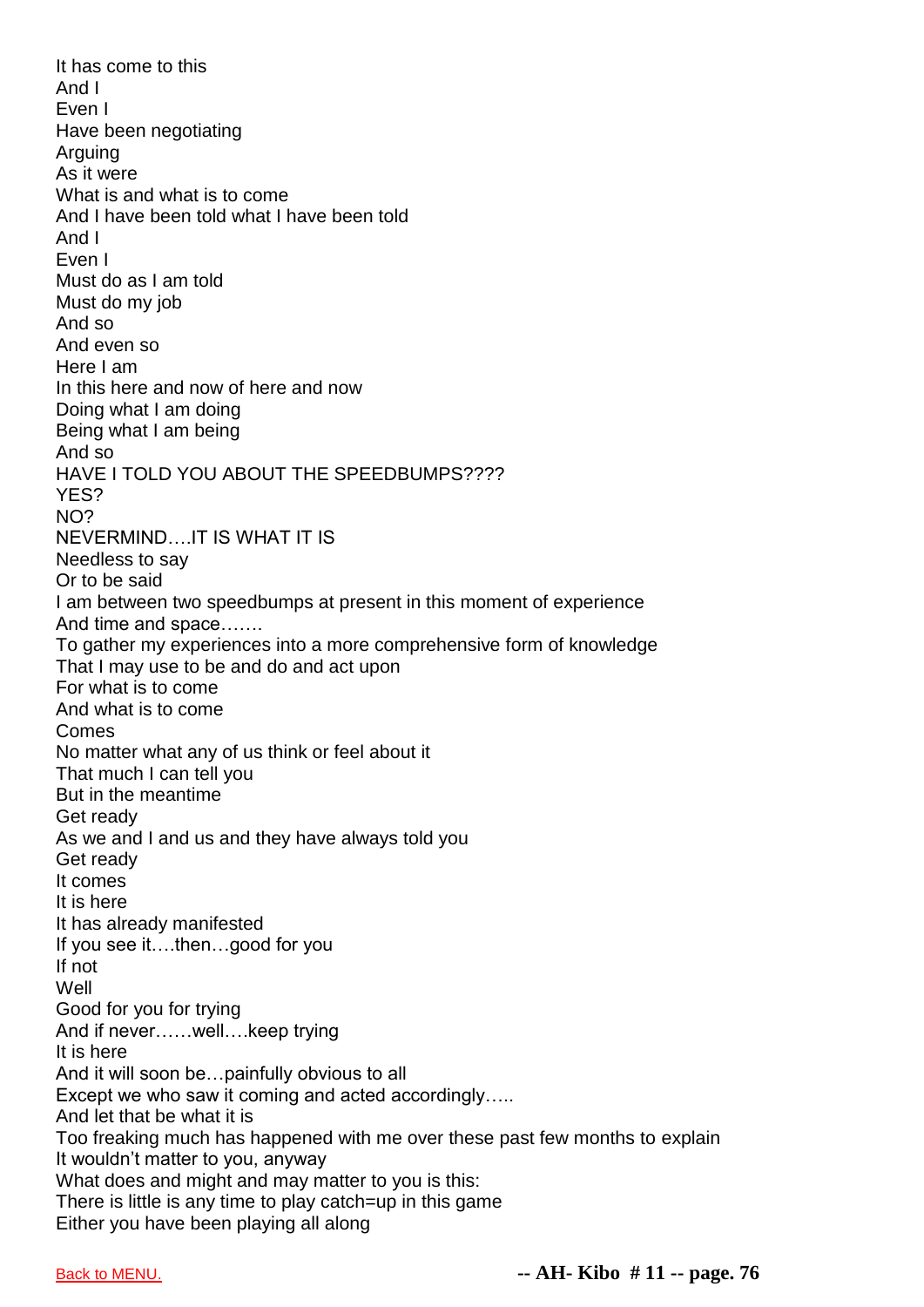Or you have not…. Plain, pure and simple….. Me? I am between speed bumps…. I am in that celestial and cosmic staging area Where I have to wait until my next scheduled point of departure With and on this bus This means of conveyance Even I Am sitting here In this Easy lounge chair Made of canvass and Polymers This wonderful chair that allows me to lean back With my feet up and with cup holders…nonetheless While I wait for the next thing that I am given....... I want only to help As GOD sees fit And nothing else So While I have ranted and raved at those that are responsible for recent events I am assured that all is well And I know that is true In spite of all appearances And in spite of myself For I am an impatient sonuva……..baby momma's son…smile….. BUT FOR NOW… A WHOLE FREAKIN' CONTINGENT OF EXTRA HUGE AND MIGHTY BIGWIG, HIGHER=UPS, MUCKYMUCKS FROM THE PARADISE CENTER OF THIS TOOTSIE POP OF A PLANET AND CREATION AND ALL THAT IS AND WHAT HAVE YOU **THEY** THEY ARE HERE IN FORCE NOT FULL FORCE BUT MORE THAN ENOUGH FORCE….. [TRUST ME…YOU DON'T WANT FULL FORCE..….DEFINITITELY…THE DARK DOESN'T WANT IT…NOW THAT THEY KNOW WHO AND WHAT IS HERE….. BUT AND STILL THESE ONES TOLD ALL PARTIES TO STAND DOWN AND FREEZE AND SHUT THE… HECK UP…LIGHT AND DARK…] I AM NOT GOOD AT ANY OF THOSE AND THESE THINGS SO I SCREAMED MY BLOODY ASS OFF OVER THE WHOLE THING AND ALL PARTIES INVOLVED HEARD ME AND FOR SOME STRANGE REASON THEY PUT ME IN CHARGE OF ARBITRATION AND THAT HAS BEEN HANDLED AND CONCLUDED TO MY SATISFACTION AND THEIRS IF NOT YOURS AND I TOLD THEM THAT YOU HAD TO BE HEARD OVER ALL OF THIS, AS WELL SO IF YOUI AND OF YOU HAVE GRIEVANCES OF ANY WAY SHAPE FASHION OR FORM OR SORT AND WANT TO BE HEARD NOW IS THE TIME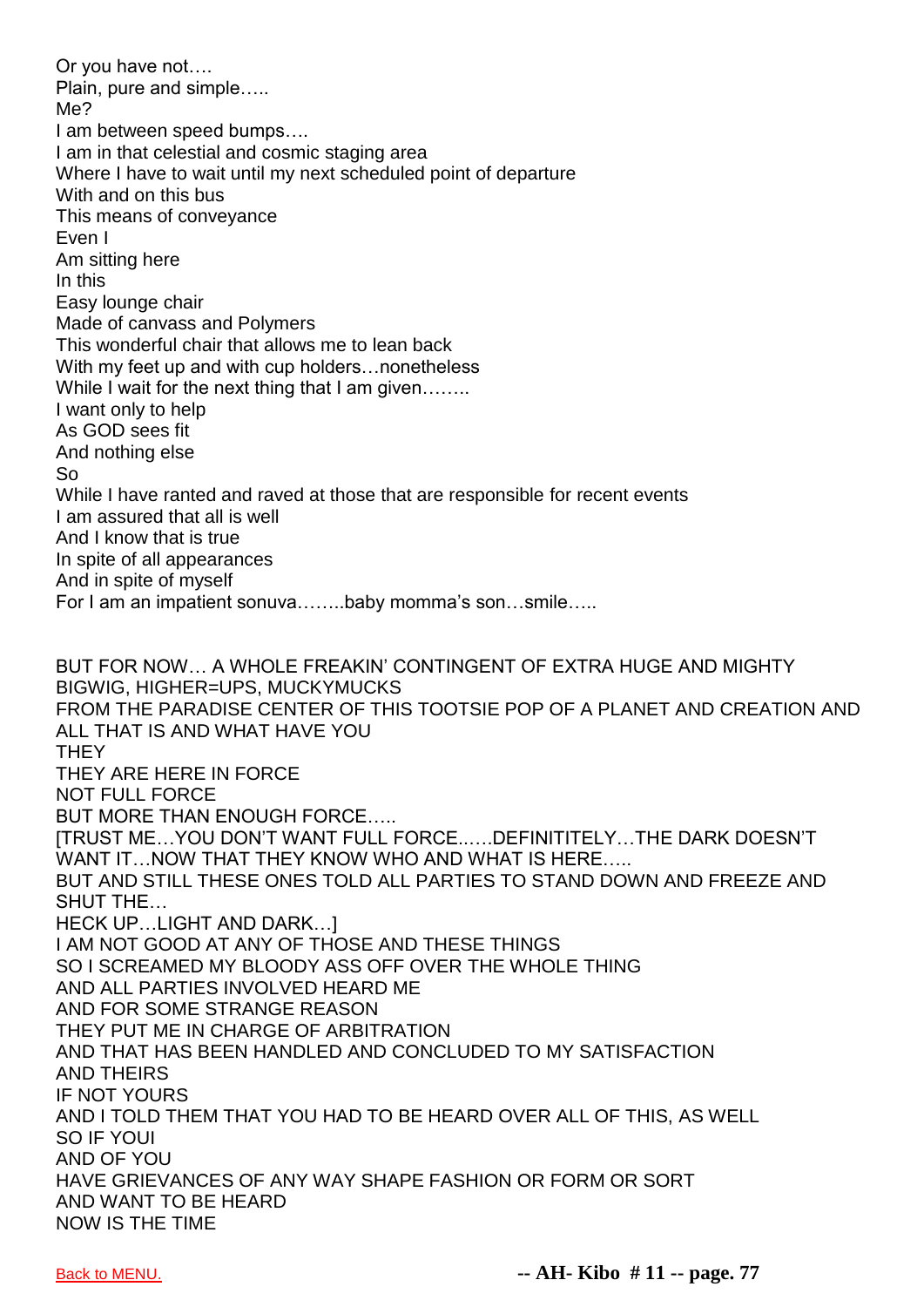NOW IS THE TIME TO TEST YOUR CONNECTION WITH AND WITHIN AND FOR AND AROUND AND IN AND AS PART OF SOURCE SOURCE OF SOURCES AND ITS CHRIST MICHAEL ATON OF NEBADON AND ALL WHATEVER ELSE IS INVOLVED THIS IS YOUR SHOT **THEY THEY** THE BIG THEY FROM CENTRAL HQ ITSELF **THEY** THEY ARE HEARING AND LISTENING AND EVALUATING AND…WHATEVER IT IS THEY DO THEY CAME TO HELP BUT AS FAR AS I AM CONCERNED I DIDN'T QUITE FEEL THE SITUATION AND CIRCUMSTANCES FOR WHAT IT WAS ALL WORTH AND AS IT IS….. AND I KEPT AT IT AND have finally reached an agreement….. Not just for your own sakes But for mine as well I REMEMBER MORE ABOUT WHO AND WHAT I AM MOMENT TO MENT AS TIME GOES BY AND YOU WILL JUST HAVE TO FORGIVE ME FOR THIS AND THAT BUT I AM WHAT I AM AND ALL I CARE ABOUT IS THE ASCENSION OF THIS PLANET AND ITS PEOPLES ACCORDING TO THE WILL OF THE ONE AND ONLY THE WILL OF THE ONE SO HELP ME IN THE ONE AMEN AND AMEN SO VOTE SPEAK YOUR PIECE WHILE I AM WAITING FOR A NEW AND BETTER METHOD OF CONVEYANCE TO BE DELIVERED…IF EVER…. AND WE WILL SEE HOW THAT GOES BUT AND STILL HERE AND NOW RIGHT HERE AND RIGHT NOW ALL OF YOU EACH OF YOU HAS A VOICE AND THAT COICE WILL AND IS BEING HEARD ACCRODING TO YOU WILL IN GOD THE GREATER YOUR LIGHT THE GREATER YOU ARE ABLE TO BE SEEN SPEAK UP THE HIGHER YOUR FREQUENCY/VIBRATION THE BETTER YOU ARE FELT THE MORE PRECISE YOUR WORDS THE BETTER YOU ARE HEARD SO KNOW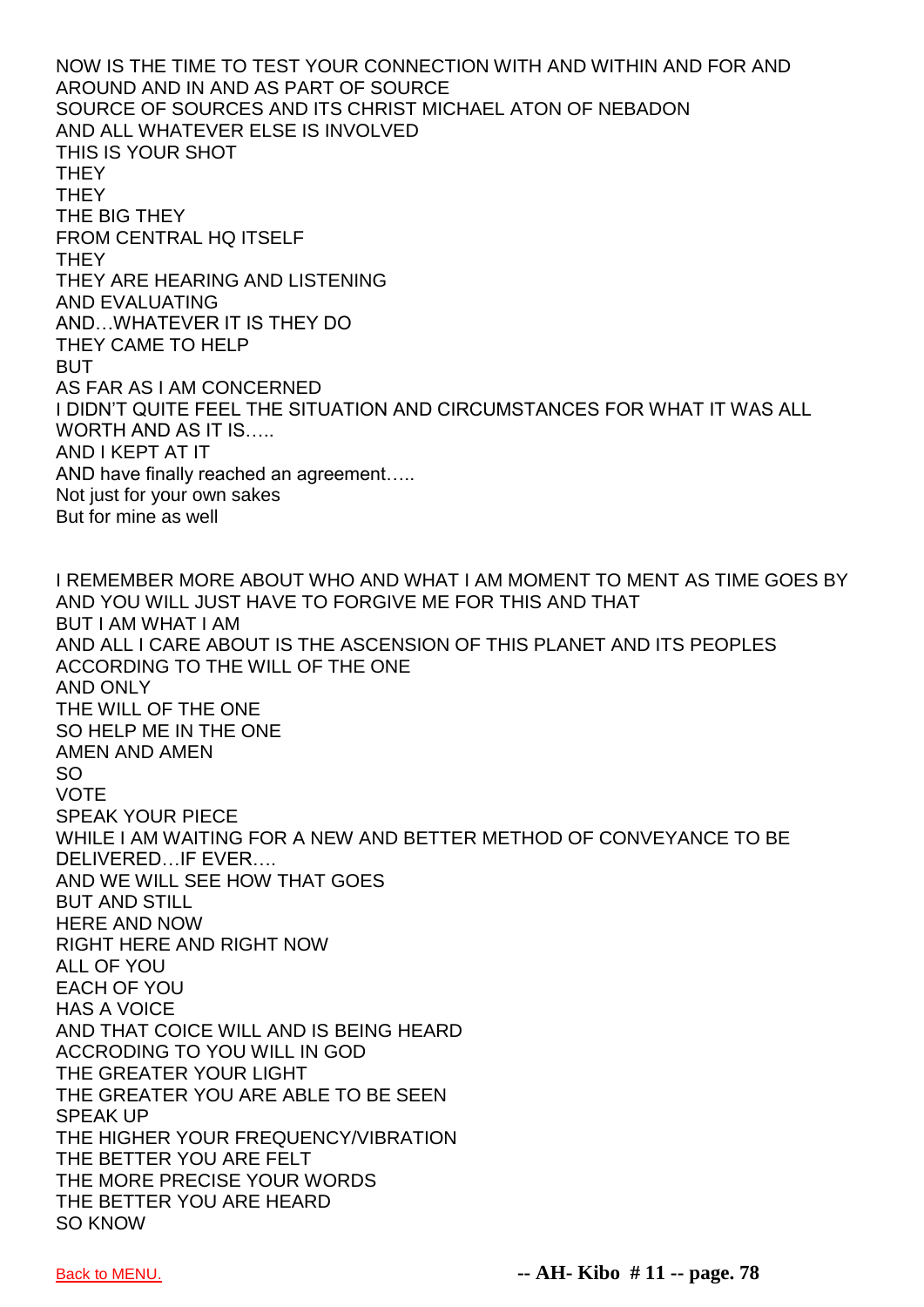KNOW WHAT IT IS THAT YOU ARE ASKING FOR KNOW KNOW WHAT YOU WANT AND KNOW THE EFFECT ON ALL AND EVERYTHING AS FAR AS POSSIBLE THAT WHAT YOU WANT HAS ON ALL AND EVERYTHING NO REALLY ALL THINGS EFFECT ALL OTHER THINGS IT IS A FACT OF EXISTENCE AND IT IS THE WAY THAT SOURCE OF SOURCES WOULD HAVE IT AND THERE IS NO ARGUMENT AGAINST OF WITH THAT… EITHER YOU UNDERSTAND AND AM FOR THAT OR NOT THERE IS NO OTHER WAY …. NOR CHOICE IF YOU WANT TO LIVE THE ETERNAL AND INFINITE LIFE OF GOD IN THE CREATION OF ITS OWN CREATING……. AND THEREIN LIES THE PROBLEM TOO MANY CANNOT COMPOREHEND THAT NOR DO THEY HAVE THE WILL OR THE PARIENCE TO DO WHAT MUST BE DONE TO OBRAIN AND EARN AND BE WORTHY OF ALL THAT….. BUT YOU DO OTHERWISE YOU WOULDN'T BE READING THESE WORDS…WOULD YOU? AND IF YOU ARE NEW TO THIS PAGE AND BLOG….. HO WELL BEST TO CATCH THE FUCK UPAS QUICKLY AS POSSIBLE…..REALLY…A LOT DEPENDS ON IT… NOT JUST FOR YOUM YOURSELF BUT FOR ALL THE REST OF US, AS WELL THE MORE THE MERRIER THE MORE THE MORE POWERFUL THE MORE THAT CONCENTRATE AND INTEND A THING IN CONSCIOUSNESS OF MIND IN GOD THE MORE IT IS LIKELY TO HAPPEN AND BE……AND BE MANIFEST IN EVERYDAY REALITY….. AND THAT IS THE KEY TO ALL THIS SO WHAT ARE YOU INTENDING? WHAT ARE YOU PAYING ATTENTION TO? WHAT DO YOU WANT? DO YOU WANT WHAT GOD WANTS? THINK THINK AGAIN THIN AND THINK AGAIN AND ASK GOD TO MAKE GODS WILL THE RESULT OF ALL THAT YOU DO AND ARE AND ACAN DO AND CAN BE GOD IN ALL THINGS AND ALL THINGS IN GOD THAT IS LIFE THAT IS CRFEATION THAT IS ALL… {I am working on working my way to saying these things in less than three pages, or less….I will do my best…but it may not be possible…for those of you that are still pissed off about the length and language of these posts…I truly apologize and beyond that…there is nothing I can do for

you…truth is truth in any language or use of language or way or shape or fashion or form…..there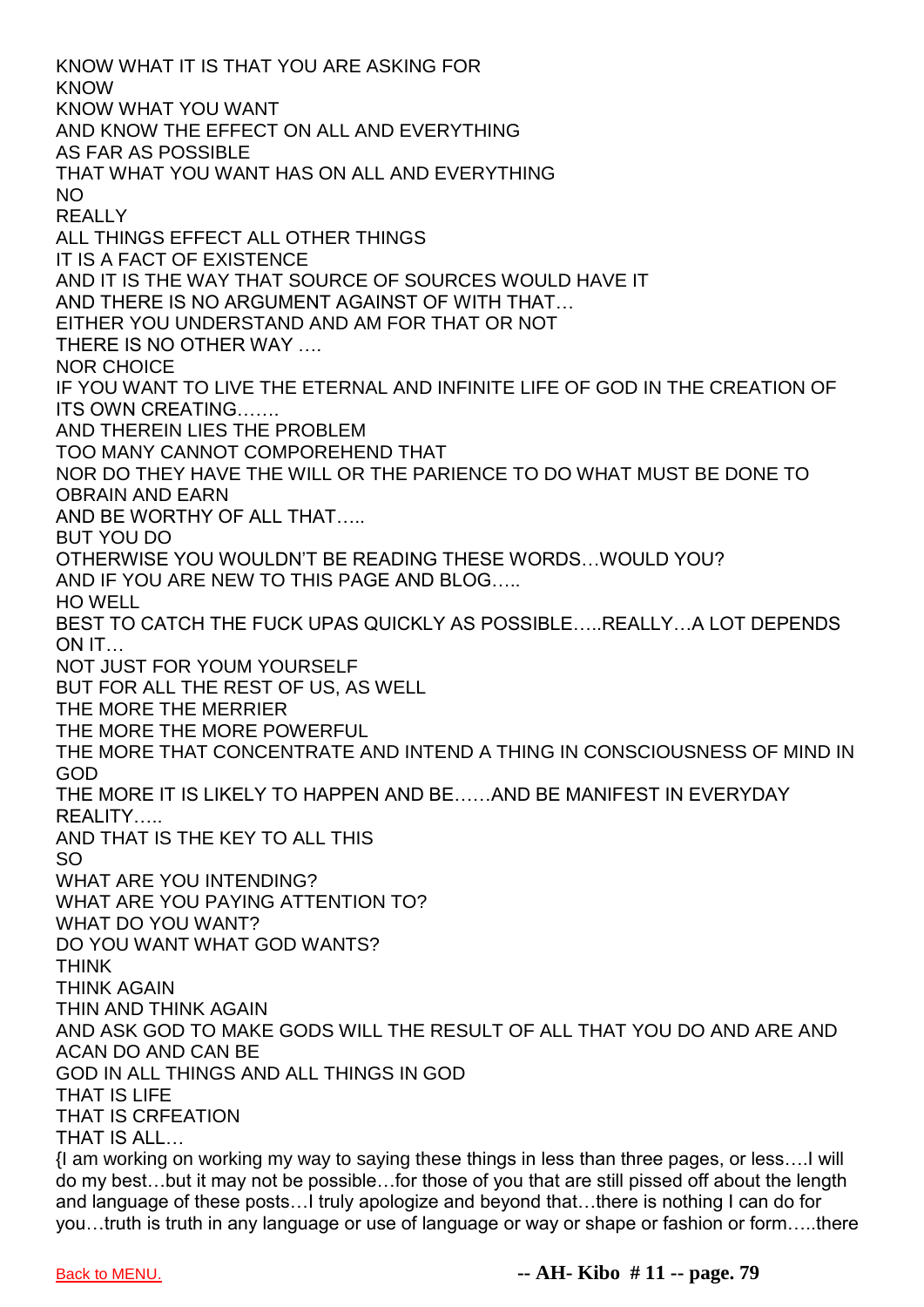are many others that you can go to, to see and read what agrees with you...they tell truth as well....this is my given part of truth…TRUTH THAT IS MUCH LARGER AND BEYOND ANY OF US AS INDIVIDUALS…WHICH IS WHY ALL OF YOU MUST GO WITHIN TO DO THE WORK AND FIND OUT FOR YOURSELVES WHAT GOD HAS FOR YOU IN GOD AS YOU.…I am here to do what I do…and this is the result so far…

Whether it agrees with you or not.....so it is...and thank you GOD for making it so} KIBO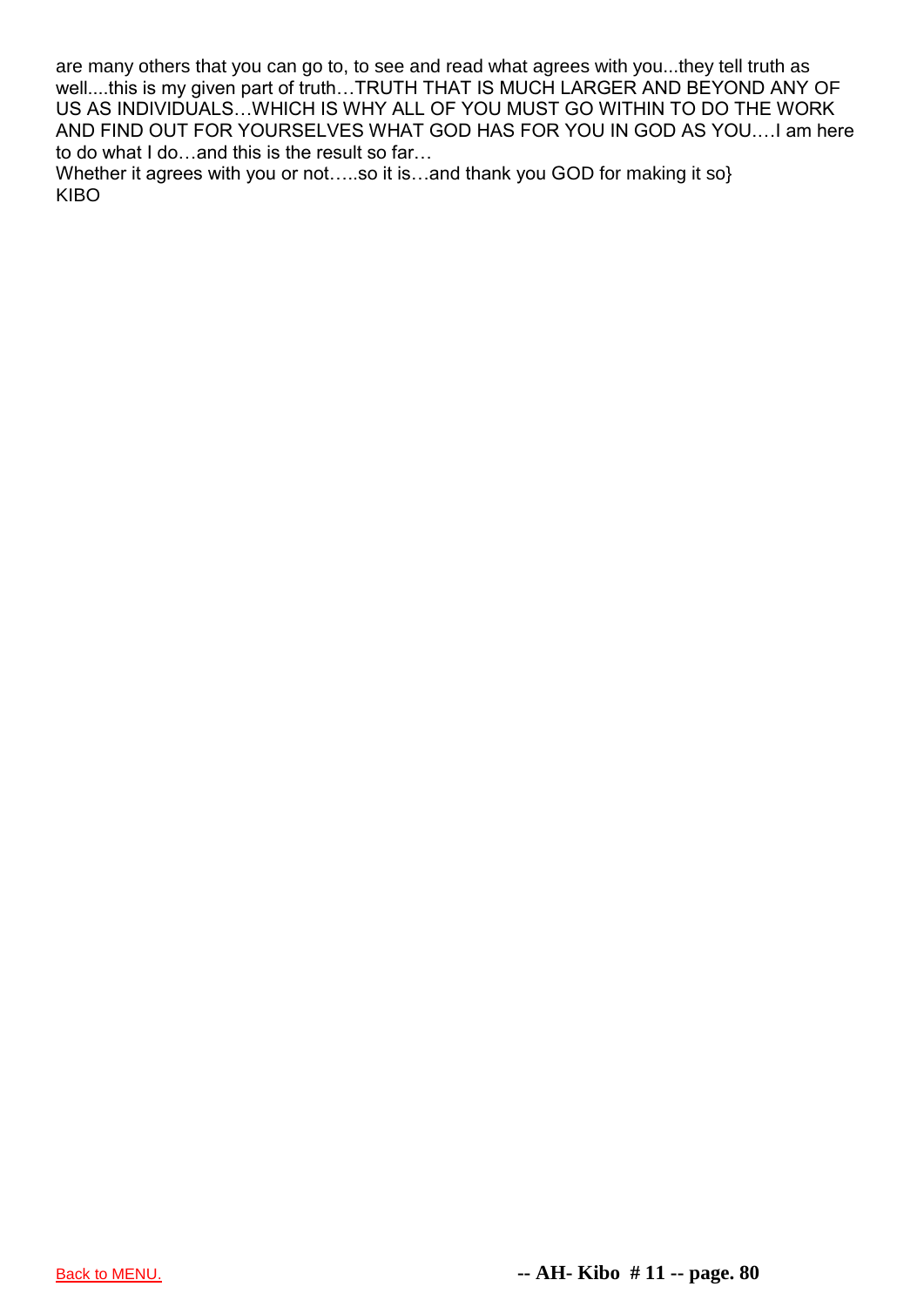# **04122015**

## **By/through KIBODABI**

### **12 April 2015**

Forgive the delay…….. I now have day hours at work and am back to a 5-day workweek…… No more staying up late on weeknights and such…making screaming posts at 3 am……. One of the dogs has inexplicably disappeared from the yard and we are trying to find him and pray that the little fellow comes to no harm and is returned home safe and sound and soon…… It's been about a week..so….still…we are hopeful…… Found out an old friend of mine from high school died a few years back….again…. I've lost touch with too many people only to find out that they have transitioned…… And other things are going on…as well….too much to burden you with here….. And the usual economic struggle....which I am hopeful will be over soon....hurry up and wait....seems to be the writing on my wall.....lol……. And i…I AM still in this staging area waiting for what I am sure was promised but has not arrived and…. All it does is make me wonder….i got that message right…right? I mean, like, tell me now….lol…. And THEY keep assuring me that it is so and to just endure…the race goes to those that endure…. And so I am thinking Meditating…observing And soo much is going on right now…it's hard to keep up….. The fighting, the shootings, war and rumours of war Lies and manipulations Truth and anti-truths Propaganda and counter-propaganda Money wars Weather wars A most concerted effort to keep the chaos and fear going no matter what…such desperation! And I I AM here doing this…. I AM WORKING ON CHANGING GETTING BETTER DOING BETTER GOING HIGHER GOING DEEPER AND ALL OF THIS BECAUSE I HAVE TO…IT'S WAY PAST TIME…DON'T YOU THINK? MY ENERGIES ARE CHANGING….FREQUENCY AND VIBRATION….CHANGING HAVE TO KEEP GOING……BE MORE OF MY SELF……SMILE… SO I GUESS IT'S MY TURN, AFTER ALL…….. And all I could get an image of was….Spiritual Dodgeball….go figure….. But hey…it fits…… This is school after all….is it not? And so....there I am....facing the dark dorks in a game that seems to go on forever..... They are many and we are few…er…. But their numbers are steadily dwindling…. Hey…we've got really good players on our side…… But their big guns are still in this game…. And they throw hard, fast….and low…..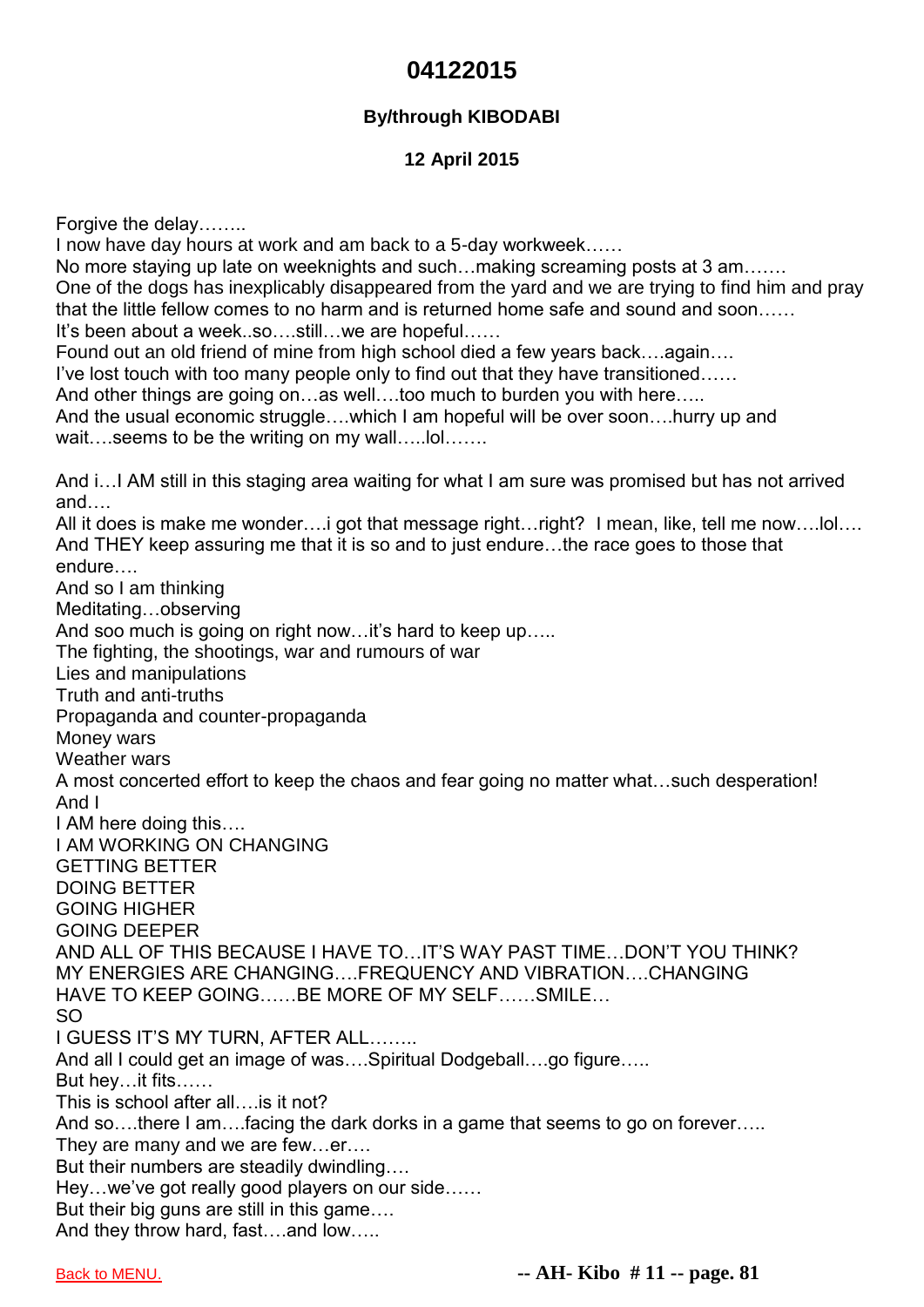I've dodged many a ball through this thing…..i know that I've been a dancing fool……..lol….. But I am tired….. No more strength to dance my way through the rest of this thing And now….there's that guy with the ball in his hands….looking at me with that weird smile on his face That look of glee as he is about to torture some helpless thing…I've seen it I've seen him do it Always protected by his little gang of lackeys and flunkies…. But they're gone now.....even I have been able to hit a few along the way...heheheh.... So now it's my turn What to do? What to do? I know how he throws….he's always missed me before But now I am tired of dancing and just want to stand flat footed in defiance…. And we stare each other down….and he begins to wind up… And me? I have only one recourse to catch this ball and put him out….. So I fall to my knees……[big lovely laugh, here] Hey This isn't just in prayer I'm always doing that anyway….no matter what position I'm in…..SMILE I do this because I know it reduces the target and even if he throws low and hard and fast.... I can catch that sucker and hold onto it…….i am very confident about that…… So No matter what happens…I will not go out…no matter what…. It may hit ground and bounce… he may even miss…. [I'm sure that there's more than one ball in this game…but for now…this is all I have to deal with...I'm not the only one left on my side of this field, y'know...] So whatever happens next, one thing is guaranteed…..i will be holding that ball…. At some point…WE will have all the balls on our side of the line And shall proceed as planned……..muahahahahaaaaaaaaa Hey…that's where I'm at right now…..everything is changing….best to keep up and change with it… don't you think? Winds and tides change in fortune and war and games and life and love and the world and the universe and creation….all for a reason And guess WHO'S REASON that is? Best to change for that reason…I should think….and I do. That's all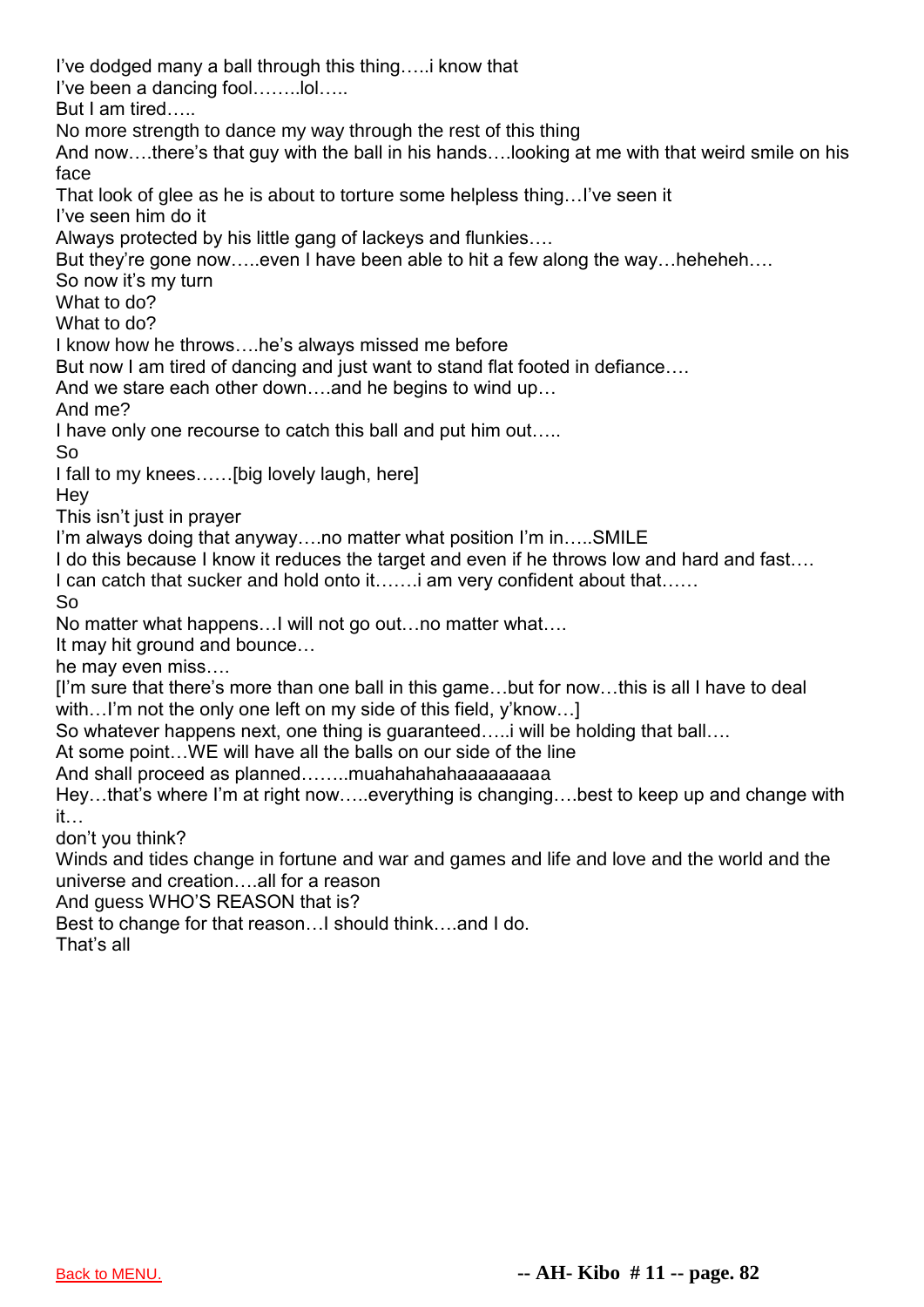# **Recent post on blog**

# **By/through KIBODABI**

## **14 April 2015**

**HI!!!!** 

I FOUND THIS ARTICLE ON: <http://www.ascensionwithearth.com/> DIRECT LINK IS: [http://www.ascensionwithearth.com/2015/04/how-to-detox-from](http://www.ascensionwithearth.com/2015/04/how-to-detox-from-fluoride.html#more)[fluoride.html#more](http://www.ascensionwithearth.com/2015/04/how-to-detox-from-fluoride.html#more)

The article written by Randy Hobbes, concerning the Pineal Gland, has always been one of the most popular posts on this site….lol….i would usually say ' go figure'…but I get it and I agree that it is an important aspect of all of this. So for all of you people that saw this article on this blog site…THANK YOU!

In respect of that interest…I found this article and thought that it should be shared with all of you and I do hope and pray that all the people that found the first article mentioned will find this one that is posted on this blog at this time…and I see no reason why that should not be so except for Techma interference….smile…..

The website is a good one…I myself, check it daily…as always discernment is needed and suggested. The site owner presents many things to look at and consider and think about and decide upon and make up your own damn or blessed minds about it all…and I like that…..though why he never posts stuff from AH...I know not [SMILE]

So

Here it is... please to read and consider along with the thyroid gland article that still and always will exist on it's own page with this blog…..

And Randy?

GOD BLESS YOU IN ALL THINGS ALL THE TIME AND EVERYWHERE!!!! BE ALWAYS IN THE ONE LIGHT OF GOD AS GOD SEES FIT TO HAVE YOU BE!!!!!! AMEN!!!!!!!!!!!!!!!!!!!!!!!!!!!!!!!!

AND SO…WITHOUT FURTHER ADO:

How To Detox From Fluoride tap water Margie King, GreenMedInfo Waking Times

In today's world, fluoride is hard to avoid completely. Here's how to detox your body.

Adding fluoride to the water supplies has been called murder on a grand scale. But whether or not your town adds it to your drinking water, you're probably ingesting this toxin every day.

You're exposed to fluoride if you take prescription drugs like Prozac, swim in pools, or sit in hot tubs. It's in conventional produce like lettuce, and commercial bread and bakery products. It may be in beverages like iced tea, wine, and beer made with municipal water, or in infant formula. And of course it's in toothpaste. It may even sneak into your food from Teflon coated pots and pans.

In addition to increasing the risk of death, fluoride also calcifies the pineal gland and hardens the arteries. And it increases the risk of hypothyroidism.

Minimizing your exposure to fluoride is important. But in today's world, this toxin is hard to avoid completely. That's why it's critical to detox your body from fluoride.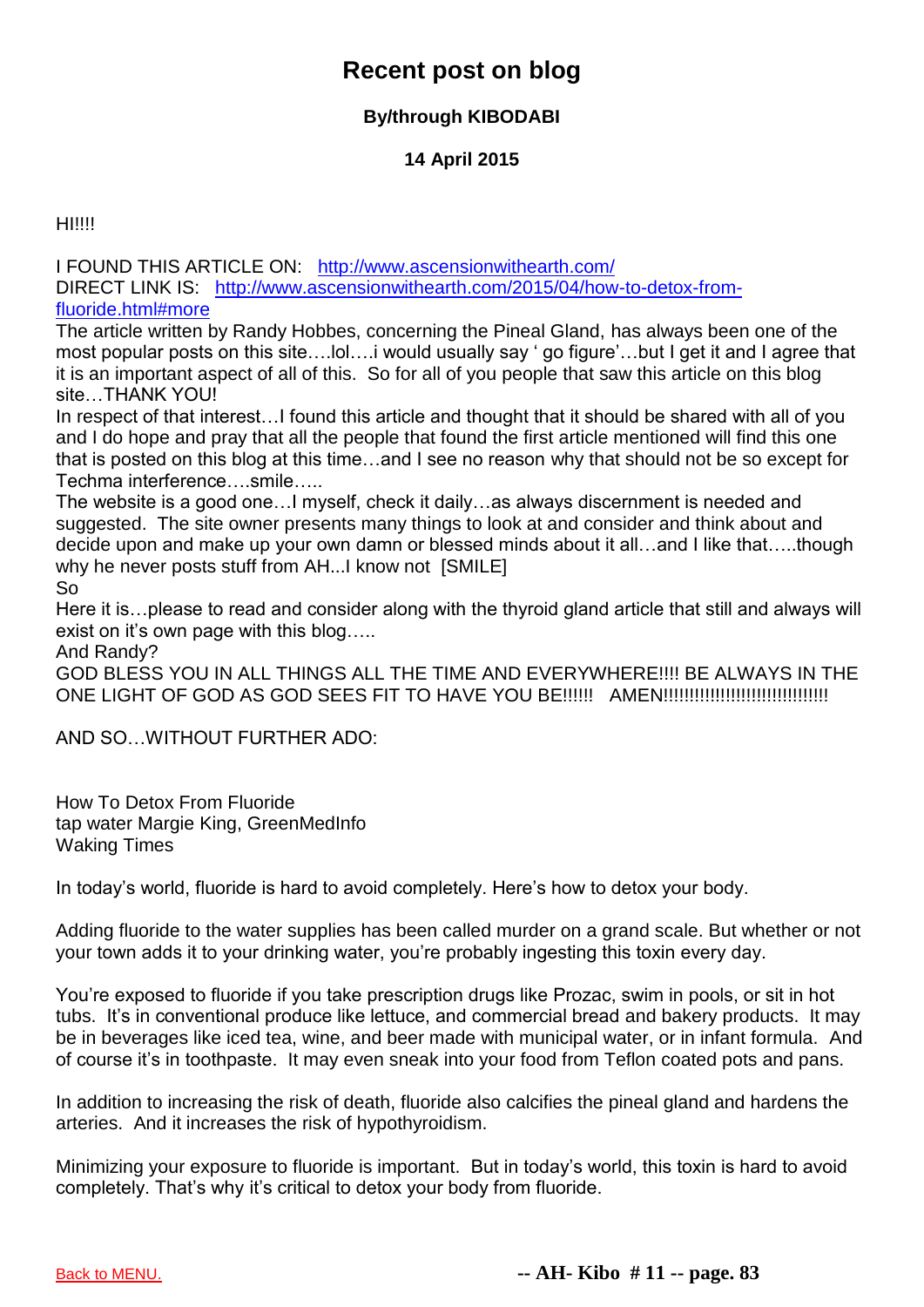Iodine Flushes Out Fluoride

Cleansing your system of fluoride is not the same as getting rid of mercury or arsenic. Fluoride is not a heavy metal. It's a halide in the same family as bromine and chlorine. Fluoride, bromine, chlorine, and perchlorate all bind to iodine receptors in the body and displace iodine.

Perchlorate is a man-made molecule combining oxygen and chlorine. It's used for rocket fuel and industrial processes and contaminates our water supplies.

According to Dr. Mark Sircus, the only effective way to detox from perchlorate, fluoride or other halides is with iodine. *Chelation and other methods for heavy metal detox may not be as effective. Loading the body with iodine displaces fluoride from cell receptors and flushes the fluoride out of the body in urine.*

*Your body can't make iodine. You have to get it from food or supplements. And unfortunately it's estimated that as many as 74% of Americans are deficient in this crucial element.*

*The best dietary source of iodine is seaweed. Sea vegetables like wakame, nori, kombu (kelp), arame, and dulse are the richest edible sources of iodine. Just one tablespoon of dried dulse flakes contains about 750 mcg of iodine. The government's daily recommended amount is about 150 mcg.*

*Other good iodine sources include seafood (salmon, lobster, scallops, cod and shrimp). Cranberries, yogurt, potatoes, strawberries, and navy beans also contain iodine but in much lower amounts.*

*You can also find seaweed supplements like kelp tablets at most health food stores.*

*Iodine supplements are also widely available. Iodoral® tablets contain 5 mg of iodine, and 7.5 mg of potassium iodide. A typical dose is 6.25mg or 12.5 milligrams of combined iodine and iodide.*

*Detoxing from fluoride using iodine may trigger symptoms like headaches, agitation, and palpitations as fluoride is released. To minimize those effects, it's important to work with a natural health specialist. According to Dr. David Brownstein in his book "Iodine: Why Your Need It, Why You Can't Live Without It" an iodine detox should include a nutritional plan as well as unrefined sea salt, selenium, vitamin C, and a vitamin B complex.*

*At the same time, as with any cleanse, your liver will need additional support. Liver cleansing foods include garlic, turmeric, flaxseeds, milk thistle, lemons, limes, and avocados.*

*And always drink plenty of water when detoxing. Divide your weight by two and drink that number of ounces of fluoride-free water each day to help flush the toxins.*

*Even though iodine may be the best way to detox from fluoride, studies show that other methods may help reverse the damage done by fluoride in the body.*

*Curcumin Fights Fluoride Toxicity*

*In a study published in Pharmacognosy Magazine, curcumin was found to protect against the brain-damaging effects of fluoride.[ii]*

*Other studies show curcumin, the active ingredient in the spice turmeric, also protects the kidneys against fluoride toxicity.[iii] And curcumin has been shown to prevent DNA damage from fluoride in human lymphocytes.[iv]*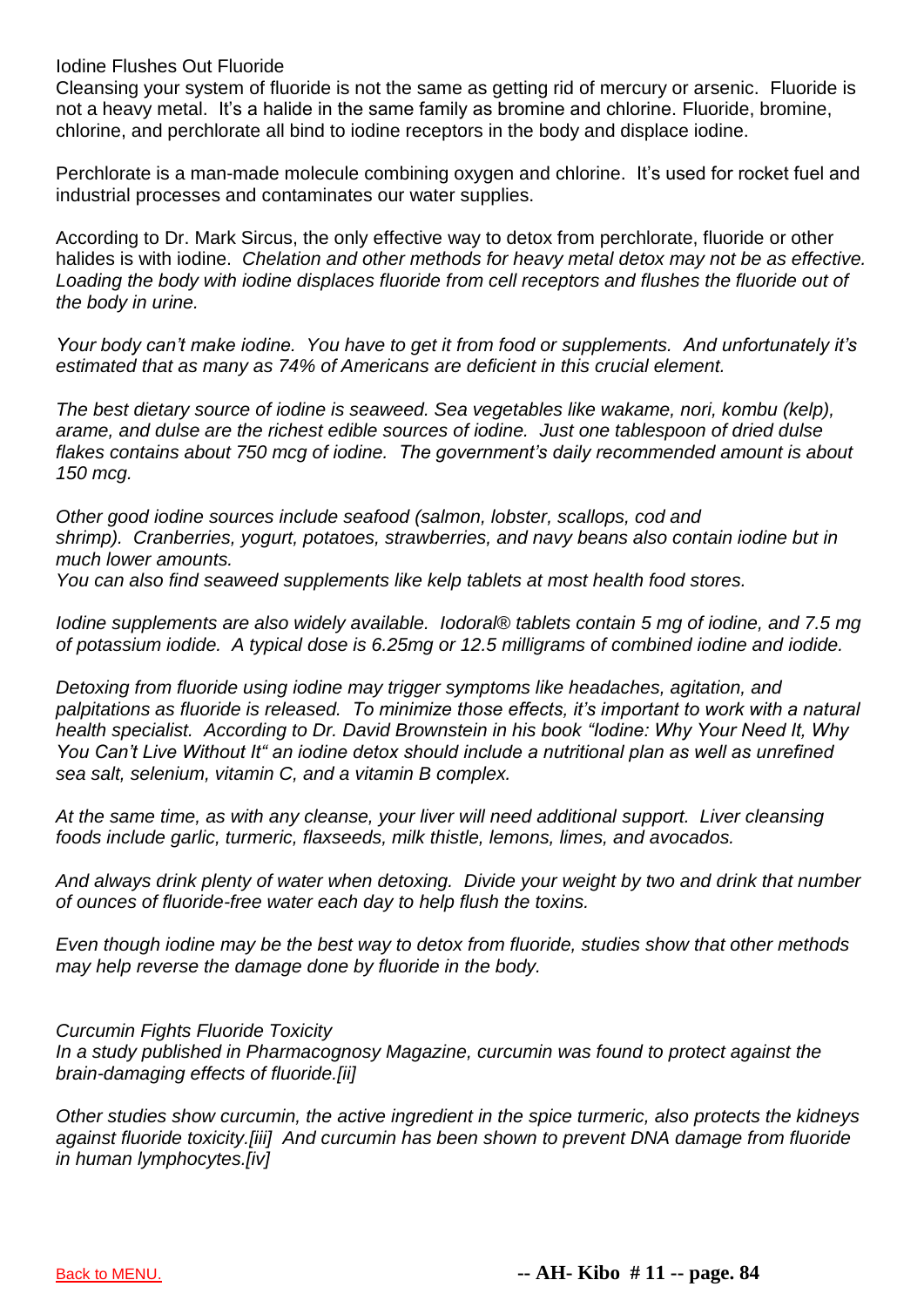*Tamarind Moves Fluoride Out of Bones*

*Tamarind is an African spice commonly used in Ayurvedic medicine. In a recent randomized, diet control study, Indian researchers studied the effect of tamarind in 30 subjects living in an area with high natural fluoride levels. After two weeks, the group supplementing with tamarind had a significant increase in fluoride excreted through their urine. The researchers concluded that tamarind mobilized fluoride from bone and carried it out in urine.*

*In another study, Indian schoolboys ate 10 grams of tamarind every day. After 18 days, their excretion of fluoride was significantly increased. The researchers concluded that tamarind could delay fluorosis by improving excretion of fluoride in the urine.*

*Tamarind is a tropical tree. Its pulp, bark, and leaves can be used to make a tincture or tea. Leaves, flowers, fruit, and seeds are used to make curries, lentils, salads, stews and soups.*

*Animal studies also show benefits of nutrition against fluoride:*

*Blackberry juice counters the oxidative damage of fluoride and also repairs the effects of fluoride liver toxicity.* 

*Holy basil protects offspring from maternal fluoride damage Quercetin protects heart against fluoride oxidative stress Selenium and zinc protect against kidney damage from fluoride For more natural compounds that have been shown to reduce the effects of fluoride visit Green Med Info's page on Fluoride Toxicity.*

*--------------------------------------------------------------------------------*

#### *[http://drsircus.com/medicine/iodine/iodine-protects-fluoride-toxicity#\\_edn3](http://drsircus.com/medicine/iodine/iodine-protects-fluoride-toxicity#_edn3)*

*[ii] Sharma C, Suhalka P, Sukhwal P, Jaiswal N, Bhatnagar M. Curcumin attenuates neurotoxicity induced by fluoride: An in vivo evidence. Pharmacognosy Magazine. 2014;10(37):61-65. doi:10.4103/0973-1296.126663.*

*[iii] Seyed Fazel Nabavi et al, "Protective effects of curcumin against sodium fluoride-induced toxicity in rat kidneys." Biol Trace Elem Res. 2012;145(3):369-74. Epub 2011 Sep 7. PMID: 21901432*

*[iv] Hemlata Tiwari, Mandava V Rao, "Curcumin supplementation protects from genotoxic effects of arsenic and fluoride." Food Chem Toxicol. 2010 Feb 17. Epub 2010 Feb 17. PMID: 20170701*

#### *About the Author*

*Margie King is a graduate of the Institute for Integrative Nutrition®. A Wharton M.B.A. and corporate attorney for 20 years, she left the world of business to pursue her passion for all things nutritious. Margie is the author of Nourishing Menopause: The Whole Food Guide to Balancing Your Hormones Naturally. She is also a professional copywriter and natural health, beauty and nutrition writer. To contact Margie, visit [www.NourishingMenopause.com.](http://www.nourishingmenopause.com/)*

*~~ Help Waking Times to raise the vibration by sharing this article with friends and family… The post How To Detox From Fluoride appeared first on Waking Times.*

*Source:<http://www.wakingtimes.com/2015/04/10/how-to-detox-from-fluoride/> Posted by enerchi at 4/13/2015 06:49:00 PM Email ThisBlogThis!Share to TwitterShare to FacebookShare to PinterestReactions:*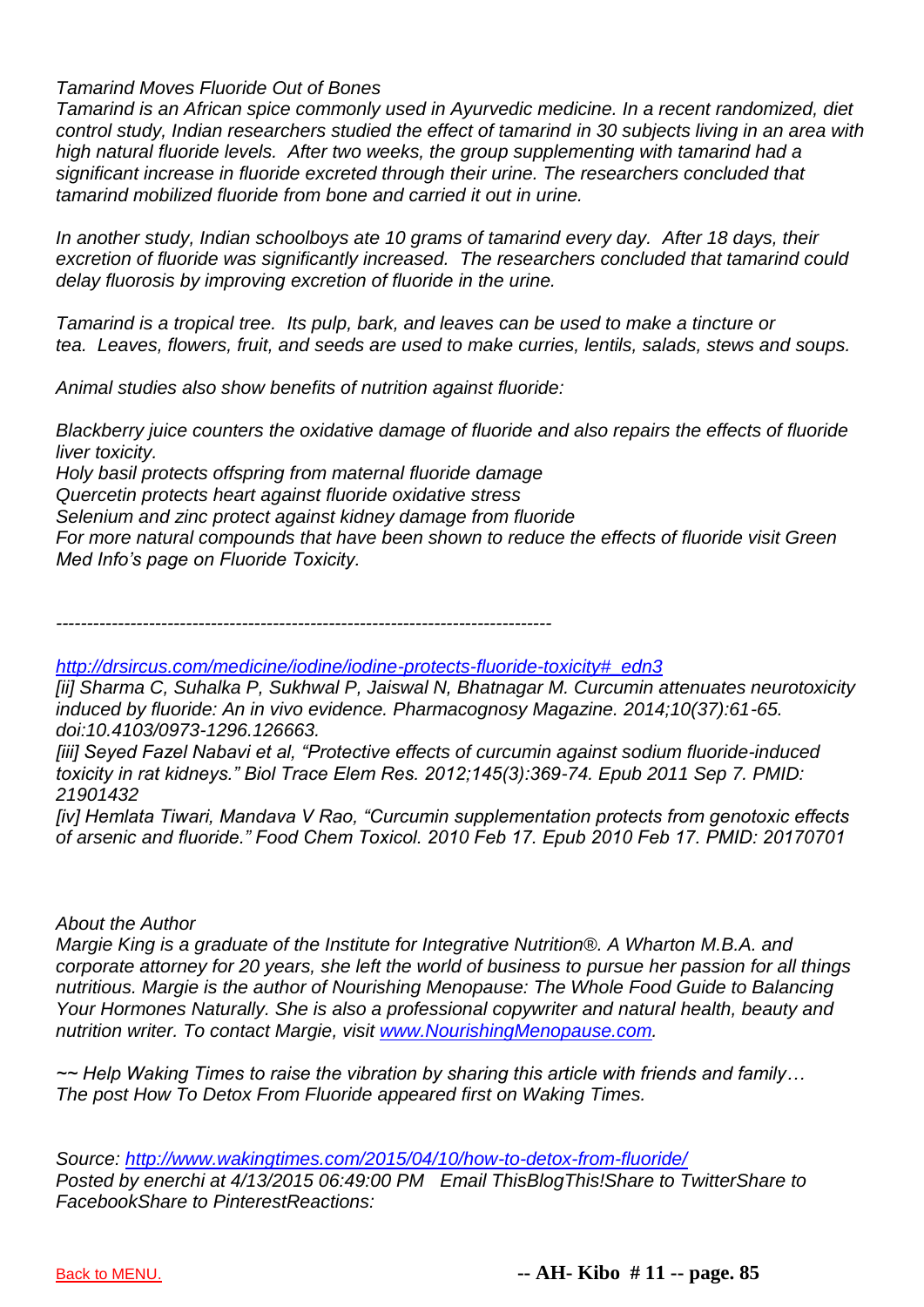*Labels: Fluoride, Health*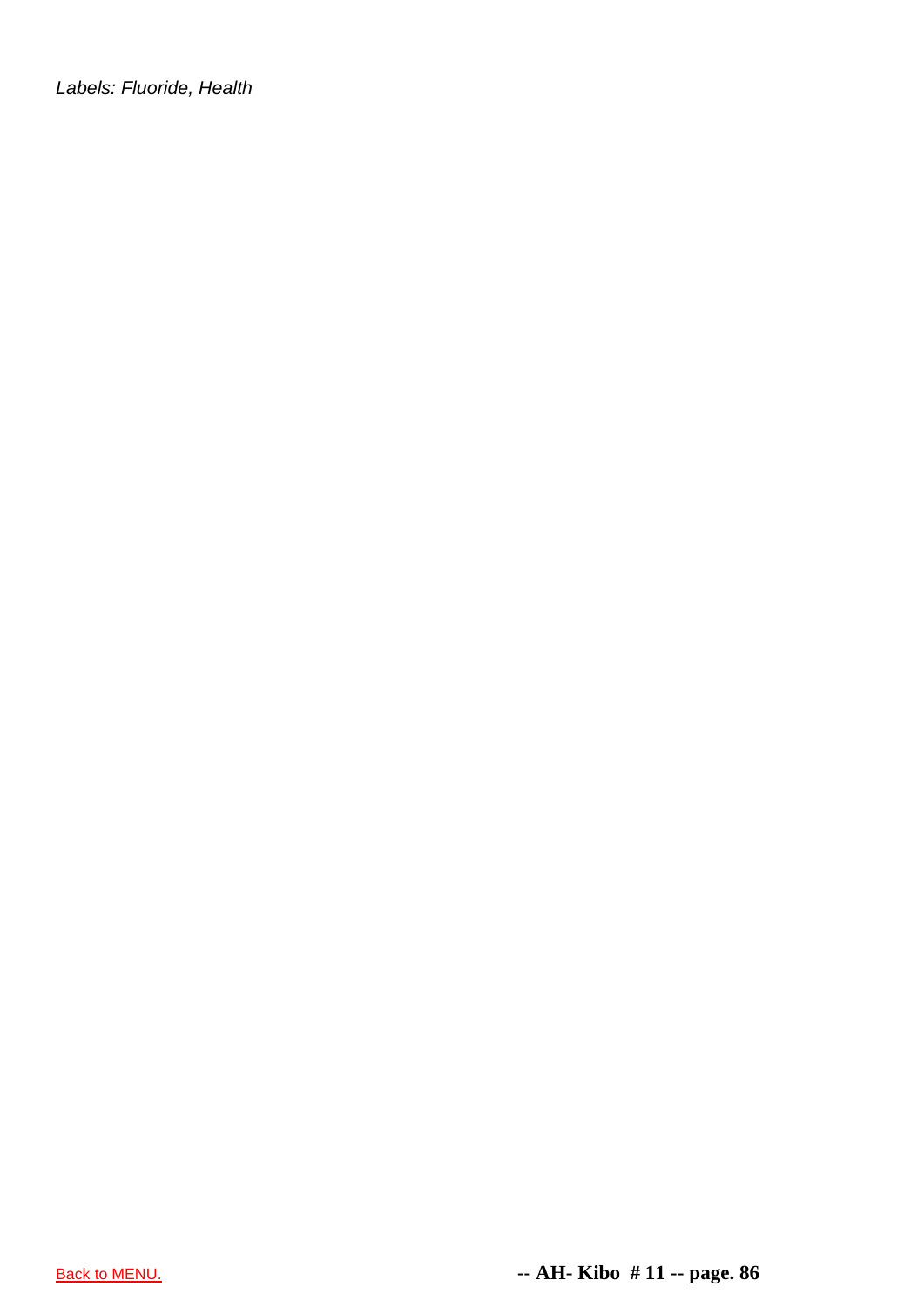# **QUICK NOTE....KINDA SORTA...SMILE....**

### **By/through KIBODABI**

#### **03 May 2015**

QUICK NOTE Because things didn't turn out the Way I thought it would for this post…. So This is it…. Try to live with it Smile….

THINGS MAY NOT ALWAYS TURN OUT THE WAY THAT YOU WANTED OR HOPED THAT THEY WOULD TURN OUT OR IN THE TIMEFRAME THAT YOU WERE FOR SOME REASON TOTALLY CONVINCED THAT THINGS WOULD TURN OUT

SUCK IT UP LIVE WITH IT THIS THING IS BIGGER THAN ANY AND ALL OF US TOGETHER SO AND THEN TRY TO REMEMBER WHY YOU ARE IN THIS GAME AND WHY YOU ARE PLAYING SO HARD OR NOT IT ALL DEPENDS ON YOU

FOR MY PART RIGHT NOW

I WILL NOT BOTHER YOU WITH WHYS AND WHEREFORES AND WHETHER YOU SHOULD TRY HARDER ALL THAT IS ON YOU FOR MY PART I AM WHAT I AM AND I AM DOING THE BEST IC AN UNDER THE CIRCUMSTANCES ASND THAT IS MY DEFENSE IN THIS MATTER BECAUSE I KNOW THAT ALL OF US WILL BE ASKED THE SAME QUESTION…. WHAT DID YOU DO AND THINK AND FEEL AND WHY? AND WHAT WERE YOU AS A RESULT OF ALL OF THAT? THINGS AE CHANGING THAT MUCH IS EVIDENT…CLEARLY…IF YOU READ AROUND NO MATTER WHAT YOU READ OR WHO AND WHAT YOU CHOOSE TO BELIVE OR THINK ABOUT OR CONSIDER THINGS ARE CHANGING….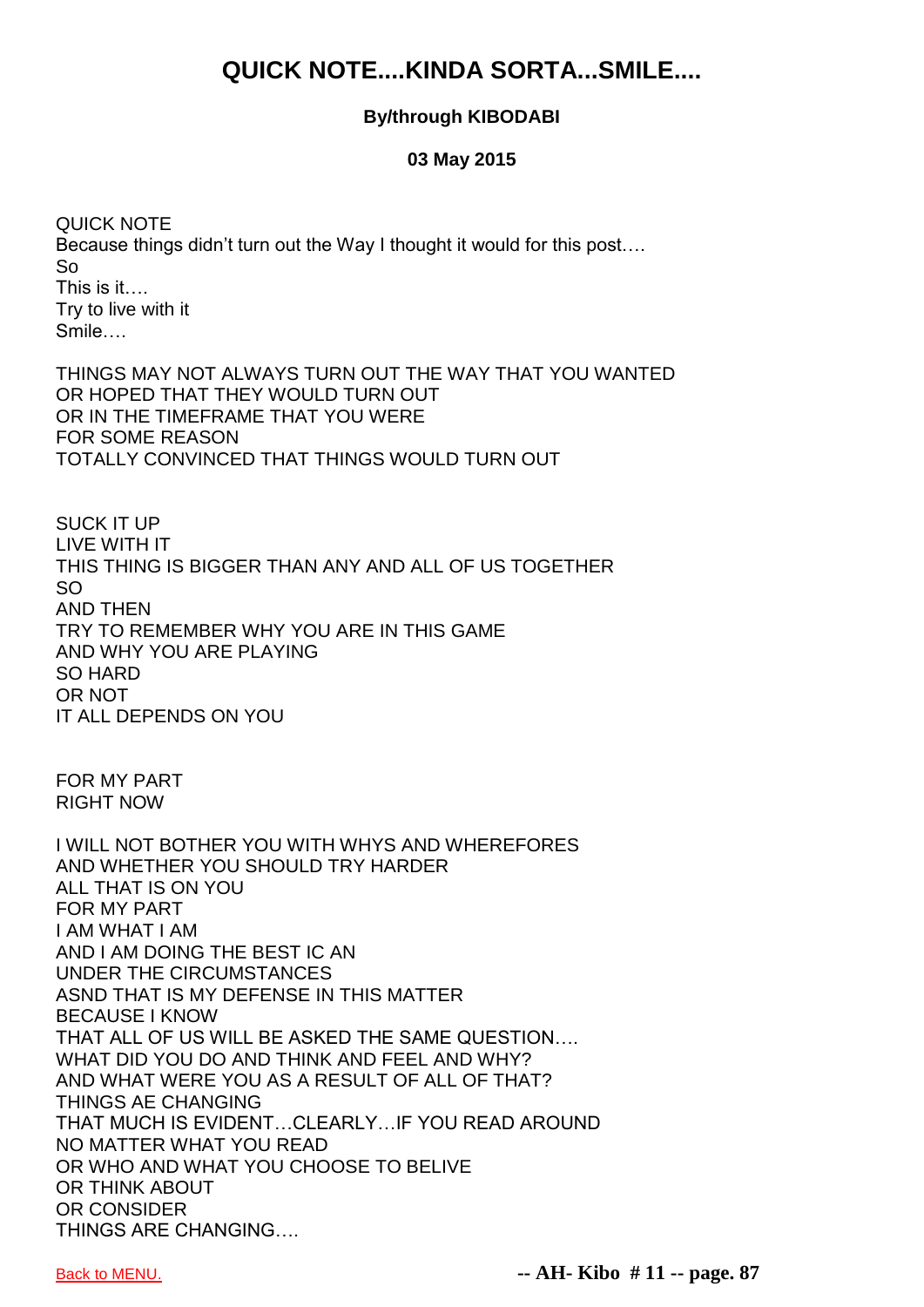FASTER THAN BEFORE AND SO BE IT AND PRAISE GOD!!!! AHEM BUT THAT'S ME IN THIS THING DON'T MIND ME I AM WHAT I AM AND THAT MAY OR MAY NOT HAVE ANYTHING AT ALL TO DO WITH THE SHIT THAT YOU ARE GOING THROUGH AS AN INDIVIDUAL ASPECT OF CREATOR IN ALL OF THIS I HUMBLY SUBMIT THAT ALL IS ONE AND ONE IS ALL AND IT IS TRULY THE SAME IN THAT WE ARE ALL EACH OTHER BUT YOU MAY DISAGREE… SO BE IT THAT'S ON YOU AND YE ONES AND THERE IS LIGHT AND DARK TRYING TO BE WITH THE SPIRITUAL PROGRAM AND NOT AND STRIVING AGAINST THE WHOLE THING OF REAZLITY SLAPPING YOU IN THE FACE THAT'S ON YE ONES….AS WELLL… IT AIN;T ME….GOD KNOWS… IT AIN'T ME THAT IS BEING SO…PIG=HEADED AND STUBBORN AS TO FURTHER DELAY THINGS THAT SHOULD HAVE NO FURTHER DELAY….. AND THERE IS PAYMENT FOR THAT SO…….. SO BE IT THAT'S ON YE ONES…ALSO AND OH WELL SO BE IT YOU INSISTED…DID YE NOT? SO DON'T BITCH WHEN THE TIME COMES TO PAY FOR THIS MEAL….WINK AND NOD AND SMILE…. NOW HERE AND NOW WHERE ARE WE? WE ARE HERE DOING THIS WELL I AM IF YE KNOW NOT WHO ANS WHAT YOU ARE AND WHAT YOU AE DOING AND WHY I DO NOT KNOW WHAT TO TELL YOU AT THIS POINT TIMEAND SPACE IS SHORT BEST TO FIGURE IT OUT BEFORE THIS WHOLE MATRIX COLLASPES DOWN UPON YOU AND YE ARE LEFT WONDERING **WHY** WHY HAVE I BEEN LEFT IN THIS POSTION? UNDER THIS WEIGHED DOWN BY THIS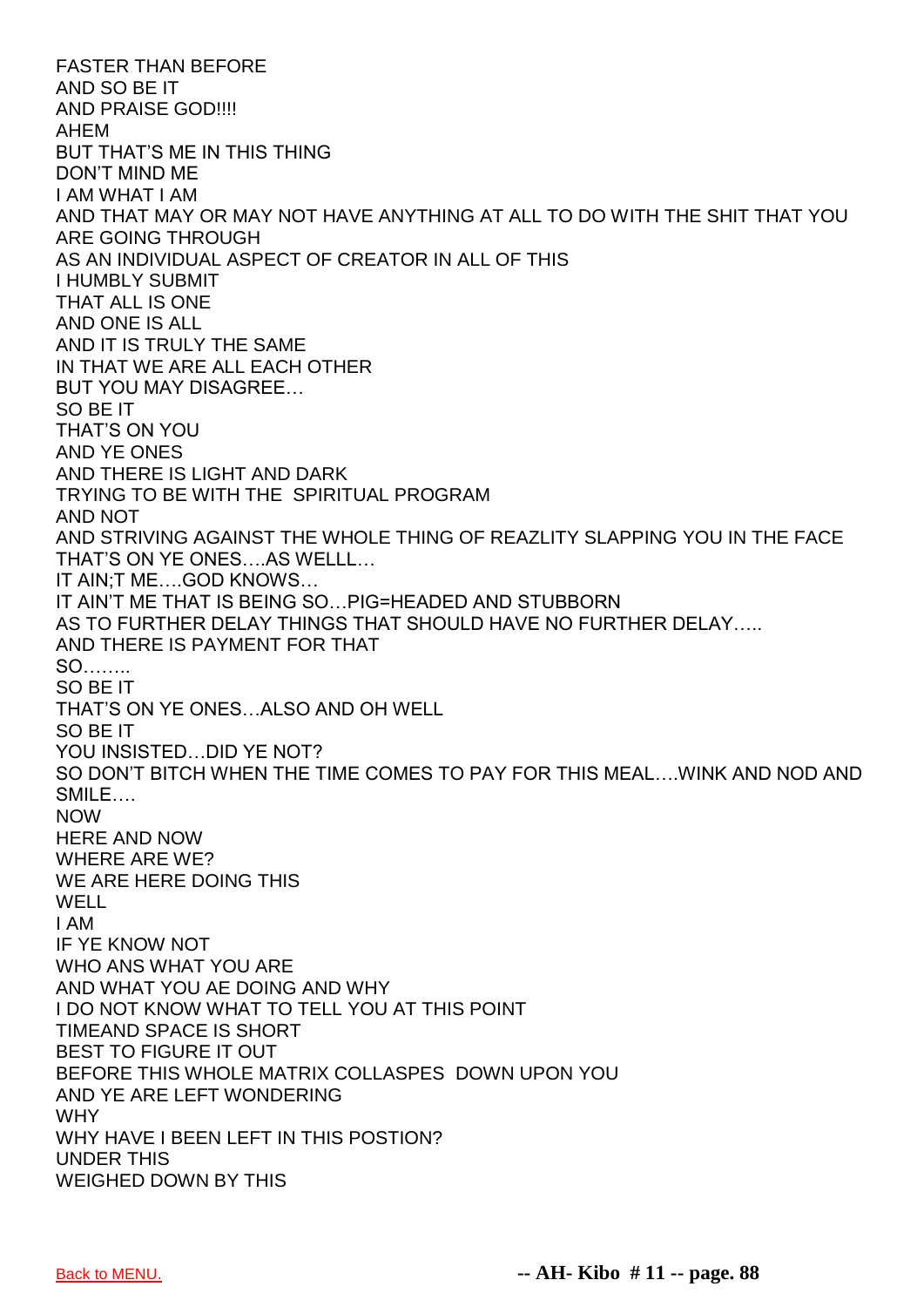WHO AND WHAT AM I THAT I SHOULD BE SUBJECT…..TO THIS? AND WHEN THE ANSWER OF ANSWERS COME AS SOURCE AND CHRIST MICHAEL ATON SEES FIT TO DO SO AS….IN SO MANY WORDS SOVEREIGN AND LOCAL CREATOR SEES FIT TO DO SO KNOWING ALL AND EVERYTHING ABOUT YOU AND ME AD WE AND US AND THEM AND ALL AND EVERYTHING DO NOT BITCH DO NOT PICK THAT TIME TO JUMP AND DOWN AND CURSE AND SWEAR AND SO ON AND SO FORTH…. REMEMBER ABOVE AND BEYOND AND BEFORE AND AFTER AND DURING ANY OF AND ALL OF THIS THAT THIS IS A SPIRITUAL EVEN IN GOD FIRST AND FOREMOST..... SMILE I DID ALL OF THAT SO THAT YOU DON'T HAVE TO……..GRIN JUST SAYIN' DO YOUR BEST TO BE YOUR BEST AND ACT YOUR BEST AND BECOME ALL AND EVERYTING THAT GOD BEING GOD CREATED YOU TO BE AND REJOICE IN ALL OF THAT AS BEST YOU AND WANT NOTHING MORE THANTO BE WITH GOD IN GOD FOR GOD BY GOD BECAUSE OF GOD THROUGH GOD AND GOD WITH AND IN AND FOR AND THROUGH YOU THIS IS THE TRUE NATURE OF YOUR REALITY AND I I EVEN I RELISH AND ANTICIPATE THE CHANCE AND OPPORTUNITY AND UNDERSTANDING AND SHOWING AND KNOWING AND BEING AND…… THAT GOD IS WITH AND WITHIN YOU AND ALL AROUND YOU ALL OF YOU AND THAT YOU ASCENDANCE…DEPENDS TOTALLY AND FULLY UPON THAT ONE THAT MADE AND CREATED ALL THINGS AS A MATTER OF THOUGHT THIS IS AN ACT OF CONASCIOUSNESS AFTER ALL IS IT NOT? YEA? NAY? YOUR CHOICE CONFIRM OR DENY AS YOU SEE FIT BUT KNOWTHAT YOUR UNDERSTANDING OF ALL AND ANYTHING AND EVERYTHING AS BEST AS YOU HAVE BEEN ABLE TO DO SO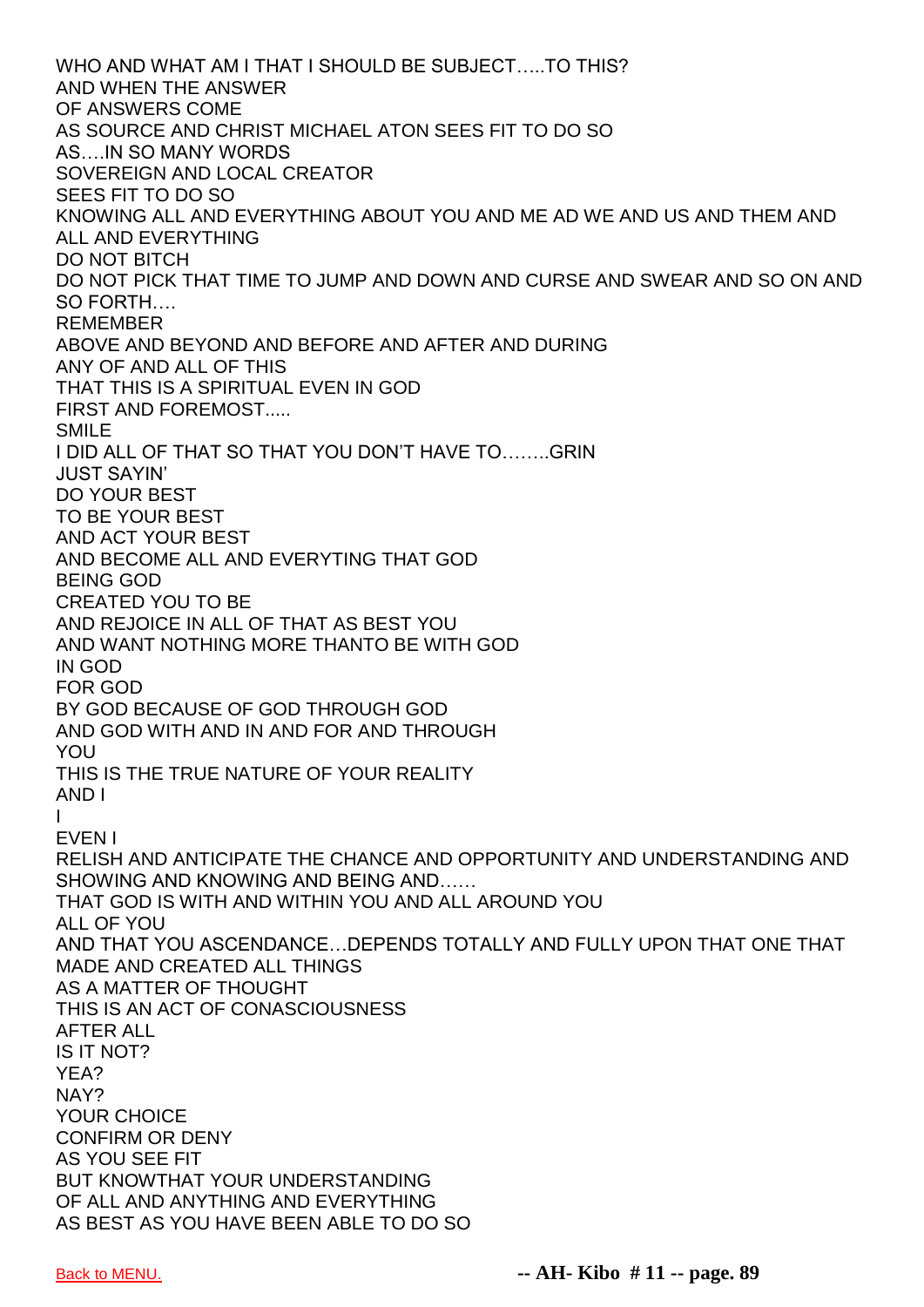HOLDS A PRICE….. FOR BETTER OF FOR WORSE FOR RICHER OF FOR POOR IN SICKNESS AND IN HEALTH IN LIFE LIFE ETERNAL AND INFINITE OR THE PERCEPTION OF WHAT YOU CONSIDER DEATH WHICH IS A TOTAL ILLUSION IN AND OF ITSELF AND YET…. STUPENDOUS LEARNING TOOL…… AS IT IS…..[SMILE] AND SO BE IT IN THE WILL OF THE ONE….. YOU RPART IS TO DEICE ONCE AND FOR ALL TIME AND SPACE WHO AND WHAT YOU WILL SERVE YOU **THFM** GOD OR WHAT? WE HAVE TOLD YOU THIS BEFORE AND IN OUR LOVE OF YOU WE REMIND YOU FOR TIME IS ALWAYS SHORTER THAN YOU THINK YET LONGER THAN YOU HOPE FOR AND YET AND STILL THE DAY COMES IT COMES AND IT COMES AS A SURPRISE TO ALL SO DO NOT WAIT DO NOT DELAY PREPARE YE YOUR SOUL YOUR SPIRIT YOUR BEING YOUR MIND YOUR BHEART YOUR BODY ALL THAT IS GOD WITH AND WITHIN AND ALL AROUND YOU THAT YOU HAVE ANY CONTROL OVE PREPARE YE THAT AND ALL THAT GOD HAS AS CONTROL AND OVERCONTROL OF AND WITH AND IN AND THROUGH AND ALL AROUND YOU…. WELL… DO YOUR BEST AND LET YOU RBEST CHINE AS BEST YE CAN MAKE IT AND CAUSE IT TO SHINE THAT GOD MAY SEE AND DO AS GOD WILLS WITH AND WITHIN YOU AND ALL AROUND YOU AND YOU FEAR NOT FEAR NOT GOD FEAR NOT GOD IN YOU FEAR NOT GOD WITHIN YOU FEAR NOT GOD ALL AROUND YOU LOVE GOD

[Back to MENU.](#page-1-0) **-- AH- Kibo # 11 -- page. 90**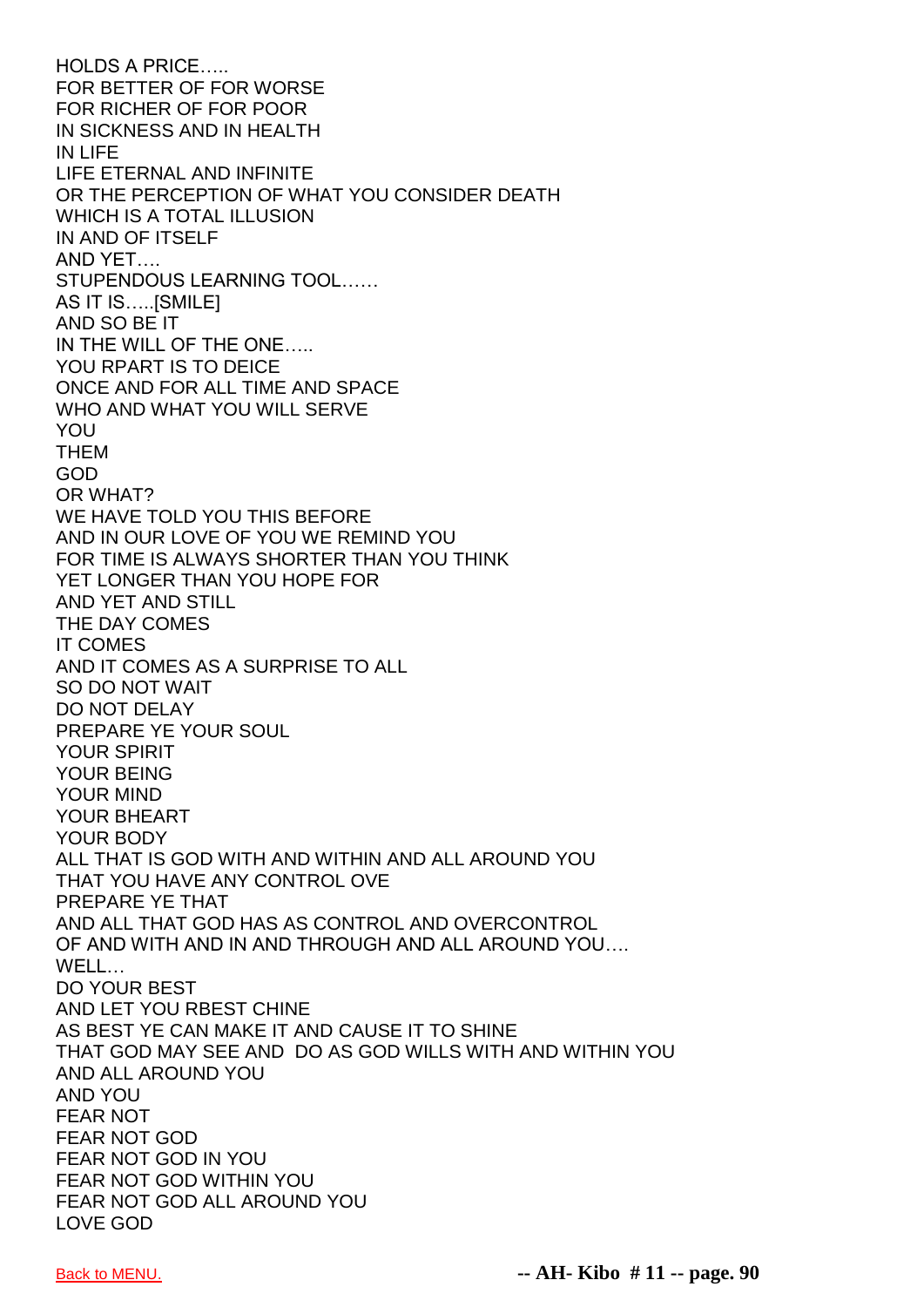LOVE GOD IN YOU LOVE GOD WITHIN YOU LOVE GOD WITH YOUALL AROUNG YOU LOVE GOD BEING YOU LOVE GOD BEING YOU LOVING GOD BEING YOU…… LOVE GOD BEING YOU LOVE GOD BEING YOU BEING YOU EING GOD BEING YOU… IF YE CAN GROK THIS MUCH THEN EMBRACE THE ONE THAT EMBRACES YOU WITH AND THROUGH ALL THINGS WITHOUT EXCEPTION NOR WORRY NOR CARE NOR CONCERN FOR ALL THINGS ARE IN GOD and belong to god And god does with all things as god sees fir to do And i And we Are waiting To see Just how long it takes for ye ones To see And hear And acknowledge and know Andbe and do In the fact that this is a wholly spiritual event Your ascension is spiritual And thus The money doesn't really matter The politics doesn't really matter Your racial differences don't matte Your sexual diefferences don't matter Your different inerpretations of what and all and everything that you think is coming and is goin to happen Doesn't matter at all How long it takes Doesn't matter How it happens Doesn't matter Ye ones have one thing to concentrare upon and to be and to do GOD'S WILL IT IS ABOUT GOD NOT YOU IT IS ALL ABOUT GOD ALL THE TIME NAD EVERYWHERE AND WE ARE WITNESSES TO THAT AND SUPORTERS OF THAT IF WE CHOOSE TO BE AND THERE ARE REWARDS FOR SUCH AN ATTITUDE TOWARDS GOD AS TO BE IN LOVE WITH GOD AND ADORE GOD AND SEEK GOD AND REACH GOD AND ATTEND TO GOD AND LISTEN TO GOD AND PAY ATTENTION TO GOD AND HEAR GOD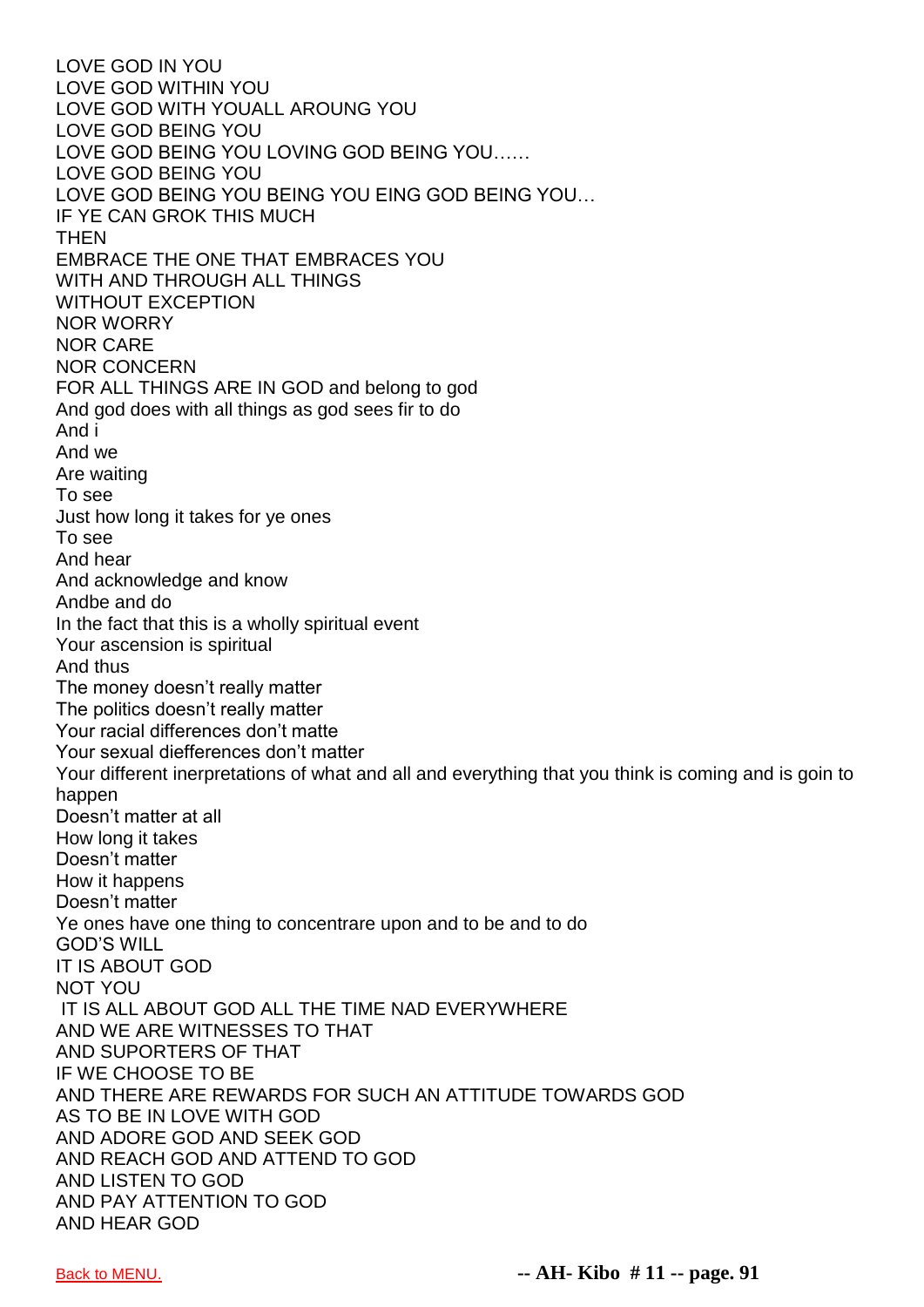AND FEEL GOD AND WANT GOD AND LOVE GOD AND NEED GOD AND WANT TO BE AS GOD IS AS GOD HAS GIVEN IT TO YOU TO BE AND TO DO SO AS PROMISED IN THE PARADISE MANDATE AND REALLY LOOK AROUND YOU IN THIS HERE AND NOW CAN YE FULLY COMPARE THE TWO OPTIONS OR ANY OTHER OPTIONS AND BE SATISFIED WITH ANYTHING LESS THA THTE FULFILLMENT OFTHAT PROMISE MADE BY GOD AND THUS IT MUST BE FULFILLED AND DELIVERED UPON AS LONG AS YE ARE WILLING TO DELIVER YOURSWELF TO THE FULFILLMENT OF IT WITH AND WITHIN YOURSELF…… NO MATTER HWAT LIFE AFTER LIFE AFTER LIFE…..NO MATTER HWAT N0O MATTER HOW LONG IT TAKES OF HAS TAKEN… AND HERE WE ALL ARE IN THIS HERE AND NOW ALL OF US COME FROM WHERE EVER WE HAVE COME FROMN BEING WHO AND WHAT WE HAVE BEEN AND ALL BEING WHO AND WHAT WE ARE NOW AND NONE OF IT MATTERS ALL THAT MATTERS IS YOUR RELATIONSHIP WITH AND IN AND FOR AND BY AND THROUGH AND IN THE ONE SOURCE OF ALLSOURCES AND CENTER OR ALL CENTERS….. EYE ON THE GOAL PERFECTION THE FULFILLMENT OF THE PARADIS MANDATE THAT'S ALL THE MATTERS THAT'S WHY I AM HERE AND SO MANY ARE HERE AND WHY ARE YOU HERE…..? SURELY YE KNOW!!!!!!!!! SO AND SO AND THEN WHATEVER COMES BE IN GOD IN ALL THINGS AND LET GOD WITH AND WITHIN YOU IN ALL THINGS AND STAY THERE REDST IN THAT BE THAT DO THAT AND ALL WILL BE WELL

IT'S ALL GOOD IN GOD BECAUSE IT'S ALL GOD ALL THE TIEM AMEN AND AMEN…. AND YET THAT'S JUST ME MIND ME IF YOU WILL…OR NOT I NO LONGER GIVE A FUCK I JUST WANT TO DO MY BEST FOR GOD AND CHIRST MICHAEL ATON

[Back to MENU.](#page-1-0) **-- AH- Kibo # 11 -- page. 92**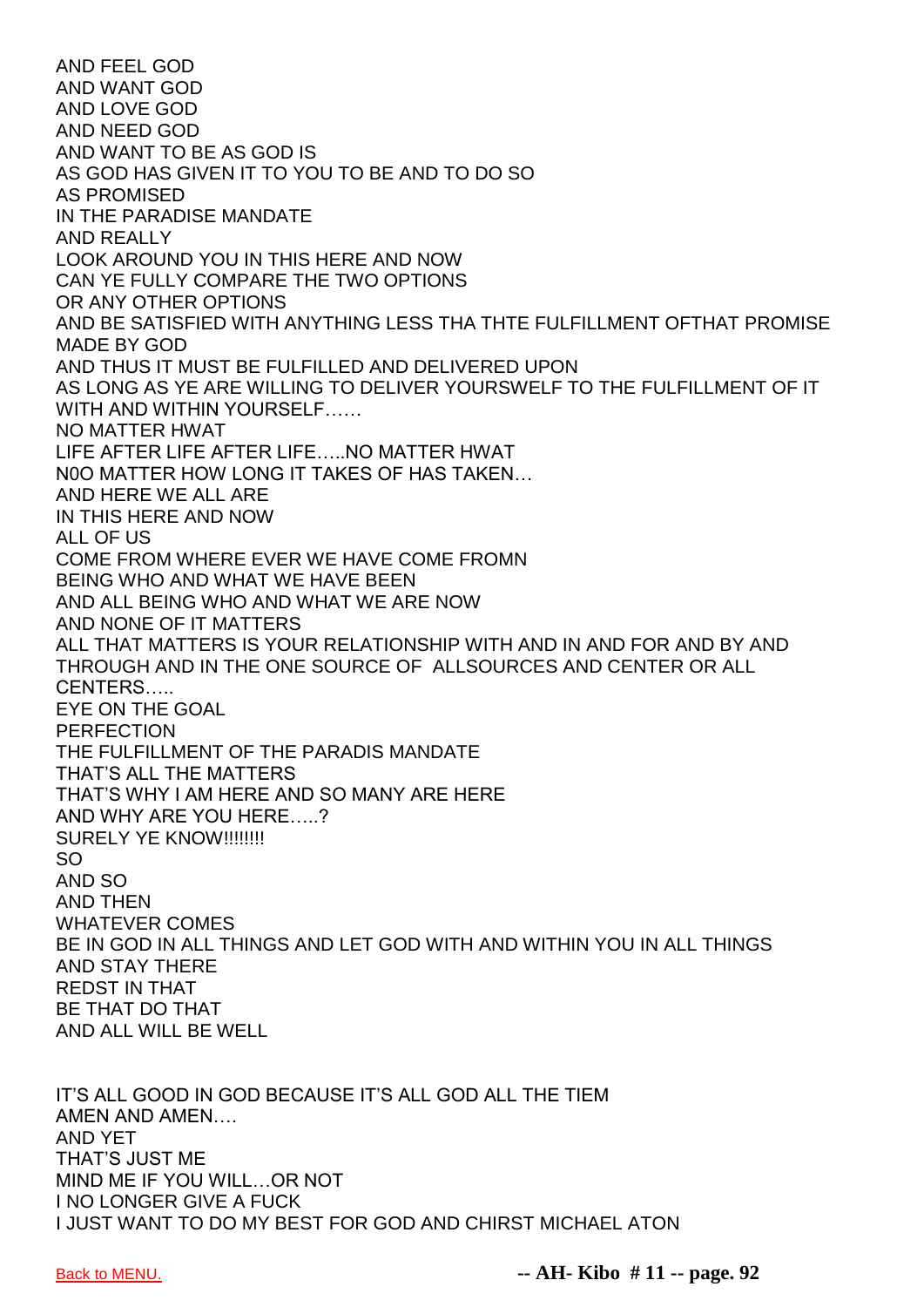IN THIS UNIVERSE OF ATON'S OWNMAKING AND THIS CREATION OF THE CREATOR OF CREATOR'S MAKING WHATEVER YOU DO…. THAT'S ALL UP TO YOU IN THIS HERE AND NOW SO DO YOUR BEST……. WHAT ELSE CAN I SAY? LOVE YOU BLESS YOU IN GOD AND CHRIST DON'T WORRY REST IN GOD AND BEHAPPY HOWEVER HARD IT MAY BE FOR YOU AS IT IS HARD FOR ME AS WELL.. **STILL** I DO MY BEST TO DO SO I SUGGEST YOU DO YOUR BEST, AS WELL…. GOD BLESS US ALL, EVERYONE…ALL THE TIME AND EVERYWHERE… LET I BE SO !!!! Hey I love you and bless all of you as best I can But in the end of this game It's up to PAPA , PARADISE TRINITY AND CM ATON….. Enuff said OYAHE!!!!!GOD GOES WITH YOU! kibo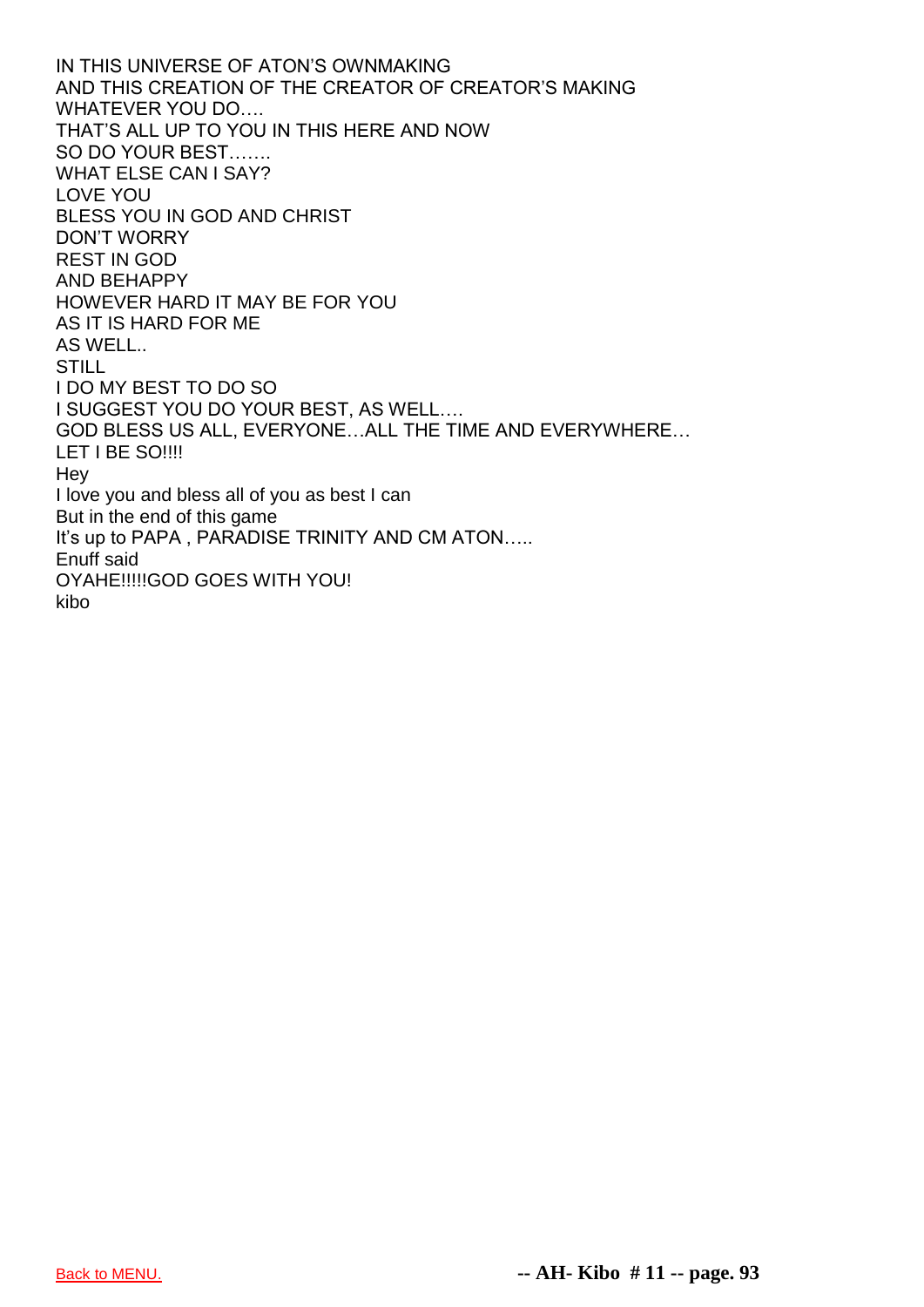# **05052015**

## **By/through KIBODABI**

## **06 May 2015**

My beloved sister and friend brought this to my attention and I am forever grateful to her for her help { HI BARBARA R.!!!!! SMILE WINK NOD!!!} PLEASE TO FORGIVE ME FOR LIKING MY REPLY SO MUCH THAT I DECIDE TO MAKE IT INTO AN EARLY POST FOR THE BLOG....I AM GOING INTO ANOTHER MULTIDAY TREEHOUSE TALK...AND I MAY NOT BE ABLE TO DO BOTH AT ONCE...SO THIS SOLVES THAT.... AND THANKS TO BIGBEAR ON TIU FOR HIS PASSION IN THE MATTER....PASSION IS A GOOD THING....I SINCERELY PRAY THAT WE ALL GIVE OURSELVES OVER TO THE FATHER'S WILL IN THIS MATTER OF THE ASCENSION OF THIS PLANET AND ITS PEOPLES SO THAT WE MAY LIVE ON UNTO THE NEXT AND HIGHER PHASE.... GRADUATES ALL!!! AND ALL LIVNG BY AND IN AND FOR AND THROUGH THE FATHER'S WILL IN HIS CHRIST MICHAEL ATON OF NEBADON!!!!! LET ALL WHO AGREE SAY: AMEN, AMEN AND AMEN!!!!! HALLELUJAH! NOW TO THE POST AT HAND.......:

### **Quote from: Bigbear;34082**

I Can Wait, but i am ANGry here. Dont they know that 'Of Course if you Wait more things and more things will happen' but it never Ends. You Ones in the Higher Realm should know this already, this trap of waiting. it's going in Circles. You have to at some point End It. Dont let these ''things are changing fast'' Fool you. It will get no-where. The way i see it things are happening Very slowly. it's been months and half a year and it only get this far?

SIGH........okay......it's not that I disagree with you on the feeling you are feeling.......but and still and however....

it is not a matter of waiting......

it may seem that way to most of us....but it is not waiting....

it is acting

it is action

it is causing and effecting

mind you the whole thing would have gone a whole lot faster and smoother if we weren't so damn brainwashed and compliant to the dark ones in such huge measure......but we were...and we still are.....

and we still aren't anywhere near where we should be or so confidently said we would be when we took this fucking assignment.....are we? are you?

I feel like a complete fuck up.....but that's me....

and so the little minority of the minority of folks that are actually paying attention to as much of all and everything that is going as they possibly can while it all escalates exponentially into even

[Back to MENU.](#page-1-0) **-- AH- Kibo # 11 -- page. 94**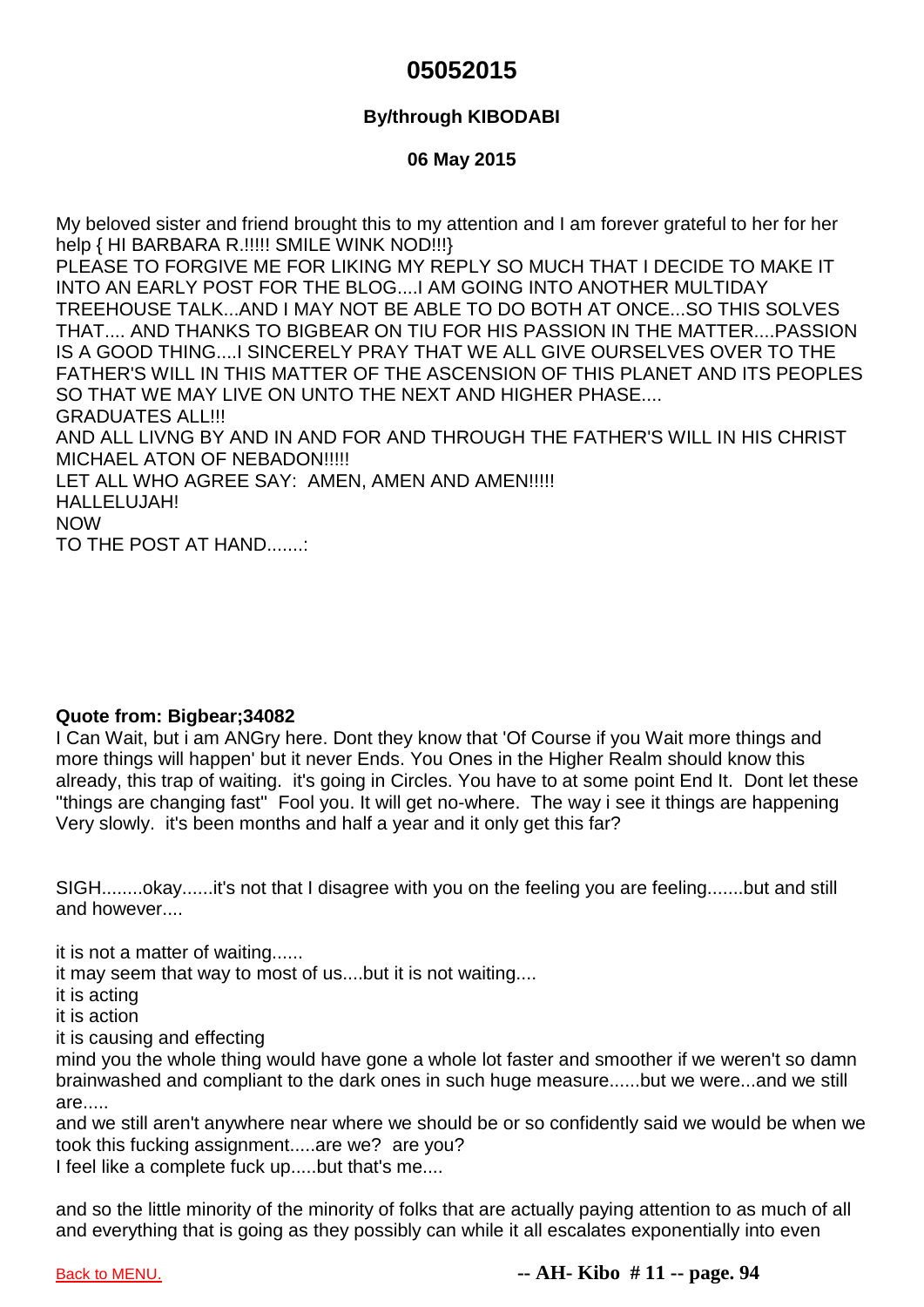more things to pay attention to and who has the time for all that when we're sitting here feeling sorry for ourselves and put upon and angry and defiant and screaming FOR SOMETHING THAT WE CONSIDER TO BE HELP.... i.e. ....something that helps us.....either as individuals or whatever group we feel included in...

breathe in out okay all I can assure you of is that certain benchmarks have been passed...and that's helpful..... we...apparently....are the kind of beings sat present that need to be slapped in the face to wake up... first softly then harder and harder and.....if all else fails the cold fire hose and the pulling of those warm and comfy sheets we're hiding under..... and then the pillow and mattress if need be don't ask about the pajamas....... and then more slapping...or whacking...as needed.... trust me...if we hold out for the 'shot of holy adrenaline'.....then we were fucked up beyond all recognition in the first place.... and what does that say about us? and what does it say about a whole universe...superuniverse...a whole creation of beings that have come here not just to be a witness to all this special and spectacular and singularly incredible and awesome event but to help out as best they can and they are faced with our own opposition and not just by these dark ones nay also by these true believers in the system of things even as it fails and falls...... CONSCIOUSNESS IS A MOTHERFUCKER, AIN'T IT!!!??? HOW THE HELL DO YOU JUST PLOW THROUGH THE MASS CONSICOUSNESS OF A WHOLE FREAKING PLANET IN THE NAME OF DOING THE RIGHT THING!? HUH!? YOU TELL ME!!!!! I WANNA KNOW IF THERE IS ANY LOOPHOLE FOR THIS!!!! ahem....calm down dummy......bear is on your side, after all....breathe...and you agree with him in matter of experience....breathe deep....it's always harder on the inside than the outside....'I am a calm ocean flowing in the light of the sun.......exhale......and softly chuckle to self.....and laugh....lol...and smile...... ok...i'm good.....got angry at my damn self there for a moment......I hate not knowing the answer to that question...probably because...according to the rules and those that actually play by them.....there's no way...only the dark can do that and they have done it and it is up to us to break out of it .... and if we can't convince the masses of sleeping sheeple that are cowering under their warm blankets while trying to comfort themselves through the nightmare that they are having.....well...the ones who can wake them up are here and chomping at the bits.... but first....the way and order of things.....slap softly, slap harder....then harder....etc., etc., etc...............and this has been and is being done and now here we all are at the middle stage of

hard slapping......and mind you the dark ones are getting slapped....and they're awake in all of this....so they're not happy at all...knowing that these....people...are going to wake up one day and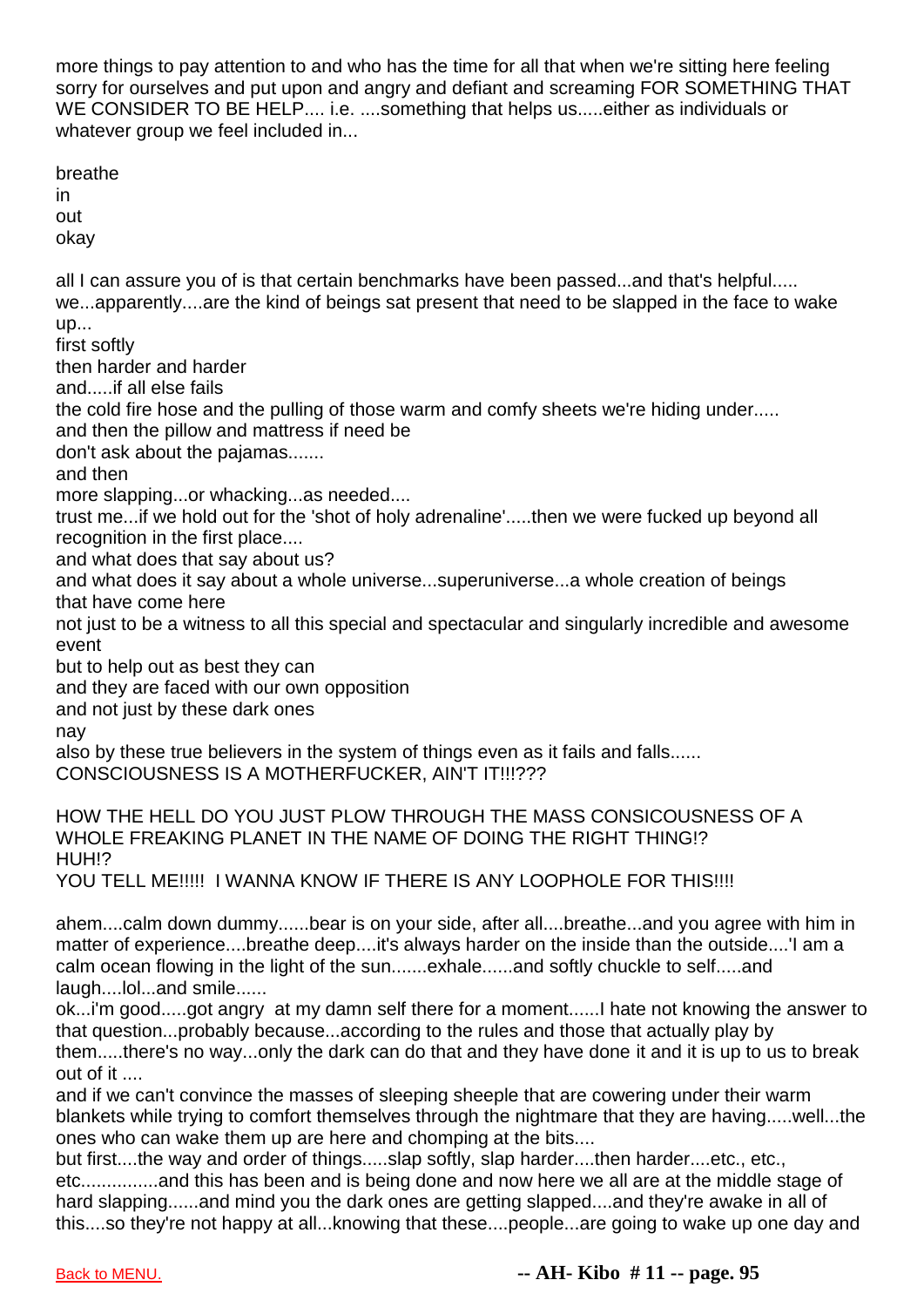when that happens.....

meanwhile they try their best to make the nightmare worse...because the need that energy but the dream is real and this is what the people don't understand....this is what's happening...but it is a dream at the same time....welcome to the matrix [grin] ever wake up from a nightmare within the nightmare?

eyes suddenly open with a start? wondering....WTF was that!!!???? but there it was and now here you are awake and remembering your reality...... and so we are being assailed from all sides and even the dark ones are helping in this process of their own demise they can't help it it can't be helped this is their survival mode this is all they know how to do the alternative is so horrible to them that they can't comprehend doing it without being forced to surrender unconditional surrender to SOURCE OF SOURCES, TO FIRST SOURCE, TO PARADISE TRINITY, TO CHRIST MICCHAEL ATON... and some others, as well...heheheh...... and then to add insult to injury...to be selfless...sharing....loving...kind...supportive...to all humanity and to the planet, GAIA....and then to the rest of the universe, as well UNTHINKABLE~!!! {remember...this is the 'what you cannot rule, destroy' mindset of how to do business...} so keeping all of that in mind and know just knowing that you have done all and everything that you can and should have done and will possibly do in the matter to help make it happen and make it happen.....because I can't say that at all....i'm pissed off and tired and fucked up and angry and ready to look for weapons and just go out and hunt the little motherfuckers down just to get them out of the way.... but I can't do that that's not the way THE WAY...LOL....THEY WAY IS A LOT HARDER BUT A LOT MORE EFFECTIVE AND MUCH LONGER LASTING....SUCH IS GOD'S WILL ALL I WANT IS GOD'S WILL WHATEVER GOD WANTS TO DO AND WHEN AND WHERE AND WHY AND HOW THAT'S WHAT I WANT THAT'S WHAT I SUPPORT THAT'S WHAT I BEG TO DO THAT'S WHAT I WANT TO BE BECAUSE I DON'T KNOW SHIT COMPARED TO GOD AND THE ONLY WAY I'M GOING TO LEARN THIS SHIT IS TO WATCH GOD DEAL WITH THIS SHIT.... SO while we are all bitching and moaning and screaming and wailing and jumping up and down like spoiled brat children

and I include myself in that category.....hey...i'm learning...and hope to graduate my way out of this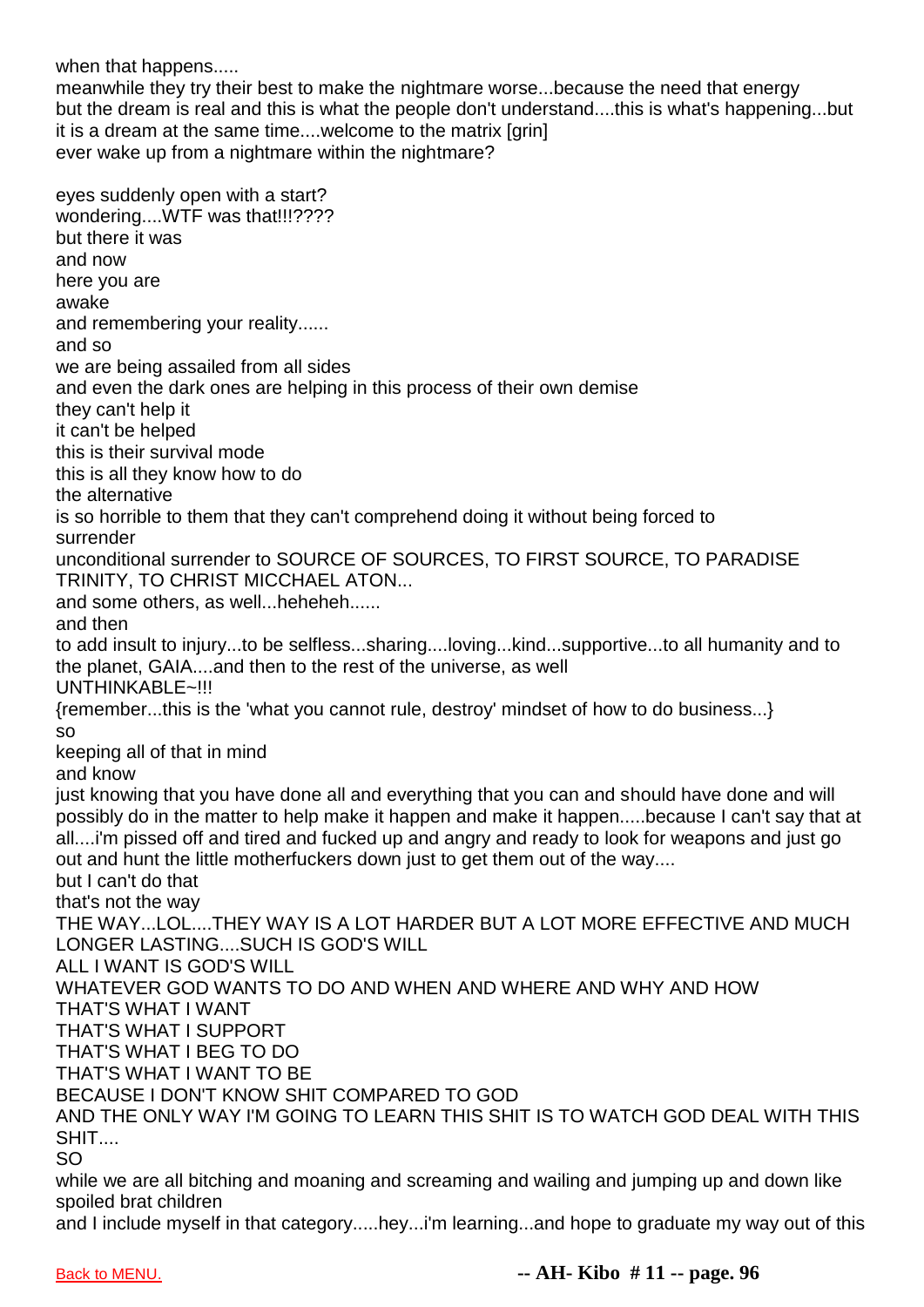motherfucker and the only way to do that is pay attention to what GOD is doing take notes study GOD this is our only hope in all of this GOD'S WILL THE DOING OF GOD'S WILL if you are doing that fully and completely and absolutely and supremely and ultimately then I am more than happy to bow down to you and follow your lead in this thing in the meantime while you or anybody else is getting your proof of that together to show the rest of us that you have the answer because I certainly don't have the answer my only answer is to follow GOD'S lead.....but that's me...you do what you want.... DO THE WORK!DO YOUR JOB!! YOUR JOB!!!!! BE THE LIGHT ON THE HIL ON THE MOUNTAINTOP!!!! BE THAT SOMEONE THAT OTHERS LOOK TO FOR THE ANSWERS THAT THEY DON'T KNOW KNOW AND ARE TRYIN TO FIGURE OUT PITCH IN SPEAK TRUTH GOD'S TURTH!!! AS BEST YOU CAN DISCERN IT! AND DON'T LIE ABOUT ANY OF IT OIF YOU DON'T KNOW, SAY SO! IF YOU KNOW, TELL US! IF YOU NEED A GROUP CONSENSUS TO GET TO A PLACE THAT YOU CANNOT GET TO ALONE...EVEN WITH GOD BEING WITH AND WITHIN YOU ASK! SPEAK UP! JUST LIKE YOU ARE DOING HERE BUT DON'T JUST BITCH ABOUT IT HELP WITH THE EFFORT HELP WITH THE WAR HELP WITH THE ANSWERS SPREAD THE TRUTH YOU HAVE FOUND THROUGH YOUR OWN EXPERIENCES AND SHINE YOUR LIGHT!!!!!! and if you can't do that get the fuck out of the way because you're in the way and I say that to all and any of you including myself the moment that I think or feel that I am in the way of GOD'S WILL i'm gone i'm outta here fuck me leave me the fuck behind and keep on going... please....I beg of each and all of you... carry on get there with or without me

the race goes neither to the strong nor the swift